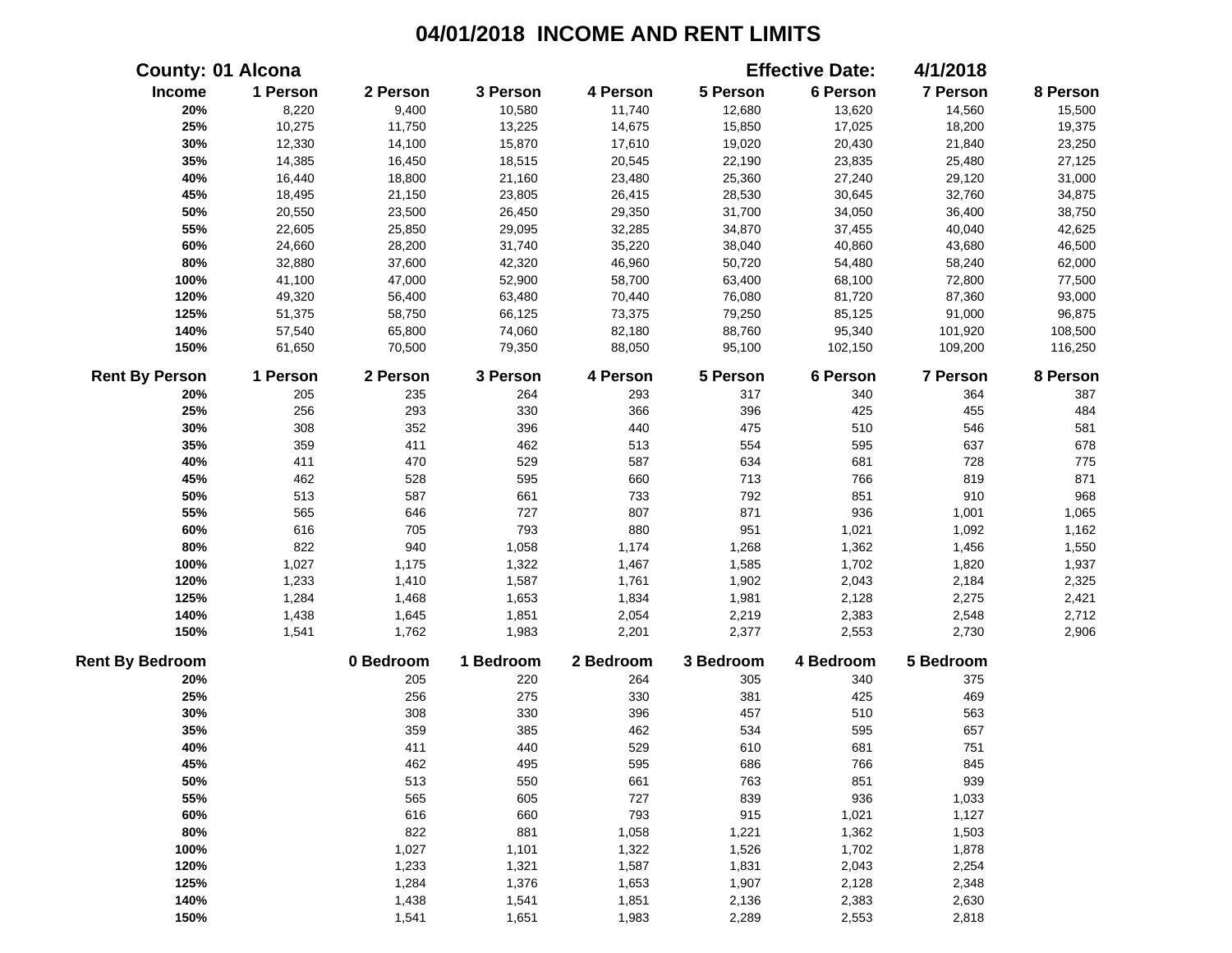|                        | <b>County: 02 Alger</b> |           |           |           |           | <b>Effective Date:</b> | 4/1/2018  |          |
|------------------------|-------------------------|-----------|-----------|-----------|-----------|------------------------|-----------|----------|
| Income                 | 1 Person                | 2 Person  | 3 Person  | 4 Person  | 5 Person  | 6 Person               | 7 Person  | 8 Person |
| 20%                    | 8,220                   | 9,400     | 10,580    | 11,740    | 12,680    | 13,620                 | 14,560    | 15,500   |
| 25%                    | 10,275                  | 11,750    | 13,225    | 14,675    | 15,850    | 17,025                 | 18,200    | 19,375   |
| 30%                    | 12,330                  | 14,100    | 15,870    | 17,610    | 19,020    | 20,430                 | 21,840    | 23,250   |
| 35%                    | 14,385                  | 16,450    | 18,515    | 20,545    | 22,190    | 23,835                 | 25,480    | 27,125   |
| 40%                    | 16,440                  | 18,800    | 21,160    | 23,480    | 25,360    | 27,240                 | 29,120    | 31,000   |
| 45%                    | 18,495                  | 21,150    | 23,805    | 26,415    | 28,530    | 30,645                 | 32,760    | 34,875   |
| 50%                    | 20,550                  | 23,500    | 26,450    | 29,350    | 31,700    | 34,050                 | 36,400    | 38,750   |
| 55%                    | 22,605                  | 25,850    | 29,095    | 32,285    | 34,870    | 37,455                 | 40,040    | 42,625   |
| 60%                    | 24,660                  | 28,200    | 31,740    | 35,220    | 38,040    | 40,860                 | 43,680    | 46,500   |
| 80%                    | 32,880                  | 37,600    | 42,320    | 46,960    | 50,720    | 54,480                 | 58,240    | 62,000   |
| 100%                   | 41,100                  | 47,000    | 52,900    | 58,700    | 63,400    | 68,100                 | 72,800    | 77,500   |
| 120%                   | 49,320                  | 56,400    | 63,480    | 70,440    | 76,080    | 81,720                 | 87,360    | 93,000   |
| 125%                   | 51,375                  | 58,750    | 66,125    | 73,375    | 79,250    | 85,125                 | 91,000    | 96,875   |
| 140%                   | 57,540                  | 65,800    | 74,060    | 82,180    | 88,760    | 95,340                 | 101,920   | 108,500  |
| 150%                   | 61,650                  | 70,500    | 79,350    | 88,050    | 95,100    | 102,150                | 109,200   | 116,250  |
| <b>Rent By Person</b>  | 1 Person                | 2 Person  | 3 Person  | 4 Person  | 5 Person  | 6 Person               | 7 Person  | 8 Person |
| 20%                    | 205                     | 235       | 264       | 293       | 317       | 340                    | 364       | 387      |
| 25%                    | 256                     | 293       | 330       | 366       | 396       | 425                    | 455       | 484      |
| 30%                    | 308                     | 352       | 396       | 440       | 475       | 510                    | 546       | 581      |
| 35%                    | 359                     | 411       | 462       | 513       | 554       | 595                    | 637       | 678      |
| 40%                    | 411                     | 470       | 529       | 587       | 634       | 681                    | 728       | 775      |
| 45%                    | 462                     | 528       | 595       | 660       | 713       | 766                    | 819       | 871      |
| 50%                    | 513                     | 587       | 661       | 733       | 792       | 851                    | 910       | 968      |
| 55%                    | 565                     | 646       | 727       | 807       | 871       | 936                    | 1,001     | 1,065    |
| 60%                    | 616                     | 705       | 793       | 880       | 951       | 1,021                  | 1,092     | 1,162    |
| 80%                    | 822                     | 940       | 1,058     | 1,174     | 1,268     | 1,362                  | 1,456     | 1,550    |
| 100%                   | 1,027                   | 1,175     | 1,322     | 1,467     | 1,585     | 1,702                  | 1,820     | 1,937    |
| 120%                   | 1,233                   | 1,410     | 1,587     | 1,761     | 1,902     | 2,043                  | 2,184     | 2,325    |
| 125%                   | 1,284                   | 1,468     | 1,653     | 1,834     | 1,981     | 2,128                  | 2,275     | 2,421    |
| 140%                   | 1,438                   | 1,645     | 1,851     | 2,054     | 2,219     | 2,383                  | 2,548     | 2,712    |
| 150%                   | 1,541                   | 1,762     | 1,983     | 2,201     | 2,377     | 2,553                  | 2,730     | 2,906    |
| <b>Rent By Bedroom</b> |                         | 0 Bedroom | 1 Bedroom | 2 Bedroom | 3 Bedroom | 4 Bedroom              | 5 Bedroom |          |
| 20%                    |                         | 205       | 220       | 264       | 305       | 340                    | 375       |          |
| 25%                    |                         | 256       | 275       | 330       | 381       | 425                    | 469       |          |
| 30%                    |                         | 308       | 330       | 396       | 457       | 510                    | 563       |          |
| 35%                    |                         | 359       | 385       | 462       | 534       | 595                    | 657       |          |
| 40%                    |                         | 411       | 440       | 529       | 610       | 681                    | 751       |          |
| 45%                    |                         | 462       | 495       | 595       | 686       | 766                    | 845       |          |
| 50%                    |                         | 513       | 550       | 661       | 763       | 851                    | 939       |          |
| 55%                    |                         | 565       | 605       | 727       | 839       | 936                    | 1,033     |          |
| 60%                    |                         | 616       | 660       | 793       | 915       | 1,021                  | 1,127     |          |
| 80%                    |                         | 822       | 881       | 1,058     | 1,221     | 1,362                  | 1,503     |          |
| 100%                   |                         | 1,027     | 1,101     | 1,322     | 1,526     | 1,702                  | 1,878     |          |
| 120%                   |                         | 1,233     | 1,321     | 1,587     | 1,831     | 2,043                  | 2,254     |          |
| 125%                   |                         | 1,284     | 1,376     | 1,653     | 1,907     | 2,128                  | 2,348     |          |
| 140%                   |                         | 1,438     | 1,541     | 1,851     | 2,136     | 2,383                  | 2,630     |          |
| 150%                   |                         | 1,541     | 1,651     | 1,983     | 2,289     | 2,553                  | 2,818     |          |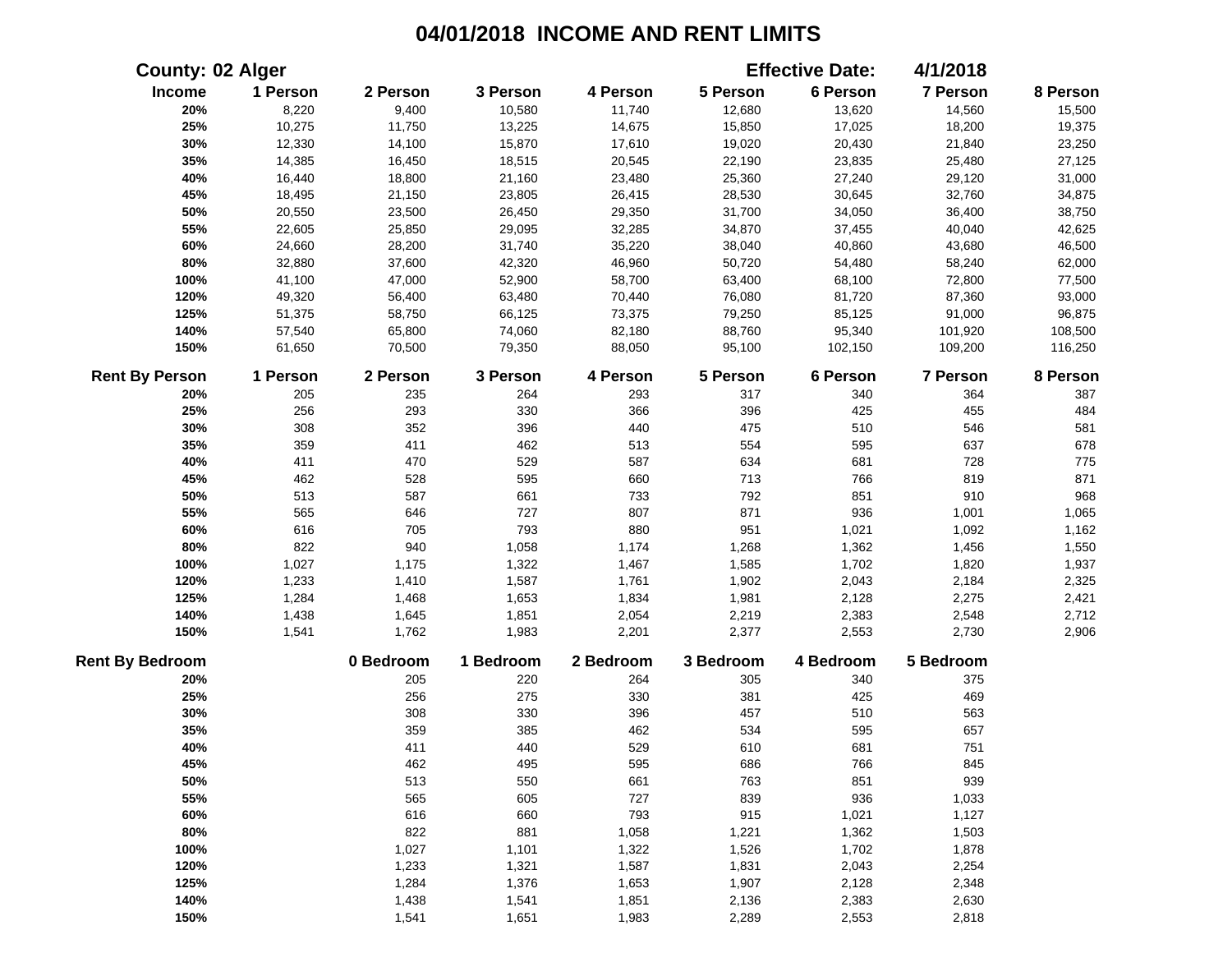|                        | <b>County: 03 Allegan</b> |           |           |           |           | <b>Effective Date:</b> | 4/1/2018        |          |
|------------------------|---------------------------|-----------|-----------|-----------|-----------|------------------------|-----------------|----------|
| Income                 | 1 Person                  | 2 Person  | 3 Person  | 4 Person  | 5 Person  | 6 Person               | 7 Person        | 8 Person |
| 20%                    | 9,200                     | 10,500    | 11,820    | 13,120    | 14,180    | 15,220                 | 16,280          | 17,320   |
| 25%                    | 11,500                    | 13,125    | 14,775    | 16,400    | 17,725    | 19,025                 | 20,350          | 21,650   |
| 30%                    | 13,800                    | 15,750    | 17,730    | 19,680    | 21,270    | 22,830                 | 24,420          | 25,980   |
| 35%                    | 16,100                    | 18,375    | 20,685    | 22,960    | 24,815    | 26,635                 | 28,490          | 30,310   |
| 40%                    | 18,400                    | 21,000    | 23,640    | 26,240    | 28,360    | 30,440                 | 32,560          | 34,640   |
| 45%                    | 20,700                    | 23,625    | 26,595    | 29,520    | 31,905    | 34,245                 | 36,630          | 38,970   |
| 50%                    | 23,000                    | 26,250    | 29,550    | 32,800    | 35,450    | 38,050                 | 40,700          | 43,300   |
| 55%                    | 25,300                    | 28,875    | 32,505    | 36,080    | 38,995    | 41,855                 | 44,770          | 47,630   |
| 60%                    | 27,600                    | 31,500    | 35,460    | 39,360    | 42,540    | 45,660                 | 48,840          | 51,960   |
| 80%                    | 36,800                    | 42,000    | 47,280    | 52,480    | 56,720    | 60,880                 | 65,120          | 69,280   |
| 100%                   | 46,000                    | 52,500    | 59,100    | 65,600    | 70,900    | 76,100                 | 81,400          | 86,600   |
| 120%                   | 55,200                    | 63,000    | 70,920    | 78,720    | 85,080    | 91,320                 | 97,680          | 103,920  |
| 125%                   | 57,500                    | 65,625    | 73,875    | 82,000    | 88,625    | 95,125                 | 101,750         | 108,250  |
| 140%                   | 64,400                    | 73,500    | 82,740    | 91,840    | 99,260    | 106,540                | 113,960         | 121,240  |
| 150%                   | 69,000                    | 78,750    | 88,650    | 98,400    | 106,350   | 114,150                | 122,100         | 129,900  |
| <b>Rent By Person</b>  | 1 Person                  | 2 Person  | 3 Person  | 4 Person  | 5 Person  | 6 Person               | <b>7 Person</b> | 8 Person |
| 20%                    | 230                       | 262       | 295       | 328       | 354       | 380                    | 407             | 433      |
| 25%                    | 287                       | 328       | 369       | 410       | 443       | 475                    | 508             | 541      |
| 30%                    | 345                       | 393       | 443       | 492       | 531       | 570                    | 610             | 649      |
| 35%                    | 402                       | 459       | 517       | 574       | 620       | 665                    | 712             | 757      |
| 40%                    | 460                       | 525       | 591       | 656       | 709       | 761                    | 814             | 866      |
| 45%                    | 517                       | 590       | 664       | 738       | 797       | 856                    | 915             | 974      |
| 50%                    | 575                       | 656       | 738       | 820       | 886       | 951                    | 1,017           | 1,082    |
| 55%                    | 632                       | 721       | 812       | 902       | 974       | 1,046                  | 1,119           | 1,190    |
| 60%                    | 690                       | 787       | 886       | 984       | 1,063     | 1,141                  | 1,221           | 1,299    |
| 80%                    | 920                       | 1,050     | 1,182     | 1,312     | 1,418     | 1,522                  | 1,628           | 1,732    |
| 100%                   | 1,150                     | 1,312     | 1,477     | 1,640     | 1,772     | 1,902                  | 2,035           | 2,165    |
| 120%                   | 1,380                     | 1,575     | 1,773     | 1,968     | 2,127     | 2,283                  | 2,442           | 2,598    |
| 125%                   | 1,437                     | 1,640     | 1,846     | 2,050     | 2,215     | 2,378                  | 2,543           | 2,706    |
| 140%                   | 1,610                     | 1,837     | 2,068     | 2,296     | 2,481     | 2,663                  | 2,849           | 3,031    |
| 150%                   | 1,725                     | 1,968     | 2,216     | 2,460     | 2,658     | 2,853                  | 3,052           | 3,247    |
| <b>Rent By Bedroom</b> |                           | 0 Bedroom | 1 Bedroom | 2 Bedroom | 3 Bedroom | 4 Bedroom              | 5 Bedroom       |          |
| 20%                    |                           | 230       | 246       | 295       | 341       | 380                    | 420             |          |
| 25%                    |                           | 287       | 307       | 369       | 426       | 475                    | 525             |          |
| 30%                    |                           | 345       | 369       | 443       | 511       | 570                    | 630             |          |
| 35%                    |                           | 402       | 430       | 517       | 597       | 665                    | 735             |          |
| 40%                    |                           | 460       | 492       | 591       | 682       | 761                    | 840             |          |
| 45%                    |                           | 517       | 554       | 664       | 767       | 856                    | 945             |          |
| 50%                    |                           | 575       | 615       | 738       | 853       | 951                    | 1,050           |          |
| 55%                    |                           | 632       | 677       | 812       | 938       | 1,046                  | 1,155           |          |
| 60%                    |                           | 690       | 738       | 886       | 1,023     | 1,141                  | 1,260           |          |
| 80%                    |                           | 920       | 985       | 1,182     | 1,365     | 1,522                  | 1,680           |          |
| 100%                   |                           | 1,150     | 1,231     | 1,477     | 1,706     | 1,902                  | 2,100           |          |
| 120%                   |                           | 1,380     | 1,477     | 1,773     | 2,047     | 2,283                  | 2,520           |          |
| 125%                   |                           | 1,437     | 1,539     | 1,846     | 2,132     | 2,378                  | 2,625           |          |
| 140%                   |                           | 1,610     | 1,723     | 2,068     | 2,388     | 2,663                  | 2,940           |          |
| 150%                   |                           | 1,725     | 1,846     | 2,216     | 2,559     | 2,853                  | 3,150           |          |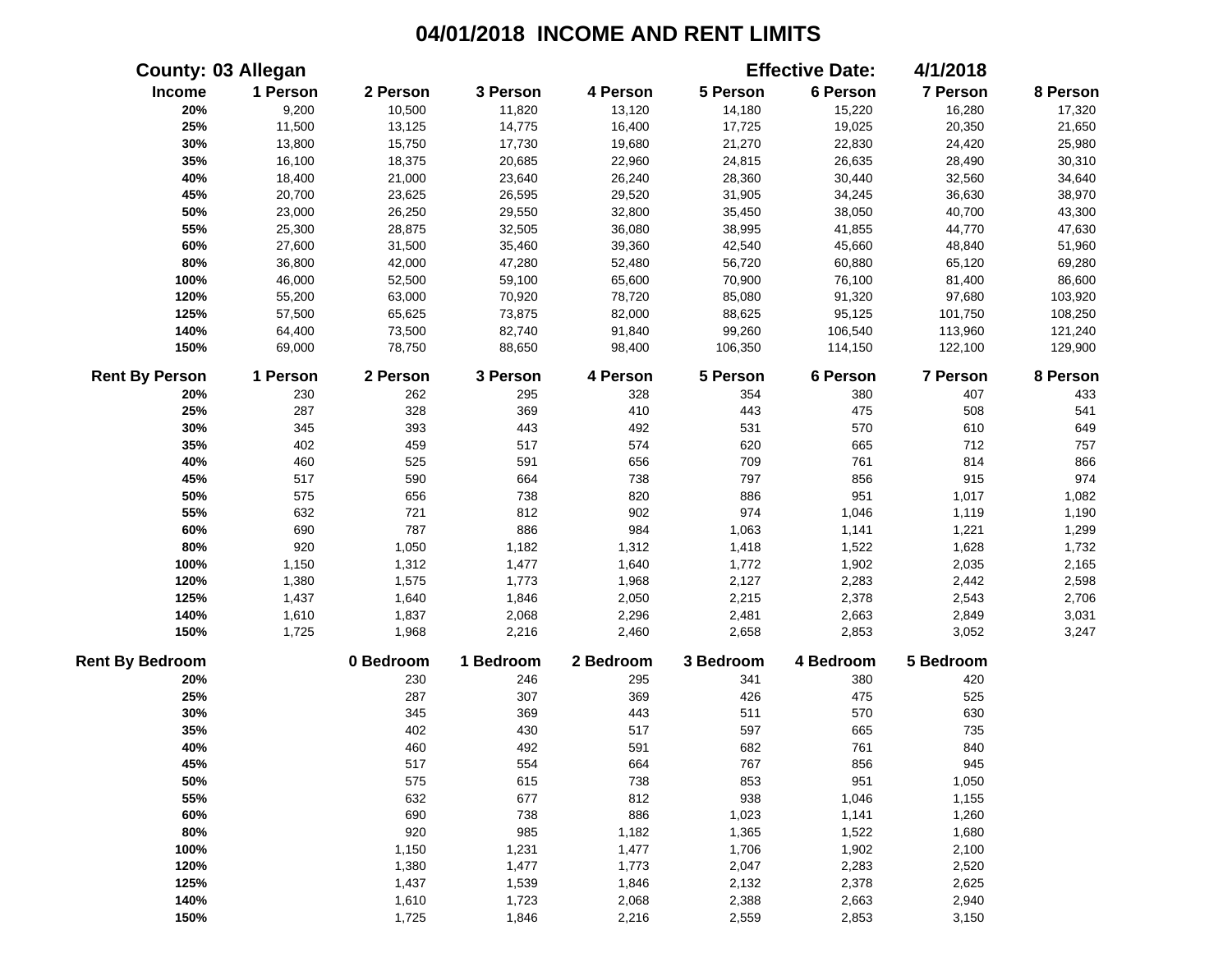|                        | <b>County: 04 Alpena</b> |           |           |           |           | <b>Effective Date:</b> | 4/1/2018        |          |
|------------------------|--------------------------|-----------|-----------|-----------|-----------|------------------------|-----------------|----------|
| Income                 | 1 Person                 | 2 Person  | 3 Person  | 4 Person  | 5 Person  | 6 Person               | 7 Person        | 8 Person |
| 20%                    | 8,220                    | 9,400     | 10,580    | 11,740    | 12,680    | 13,620                 | 14,560          | 15,500   |
| 25%                    | 10,275                   | 11,750    | 13,225    | 14,675    | 15,850    | 17,025                 | 18,200          | 19,375   |
| 30%                    | 12,330                   | 14,100    | 15,870    | 17,610    | 19,020    | 20,430                 | 21,840          | 23,250   |
| 35%                    | 14,385                   | 16,450    | 18,515    | 20,545    | 22,190    | 23,835                 | 25,480          | 27,125   |
| 40%                    | 16,440                   | 18,800    | 21,160    | 23,480    | 25,360    | 27,240                 | 29,120          | 31,000   |
| 45%                    | 18,495                   | 21,150    | 23,805    | 26,415    | 28,530    | 30,645                 | 32,760          | 34,875   |
| 50%                    | 20,550                   | 23,500    | 26,450    | 29,350    | 31,700    | 34,050                 | 36,400          | 38,750   |
| 55%                    | 22,605                   | 25,850    | 29,095    | 32,285    | 34,870    | 37,455                 | 40,040          | 42,625   |
| 60%                    | 24,660                   | 28,200    | 31,740    | 35,220    | 38,040    | 40,860                 | 43,680          | 46,500   |
| 80%                    | 32,880                   | 37,600    | 42,320    | 46,960    | 50,720    | 54,480                 | 58,240          | 62,000   |
| 100%                   | 41,100                   | 47,000    | 52,900    | 58,700    | 63,400    | 68,100                 | 72,800          | 77,500   |
| 120%                   | 49,320                   | 56,400    | 63,480    | 70,440    | 76,080    | 81,720                 | 87,360          | 93,000   |
| 125%                   | 51,375                   | 58,750    | 66,125    | 73,375    | 79,250    | 85,125                 | 91,000          | 96,875   |
| 140%                   | 57,540                   | 65,800    | 74,060    | 82,180    | 88,760    | 95,340                 | 101,920         | 108,500  |
| 150%                   | 61,650                   | 70,500    | 79,350    | 88,050    | 95,100    | 102,150                | 109,200         | 116,250  |
| <b>Rent By Person</b>  | 1 Person                 | 2 Person  | 3 Person  | 4 Person  | 5 Person  | 6 Person               | <b>7 Person</b> | 8 Person |
| 20%                    | 205                      | 235       | 264       | 293       | 317       | 340                    | 364             | 387      |
| 25%                    | 256                      | 293       | 330       | 366       | 396       | 425                    | 455             | 484      |
| 30%                    | 308                      | 352       | 396       | 440       | 475       | 510                    | 546             | 581      |
| 35%                    | 359                      | 411       | 462       | 513       | 554       | 595                    | 637             | 678      |
| 40%                    | 411                      | 470       | 529       | 587       | 634       | 681                    | 728             | 775      |
| 45%                    | 462                      | 528       | 595       | 660       | 713       | 766                    | 819             | 871      |
| 50%                    | 513                      | 587       | 661       | 733       | 792       | 851                    | 910             | 968      |
| 55%                    | 565                      | 646       | 727       | 807       | 871       | 936                    | 1,001           | 1,065    |
| 60%                    | 616                      | 705       | 793       | 880       | 951       | 1,021                  | 1,092           | 1,162    |
| 80%                    | 822                      | 940       | 1,058     | 1,174     | 1,268     | 1,362                  | 1,456           | 1,550    |
| 100%                   | 1,027                    | 1,175     | 1,322     | 1,467     | 1,585     | 1,702                  | 1,820           | 1,937    |
| 120%                   | 1,233                    | 1,410     | 1,587     | 1,761     | 1,902     | 2,043                  | 2,184           | 2,325    |
| 125%                   | 1,284                    | 1,468     | 1,653     | 1,834     | 1,981     | 2,128                  | 2,275           | 2,421    |
| 140%                   | 1,438                    | 1,645     | 1,851     | 2,054     | 2,219     | 2,383                  | 2,548           | 2,712    |
| 150%                   | 1,541                    | 1,762     | 1,983     | 2,201     | 2,377     | 2,553                  | 2,730           | 2,906    |
| <b>Rent By Bedroom</b> |                          | 0 Bedroom | 1 Bedroom | 2 Bedroom | 3 Bedroom | 4 Bedroom              | 5 Bedroom       |          |
| 20%                    |                          | 205       | 220       | 264       | 305       | 340                    | 375             |          |
| 25%                    |                          | 256       | 275       | 330       | 381       | 425                    | 469             |          |
| 30%                    |                          | 308       | 330       | 396       | 457       | 510                    | 563             |          |
| 35%                    |                          | 359       | 385       | 462       | 534       | 595                    | 657             |          |
| 40%                    |                          | 411       | 440       | 529       | 610       | 681                    | 751             |          |
| 45%                    |                          | 462       | 495       | 595       | 686       | 766                    | 845             |          |
| 50%                    |                          | 513       | 550       | 661       | 763       | 851                    | 939             |          |
| 55%                    |                          | 565       | 605       | 727       | 839       | 936                    | 1,033           |          |
| 60%                    |                          | 616       | 660       | 793       | 915       | 1,021                  | 1,127           |          |
| 80%                    |                          | 822       | 881       | 1,058     | 1,221     | 1,362                  | 1,503           |          |
| 100%                   |                          | 1,027     | 1,101     | 1,322     | 1,526     | 1,702                  | 1,878           |          |
| 120%                   |                          | 1,233     | 1,321     | 1,587     | 1,831     | 2,043                  | 2,254           |          |
| 125%                   |                          | 1,284     | 1,376     | 1,653     | 1,907     | 2,128                  | 2,348           |          |
| 140%                   |                          | 1,438     | 1,541     | 1,851     | 2,136     | 2,383                  | 2,630           |          |
| 150%                   |                          | 1,541     | 1,651     | 1,983     | 2,289     | 2,553                  | 2,818           |          |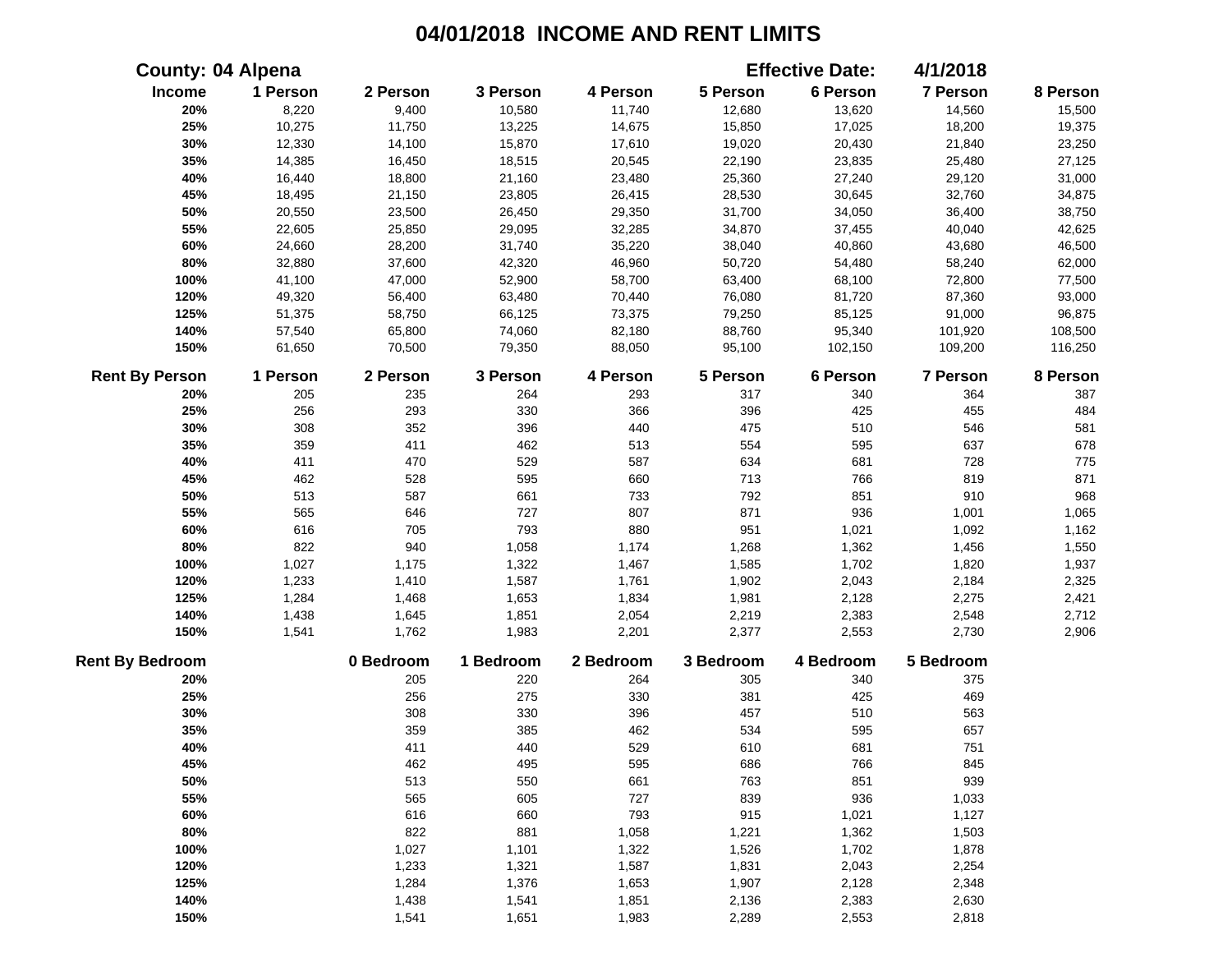|                        | <b>County: 05 Antrim</b> |           |           |           |           | <b>Effective Date:</b> | 4/1/2018  |          |
|------------------------|--------------------------|-----------|-----------|-----------|-----------|------------------------|-----------|----------|
| Income                 | 1 Person                 | 2 Person  | 3 Person  | 4 Person  | 5 Person  | 6 Person               | 7 Person  | 8 Person |
| 20%                    | 8,220                    | 9,400     | 10,580    | 11,740    | 12,680    | 13,620                 | 14,560    | 15,500   |
| 25%                    | 10,275                   | 11,750    | 13,225    | 14,675    | 15,850    | 17,025                 | 18,200    | 19,375   |
| 30%                    | 12,330                   | 14,100    | 15,870    | 17,610    | 19,020    | 20,430                 | 21,840    | 23,250   |
| 35%                    | 14,385                   | 16,450    | 18,515    | 20,545    | 22,190    | 23,835                 | 25,480    | 27,125   |
| 40%                    | 16,440                   | 18,800    | 21,160    | 23,480    | 25,360    | 27,240                 | 29,120    | 31,000   |
| 45%                    | 18,495                   | 21,150    | 23,805    | 26,415    | 28,530    | 30,645                 | 32,760    | 34,875   |
| 50%                    | 20,550                   | 23,500    | 26,450    | 29,350    | 31,700    | 34,050                 | 36,400    | 38,750   |
| 55%                    | 22,605                   | 25,850    | 29,095    | 32,285    | 34,870    | 37,455                 | 40,040    | 42,625   |
| 60%                    | 24,660                   | 28,200    | 31,740    | 35,220    | 38,040    | 40,860                 | 43,680    | 46,500   |
| 80%                    | 32,880                   | 37,600    | 42,320    | 46,960    | 50,720    | 54,480                 | 58,240    | 62,000   |
| 100%                   | 41,100                   | 47,000    | 52,900    | 58,700    | 63,400    | 68,100                 | 72,800    | 77,500   |
| 120%                   | 49,320                   | 56,400    | 63,480    | 70,440    | 76,080    | 81,720                 | 87,360    | 93,000   |
| 125%                   | 51,375                   | 58,750    | 66,125    | 73,375    | 79,250    | 85,125                 | 91,000    | 96,875   |
| 140%                   | 57,540                   | 65,800    | 74,060    | 82,180    | 88,760    | 95,340                 | 101,920   | 108,500  |
| 150%                   | 61,650                   | 70,500    | 79,350    | 88,050    | 95,100    | 102,150                | 109,200   | 116,250  |
| <b>Rent By Person</b>  | 1 Person                 | 2 Person  | 3 Person  | 4 Person  | 5 Person  | 6 Person               | 7 Person  | 8 Person |
| 20%                    | 205                      | 235       | 264       | 293       | 317       | 340                    | 364       | 387      |
| 25%                    | 256                      | 293       | 330       | 366       | 396       | 425                    | 455       | 484      |
| 30%                    | 308                      | 352       | 396       | 440       | 475       | 510                    | 546       | 581      |
| 35%                    | 359                      | 411       | 462       | 513       | 554       | 595                    | 637       | 678      |
| 40%                    | 411                      | 470       | 529       | 587       | 634       | 681                    | 728       | 775      |
| 45%                    | 462                      | 528       | 595       | 660       | 713       | 766                    | 819       | 871      |
| 50%                    | 513                      | 587       | 661       | 733       | 792       | 851                    | 910       | 968      |
| 55%                    | 565                      | 646       | 727       | 807       | 871       | 936                    | 1,001     | 1,065    |
| 60%                    | 616                      | 705       | 793       | 880       | 951       | 1,021                  | 1,092     | 1,162    |
| 80%                    | 822                      | 940       | 1,058     | 1,174     | 1,268     | 1,362                  | 1,456     | 1,550    |
| 100%                   | 1,027                    | 1,175     | 1,322     | 1,467     | 1,585     | 1,702                  | 1,820     | 1,937    |
| 120%                   | 1,233                    | 1,410     | 1,587     | 1,761     | 1,902     | 2,043                  | 2,184     | 2,325    |
| 125%                   | 1,284                    | 1,468     | 1,653     | 1,834     | 1,981     | 2,128                  | 2,275     | 2,421    |
| 140%                   | 1,438                    | 1,645     | 1,851     | 2,054     | 2,219     | 2,383                  | 2,548     | 2,712    |
| 150%                   | 1,541                    | 1,762     | 1,983     | 2,201     | 2,377     | 2,553                  | 2,730     | 2,906    |
| <b>Rent By Bedroom</b> |                          | 0 Bedroom | 1 Bedroom | 2 Bedroom | 3 Bedroom | 4 Bedroom              | 5 Bedroom |          |
| 20%                    |                          | 205       | 220       | 264       | 305       | 340                    | 375       |          |
| 25%                    |                          | 256       | 275       | 330       | 381       | 425                    | 469       |          |
| 30%                    |                          | 308       | 330       | 396       | 457       | 510                    | 563       |          |
| 35%                    |                          | 359       | 385       | 462       | 534       | 595                    | 657       |          |
| 40%                    |                          | 411       | 440       | 529       | 610       | 681                    | 751       |          |
| 45%                    |                          | 462       | 495       | 595       | 686       | 766                    | 845       |          |
| 50%                    |                          | 513       | 550       | 661       | 763       | 851                    | 939       |          |
| 55%                    |                          | 565       | 605       | 727       | 839       | 936                    | 1,033     |          |
| 60%                    |                          | 616       | 660       | 793       | 915       | 1,021                  | 1,127     |          |
| 80%                    |                          | 822       | 881       | 1,058     | 1,221     | 1,362                  | 1,503     |          |
| 100%                   |                          | 1,027     | 1,101     | 1,322     | 1,526     | 1,702                  | 1,878     |          |
| 120%                   |                          | 1,233     | 1,321     | 1,587     | 1,831     | 2,043                  | 2,254     |          |
| 125%                   |                          | 1,284     | 1,376     | 1,653     | 1,907     | 2,128                  | 2,348     |          |
| 140%                   |                          | 1,438     | 1,541     | 1,851     | 2,136     | 2,383                  | 2,630     |          |
| 150%                   |                          | 1,541     | 1,651     | 1,983     | 2,289     | 2,553                  | 2,818     |          |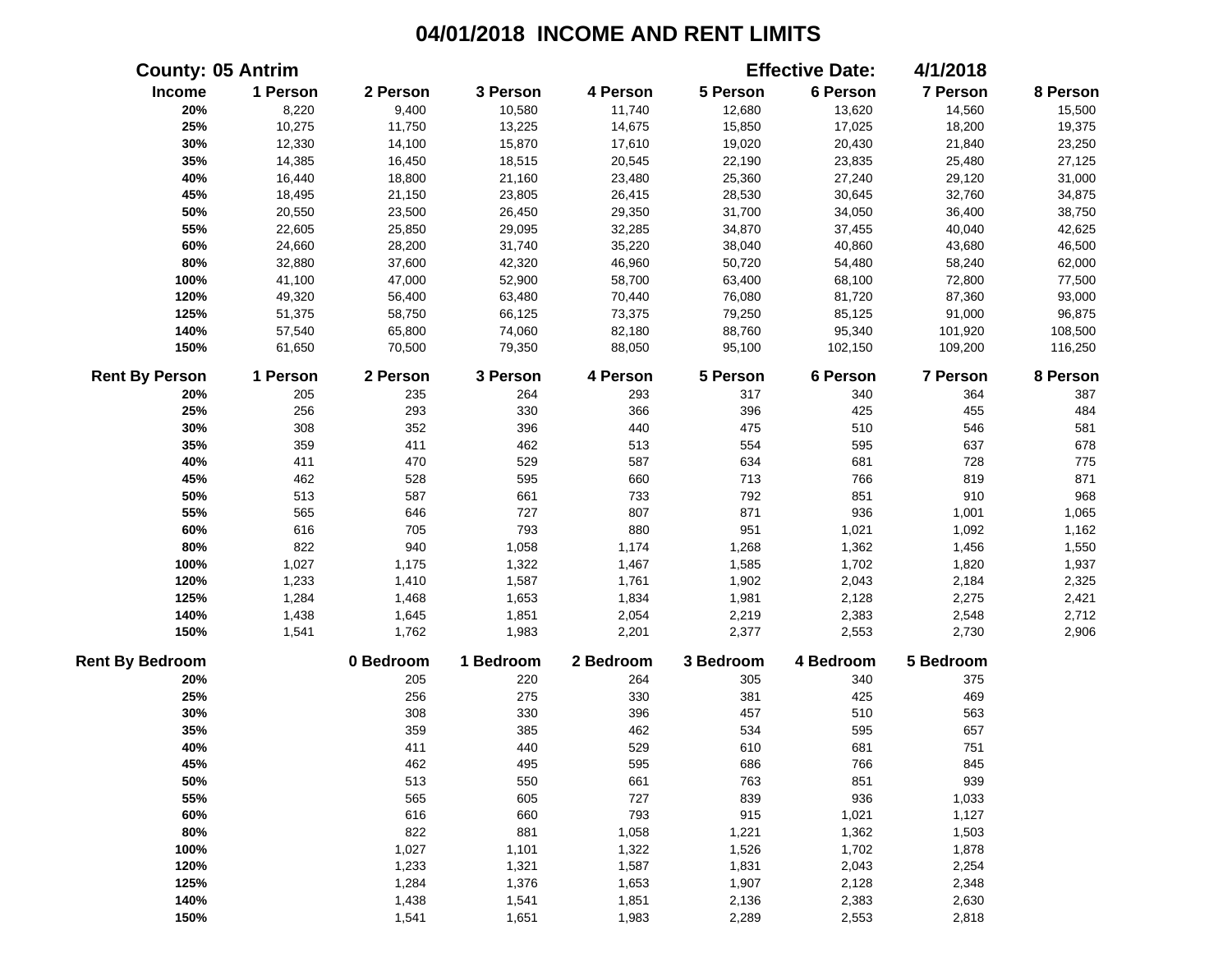|                        | <b>County: 06 Arenac</b> |           |           |           |           | <b>Effective Date:</b> | 4/1/2018  |          |
|------------------------|--------------------------|-----------|-----------|-----------|-----------|------------------------|-----------|----------|
| Income                 | 1 Person                 | 2 Person  | 3 Person  | 4 Person  | 5 Person  | 6 Person               | 7 Person  | 8 Person |
| 20%                    | 8,220                    | 9,400     | 10,580    | 11,740    | 12,680    | 13,620                 | 14,560    | 15,500   |
| 25%                    | 10,275                   | 11,750    | 13,225    | 14,675    | 15,850    | 17,025                 | 18,200    | 19,375   |
| 30%                    | 12,330                   | 14,100    | 15,870    | 17,610    | 19,020    | 20,430                 | 21,840    | 23,250   |
| 35%                    | 14,385                   | 16,450    | 18,515    | 20,545    | 22,190    | 23,835                 | 25,480    | 27,125   |
| 40%                    | 16,440                   | 18,800    | 21,160    | 23,480    | 25,360    | 27,240                 | 29,120    | 31,000   |
| 45%                    | 18,495                   | 21,150    | 23,805    | 26,415    | 28,530    | 30,645                 | 32,760    | 34,875   |
| 50%                    | 20,550                   | 23,500    | 26,450    | 29,350    | 31,700    | 34,050                 | 36,400    | 38,750   |
| 55%                    | 22,605                   | 25,850    | 29,095    | 32,285    | 34,870    | 37,455                 | 40,040    | 42,625   |
| 60%                    | 24,660                   | 28,200    | 31,740    | 35,220    | 38,040    | 40,860                 | 43,680    | 46,500   |
| 80%                    | 32,880                   | 37,600    | 42,320    | 46,960    | 50,720    | 54,480                 | 58,240    | 62,000   |
| 100%                   | 41,100                   | 47,000    | 52,900    | 58,700    | 63,400    | 68,100                 | 72,800    | 77,500   |
| 120%                   | 49,320                   | 56,400    | 63,480    | 70,440    | 76,080    | 81,720                 | 87,360    | 93,000   |
| 125%                   | 51,375                   | 58,750    | 66,125    | 73,375    | 79,250    | 85,125                 | 91,000    | 96,875   |
| 140%                   | 57,540                   | 65,800    | 74,060    | 82,180    | 88,760    | 95,340                 | 101,920   | 108,500  |
| 150%                   | 61,650                   | 70,500    | 79,350    | 88,050    | 95,100    | 102,150                | 109,200   | 116,250  |
| <b>Rent By Person</b>  | 1 Person                 | 2 Person  | 3 Person  | 4 Person  | 5 Person  | 6 Person               | 7 Person  | 8 Person |
| 20%                    | 205                      | 235       | 264       | 293       | 317       | 340                    | 364       | 387      |
| 25%                    | 256                      | 293       | 330       | 366       | 396       | 425                    | 455       | 484      |
| 30%                    | 308                      | 352       | 396       | 440       | 475       | 510                    | 546       | 581      |
| 35%                    | 359                      | 411       | 462       | 513       | 554       | 595                    | 637       | 678      |
| 40%                    | 411                      | 470       | 529       | 587       | 634       | 681                    | 728       | 775      |
| 45%                    | 462                      | 528       | 595       | 660       | 713       | 766                    | 819       | 871      |
| 50%                    | 513                      | 587       | 661       | 733       | 792       | 851                    | 910       | 968      |
| 55%                    | 565                      | 646       | 727       | 807       | 871       | 936                    | 1,001     | 1,065    |
| 60%                    | 616                      | 705       | 793       | 880       | 951       | 1,021                  | 1,092     | 1,162    |
| 80%                    | 822                      | 940       | 1,058     | 1,174     | 1,268     | 1,362                  | 1,456     | 1,550    |
| 100%                   | 1,027                    | 1,175     | 1,322     | 1,467     | 1,585     | 1,702                  | 1,820     | 1,937    |
| 120%                   | 1,233                    | 1,410     | 1,587     | 1,761     | 1,902     | 2,043                  | 2,184     | 2,325    |
| 125%                   | 1,284                    | 1,468     | 1,653     | 1,834     | 1,981     | 2,128                  | 2,275     | 2,421    |
| 140%                   | 1,438                    | 1,645     | 1,851     | 2,054     | 2,219     | 2,383                  | 2,548     | 2,712    |
| 150%                   | 1,541                    | 1,762     | 1,983     | 2,201     | 2,377     | 2,553                  | 2,730     | 2,906    |
| <b>Rent By Bedroom</b> |                          | 0 Bedroom | 1 Bedroom | 2 Bedroom | 3 Bedroom | 4 Bedroom              | 5 Bedroom |          |
| 20%                    |                          | 205       | 220       | 264       | 305       | 340                    | 375       |          |
| 25%                    |                          | 256       | 275       | 330       | 381       | 425                    | 469       |          |
| 30%                    |                          | 308       | 330       | 396       | 457       | 510                    | 563       |          |
| 35%                    |                          | 359       | 385       | 462       | 534       | 595                    | 657       |          |
| 40%                    |                          | 411       | 440       | 529       | 610       | 681                    | 751       |          |
| 45%                    |                          | 462       | 495       | 595       | 686       | 766                    | 845       |          |
| 50%                    |                          | 513       | 550       | 661       | 763       | 851                    | 939       |          |
| 55%                    |                          | 565       | 605       | 727       | 839       | 936                    | 1,033     |          |
| 60%                    |                          | 616       | 660       | 793       | 915       | 1,021                  | 1,127     |          |
| 80%                    |                          | 822       | 881       | 1,058     | 1,221     | 1,362                  | 1,503     |          |
| 100%                   |                          | 1,027     | 1,101     | 1,322     | 1,526     | 1,702                  | 1,878     |          |
| 120%                   |                          | 1,233     | 1,321     | 1,587     | 1,831     | 2,043                  | 2,254     |          |
| 125%                   |                          | 1,284     | 1,376     | 1,653     | 1,907     | 2,128                  | 2,348     |          |
| 140%                   |                          | 1,438     | 1,541     | 1,851     | 2,136     | 2,383                  | 2,630     |          |
| 150%                   |                          | 1,541     | 1,651     | 1,983     | 2,289     | 2,553                  | 2,818     |          |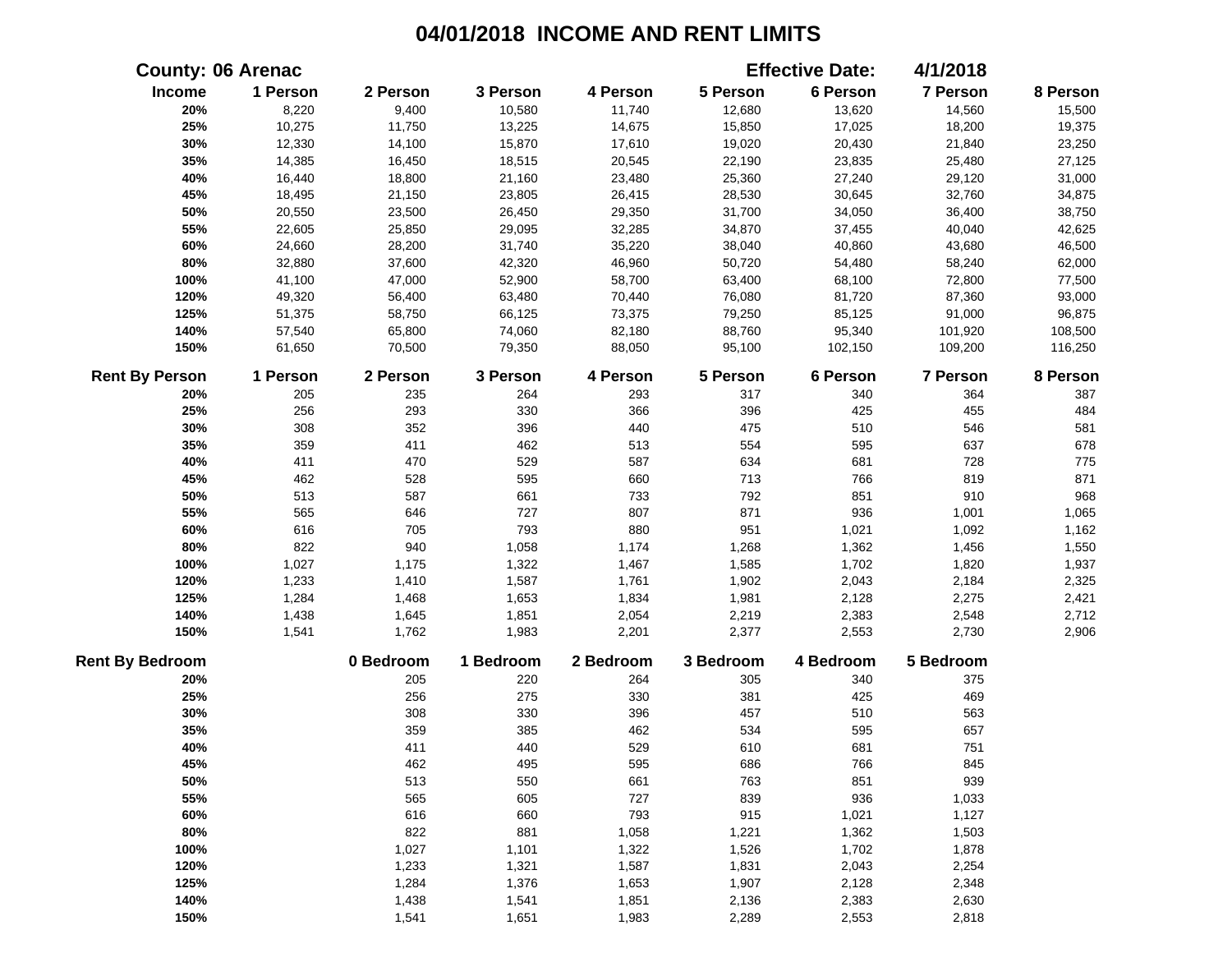|                        | <b>County: 07 Baraga</b> |           |           |           |           | <b>Effective Date:</b> | 4/1/2018  |          |
|------------------------|--------------------------|-----------|-----------|-----------|-----------|------------------------|-----------|----------|
| Income                 | 1 Person                 | 2 Person  | 3 Person  | 4 Person  | 5 Person  | 6 Person               | 7 Person  | 8 Person |
| 20%                    | 8,220                    | 9,400     | 10,580    | 11,740    | 12,680    | 13,620                 | 14,560    | 15,500   |
| 25%                    | 10,275                   | 11,750    | 13,225    | 14,675    | 15,850    | 17,025                 | 18,200    | 19,375   |
| 30%                    | 12,330                   | 14,100    | 15,870    | 17,610    | 19,020    | 20,430                 | 21,840    | 23,250   |
| 35%                    | 14,385                   | 16,450    | 18,515    | 20,545    | 22,190    | 23,835                 | 25,480    | 27,125   |
| 40%                    | 16,440                   | 18,800    | 21,160    | 23,480    | 25,360    | 27,240                 | 29,120    | 31,000   |
| 45%                    | 18,495                   | 21,150    | 23,805    | 26,415    | 28,530    | 30,645                 | 32,760    | 34,875   |
| 50%                    | 20,550                   | 23,500    | 26,450    | 29,350    | 31,700    | 34,050                 | 36,400    | 38,750   |
| 55%                    | 22,605                   | 25,850    | 29,095    | 32,285    | 34,870    | 37,455                 | 40,040    | 42,625   |
| 60%                    | 24,660                   | 28,200    | 31,740    | 35,220    | 38,040    | 40,860                 | 43,680    | 46,500   |
| 80%                    | 32,880                   | 37,600    | 42,320    | 46,960    | 50,720    | 54,480                 | 58,240    | 62,000   |
| 100%                   | 41,100                   | 47,000    | 52,900    | 58,700    | 63,400    | 68,100                 | 72,800    | 77,500   |
| 120%                   | 49,320                   | 56,400    | 63,480    | 70,440    | 76,080    | 81,720                 | 87,360    | 93,000   |
| 125%                   | 51,375                   | 58,750    | 66,125    | 73,375    | 79,250    | 85,125                 | 91,000    | 96,875   |
| 140%                   | 57,540                   | 65,800    | 74,060    | 82,180    | 88,760    | 95,340                 | 101,920   | 108,500  |
| 150%                   | 61,650                   | 70,500    | 79,350    | 88,050    | 95,100    | 102,150                | 109,200   | 116,250  |
| <b>Rent By Person</b>  | 1 Person                 | 2 Person  | 3 Person  | 4 Person  | 5 Person  | 6 Person               | 7 Person  | 8 Person |
| 20%                    | 205                      | 235       | 264       | 293       | 317       | 340                    | 364       | 387      |
| 25%                    | 256                      | 293       | 330       | 366       | 396       | 425                    | 455       | 484      |
| 30%                    | 308                      | 352       | 396       | 440       | 475       | 510                    | 546       | 581      |
| 35%                    | 359                      | 411       | 462       | 513       | 554       | 595                    | 637       | 678      |
| 40%                    | 411                      | 470       | 529       | 587       | 634       | 681                    | 728       | 775      |
| 45%                    | 462                      | 528       | 595       | 660       | 713       | 766                    | 819       | 871      |
| 50%                    | 513                      | 587       | 661       | 733       | 792       | 851                    | 910       | 968      |
| 55%                    | 565                      | 646       | 727       | 807       | 871       | 936                    | 1,001     | 1,065    |
| 60%                    | 616                      | 705       | 793       | 880       | 951       | 1,021                  | 1,092     | 1,162    |
| 80%                    | 822                      | 940       | 1,058     | 1,174     | 1,268     | 1,362                  | 1,456     | 1,550    |
| 100%                   | 1,027                    | 1,175     | 1,322     | 1,467     | 1,585     | 1,702                  | 1,820     | 1,937    |
| 120%                   | 1,233                    | 1,410     | 1,587     | 1,761     | 1,902     | 2,043                  | 2,184     | 2,325    |
| 125%                   | 1,284                    | 1,468     | 1,653     | 1,834     | 1,981     | 2,128                  | 2,275     | 2,421    |
| 140%                   | 1,438                    | 1,645     | 1,851     | 2,054     | 2,219     | 2,383                  | 2,548     | 2,712    |
| 150%                   | 1,541                    | 1,762     | 1,983     | 2,201     | 2,377     | 2,553                  | 2,730     | 2,906    |
| <b>Rent By Bedroom</b> |                          | 0 Bedroom | 1 Bedroom | 2 Bedroom | 3 Bedroom | 4 Bedroom              | 5 Bedroom |          |
| 20%                    |                          | 205       | 220       | 264       | 305       | 340                    | 375       |          |
| 25%                    |                          | 256       | 275       | 330       | 381       | 425                    | 469       |          |
| 30%                    |                          | 308       | 330       | 396       | 457       | 510                    | 563       |          |
| 35%                    |                          | 359       | 385       | 462       | 534       | 595                    | 657       |          |
| 40%                    |                          | 411       | 440       | 529       | 610       | 681                    | 751       |          |
| 45%                    |                          | 462       | 495       | 595       | 686       | 766                    | 845       |          |
| 50%                    |                          | 513       | 550       | 661       | 763       | 851                    | 939       |          |
| 55%                    |                          | 565       | 605       | 727       | 839       | 936                    | 1,033     |          |
| 60%                    |                          | 616       | 660       | 793       | 915       | 1,021                  | 1,127     |          |
| 80%                    |                          | 822       | 881       | 1,058     | 1,221     | 1,362                  | 1,503     |          |
| 100%                   |                          | 1,027     | 1,101     | 1,322     | 1,526     | 1,702                  | 1,878     |          |
| 120%                   |                          | 1,233     | 1,321     | 1,587     | 1,831     | 2,043                  | 2,254     |          |
| 125%                   |                          | 1,284     | 1,376     | 1,653     | 1,907     | 2,128                  | 2,348     |          |
| 140%                   |                          | 1,438     | 1,541     | 1,851     | 2,136     | 2,383                  | 2,630     |          |
| 150%                   |                          | 1,541     | 1,651     | 1,983     | 2,289     | 2,553                  | 2,818     |          |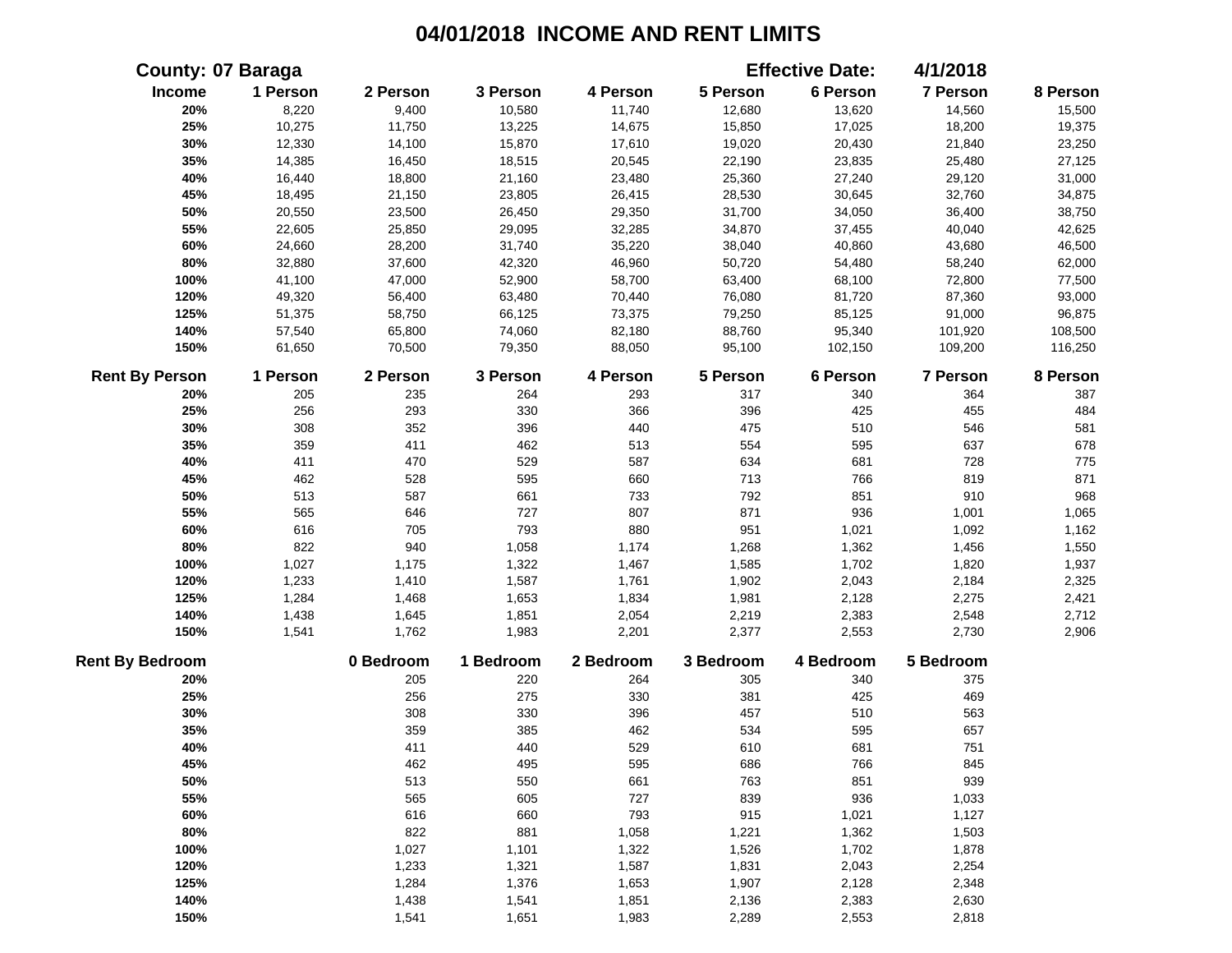|                        | <b>County: 08 Barry</b> |           |           |           |           | <b>Effective Date:</b> | 4/1/2018  |          |
|------------------------|-------------------------|-----------|-----------|-----------|-----------|------------------------|-----------|----------|
| Income                 | 1 Person                | 2 Person  | 3 Person  | 4 Person  | 5 Person  | 6 Person               | 7 Person  | 8 Person |
| 20%                    | 9,560                   | 10,920    | 12,280    | 13,640    | 14,740    | 15,840                 | 16,920    | 18,020   |
| 25%                    | 11,950                  | 13,650    | 15,350    | 17,050    | 18,425    | 19,800                 | 21,150    | 22,525   |
| 30%                    | 14,340                  | 16,380    | 18,420    | 20,460    | 22,110    | 23,760                 | 25,380    | 27,030   |
| 35%                    | 16,730                  | 19,110    | 21,490    | 23,870    | 25,795    | 27,720                 | 29,610    | 31,535   |
| 40%                    | 19,120                  | 21,840    | 24,560    | 27,280    | 29,480    | 31,680                 | 33,840    | 36,040   |
| 45%                    | 21,510                  | 24,570    | 27,630    | 30,690    | 33,165    | 35,640                 | 38,070    | 40,545   |
| 50%                    | 23,900                  | 27,300    | 30,700    | 34,100    | 36,850    | 39,600                 | 42,300    | 45,050   |
| 55%                    | 26,290                  | 30,030    | 33,770    | 37,510    | 40,535    | 43,560                 | 46,530    | 49,555   |
| 60%                    | 28,680                  | 32,760    | 36,840    | 40,920    | 44,220    | 47,520                 | 50,760    | 54,060   |
| 80%                    | 38,240                  | 43,680    | 49,120    | 54,560    | 58,960    | 63,360                 | 67,680    | 72,080   |
| 100%                   | 47,800                  | 54,600    | 61,400    | 68,200    | 73,700    | 79,200                 | 84,600    | 90,100   |
| 120%                   | 57,360                  | 65,520    | 73,680    | 81,840    | 88,440    | 95,040                 | 101,520   | 108,120  |
| 125%                   | 59,750                  | 68,250    | 76,750    | 85,250    | 92,125    | 99,000                 | 105,750   | 112,625  |
| 140%                   | 66,920                  | 76,440    | 85,960    | 95,480    | 103,180   | 110,880                | 118,440   | 126,140  |
| 150%                   | 71,700                  | 81,900    | 92,100    | 102,300   | 110,550   | 118,800                | 126,900   | 135,150  |
| <b>Rent By Person</b>  | 1 Person                | 2 Person  | 3 Person  | 4 Person  | 5 Person  | 6 Person               | 7 Person  | 8 Person |
| 20%                    | 239                     | 273       | 307       | 341       | 368       | 396                    | 423       | 450      |
| 25%                    | 298                     | 341       | 383       | 426       | 460       | 495                    | 528       | 563      |
| 30%                    | 358                     | 409       | 460       | 511       | 552       | 594                    | 634       | 675      |
| 35%                    | 418                     | 477       | 537       | 596       | 644       | 693                    | 740       | 788      |
| 40%                    | 478                     | 546       | 614       | 682       | 737       | 792                    | 846       | 901      |
| 45%                    | 537                     | 614       | 690       | 767       | 829       | 891                    | 951       | 1,013    |
| 50%                    | 597                     | 682       | 767       | 852       | 921       | 990                    | 1,057     | 1,126    |
| 55%                    | 657                     | 750       | 844       | 937       | 1,013     | 1,089                  | 1,163     | 1,238    |
| 60%                    | 717                     | 819       | 921       | 1,023     | 1,105     | 1,188                  | 1,269     | 1,351    |
| 80%                    | 956                     | 1,092     | 1,228     | 1,364     | 1,474     | 1,584                  | 1,692     | 1,802    |
| 100%                   | 1,195                   | 1,365     | 1,535     | 1,705     | 1,842     | 1,980                  | 2,115     | 2,252    |
| 120%                   | 1,434                   | 1,638     | 1,842     | 2,046     | 2,211     | 2,376                  | 2,538     | 2,703    |
| 125%                   | 1,493                   | 1,706     | 1,918     | 2,131     | 2,303     | 2,475                  | 2,643     | 2,815    |
| 140%                   | 1,673                   | 1,911     | 2,149     | 2,387     | 2,579     | 2,772                  | 2,961     | 3,153    |
| 150%                   | 1,792                   | 2,047     | 2,302     | 2,557     | 2,763     | 2,970                  | 3,172     | 3,378    |
| <b>Rent By Bedroom</b> |                         | 0 Bedroom | 1 Bedroom | 2 Bedroom | 3 Bedroom | 4 Bedroom              | 5 Bedroom |          |
| 20%                    |                         | 239       | 256       | 307       | 354       | 396                    | 436       |          |
| 25%                    |                         | 298       | 320       | 383       | 443       | 495                    | 545       |          |
| 30%                    |                         | 358       | 384       | 460       | 532       | 594                    | 655       |          |
| 35%                    |                         | 418       | 448       | 537       | 620       | 693                    | 764       |          |
| 40%                    |                         | 478       | 512       | 614       | 709       | 792                    | 873       |          |
| 45%                    |                         | 537       | 576       | 690       | 798       | 891                    | 982       |          |
| 50%                    |                         | 597       | 640       | 767       | 886       | 990                    | 1,091     |          |
| 55%                    |                         | 657       | 704       | 844       | 975       | 1,089                  | 1,201     |          |
| 60%                    |                         | 717       | 768       | 921       | 1,064     | 1,188                  | 1,310     |          |
| 80%                    |                         | 956       | 1,024     | 1,228     | 1,419     | 1,584                  | 1,747     |          |
| 100%                   |                         | 1,195     | 1,280     | 1,535     | 1,773     | 1,980                  | 2,183     |          |
| 120%                   |                         | 1,434     | 1,536     | 1,842     | 2,128     | 2,376                  | 2,620     |          |
| 125%                   |                         | 1,493     | 1,600     | 1,918     | 2,217     | 2,475                  | 2,729     |          |
| 140%                   |                         | 1,673     | 1,792     | 2,149     | 2,483     | 2,772                  | 3,057     |          |
| 150%                   |                         | 1,792     | 1,920     | 2,302     | 2,660     | 2,970                  | 3,275     |          |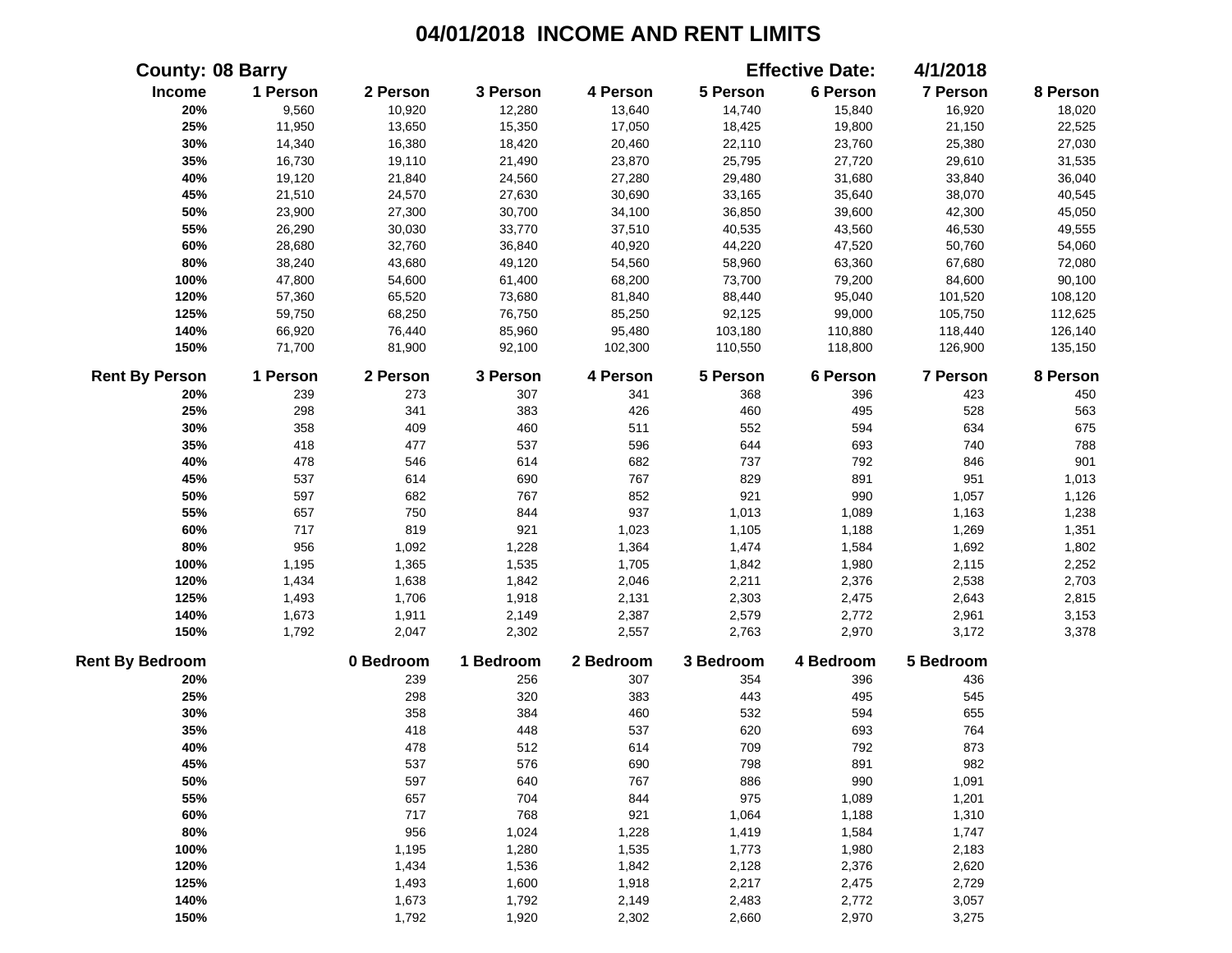| County: 09 Bay         |          |           |           |           |           | <b>Effective Date:</b> | 4/1/2018  |          |
|------------------------|----------|-----------|-----------|-----------|-----------|------------------------|-----------|----------|
| Income                 | 1 Person | 2 Person  | 3 Person  | 4 Person  | 5 Person  | 6 Person               | 7 Person  | 8 Person |
| 20%                    | 8,460    | 9,680     | 10,880    | 12,080    | 13,060    | 14,020                 | 14,980    | 15,960   |
| 25%                    | 10,575   | 12,100    | 13,600    | 15,100    | 16,325    | 17,525                 | 18,725    | 19,950   |
| 30%                    | 12,690   | 14,520    | 16,320    | 18,120    | 19,590    | 21,030                 | 22,470    | 23,940   |
| 35%                    | 14,805   | 16,940    | 19,040    | 21,140    | 22,855    | 24,535                 | 26,215    | 27,930   |
| 40%                    | 16,920   | 19,360    | 21,760    | 24,160    | 26,120    | 28,040                 | 29,960    | 31,920   |
| 45%                    | 19,035   | 21,780    | 24,480    | 27,180    | 29,385    | 31,545                 | 33,705    | 35,910   |
| 50%                    | 21,150   | 24,200    | 27,200    | 30,200    | 32,650    | 35,050                 | 37,450    | 39,900   |
| 55%                    | 23,265   | 26,620    | 29,920    | 33,220    | 35,915    | 38,555                 | 41,195    | 43,890   |
| 60%                    | 25,380   | 29,040    | 32,640    | 36,240    | 39,180    | 42,060                 | 44,940    | 47,880   |
| 80%                    | 33,840   | 38,720    | 43,520    | 48,320    | 52,240    | 56,080                 | 59,920    | 63,840   |
| 100%                   | 42,300   | 48,400    | 54,400    | 60,400    | 65,300    | 70,100                 | 74,900    | 79,800   |
| 120%                   | 50,760   | 58,080    | 65,280    | 72,480    | 78,360    | 84,120                 | 89,880    | 95,760   |
| 125%                   | 52,875   | 60,500    | 68,000    | 75,500    | 81,625    | 87,625                 | 93,625    | 99,750   |
| 140%                   | 59,220   | 67,760    | 76,160    | 84,560    | 91,420    | 98,140                 | 104,860   | 111,720  |
| 150%                   | 63,450   | 72,600    | 81,600    | 90,600    | 97,950    | 105,150                | 112,350   | 119,700  |
| <b>Rent By Person</b>  | 1 Person | 2 Person  | 3 Person  | 4 Person  | 5 Person  | 6 Person               | 7 Person  | 8 Person |
| 20%                    | 211      | 242       | 272       | 302       | 326       | 350                    | 374       | 399      |
| 25%                    | 264      | 302       | 340       | 377       | 408       | 438                    | 468       | 498      |
| 30%                    | 317      | 363       | 408       | 453       | 489       | 525                    | 561       | 598      |
| 35%                    | 370      | 423       | 476       | 528       | 571       | 613                    | 655       | 698      |
| 40%                    | 423      | 484       | 544       | 604       | 653       | 701                    | 749       | 798      |
| 45%                    | 475      | 544       | 612       | 679       | 734       | 788                    | 842       | 897      |
| 50%                    | 528      | 605       | 680       | 755       | 816       | 876                    | 936       | 997      |
| 55%                    | 581      | 665       | 748       | 830       | 897       | 963                    | 1,029     | 1,097    |
| 60%                    | 634      | 726       | 816       | 906       | 979       | 1,051                  | 1,123     | 1,197    |
| 80%                    | 846      | 968       | 1,088     | 1,208     | 1,306     | 1,402                  | 1,498     | 1,596    |
| 100%                   | 1,057    | 1,210     | 1,360     | 1,510     | 1,632     | 1,752                  | 1,872     | 1,995    |
| 120%                   | 1,269    | 1,452     | 1,632     | 1,812     | 1,959     | 2,103                  | 2,247     | 2,394    |
| 125%                   | 1,321    | 1,512     | 1,700     | 1,887     | 2,040     | 2,190                  | 2,340     | 2,493    |
| 140%                   | 1,480    | 1,694     | 1,904     | 2,114     | 2,285     | 2,453                  | 2,621     | 2,793    |
| 150%                   | 1,586    | 1,815     | 2,040     | 2,265     | 2,448     | 2,628                  | 2,808     | 2,992    |
| <b>Rent By Bedroom</b> |          | 0 Bedroom | 1 Bedroom | 2 Bedroom | 3 Bedroom | 4 Bedroom              | 5 Bedroom |          |
| 20%                    |          | 211       | 226       | 272       | 314       | 350                    | 386       |          |
| 25%                    |          | 264       | 283       | 340       | 392       | 438                    | 483       |          |
| 30%                    |          | 317       | 340       | 408       | 471       | 525                    | 580       |          |
| 35%                    |          | 370       | 396       | 476       | 549       | 613                    | 676       |          |
| 40%                    |          | 423       | 453       | 544       | 628       | 701                    | 773       |          |
| 45%                    |          | 475       | 510       | 612       | 707       | 788                    | 870       |          |
| 50%                    |          | 528       | 566       | 680       | 785       | 876                    | 966       |          |
| 55%                    |          | 581       | 623       | 748       | 864       | 963                    | 1,063     |          |
| 60%                    |          | 634       | 680       | 816       | 942       | 1,051                  | 1,160     |          |
| 80%                    |          | 846       | 907       | 1,088     | 1,257     | 1,402                  | 1,547     |          |
| 100%                   |          | 1,057     | 1,133     | 1,360     | 1,571     | 1,752                  | 1,933     |          |
| 120%                   |          | 1,269     | 1,360     | 1,632     | 1,885     | 2,103                  | 2,320     |          |
| 125%                   |          | 1,321     | 1,417     | 1,700     | 1,964     | 2,190                  | 2,417     |          |
| 140%                   |          | 1,480     | 1,587     | 1,904     | 2,199     | 2,453                  | 2,707     |          |
| 150%                   |          | 1,586     | 1,700     | 2,040     | 2,356     | 2,628                  | 2,900     |          |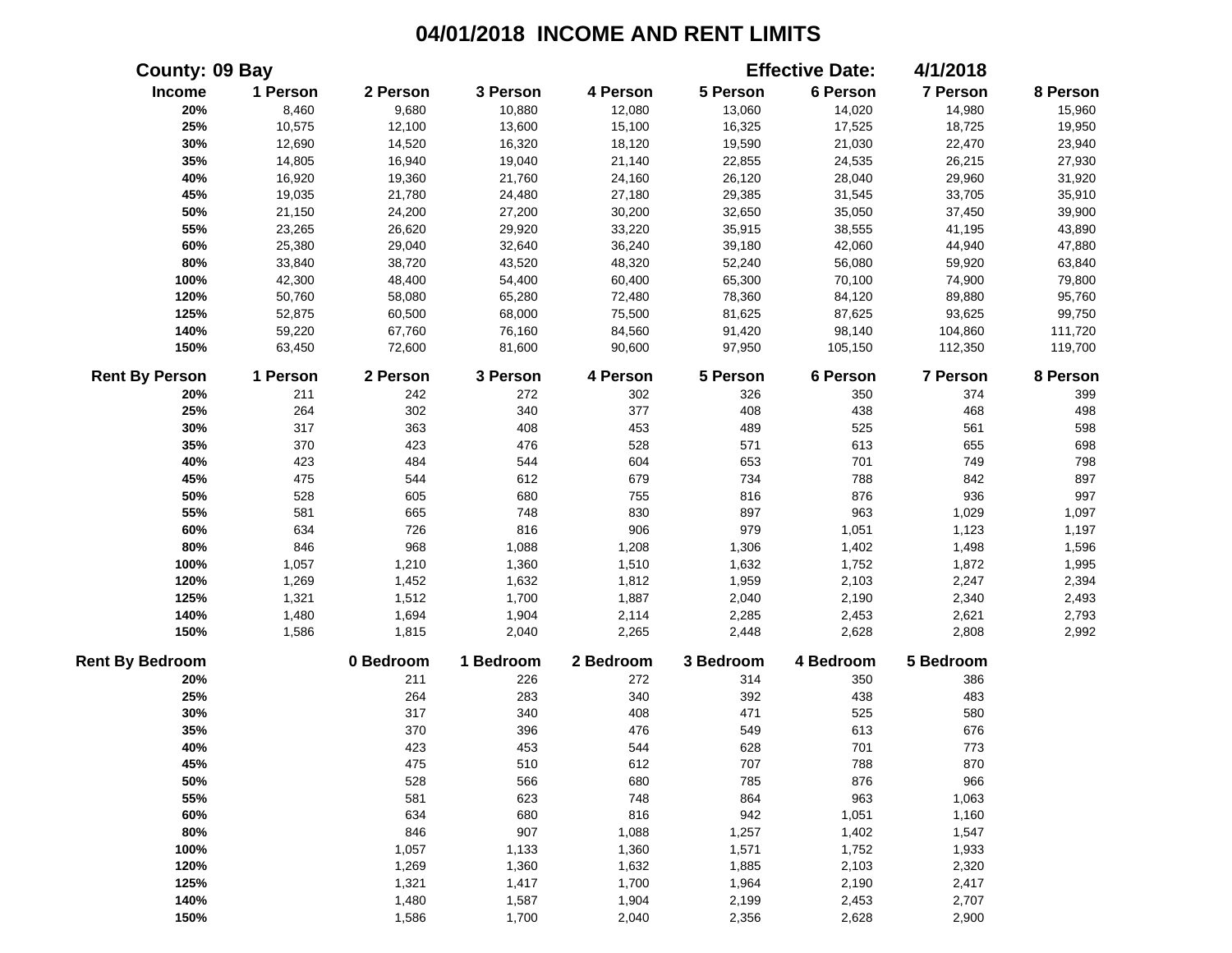|                        | <b>County: 10 Benzie</b> |           |           |           |           | <b>Effective Date:</b> | 4/1/2018  |          |
|------------------------|--------------------------|-----------|-----------|-----------|-----------|------------------------|-----------|----------|
| Income                 | 1 Person                 | 2 Person  | 3 Person  | 4 Person  | 5 Person  | 6 Person               | 7 Person  | 8 Person |
| 20%                    | 8,400                    | 9,600     | 10,800    | 12,000    | 12,960    | 13,920                 | 14,880    | 15,840   |
| 25%                    | 10,500                   | 12,000    | 13,500    | 15,000    | 16,200    | 17,400                 | 18,600    | 19,800   |
| 30%                    | 12,600                   | 14,400    | 16,200    | 18,000    | 19,440    | 20,880                 | 22,320    | 23,760   |
| 35%                    | 14,700                   | 16,800    | 18,900    | 21,000    | 22,680    | 24,360                 | 26,040    | 27,720   |
| 40%                    | 16,800                   | 19,200    | 21,600    | 24,000    | 25,920    | 27,840                 | 29,760    | 31,680   |
| 45%                    | 18,900                   | 21,600    | 24,300    | 27,000    | 29,160    | 31,320                 | 33,480    | 35,640   |
| 50%                    | 21,000                   | 24,000    | 27,000    | 30,000    | 32,400    | 34,800                 | 37,200    | 39,600   |
| 55%                    | 23,100                   | 26,400    | 29,700    | 33,000    | 35,640    | 38,280                 | 40,920    | 43,560   |
| 60%                    | 25,200                   | 28,800    | 32,400    | 36,000    | 38,880    | 41,760                 | 44,640    | 47,520   |
| 80%                    | 33,600                   | 38,400    | 43,200    | 48,000    | 51,840    | 55,680                 | 59,520    | 63,360   |
| 100%                   | 42,000                   | 48,000    | 54,000    | 60,000    | 64,800    | 69,600                 | 74,400    | 79,200   |
| 120%                   | 50,400                   | 57,600    | 64,800    | 72,000    | 77,760    | 83,520                 | 89,280    | 95,040   |
| 125%                   | 52,500                   | 60,000    | 67,500    | 75,000    | 81,000    | 87,000                 | 93,000    | 99,000   |
| 140%                   | 58,800                   | 67,200    | 75,600    | 84,000    | 90,720    | 97,440                 | 104,160   | 110,880  |
| 150%                   | 63,000                   | 72,000    | 81,000    | 90,000    | 97,200    | 104,400                | 111,600   | 118,800  |
| <b>Rent By Person</b>  | 1 Person                 | 2 Person  | 3 Person  | 4 Person  | 5 Person  | 6 Person               | 7 Person  | 8 Person |
| 20%                    | 210                      | 240       | 270       | 300       | 324       | 348                    | 372       | 396      |
| 25%                    | 262                      | 300       | 337       | 375       | 405       | 435                    | 465       | 495      |
| 30%                    | 315                      | 360       | 405       | 450       | 486       | 522                    | 558       | 594      |
| 35%                    | 367                      | 420       | 472       | 525       | 567       | 609                    | 651       | 693      |
| 40%                    | 420                      | 480       | 540       | 600       | 648       | 696                    | 744       | 792      |
| 45%                    | 472                      | 540       | 607       | 675       | 729       | 783                    | 837       | 891      |
| 50%                    | 525                      | 600       | 675       | 750       | 810       | 870                    | 930       | 990      |
| 55%                    | 577                      | 660       | 742       | 825       | 891       | 957                    | 1,023     | 1,089    |
| 60%                    | 630                      | 720       | 810       | 900       | 972       | 1,044                  | 1,116     | 1,188    |
| 80%                    | 840                      | 960       | 1,080     | 1,200     | 1,296     | 1,392                  | 1,488     | 1,584    |
| 100%                   | 1,050                    | 1,200     | 1,350     | 1,500     | 1,620     | 1,740                  | 1,860     | 1,980    |
| 120%                   | 1,260                    | 1,440     | 1,620     | 1,800     | 1,944     | 2,088                  | 2,232     | 2,376    |
| 125%                   | 1,312                    | 1,500     | 1,687     | 1,875     | 2,025     | 2,175                  | 2,325     | 2,475    |
| 140%                   | 1,470                    | 1,680     | 1,890     | 2,100     | 2,268     | 2,436                  | 2,604     | 2,772    |
| 150%                   | 1,575                    | 1,800     | 2,025     | 2,250     | 2,430     | 2,610                  | 2,790     | 2,970    |
| <b>Rent By Bedroom</b> |                          | 0 Bedroom | 1 Bedroom | 2 Bedroom | 3 Bedroom | 4 Bedroom              | 5 Bedroom |          |
| 20%                    |                          | 210       | 225       | 270       | 312       | 348                    | 384       |          |
| 25%                    |                          | 262       | 281       | 337       | 390       | 435                    | 480       |          |
| 30%                    |                          | 315       | 337       | 405       | 468       | 522                    | 576       |          |
| 35%                    |                          | 367       | 393       | 472       | 546       | 609                    | 672       |          |
| 40%                    |                          | 420       | 450       | 540       | 624       | 696                    | 768       |          |
| 45%                    |                          | 472       | 506       | 607       | 702       | 783                    | 864       |          |
| 50%                    |                          | 525       | 562       | 675       | 780       | 870                    | 960       |          |
| 55%                    |                          | 577       | 618       | 742       | 858       | 957                    | 1,056     |          |
| 60%                    |                          | 630       | 675       | 810       | 936       | 1,044                  | 1,152     |          |
| 80%                    |                          | 840       | 900       | 1,080     | 1,248     | 1,392                  | 1,536     |          |
| 100%                   |                          | 1,050     | 1,125     | 1,350     | 1,560     | 1,740                  | 1,920     |          |
| 120%                   |                          | 1,260     | 1,350     | 1,620     | 1,872     | 2,088                  | 2,304     |          |
| 125%                   |                          | 1,312     | 1,406     | 1,687     | 1,950     | 2,175                  | 2,400     |          |
| 140%                   |                          | 1,470     | 1,575     | 1,890     | 2,184     | 2,436                  | 2,688     |          |
| 150%                   |                          | 1,575     | 1,687     | 2,025     | 2,340     | 2,610                  | 2,880     |          |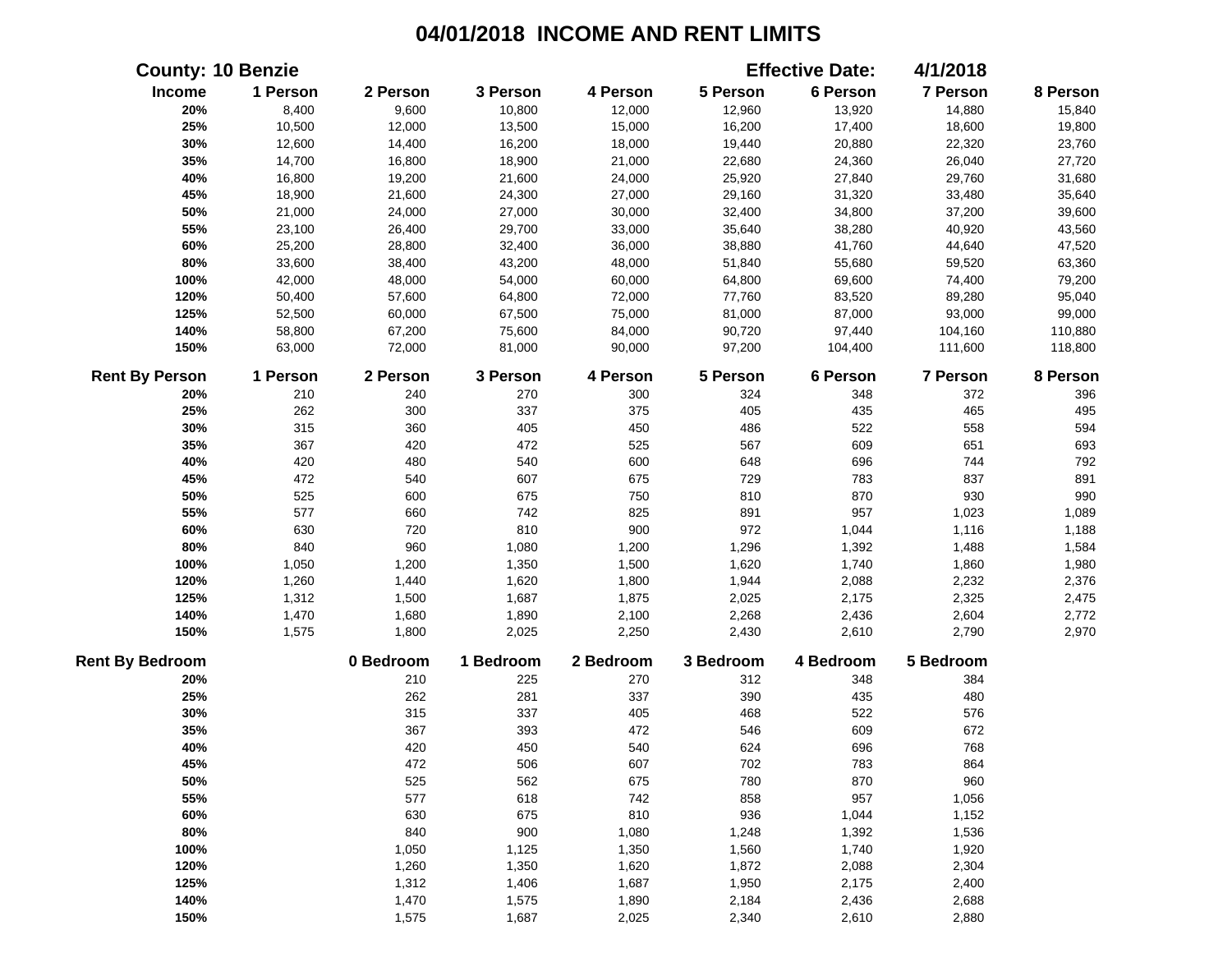|                        | <b>County: 11 Berrien</b> |           |           |           |           | <b>Effective Date:</b> | 4/1/2018  |          |
|------------------------|---------------------------|-----------|-----------|-----------|-----------|------------------------|-----------|----------|
| Income                 | 1 Person                  | 2 Person  | 3 Person  | 4 Person  | 5 Person  | 6 Person               | 7 Person  | 8 Person |
| 20%                    | 8,520                     | 9,740     | 10,960    | 12,160    | 13,140    | 14,120                 | 15,080    | 16,060   |
| 25%                    | 10,650                    | 12,175    | 13,700    | 15,200    | 16,425    | 17,650                 | 18,850    | 20,075   |
| 30%                    | 12,780                    | 14,610    | 16,440    | 18,240    | 19,710    | 21,180                 | 22,620    | 24,090   |
| 35%                    | 14,910                    | 17,045    | 19,180    | 21,280    | 22,995    | 24,710                 | 26,390    | 28,105   |
| 40%                    | 17,040                    | 19,480    | 21,920    | 24,320    | 26,280    | 28,240                 | 30,160    | 32,120   |
| 45%                    | 19,170                    | 21,915    | 24,660    | 27,360    | 29,565    | 31,770                 | 33,930    | 36,135   |
| 50%                    | 21,300                    | 24,350    | 27,400    | 30,400    | 32,850    | 35,300                 | 37,700    | 40,150   |
| 55%                    | 23,430                    | 26,785    | 30,140    | 33,440    | 36,135    | 38,830                 | 41,470    | 44,165   |
| 60%                    | 25,560                    | 29,220    | 32,880    | 36,480    | 39,420    | 42,360                 | 45,240    | 48,180   |
| 80%                    | 34,080                    | 38,960    | 43,840    | 48,640    | 52,560    | 56,480                 | 60,320    | 64,240   |
| 100%                   | 42,600                    | 48,700    | 54,800    | 60,800    | 65,700    | 70,600                 | 75,400    | 80,300   |
| 120%                   | 51,120                    | 58,440    | 65,760    | 72,960    | 78,840    | 84,720                 | 90,480    | 96,360   |
| 125%                   | 53,250                    | 60,875    | 68,500    | 76,000    | 82,125    | 88,250                 | 94,250    | 100,375  |
| 140%                   | 59,640                    | 68,180    | 76,720    | 85,120    | 91,980    | 98,840                 | 105,560   | 112,420  |
| 150%                   | 63,900                    | 73,050    | 82,200    | 91,200    | 98,550    | 105,900                | 113,100   | 120,450  |
| <b>Rent By Person</b>  | 1 Person                  | 2 Person  | 3 Person  | 4 Person  | 5 Person  | 6 Person               | 7 Person  | 8 Person |
| 20%                    | 213                       | 243       | 274       | 304       | 328       | 353                    | 377       | 401      |
| 25%                    | 266                       | 304       | 342       | 380       | 410       | 441                    | 471       | 501      |
| 30%                    | 319                       | 365       | 411       | 456       | 492       | 529                    | 565       | 602      |
| 35%                    | 372                       | 426       | 479       | 532       | 574       | 617                    | 659       | 702      |
| 40%                    | 426                       | 487       | 548       | 608       | 657       | 706                    | 754       | 803      |
| 45%                    | 479                       | 547       | 616       | 684       | 739       | 794                    | 848       | 903      |
| 50%                    | 532                       | 608       | 685       | 760       | 821       | 882                    | 942       | 1,003    |
| 55%                    | 585                       | 669       | 753       | 836       | 903       | 970                    | 1,036     | 1,104    |
| 60%                    | 639                       | 730       | 822       | 912       | 985       | 1,059                  | 1,131     | 1,204    |
| 80%                    | 852                       | 974       | 1,096     | 1,216     | 1,314     | 1,412                  | 1,508     | 1,606    |
| 100%                   | 1,065                     | 1,217     | 1,370     | 1,520     | 1,642     | 1,765                  | 1,885     | 2,007    |
| 120%                   | 1,278                     | 1,461     | 1,644     | 1,824     | 1,971     | 2,118                  | 2,262     | 2,409    |
| 125%                   | 1,331                     | 1,521     | 1,712     | 1,900     | 2,053     | 2,206                  | 2,356     | 2,509    |
| 140%                   | 1,491                     | 1,704     | 1,918     | 2,128     | 2,299     | 2,471                  | 2,639     | 2,810    |
| 150%                   | 1,597                     | 1,826     | 2,055     | 2,280     | 2,463     | 2,647                  | 2,827     | 3,011    |
| <b>Rent By Bedroom</b> |                           | 0 Bedroom | 1 Bedroom | 2 Bedroom | 3 Bedroom | 4 Bedroom              | 5 Bedroom |          |
| 20%                    |                           | 213       | 228       | 274       | 316       | 353                    | 389       |          |
| 25%                    |                           | 266       | 285       | 342       | 395       | 441                    | 486       |          |
| 30%                    |                           | 319       | 342       | 411       | 474       | 529                    | 583       |          |
| 35%                    |                           | 372       | 399       | 479       | 553       | 617                    | 681       |          |
| 40%                    |                           | 426       | 456       | 548       | 632       | 706                    | 778       |          |
| 45%                    |                           | 479       | 513       | 616       | 711       | 794                    | 875       |          |
| 50%                    |                           | 532       | 570       | 685       | 790       | 882                    | 973       |          |
| 55%                    |                           | 585       | 627       | 753       | 869       | 970                    | 1,070     |          |
| 60%                    |                           | 639       | 684       | 822       | 948       | 1,059                  | 1,167     |          |
| 80%                    |                           | 852       | 913       | 1,096     | 1,265     | 1,412                  | 1,557     |          |
| 100%                   |                           | 1,065     | 1,141     | 1,370     | 1,581     | 1,765                  | 1,946     |          |
| 120%                   |                           | 1,278     | 1,369     | 1,644     | 1,897     | 2,118                  | 2,335     |          |
| 125%                   |                           | 1,331     | 1,426     | 1,712     | 1,976     | 2,206                  | 2,432     |          |
| 140%                   |                           | 1,491     | 1,597     | 1,918     | 2,213     | 2,471                  | 2,724     |          |
| 150%                   |                           | 1,597     | 1,711     | 2,055     | 2,371     | 2,647                  | 2,919     |          |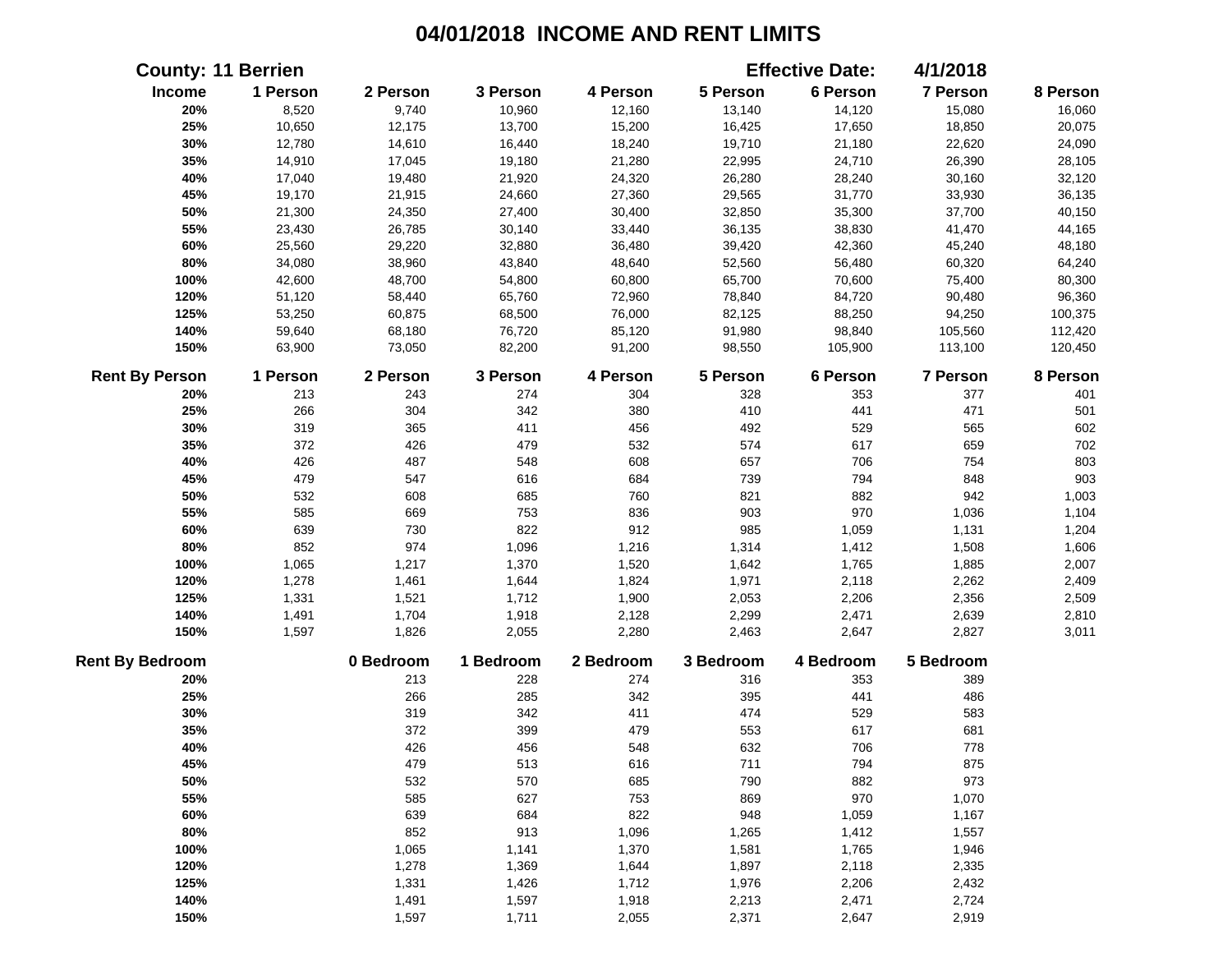|                        | <b>County: 12 Branch</b> |           |           |           |           | <b>Effective Date:</b> | 4/1/2018  |          |
|------------------------|--------------------------|-----------|-----------|-----------|-----------|------------------------|-----------|----------|
| Income                 | 1 Person                 | 2 Person  | 3 Person  | 4 Person  | 5 Person  | 6 Person               | 7 Person  | 8 Person |
| 20%                    | 8,220                    | 9,400     | 10,580    | 11,740    | 12,680    | 13,620                 | 14,560    | 15,500   |
| 25%                    | 10,275                   | 11,750    | 13,225    | 14,675    | 15,850    | 17,025                 | 18,200    | 19,375   |
| 30%                    | 12,330                   | 14,100    | 15,870    | 17,610    | 19,020    | 20,430                 | 21,840    | 23,250   |
| 35%                    | 14,385                   | 16,450    | 18,515    | 20,545    | 22,190    | 23,835                 | 25,480    | 27,125   |
| 40%                    | 16,440                   | 18,800    | 21,160    | 23,480    | 25,360    | 27,240                 | 29,120    | 31,000   |
| 45%                    | 18,495                   | 21,150    | 23,805    | 26,415    | 28,530    | 30,645                 | 32,760    | 34,875   |
| 50%                    | 20,550                   | 23,500    | 26,450    | 29,350    | 31,700    | 34,050                 | 36,400    | 38,750   |
| 55%                    | 22,605                   | 25,850    | 29,095    | 32,285    | 34,870    | 37,455                 | 40,040    | 42,625   |
| 60%                    | 24,660                   | 28,200    | 31,740    | 35,220    | 38,040    | 40,860                 | 43,680    | 46,500   |
| 80%                    | 32,880                   | 37,600    | 42,320    | 46,960    | 50,720    | 54,480                 | 58,240    | 62,000   |
| 100%                   | 41,100                   | 47,000    | 52,900    | 58,700    | 63,400    | 68,100                 | 72,800    | 77,500   |
| 120%                   | 49,320                   | 56,400    | 63,480    | 70,440    | 76,080    | 81,720                 | 87,360    | 93,000   |
| 125%                   | 51,375                   | 58,750    | 66,125    | 73,375    | 79,250    | 85,125                 | 91,000    | 96,875   |
| 140%                   | 57,540                   | 65,800    | 74,060    | 82,180    | 88,760    | 95,340                 | 101,920   | 108,500  |
| 150%                   | 61,650                   | 70,500    | 79,350    | 88,050    | 95,100    | 102,150                | 109,200   | 116,250  |
| <b>Rent By Person</b>  | 1 Person                 | 2 Person  | 3 Person  | 4 Person  | 5 Person  | 6 Person               | 7 Person  | 8 Person |
| 20%                    | 205                      | 235       | 264       | 293       | 317       | 340                    | 364       | 387      |
| 25%                    | 256                      | 293       | 330       | 366       | 396       | 425                    | 455       | 484      |
| 30%                    | 308                      | 352       | 396       | 440       | 475       | 510                    | 546       | 581      |
| 35%                    | 359                      | 411       | 462       | 513       | 554       | 595                    | 637       | 678      |
| 40%                    | 411                      | 470       | 529       | 587       | 634       | 681                    | 728       | 775      |
| 45%                    | 462                      | 528       | 595       | 660       | 713       | 766                    | 819       | 871      |
| 50%                    | 513                      | 587       | 661       | 733       | 792       | 851                    | 910       | 968      |
| 55%                    | 565                      | 646       | 727       | 807       | 871       | 936                    | 1,001     | 1,065    |
| 60%                    | 616                      | 705       | 793       | 880       | 951       | 1,021                  | 1,092     | 1,162    |
| 80%                    | 822                      | 940       | 1,058     | 1,174     | 1,268     | 1,362                  | 1,456     | 1,550    |
| 100%                   | 1,027                    | 1,175     | 1,322     | 1,467     | 1,585     | 1,702                  | 1,820     | 1,937    |
| 120%                   | 1,233                    | 1,410     | 1,587     | 1,761     | 1,902     | 2,043                  | 2,184     | 2,325    |
| 125%                   | 1,284                    | 1,468     | 1,653     | 1,834     | 1,981     | 2,128                  | 2,275     | 2,421    |
| 140%                   | 1,438                    | 1,645     | 1,851     | 2,054     | 2,219     | 2,383                  | 2,548     | 2,712    |
| 150%                   | 1,541                    | 1,762     | 1,983     | 2,201     | 2,377     | 2,553                  | 2,730     | 2,906    |
| <b>Rent By Bedroom</b> |                          | 0 Bedroom | 1 Bedroom | 2 Bedroom | 3 Bedroom | 4 Bedroom              | 5 Bedroom |          |
| 20%                    |                          | 205       | 220       | 264       | 305       | 340                    | 375       |          |
| 25%                    |                          | 256       | 275       | 330       | 381       | 425                    | 469       |          |
| 30%                    |                          | 308       | 330       | 396       | 457       | 510                    | 563       |          |
| 35%                    |                          | 359       | 385       | 462       | 534       | 595                    | 657       |          |
| 40%                    |                          | 411       | 440       | 529       | 610       | 681                    | 751       |          |
| 45%                    |                          | 462       | 495       | 595       | 686       | 766                    | 845       |          |
| 50%                    |                          | 513       | 550       | 661       | 763       | 851                    | 939       |          |
| 55%                    |                          | 565       | 605       | 727       | 839       | 936                    | 1,033     |          |
| 60%                    |                          | 616       | 660       | 793       | 915       | 1,021                  | 1,127     |          |
| 80%                    |                          | 822       | 881       | 1,058     | 1,221     | 1,362                  | 1,503     |          |
| 100%                   |                          | 1,027     | 1,101     | 1,322     | 1,526     | 1,702                  | 1,878     |          |
| 120%                   |                          | 1,233     | 1,321     | 1,587     | 1,831     | 2,043                  | 2,254     |          |
| 125%                   |                          | 1,284     | 1,376     | 1,653     | 1,907     | 2,128                  | 2,348     |          |
| 140%                   |                          | 1,438     | 1,541     | 1,851     | 2,136     | 2,383                  | 2,630     |          |
| 150%                   |                          | 1,541     | 1,651     | 1,983     | 2,289     | 2,553                  | 2,818     |          |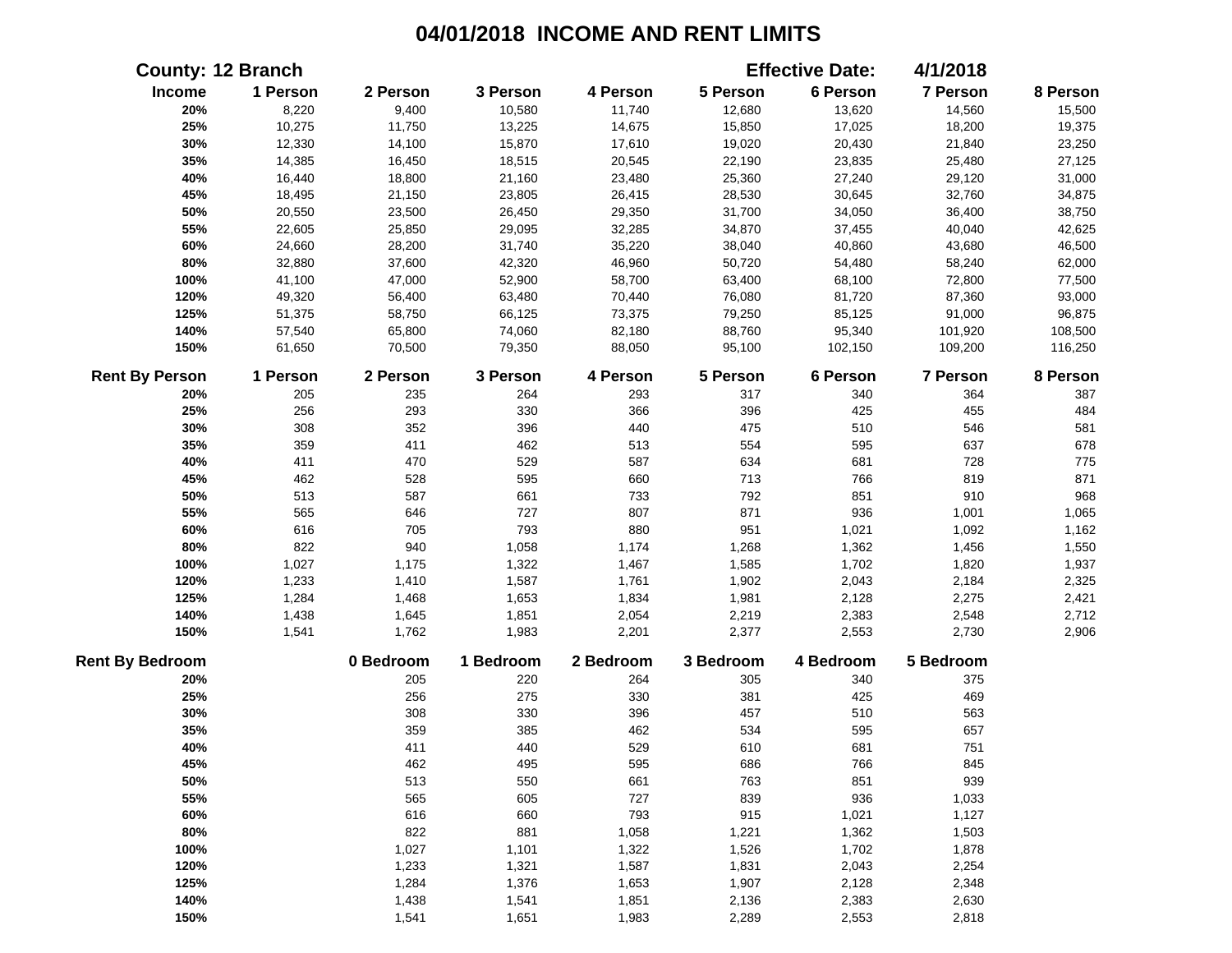|                        | <b>County: 13 Calhoun</b> |           |           |           |           | <b>Effective Date:</b> | 4/1/2018        |          |
|------------------------|---------------------------|-----------|-----------|-----------|-----------|------------------------|-----------------|----------|
| Income                 | 1 Person                  | 2 Person  | 3 Person  | 4 Person  | 5 Person  | 6 Person               | 7 Person        | 8 Person |
| 20%                    | 8,220                     | 9,400     | 10,580    | 11,740    | 12,680    | 13,620                 | 14,560          | 15,500   |
| 25%                    | 10,275                    | 11,750    | 13,225    | 14,675    | 15,850    | 17,025                 | 18,200          | 19,375   |
| 30%                    | 12,330                    | 14,100    | 15,870    | 17,610    | 19,020    | 20,430                 | 21,840          | 23,250   |
| 35%                    | 14,385                    | 16,450    | 18,515    | 20,545    | 22,190    | 23,835                 | 25,480          | 27,125   |
| 40%                    | 16,440                    | 18,800    | 21,160    | 23,480    | 25,360    | 27,240                 | 29,120          | 31,000   |
| 45%                    | 18,495                    | 21,150    | 23,805    | 26,415    | 28,530    | 30,645                 | 32,760          | 34,875   |
| 50%                    | 20,550                    | 23,500    | 26,450    | 29,350    | 31,700    | 34,050                 | 36,400          | 38,750   |
| 55%                    | 22,605                    | 25,850    | 29,095    | 32,285    | 34,870    | 37,455                 | 40,040          | 42,625   |
| 60%                    | 24,660                    | 28,200    | 31,740    | 35,220    | 38,040    | 40,860                 | 43,680          | 46,500   |
| 80%                    | 32,880                    | 37,600    | 42,320    | 46,960    | 50,720    | 54,480                 | 58,240          | 62,000   |
| 100%                   | 41,100                    | 47,000    | 52,900    | 58,700    | 63,400    | 68,100                 | 72,800          | 77,500   |
| 120%                   | 49,320                    | 56,400    | 63,480    | 70,440    | 76,080    | 81,720                 | 87,360          | 93,000   |
| 125%                   | 51,375                    | 58,750    | 66,125    | 73,375    | 79,250    | 85,125                 | 91,000          | 96,875   |
| 140%                   | 57,540                    | 65,800    | 74,060    | 82,180    | 88,760    | 95,340                 | 101,920         | 108,500  |
| 150%                   | 61,650                    | 70,500    | 79,350    | 88,050    | 95,100    | 102,150                | 109,200         | 116,250  |
| <b>Rent By Person</b>  | 1 Person                  | 2 Person  | 3 Person  | 4 Person  | 5 Person  | 6 Person               | <b>7 Person</b> | 8 Person |
| 20%                    | 205                       | 235       | 264       | 293       | 317       | 340                    | 364             | 387      |
| 25%                    | 256                       | 293       | 330       | 366       | 396       | 425                    | 455             | 484      |
| 30%                    | 308                       | 352       | 396       | 440       | 475       | 510                    | 546             | 581      |
| 35%                    | 359                       | 411       | 462       | 513       | 554       | 595                    | 637             | 678      |
| 40%                    | 411                       | 470       | 529       | 587       | 634       | 681                    | 728             | 775      |
| 45%                    | 462                       | 528       | 595       | 660       | 713       | 766                    | 819             | 871      |
| 50%                    | 513                       | 587       | 661       | 733       | 792       | 851                    | 910             | 968      |
| 55%                    | 565                       | 646       | 727       | 807       | 871       | 936                    | 1,001           | 1,065    |
| 60%                    | 616                       | 705       | 793       | 880       | 951       | 1,021                  | 1,092           | 1,162    |
| 80%                    | 822                       | 940       | 1,058     | 1,174     | 1,268     | 1,362                  | 1,456           | 1,550    |
| 100%                   | 1,027                     | 1,175     | 1,322     | 1,467     | 1,585     | 1,702                  | 1,820           | 1,937    |
| 120%                   | 1,233                     | 1,410     | 1,587     | 1,761     | 1,902     | 2,043                  | 2,184           | 2,325    |
| 125%                   | 1,284                     | 1,468     | 1,653     | 1,834     | 1,981     | 2,128                  | 2,275           | 2,421    |
| 140%                   | 1,438                     | 1,645     | 1,851     | 2,054     | 2,219     | 2,383                  | 2,548           | 2,712    |
| 150%                   | 1,541                     | 1,762     | 1,983     | 2,201     | 2,377     | 2,553                  | 2,730           | 2,906    |
| <b>Rent By Bedroom</b> |                           | 0 Bedroom | 1 Bedroom | 2 Bedroom | 3 Bedroom | 4 Bedroom              | 5 Bedroom       |          |
| 20%                    |                           | 205       | 220       | 264       | 305       | 340                    | 375             |          |
| 25%                    |                           | 256       | 275       | 330       | 381       | 425                    | 469             |          |
| 30%                    |                           | 308       | 330       | 396       | 457       | 510                    | 563             |          |
| 35%                    |                           | 359       | 385       | 462       | 534       | 595                    | 657             |          |
| 40%                    |                           | 411       | 440       | 529       | 610       | 681                    | 751             |          |
| 45%                    |                           | 462       | 495       | 595       | 686       | 766                    | 845             |          |
| 50%                    |                           | 513       | 550       | 661       | 763       | 851                    | 939             |          |
| 55%                    |                           | 565       | 605       | 727       | 839       | 936                    | 1,033           |          |
| 60%                    |                           | 616       | 660       | 793       | 915       | 1,021                  | 1,127           |          |
| 80%                    |                           | 822       | 881       | 1,058     | 1,221     | 1,362                  | 1,503           |          |
| 100%                   |                           | 1,027     | 1,101     | 1,322     | 1,526     | 1,702                  | 1,878           |          |
| 120%                   |                           | 1,233     | 1,321     | 1,587     | 1,831     | 2,043                  | 2,254           |          |
| 125%                   |                           | 1,284     | 1,376     | 1,653     | 1,907     | 2,128                  | 2,348           |          |
| 140%                   |                           | 1,438     | 1,541     | 1,851     | 2,136     | 2,383                  | 2,630           |          |
| 150%                   |                           | 1,541     | 1,651     | 1,983     | 2,289     | 2,553                  | 2,818           |          |
|                        |                           |           |           |           |           |                        |                 |          |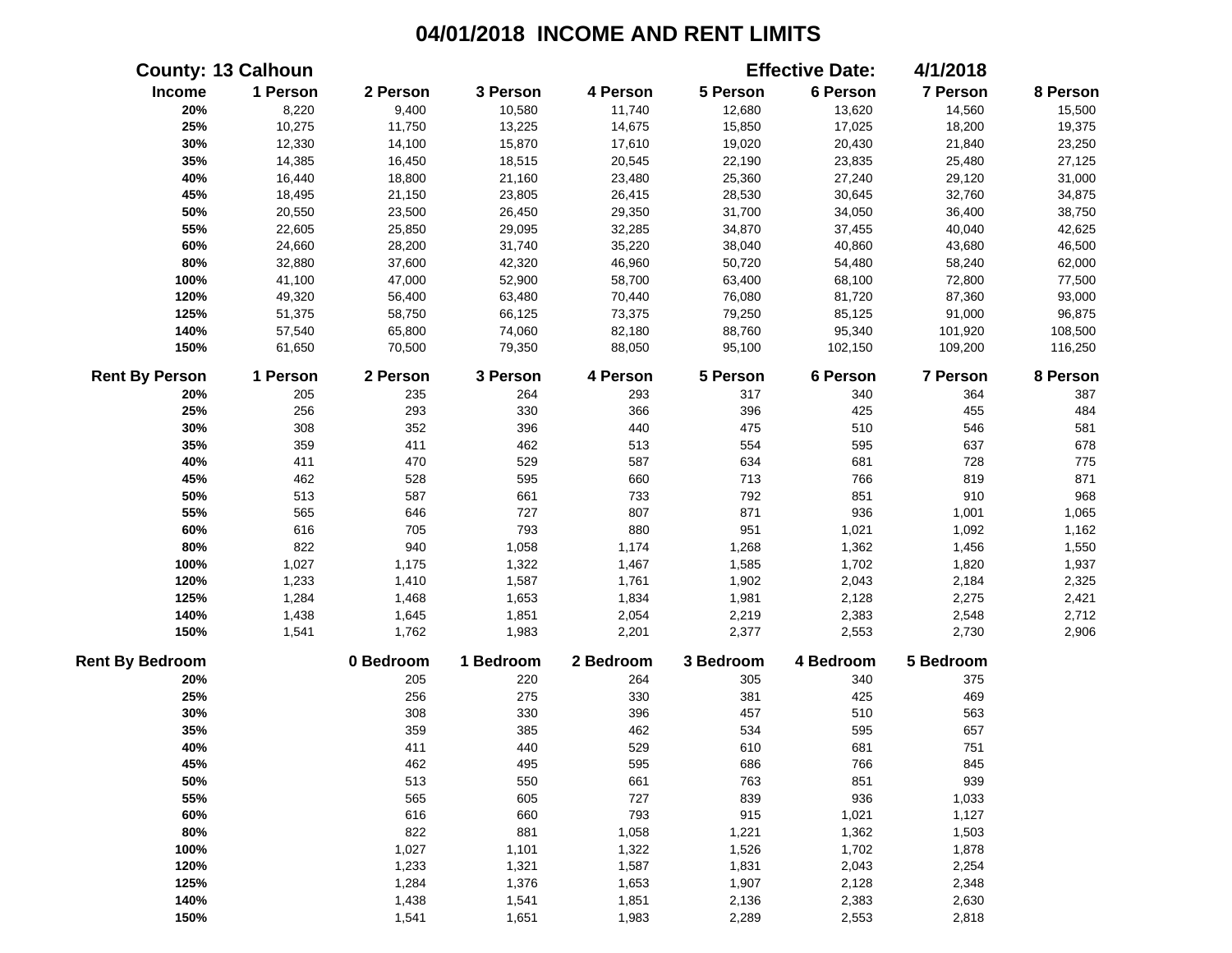|                        | <b>County: 14 Cass</b> |           |           |           |           | <b>Effective Date:</b> | 4/1/2018  |          |
|------------------------|------------------------|-----------|-----------|-----------|-----------|------------------------|-----------|----------|
| Income                 | 1 Person               | 2 Person  | 3 Person  | 4 Person  | 5 Person  | 6 Person               | 7 Person  | 8 Person |
| 20%                    | 8,300                  | 9,480     | 10,660    | 11,840    | 12,800    | 13,740                 | 14,700    | 15,640   |
| 25%                    | 10,375                 | 11,850    | 13,325    | 14,800    | 16,000    | 17,175                 | 18,375    | 19,550   |
| 30%                    | 12,450                 | 14,220    | 15,990    | 17,760    | 19,200    | 20,610                 | 22,050    | 23,460   |
| 35%                    | 14,525                 | 16,590    | 18,655    | 20,720    | 22,400    | 24,045                 | 25,725    | 27,370   |
| 40%                    | 16,600                 | 18,960    | 21,320    | 23,680    | 25,600    | 27,480                 | 29,400    | 31,280   |
| 45%                    | 18,675                 | 21,330    | 23,985    | 26,640    | 28,800    | 30,915                 | 33,075    | 35,190   |
| 50%                    | 20,750                 | 23,700    | 26,650    | 29,600    | 32,000    | 34,350                 | 36,750    | 39,100   |
| 55%                    | 22,825                 | 26,070    | 29,315    | 32,560    | 35,200    | 37,785                 | 40,425    | 43,010   |
| 60%                    | 24,900                 | 28,440    | 31,980    | 35,520    | 38,400    | 41,220                 | 44,100    | 46,920   |
| 80%                    | 33,200                 | 37,920    | 42,640    | 47,360    | 51,200    | 54,960                 | 58,800    | 62,560   |
| 100%                   | 41,500                 | 47,400    | 53,300    | 59,200    | 64,000    | 68,700                 | 73,500    | 78,200   |
| 120%                   | 49,800                 | 56,880    | 63,960    | 71,040    | 76,800    | 82,440                 | 88,200    | 93,840   |
| 125%                   | 51,875                 | 59,250    | 66,625    | 74,000    | 80,000    | 85,875                 | 91,875    | 97,750   |
| 140%                   | 58,100                 | 66,360    | 74,620    | 82,880    | 89,600    | 96,180                 | 102,900   | 109,480  |
| 150%                   | 62,250                 | 71,100    | 79,950    | 88,800    | 96,000    | 103,050                | 110,250   | 117,300  |
| <b>Rent By Person</b>  | 1 Person               | 2 Person  | 3 Person  | 4 Person  | 5 Person  | 6 Person               | 7 Person  | 8 Person |
| 20%                    | 207                    | 237       | 266       | 296       | 320       | 343                    | 367       | 391      |
| 25%                    | 259                    | 296       | 333       | 370       | 400       | 429                    | 459       | 488      |
| 30%                    | 311                    | 355       | 399       | 444       | 480       | 515                    | 551       | 586      |
| 35%                    | 363                    | 414       | 466       | 518       | 560       | 601                    | 643       | 684      |
| 40%                    | 415                    | 474       | 533       | 592       | 640       | 687                    | 735       | 782      |
| 45%                    | 466                    | 533       | 599       | 666       | 720       | 772                    | 826       | 879      |
| 50%                    | 518                    | 592       | 666       | 740       | 800       | 858                    | 918       | 977      |
| 55%                    | 570                    | 651       | 732       | 814       | 880       | 944                    | 1,010     | 1,075    |
| 60%                    | 622                    | 711       | 799       | 888       | 960       | 1,030                  | 1,102     | 1,173    |
| 80%                    | 830                    | 948       | 1,066     | 1,184     | 1,280     | 1,374                  | 1,470     | 1,564    |
| 100%                   | 1,037                  | 1,185     | 1,332     | 1,480     | 1,600     | 1,717                  | 1,837     | 1,955    |
| 120%                   | 1,245                  | 1,422     | 1,599     | 1,776     | 1,920     | 2,061                  | 2,205     | 2,346    |
| 125%                   | 1,296                  | 1,481     | 1,665     | 1,850     | 2,000     | 2,146                  | 2,296     | 2,443    |
| 140%                   | 1,452                  | 1,659     | 1,865     | 2,072     | 2,240     | 2,404                  | 2,572     | 2,737    |
| 150%                   | 1,556                  | 1,777     | 1,998     | 2,220     | 2,400     | 2,576                  | 2,756     | 2,932    |
| <b>Rent By Bedroom</b> |                        | 0 Bedroom | 1 Bedroom | 2 Bedroom | 3 Bedroom | 4 Bedroom              | 5 Bedroom |          |
| 20%                    |                        | 207       | 222       | 266       | 308       | 343                    | 379       |          |
| 25%                    |                        | 259       | 277       | 333       | 385       | 429                    | 474       |          |
| 30%                    |                        | 311       | 333       | 399       | 462       | 515                    | 568       |          |
| 35%                    |                        | 363       | 388       | 466       | 539       | 601                    | 663       |          |
| 40%                    |                        | 415       | 444       | 533       | 616       | 687                    | 758       |          |
| 45%                    |                        | 466       | 500       | 599       | 693       | 772                    | 853       |          |
| 50%                    |                        | 518       | 555       | 666       | 770       | 858                    | 948       |          |
| 55%                    |                        | 570       | 611       | 732       | 847       | 944                    | 1,042     |          |
| 60%                    |                        | 622       | 666       | 799       | 924       | 1,030                  | 1,137     |          |
| 80%                    |                        | 830       | 889       | 1,066     | 1,232     | 1,374                  | 1,517     |          |
| 100%                   |                        | 1,037     | 1,111     | 1,332     | 1,540     | 1,717                  | 1,896     |          |
| 120%                   |                        | 1,245     | 1,333     | 1,599     | 1,848     | 2,061                  | 2,275     |          |
| 125%                   |                        | 1,296     | 1,389     | 1,665     | 1,925     | 2,146                  | 2,370     |          |
| 140%                   |                        | 1,452     | 1,555     | 1,865     | 2,156     | 2,404                  | 2,654     |          |
| 150%                   |                        | 1,556     | 1,666     | 1,998     | 2,310     | 2,576                  | 2,844     |          |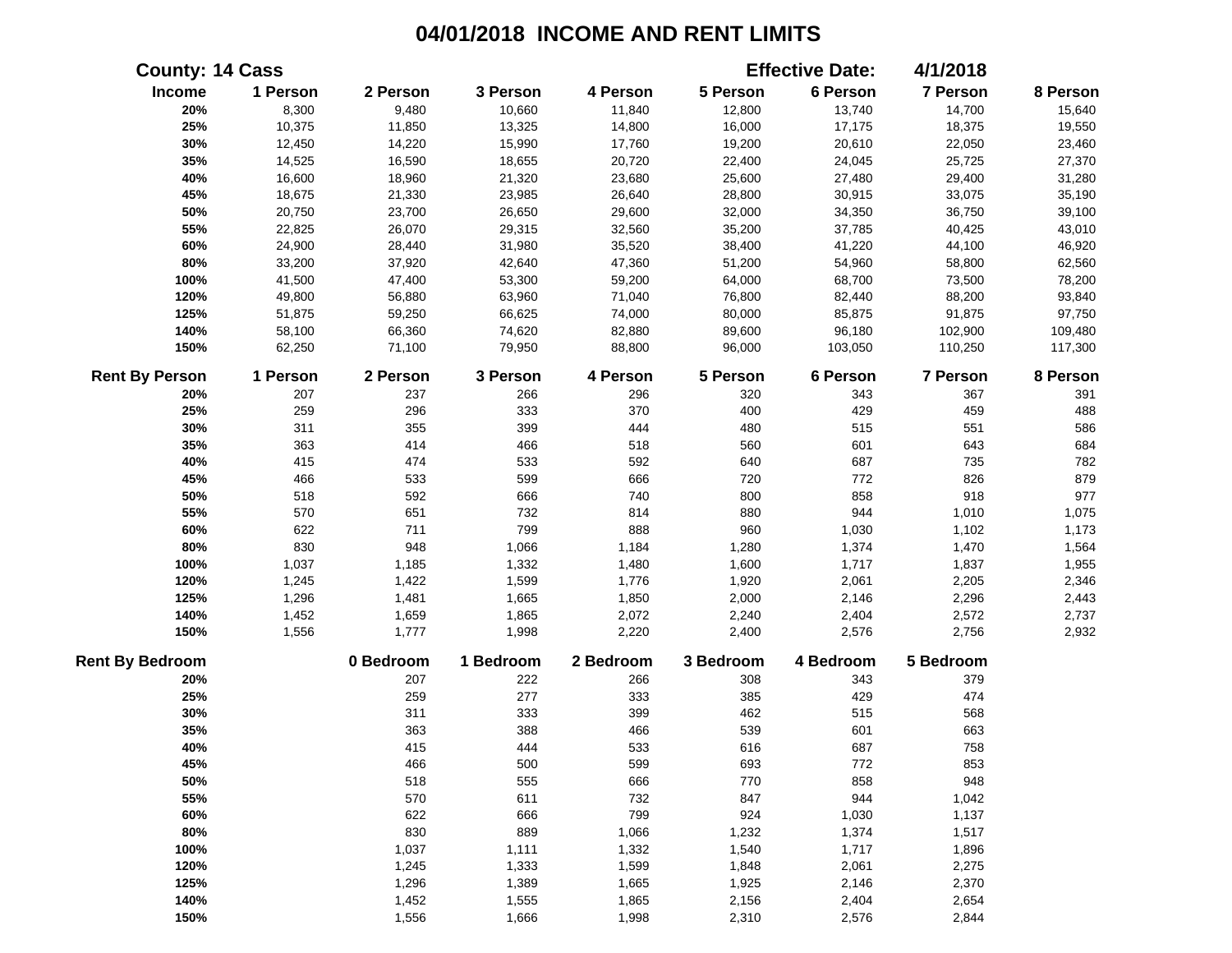|                        | <b>County: 15 Charlevoix</b> |           |           |           |           | <b>Effective Date:</b> | 4/1/2018  |          |
|------------------------|------------------------------|-----------|-----------|-----------|-----------|------------------------|-----------|----------|
| Income                 | 1 Person                     | 2 Person  | 3 Person  | 4 Person  | 5 Person  | 6 Person               | 7 Person  | 8 Person |
| 20%                    | 8,880                        | 10,160    | 11,420    | 12,680    | 13,700    | 14,720                 | 15,740    | 16,740   |
| 25%                    | 11,100                       | 12,700    | 14,275    | 15,850    | 17,125    | 18,400                 | 19,675    | 20,925   |
| 30%                    | 13,320                       | 15,240    | 17,130    | 19,020    | 20,550    | 22,080                 | 23,610    | 25,110   |
| 35%                    | 15,540                       | 17,780    | 19,985    | 22,190    | 23,975    | 25,760                 | 27,545    | 29,295   |
| 40%                    | 17,760                       | 20,320    | 22,840    | 25,360    | 27,400    | 29,440                 | 31,480    | 33,480   |
| 45%                    | 19,980                       | 22,860    | 25,695    | 28,530    | 30,825    | 33,120                 | 35,415    | 37,665   |
| 50%                    | 22,200                       | 25,400    | 28,550    | 31,700    | 34,250    | 36,800                 | 39,350    | 41,850   |
| 55%                    | 24,420                       | 27,940    | 31,405    | 34,870    | 37,675    | 40,480                 | 43,285    | 46,035   |
| 60%                    | 26,640                       | 30,480    | 34,260    | 38,040    | 41,100    | 44,160                 | 47,220    | 50,220   |
| 80%                    | 35,520                       | 40,640    | 45,680    | 50,720    | 54,800    | 58,880                 | 62,960    | 66,960   |
| 100%                   | 44,400                       | 50,800    | 57,100    | 63,400    | 68,500    | 73,600                 | 78,700    | 83,700   |
| 120%                   | 53,280                       | 60,960    | 68,520    | 76,080    | 82,200    | 88,320                 | 94,440    | 100,440  |
| 125%                   | 55,500                       | 63,500    | 71,375    | 79,250    | 85,625    | 92,000                 | 98,375    | 104,625  |
| 140%                   | 62,160                       | 71,120    | 79,940    | 88,760    | 95,900    | 103,040                | 110,180   | 117,180  |
| 150%                   | 66,600                       | 76,200    | 85,650    | 95,100    | 102,750   | 110,400                | 118,050   | 125,550  |
| <b>Rent By Person</b>  | 1 Person                     | 2 Person  | 3 Person  | 4 Person  | 5 Person  | 6 Person               | 7 Person  | 8 Person |
| 20%                    | 222                          | 254       | 285       | 317       | 342       | 368                    | 393       | 418      |
| 25%                    | 277                          | 317       | 356       | 396       | 428       | 460                    | 491       | 523      |
| 30%                    | 333                          | 381       | 428       | 475       | 513       | 552                    | 590       | 627      |
| 35%                    | 388                          | 444       | 499       | 554       | 599       | 644                    | 688       | 732      |
| 40%                    | 444                          | 508       | 571       | 634       | 685       | 736                    | 787       | 837      |
| 45%                    | 499                          | 571       | 642       | 713       | 770       | 828                    | 885       | 941      |
| 50%                    | 555                          | 635       | 713       | 792       | 856       | 920                    | 983       | 1,046    |
| 55%                    | 610                          | 698       | 785       | 871       | 941       | 1,012                  | 1,082     | 1,150    |
| 60%                    | 666                          | 762       | 856       | 951       | 1,027     | 1,104                  | 1,180     | 1,255    |
| 80%                    | 888                          | 1,016     | 1,142     | 1,268     | 1,370     | 1,472                  | 1,574     | 1,674    |
| 100%                   | 1,110                        | 1,270     | 1,427     | 1,585     | 1,712     | 1,840                  | 1,967     | 2,092    |
| 120%                   | 1,332                        | 1,524     | 1,713     | 1,902     | 2,055     | 2,208                  | 2,361     | 2,511    |
| 125%                   | 1,387                        | 1,587     | 1,784     | 1,981     | 2,140     | 2,300                  | 2,459     | 2,615    |
| 140%                   | 1,554                        | 1,778     | 1,998     | 2,219     | 2,397     | 2,576                  | 2,754     | 2,929    |
| 150%                   | 1,665                        | 1,905     | 2,141     | 2,377     | 2,568     | 2,760                  | 2,951     | 3,138    |
| <b>Rent By Bedroom</b> |                              | 0 Bedroom | 1 Bedroom | 2 Bedroom | 3 Bedroom | 4 Bedroom              | 5 Bedroom |          |
| 20%                    |                              | 222       | 238       | 285       | 329       | 368                    | 406       |          |
| 25%                    |                              | 277       | 297       | 356       | 412       | 460                    | 507       |          |
| 30%                    |                              | 333       | 357       | 428       | 494       | 552                    | 609       |          |
| 35%                    |                              | 388       | 416       | 499       | 577       | 644                    | 710       |          |
| 40%                    |                              | 444       | 476       | 571       | 659       | 736                    | 812       |          |
| 45%                    |                              | 499       | 535       | 642       | 741       | 828                    | 913       |          |
| 50%                    |                              | 555       | 595       | 713       | 824       | 920                    | 1,015     |          |
| 55%                    |                              | 610       | 654       | 785       | 906       | 1,012                  | 1,116     |          |
| 60%                    |                              | 666       | 714       | 856       | 989       | 1,104                  | 1,218     |          |
| 80%                    |                              | 888       | 952       | 1,142     | 1,319     | 1,472                  | 1,624     |          |
| 100%                   |                              | 1,110     | 1,190     | 1,427     | 1,648     | 1,840                  | 2,030     |          |
| 120%                   |                              | 1,332     | 1,428     | 1,713     | 1,978     | 2,208                  | 2,436     |          |
| 125%                   |                              | 1,387     | 1,487     | 1,784     | 2,060     | 2,300                  | 2,537     |          |
| 140%                   |                              | 1,554     | 1,666     | 1,998     | 2,308     | 2,576                  | 2,842     |          |
| 150%                   |                              | 1,665     | 1,785     | 2,141     | 2,473     | 2,760                  | 3,045     |          |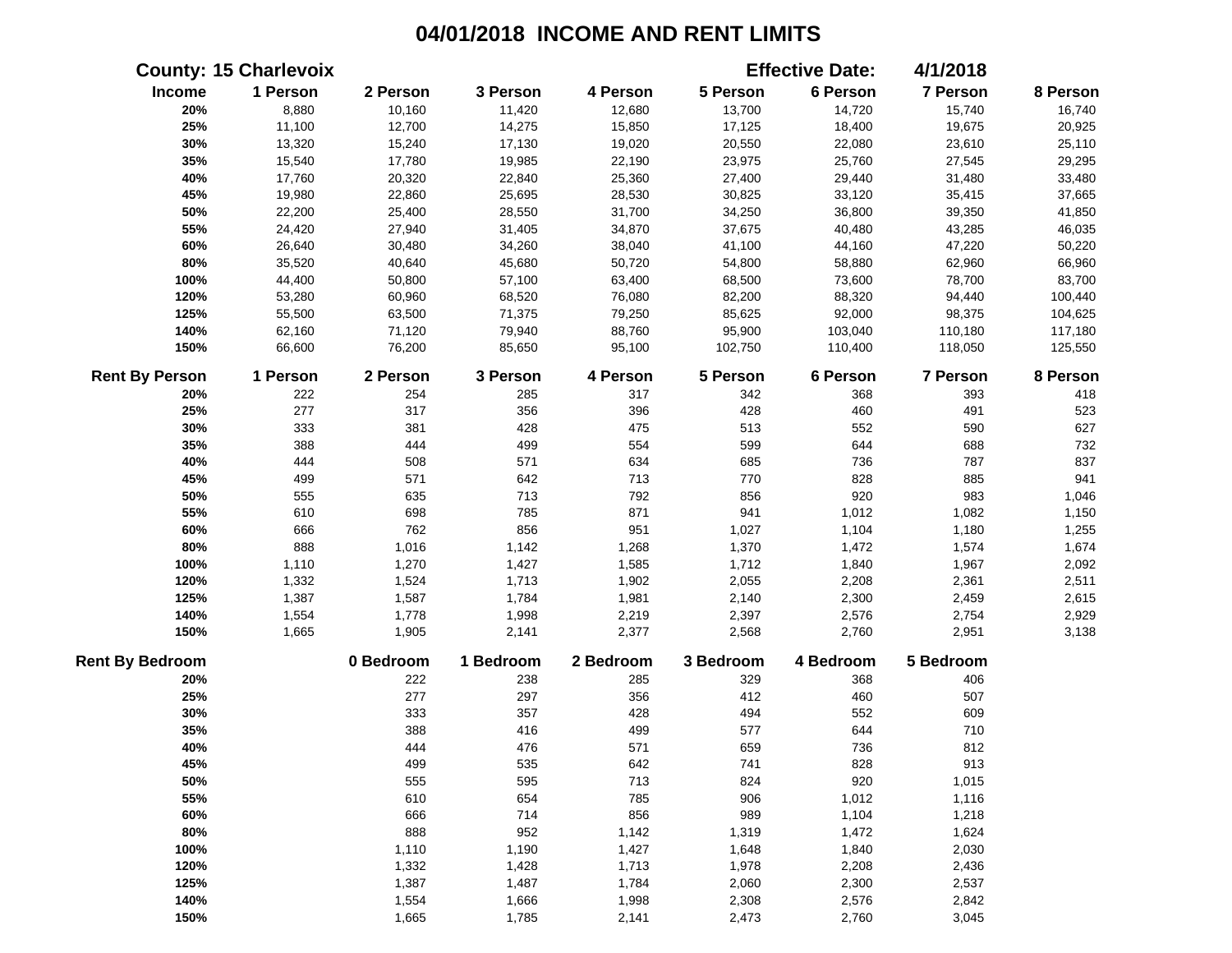|                        | <b>County: 16 Cheboygan</b> |           |           |           |           | <b>Effective Date:</b> | 4/1/2018  |          |
|------------------------|-----------------------------|-----------|-----------|-----------|-----------|------------------------|-----------|----------|
| Income                 | 1 Person                    | 2 Person  | 3 Person  | 4 Person  | 5 Person  | 6 Person               | 7 Person  | 8 Person |
| 20%                    | 8,220                       | 9,400     | 10,580    | 11,740    | 12,680    | 13,620                 | 14,560    | 15,500   |
| 25%                    | 10,275                      | 11,750    | 13,225    | 14,675    | 15,850    | 17,025                 | 18,200    | 19,375   |
| 30%                    | 12,330                      | 14,100    | 15,870    | 17,610    | 19,020    | 20,430                 | 21,840    | 23,250   |
| 35%                    | 14,385                      | 16,450    | 18,515    | 20,545    | 22,190    | 23,835                 | 25,480    | 27,125   |
| 40%                    | 16,440                      | 18,800    | 21,160    | 23,480    | 25,360    | 27,240                 | 29,120    | 31,000   |
| 45%                    | 18,495                      | 21,150    | 23,805    | 26,415    | 28,530    | 30,645                 | 32,760    | 34,875   |
| 50%                    | 20,550                      | 23,500    | 26,450    | 29,350    | 31,700    | 34,050                 | 36,400    | 38,750   |
| 55%                    | 22,605                      | 25,850    | 29,095    | 32,285    | 34,870    | 37,455                 | 40,040    | 42,625   |
| 60%                    | 24,660                      | 28,200    | 31,740    | 35,220    | 38,040    | 40,860                 | 43,680    | 46,500   |
| 80%                    | 32,880                      | 37,600    | 42,320    | 46,960    | 50,720    | 54,480                 | 58,240    | 62,000   |
| 100%                   | 41,100                      | 47,000    | 52,900    | 58,700    | 63,400    | 68,100                 | 72,800    | 77,500   |
| 120%                   | 49,320                      | 56,400    | 63,480    | 70,440    | 76,080    | 81,720                 | 87,360    | 93,000   |
| 125%                   | 51,375                      | 58,750    | 66,125    | 73,375    | 79,250    | 85,125                 | 91,000    | 96,875   |
| 140%                   | 57,540                      | 65,800    | 74,060    | 82,180    | 88,760    | 95,340                 | 101,920   | 108,500  |
| 150%                   | 61,650                      | 70,500    | 79,350    | 88,050    | 95,100    | 102,150                | 109,200   | 116,250  |
| <b>Rent By Person</b>  | 1 Person                    | 2 Person  | 3 Person  | 4 Person  | 5 Person  | 6 Person               | 7 Person  | 8 Person |
| 20%                    | 205                         | 235       | 264       | 293       | 317       | 340                    | 364       | 387      |
| 25%                    | 256                         | 293       | 330       | 366       | 396       | 425                    | 455       | 484      |
| 30%                    | 308                         | 352       | 396       | 440       | 475       | 510                    | 546       | 581      |
| 35%                    | 359                         | 411       | 462       | 513       | 554       | 595                    | 637       | 678      |
| 40%                    | 411                         | 470       | 529       | 587       | 634       | 681                    | 728       | 775      |
| 45%                    | 462                         | 528       | 595       | 660       | 713       | 766                    | 819       | 871      |
| 50%                    | 513                         | 587       | 661       | 733       | 792       | 851                    | 910       | 968      |
| 55%                    | 565                         | 646       | 727       | 807       | 871       | 936                    | 1,001     | 1,065    |
| 60%                    | 616                         | 705       | 793       | 880       | 951       | 1,021                  | 1,092     | 1,162    |
| 80%                    | 822                         | 940       | 1,058     | 1,174     | 1,268     | 1,362                  | 1,456     | 1,550    |
| 100%                   | 1,027                       | 1,175     | 1,322     | 1,467     | 1,585     | 1,702                  | 1,820     | 1,937    |
| 120%                   | 1,233                       | 1,410     | 1,587     | 1,761     | 1,902     | 2,043                  | 2,184     | 2,325    |
| 125%                   | 1,284                       | 1,468     | 1,653     | 1,834     | 1,981     | 2,128                  | 2,275     | 2,421    |
| 140%                   | 1,438                       | 1,645     | 1,851     | 2,054     | 2,219     | 2,383                  | 2,548     | 2,712    |
| 150%                   | 1,541                       | 1,762     | 1,983     | 2,201     | 2,377     | 2,553                  | 2,730     | 2,906    |
| <b>Rent By Bedroom</b> |                             | 0 Bedroom | 1 Bedroom | 2 Bedroom | 3 Bedroom | 4 Bedroom              | 5 Bedroom |          |
| 20%                    |                             | 205       | 220       | 264       | 305       | 340                    | 375       |          |
| 25%                    |                             | 256       | 275       | 330       | 381       | 425                    | 469       |          |
| 30%                    |                             | 308       | 330       | 396       | 457       | 510                    | 563       |          |
| 35%                    |                             | 359       | 385       | 462       | 534       | 595                    | 657       |          |
| 40%                    |                             | 411       | 440       | 529       | 610       | 681                    | 751       |          |
| 45%                    |                             | 462       | 495       | 595       | 686       | 766                    | 845       |          |
| 50%                    |                             | 513       | 550       | 661       | 763       | 851                    | 939       |          |
| 55%                    |                             | 565       | 605       | 727       | 839       | 936                    | 1,033     |          |
| 60%                    |                             | 616       | 660       | 793       | 915       | 1,021                  | 1,127     |          |
| 80%                    |                             | 822       | 881       | 1,058     | 1,221     | 1,362                  | 1,503     |          |
| 100%                   |                             | 1,027     | 1,101     | 1,322     | 1,526     | 1,702                  | 1,878     |          |
| 120%                   |                             | 1,233     | 1,321     | 1,587     | 1,831     | 2,043                  | 2,254     |          |
| 125%                   |                             | 1,284     | 1,376     | 1,653     | 1,907     | 2,128                  | 2,348     |          |
| 140%                   |                             | 1,438     | 1,541     | 1,851     | 2,136     | 2,383                  | 2,630     |          |
| 150%                   |                             | 1,541     | 1,651     | 1,983     | 2,289     | 2,553                  | 2,818     |          |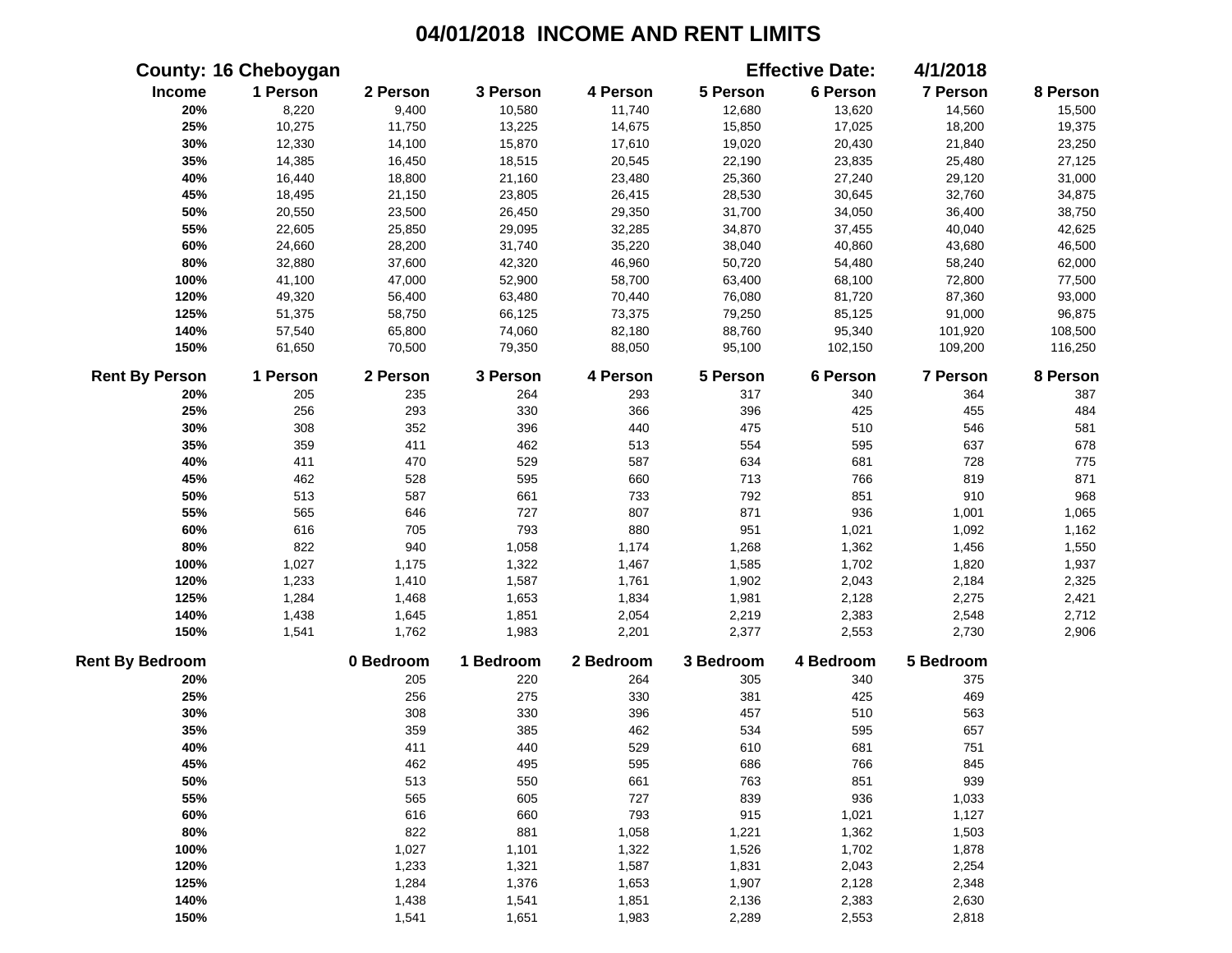|                        | <b>County: 17 Chippewa</b> |           |           |           |           | <b>Effective Date:</b> | 4/1/2018        |          |
|------------------------|----------------------------|-----------|-----------|-----------|-----------|------------------------|-----------------|----------|
| Income                 | 1 Person                   | 2 Person  | 3 Person  | 4 Person  | 5 Person  | 6 Person               | 7 Person        | 8 Person |
| 20%                    | 8,220                      | 9,400     | 10,580    | 11,740    | 12,680    | 13,620                 | 14,560          | 15,500   |
| 25%                    | 10,275                     | 11,750    | 13,225    | 14,675    | 15,850    | 17,025                 | 18,200          | 19,375   |
| 30%                    | 12,330                     | 14,100    | 15,870    | 17,610    | 19,020    | 20,430                 | 21,840          | 23,250   |
| 35%                    | 14,385                     | 16,450    | 18,515    | 20,545    | 22,190    | 23,835                 | 25,480          | 27,125   |
| 40%                    | 16,440                     | 18,800    | 21,160    | 23,480    | 25,360    | 27,240                 | 29,120          | 31,000   |
| 45%                    | 18,495                     | 21,150    | 23,805    | 26,415    | 28,530    | 30,645                 | 32,760          | 34,875   |
| 50%                    | 20,550                     | 23,500    | 26,450    | 29,350    | 31,700    | 34,050                 | 36,400          | 38,750   |
| 55%                    | 22,605                     | 25,850    | 29,095    | 32,285    | 34,870    | 37,455                 | 40,040          | 42,625   |
| 60%                    | 24,660                     | 28,200    | 31,740    | 35,220    | 38,040    | 40,860                 | 43,680          | 46,500   |
| 80%                    | 32,880                     | 37,600    | 42,320    | 46,960    | 50,720    | 54,480                 | 58,240          | 62,000   |
| 100%                   | 41,100                     | 47,000    | 52,900    | 58,700    | 63,400    | 68,100                 | 72,800          | 77,500   |
| 120%                   | 49,320                     | 56,400    | 63,480    | 70,440    | 76,080    | 81,720                 | 87,360          | 93,000   |
| 125%                   | 51,375                     | 58,750    | 66,125    | 73,375    | 79,250    | 85,125                 | 91,000          | 96,875   |
| 140%                   | 57,540                     | 65,800    | 74,060    | 82,180    | 88,760    | 95,340                 | 101,920         | 108,500  |
| 150%                   | 61,650                     | 70,500    | 79,350    | 88,050    | 95,100    | 102,150                | 109,200         | 116,250  |
| <b>Rent By Person</b>  | 1 Person                   | 2 Person  | 3 Person  | 4 Person  | 5 Person  | 6 Person               | <b>7 Person</b> | 8 Person |
| 20%                    | 205                        | 235       | 264       | 293       | 317       | 340                    | 364             | 387      |
| 25%                    | 256                        | 293       | 330       | 366       | 396       | 425                    | 455             | 484      |
| 30%                    | 308                        | 352       | 396       | 440       | 475       | 510                    | 546             | 581      |
| 35%                    | 359                        | 411       | 462       | 513       | 554       | 595                    | 637             | 678      |
| 40%                    | 411                        | 470       | 529       | 587       | 634       | 681                    | 728             | 775      |
| 45%                    | 462                        | 528       | 595       | 660       | 713       | 766                    | 819             | 871      |
| 50%                    | 513                        | 587       | 661       | 733       | 792       | 851                    | 910             | 968      |
| 55%                    | 565                        | 646       | 727       | 807       | 871       | 936                    | 1,001           | 1,065    |
| 60%                    | 616                        | 705       | 793       | 880       | 951       | 1,021                  | 1,092           | 1,162    |
| 80%                    | 822                        | 940       | 1,058     | 1,174     | 1,268     | 1,362                  | 1,456           | 1,550    |
| 100%                   | 1,027                      | 1,175     | 1,322     | 1,467     | 1,585     | 1,702                  | 1,820           | 1,937    |
| 120%                   | 1,233                      | 1,410     | 1,587     | 1,761     | 1,902     | 2,043                  | 2,184           | 2,325    |
| 125%                   | 1,284                      | 1,468     | 1,653     | 1,834     | 1,981     | 2,128                  | 2,275           | 2,421    |
| 140%                   | 1,438                      | 1,645     | 1,851     | 2,054     | 2,219     | 2,383                  | 2,548           | 2,712    |
| 150%                   | 1,541                      | 1,762     | 1,983     | 2,201     | 2,377     | 2,553                  | 2,730           | 2,906    |
| <b>Rent By Bedroom</b> |                            | 0 Bedroom | 1 Bedroom | 2 Bedroom | 3 Bedroom | 4 Bedroom              | 5 Bedroom       |          |
| 20%                    |                            | 205       | 220       | 264       | 305       | 340                    | 375             |          |
| 25%                    |                            | 256       | 275       | 330       | 381       | 425                    | 469             |          |
| 30%                    |                            | 308       | 330       | 396       | 457       | 510                    | 563             |          |
| 35%                    |                            | 359       | 385       | 462       | 534       | 595                    | 657             |          |
| 40%                    |                            | 411       | 440       | 529       | 610       | 681                    | 751             |          |
| 45%                    |                            | 462       | 495       | 595       | 686       | 766                    | 845             |          |
| 50%                    |                            | 513       | 550       | 661       | 763       | 851                    | 939             |          |
| 55%                    |                            | 565       | 605       | 727       | 839       | 936                    | 1,033           |          |
| 60%                    |                            | 616       | 660       | 793       | 915       | 1,021                  | 1,127           |          |
| 80%                    |                            | 822       | 881       | 1,058     | 1,221     | 1,362                  | 1,503           |          |
| 100%                   |                            | 1,027     | 1,101     | 1,322     | 1,526     | 1,702                  | 1,878           |          |
| 120%                   |                            | 1,233     | 1,321     | 1,587     | 1,831     | 2,043                  | 2,254           |          |
| 125%                   |                            | 1,284     | 1,376     | 1,653     | 1,907     | 2,128                  | 2,348           |          |
| 140%                   |                            | 1,438     | 1,541     | 1,851     | 2,136     | 2,383                  | 2,630           |          |
| 150%                   |                            | 1,541     | 1,651     | 1,983     | 2,289     | 2,553                  | 2,818           |          |
|                        |                            |           |           |           |           |                        |                 |          |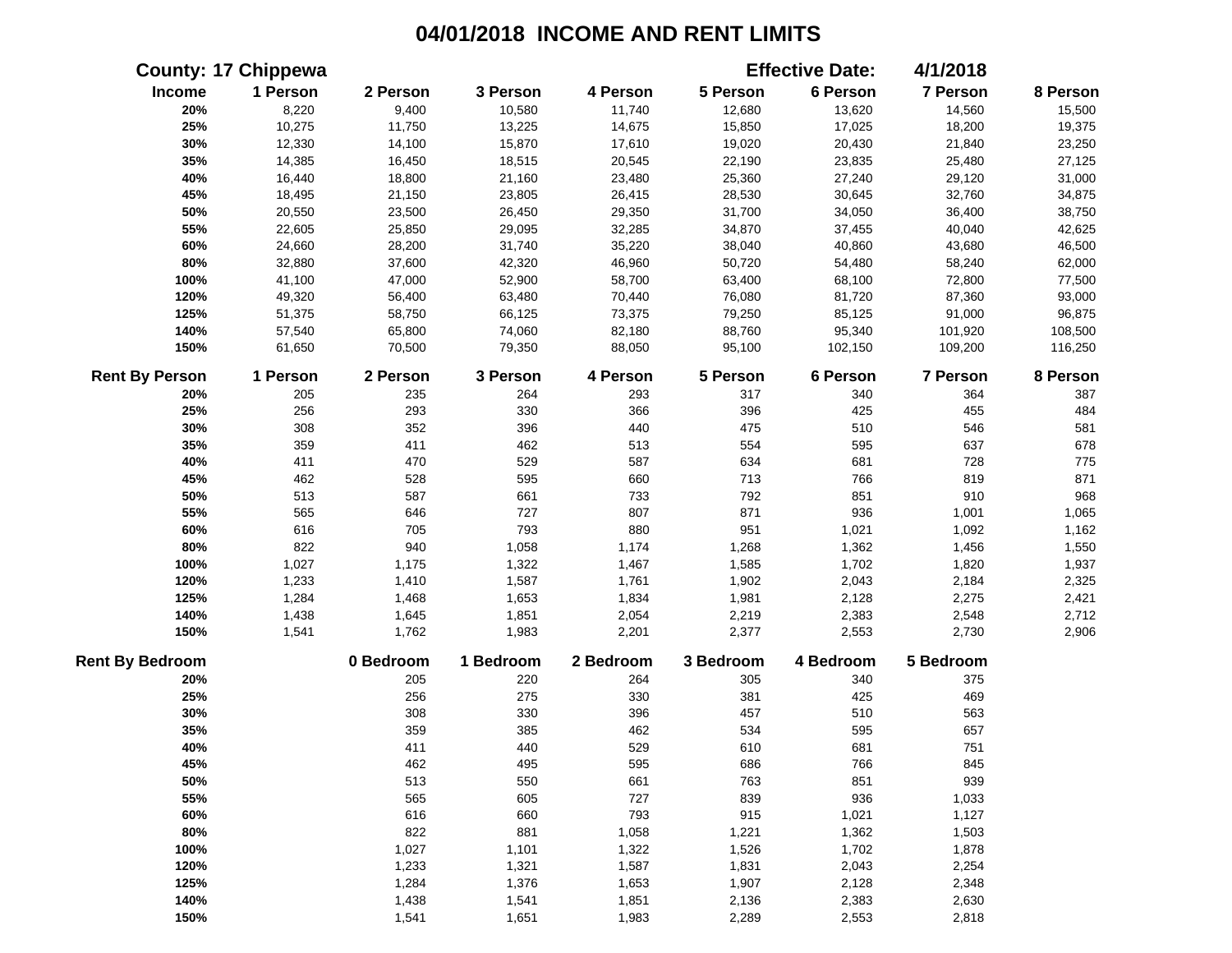|                        | <b>County: 18 Clare</b> |           |           |           |           | <b>Effective Date:</b> | 4/1/2018  |          |
|------------------------|-------------------------|-----------|-----------|-----------|-----------|------------------------|-----------|----------|
| Income                 | 1 Person                | 2 Person  | 3 Person  | 4 Person  | 5 Person  | 6 Person               | 7 Person  | 8 Person |
| 20%                    | 8,220                   | 9,400     | 10,580    | 11,740    | 12,680    | 13,620                 | 14,560    | 15,500   |
| 25%                    | 10,275                  | 11,750    | 13,225    | 14,675    | 15,850    | 17,025                 | 18,200    | 19,375   |
| 30%                    | 12,330                  | 14,100    | 15,870    | 17,610    | 19,020    | 20,430                 | 21,840    | 23,250   |
| 35%                    | 14,385                  | 16,450    | 18,515    | 20,545    | 22,190    | 23,835                 | 25,480    | 27,125   |
| 40%                    | 16,440                  | 18,800    | 21,160    | 23,480    | 25,360    | 27,240                 | 29,120    | 31,000   |
| 45%                    | 18,495                  | 21,150    | 23,805    | 26,415    | 28,530    | 30,645                 | 32,760    | 34,875   |
| 50%                    | 20,550                  | 23,500    | 26,450    | 29,350    | 31,700    | 34,050                 | 36,400    | 38,750   |
| 55%                    | 22,605                  | 25,850    | 29,095    | 32,285    | 34,870    | 37,455                 | 40,040    | 42,625   |
| 60%                    | 24,660                  | 28,200    | 31,740    | 35,220    | 38,040    | 40,860                 | 43,680    | 46,500   |
| 80%                    | 32,880                  | 37,600    | 42,320    | 46,960    | 50,720    | 54,480                 | 58,240    | 62,000   |
| 100%                   | 41,100                  | 47,000    | 52,900    | 58,700    | 63,400    | 68,100                 | 72,800    | 77,500   |
| 120%                   | 49,320                  | 56,400    | 63,480    | 70,440    | 76,080    | 81,720                 | 87,360    | 93,000   |
| 125%                   | 51,375                  | 58,750    | 66,125    | 73,375    | 79,250    | 85,125                 | 91,000    | 96,875   |
| 140%                   | 57,540                  | 65,800    | 74,060    | 82,180    | 88,760    | 95,340                 | 101,920   | 108,500  |
| 150%                   | 61,650                  | 70,500    | 79,350    | 88,050    | 95,100    | 102,150                | 109,200   | 116,250  |
| <b>Rent By Person</b>  | 1 Person                | 2 Person  | 3 Person  | 4 Person  | 5 Person  | 6 Person               | 7 Person  | 8 Person |
| 20%                    | 205                     | 235       | 264       | 293       | 317       | 340                    | 364       | 387      |
| 25%                    | 256                     | 293       | 330       | 366       | 396       | 425                    | 455       | 484      |
| 30%                    | 308                     | 352       | 396       | 440       | 475       | 510                    | 546       | 581      |
| 35%                    | 359                     | 411       | 462       | 513       | 554       | 595                    | 637       | 678      |
| 40%                    | 411                     | 470       | 529       | 587       | 634       | 681                    | 728       | 775      |
| 45%                    | 462                     | 528       | 595       | 660       | 713       | 766                    | 819       | 871      |
| 50%                    | 513                     | 587       | 661       | 733       | 792       | 851                    | 910       | 968      |
| 55%                    | 565                     | 646       | 727       | 807       | 871       | 936                    | 1,001     | 1,065    |
| 60%                    | 616                     | 705       | 793       | 880       | 951       | 1,021                  | 1,092     | 1,162    |
| 80%                    | 822                     | 940       | 1,058     | 1,174     | 1,268     | 1,362                  | 1,456     | 1,550    |
| 100%                   | 1,027                   | 1,175     | 1,322     | 1,467     | 1,585     | 1,702                  | 1,820     | 1,937    |
| 120%                   | 1,233                   | 1,410     | 1,587     | 1,761     | 1,902     | 2,043                  | 2,184     | 2,325    |
| 125%                   | 1,284                   | 1,468     | 1,653     | 1,834     | 1,981     | 2,128                  | 2,275     | 2,421    |
| 140%                   | 1,438                   | 1,645     | 1,851     | 2,054     | 2,219     | 2,383                  | 2,548     | 2,712    |
| 150%                   | 1,541                   | 1,762     | 1,983     | 2,201     | 2,377     | 2,553                  | 2,730     | 2,906    |
| <b>Rent By Bedroom</b> |                         | 0 Bedroom | 1 Bedroom | 2 Bedroom | 3 Bedroom | 4 Bedroom              | 5 Bedroom |          |
| 20%                    |                         | 205       | 220       | 264       | 305       | 340                    | 375       |          |
| 25%                    |                         | 256       | 275       | 330       | 381       | 425                    | 469       |          |
| 30%                    |                         | 308       | 330       | 396       | 457       | 510                    | 563       |          |
| 35%                    |                         | 359       | 385       | 462       | 534       | 595                    | 657       |          |
| 40%                    |                         | 411       | 440       | 529       | 610       | 681                    | 751       |          |
| 45%                    |                         | 462       | 495       | 595       | 686       | 766                    | 845       |          |
| 50%                    |                         | 513       | 550       | 661       | 763       | 851                    | 939       |          |
| 55%                    |                         | 565       | 605       | 727       | 839       | 936                    | 1,033     |          |
| 60%                    |                         | 616       | 660       | 793       | 915       | 1,021                  | 1,127     |          |
| 80%                    |                         | 822       | 881       | 1,058     | 1,221     | 1,362                  | 1,503     |          |
| 100%                   |                         | 1,027     | 1,101     | 1,322     | 1,526     | 1,702                  | 1,878     |          |
| 120%                   |                         | 1,233     | 1,321     | 1,587     | 1,831     | 2,043                  | 2,254     |          |
| 125%                   |                         | 1,284     | 1,376     | 1,653     | 1,907     | 2,128                  | 2,348     |          |
| 140%                   |                         | 1,438     | 1,541     | 1,851     | 2,136     | 2,383                  | 2,630     |          |
| 150%                   |                         | 1,541     | 1,651     | 1,983     | 2,289     | 2,553                  | 2,818     |          |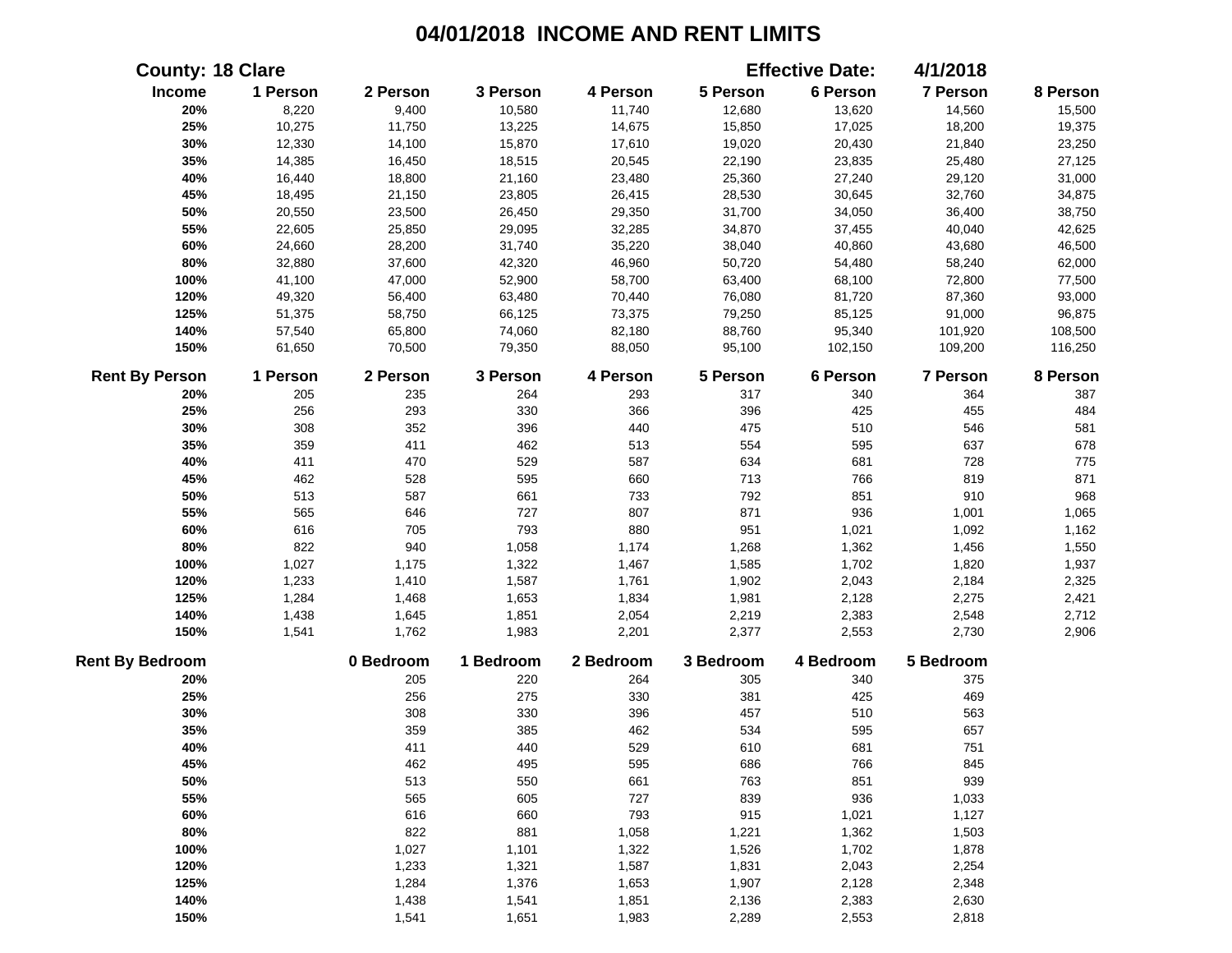|                        | <b>County: 19 Clinton</b> |           |           |           |           | <b>Effective Date:</b> | 4/1/2018  |          |
|------------------------|---------------------------|-----------|-----------|-----------|-----------|------------------------|-----------|----------|
| Income                 | 1 Person                  | 2 Person  | 3 Person  | 4 Person  | 5 Person  | 6 Person               | 7 Person  | 8 Person |
| 20%                    | 10,360                    | 11,840    | 13,320    | 14,780    | 15,980    | 17,160                 | 18,340    | 19,520   |
| 25%                    | 12,950                    | 14,800    | 16,650    | 18,475    | 19,975    | 21,450                 | 22,925    | 24,400   |
| 30%                    | 15,540                    | 17,760    | 19,980    | 22,170    | 23,970    | 25,740                 | 27,510    | 29,280   |
| 35%                    | 18,130                    | 20,720    | 23,310    | 25,865    | 27,965    | 30,030                 | 32,095    | 34,160   |
| 40%                    | 20,720                    | 23,680    | 26,640    | 29,560    | 31,960    | 34,320                 | 36,680    | 39,040   |
| 45%                    | 23,310                    | 26,640    | 29,970    | 33,255    | 35,955    | 38,610                 | 41,265    | 43,920   |
| 50%                    | 25,900                    | 29,600    | 33,300    | 36,950    | 39,950    | 42,900                 | 45,850    | 48,800   |
| 55%                    | 28,490                    | 32,560    | 36,630    | 40,645    | 43,945    | 47,190                 | 50,435    | 53,680   |
| 60%                    | 31,080                    | 35,520    | 39,960    | 44,340    | 47,940    | 51,480                 | 55,020    | 58,560   |
| 80%                    | 41,440                    | 47,360    | 53,280    | 59,120    | 63,920    | 68,640                 | 73,360    | 78,080   |
| 100%                   | 51,800                    | 59,200    | 66,600    | 73,900    | 79,900    | 85,800                 | 91,700    | 97,600   |
| 120%                   | 62,160                    | 71,040    | 79,920    | 88,680    | 95,880    | 102,960                | 110,040   | 117,120  |
| 125%                   | 64,750                    | 74,000    | 83,250    | 92,375    | 99,875    | 107,250                | 114,625   | 122,000  |
| 140%                   | 72,520                    | 82,880    | 93,240    | 103,460   | 111,860   | 120,120                | 128,380   | 136,640  |
| 150%                   | 77,700                    | 88,800    | 99,900    | 110,850   | 119,850   | 128,700                | 137,550   | 146,400  |
| <b>Rent By Person</b>  | 1 Person                  | 2 Person  | 3 Person  | 4 Person  | 5 Person  | 6 Person               | 7 Person  | 8 Person |
| 20%                    | 259                       | 296       | 333       | 369       | 399       | 429                    | 458       | 488      |
| 25%                    | 323                       | 370       | 416       | 461       | 499       | 536                    | 573       | 610      |
| 30%                    | 388                       | 444       | 499       | 554       | 599       | 643                    | 687       | 732      |
| 35%                    | 453                       | 518       | 582       | 646       | 699       | 750                    | 802       | 854      |
| 40%                    | 518                       | 592       | 666       | 739       | 799       | 858                    | 917       | 976      |
| 45%                    | 582                       | 666       | 749       | 831       | 898       | 965                    | 1,031     | 1,098    |
| 50%                    | 647                       | 740       | 832       | 923       | 998       | 1,072                  | 1,146     | 1,220    |
| 55%                    | 712                       | 814       | 915       | 1,016     | 1,098     | 1,179                  | 1,260     | 1,342    |
| 60%                    | 777                       | 888       | 999       | 1,108     | 1,198     | 1,287                  | 1,375     | 1,464    |
| 80%                    | 1,036                     | 1,184     | 1,332     | 1,478     | 1,598     | 1,716                  | 1,834     | 1,952    |
| 100%                   | 1,295                     | 1,480     | 1,665     | 1,847     | 1,997     | 2,145                  | 2,292     | 2,440    |
| 120%                   | 1,554                     | 1,776     | 1,998     | 2,217     | 2,397     | 2,574                  | 2,751     | 2,928    |
| 125%                   | 1,618                     | 1,850     | 2,081     | 2,309     | 2,496     | 2,681                  | 2,865     | 3,050    |
| 140%                   | 1,813                     | 2,072     | 2,331     | 2,586     | 2,796     | 3,003                  | 3,209     | 3,416    |
| 150%                   | 1,942                     | 2,220     | 2,497     | 2,771     | 2,996     | 3,217                  | 3,438     | 3,660    |
| <b>Rent By Bedroom</b> |                           | 0 Bedroom | 1 Bedroom | 2 Bedroom | 3 Bedroom | 4 Bedroom              | 5 Bedroom |          |
| 20%                    |                           | 259       | 277       | 333       | 384       | 429                    | 473       |          |
| 25%                    |                           | 323       | 346       | 416       | 480       | 536                    | 591       |          |
| 30%                    |                           | 388       | 416       | 499       | 576       | 643                    | 709       |          |
| 35%                    |                           | 453       | 485       | 582       | 672       | 750                    | 828       |          |
| 40%                    |                           | 518       | 555       | 666       | 769       | 858                    | 946       |          |
| 45%                    |                           | 582       | 624       | 749       | 865       | 965                    | 1,064     |          |
| 50%                    |                           | 647       | 693       | 832       | 961       | 1,072                  | 1,183     |          |
| 55%                    |                           | 712       | 763       | 915       | 1,057     | 1,179                  | 1,301     |          |
| 60%                    |                           | 777       | 832       | 999       | 1,153     | 1,287                  | 1,419     |          |
| 80%                    |                           | 1,036     | 1,110     | 1,332     | 1,538     | 1,716                  | 1,893     |          |
| 100%                   |                           | 1,295     | 1,387     | 1,665     | 1,922     | 2,145                  | 2,366     |          |
| 120%                   |                           | 1,554     | 1,665     | 1,998     | 2,307     | 2,574                  | 2,839     |          |
| 125%                   |                           | 1,618     | 1,734     | 2,081     | 2,403     | 2,681                  | 2,957     |          |
| 140%                   |                           | 1,813     | 1,942     | 2,331     | 2,691     | 3,003                  | 3,312     |          |
| 150%                   |                           | 1,942     | 2,081     | 2,497     | 2,883     | 3,217                  | 3,549     |          |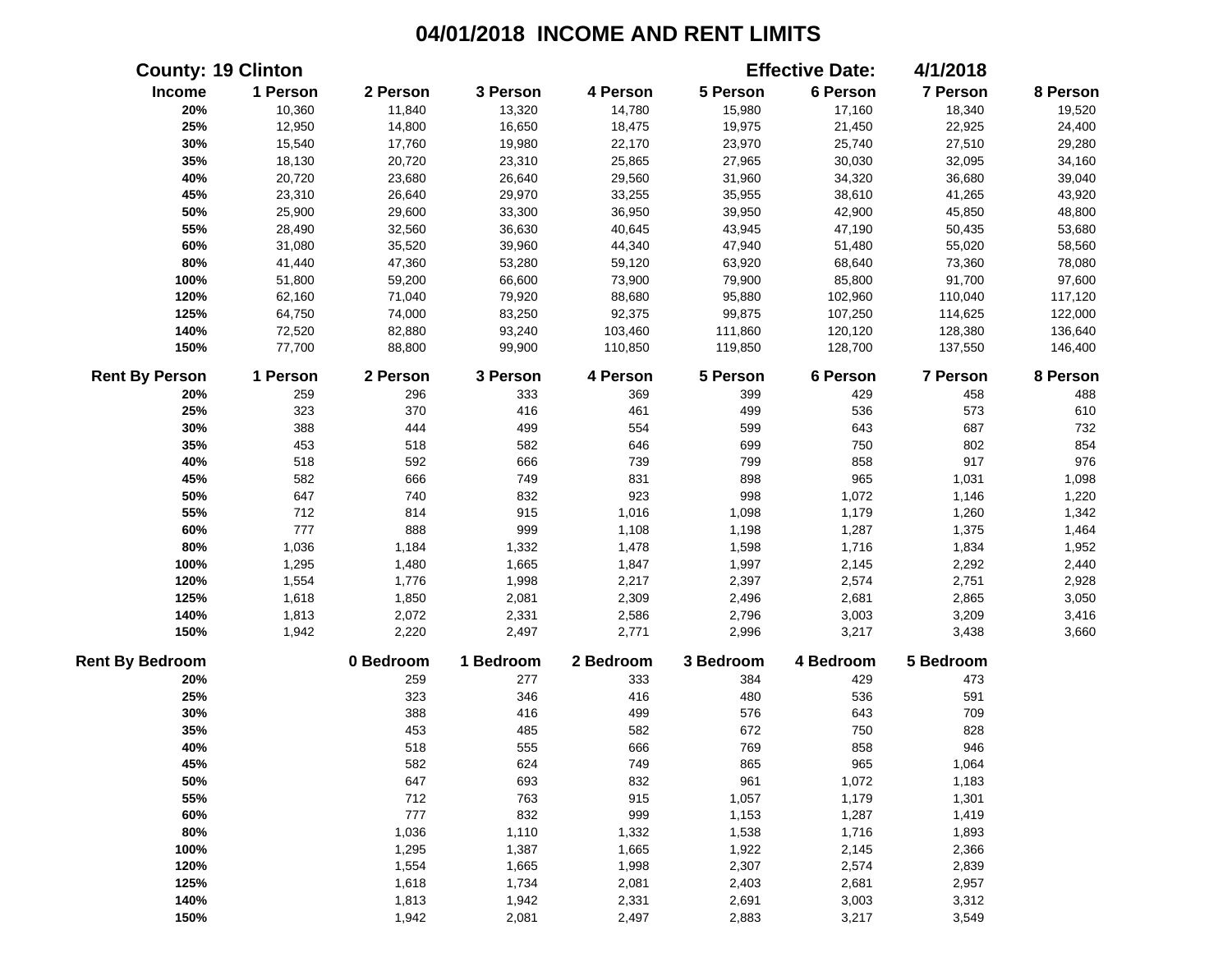| <b>County: 20 Crawford</b> |          |           |           |           |           | <b>Effective Date:</b> | 4/1/2018        |          |
|----------------------------|----------|-----------|-----------|-----------|-----------|------------------------|-----------------|----------|
| Income                     | 1 Person | 2 Person  | 3 Person  | 4 Person  | 5 Person  | 6 Person               | 7 Person        | 8 Person |
| 20%                        | 8,220    | 9,400     | 10,580    | 11,740    | 12,680    | 13,620                 | 14,560          | 15,500   |
| 25%                        | 10,275   | 11,750    | 13,225    | 14,675    | 15,850    | 17,025                 | 18,200          | 19,375   |
| 30%                        | 12,330   | 14,100    | 15,870    | 17,610    | 19,020    | 20,430                 | 21,840          | 23,250   |
| 35%                        | 14,385   | 16,450    | 18,515    | 20,545    | 22,190    | 23,835                 | 25,480          | 27,125   |
| 40%                        | 16,440   | 18,800    | 21,160    | 23,480    | 25,360    | 27,240                 | 29,120          | 31,000   |
| 45%                        | 18,495   | 21,150    | 23,805    | 26,415    | 28,530    | 30,645                 | 32,760          | 34,875   |
| 50%                        | 20,550   | 23,500    | 26,450    | 29,350    | 31,700    | 34,050                 | 36,400          | 38,750   |
| 55%                        | 22,605   | 25,850    | 29,095    | 32,285    | 34,870    | 37,455                 | 40,040          | 42,625   |
| 60%                        | 24,660   | 28,200    | 31,740    | 35,220    | 38,040    | 40,860                 | 43,680          | 46,500   |
| 80%                        | 32,880   | 37,600    | 42,320    | 46,960    | 50,720    | 54,480                 | 58,240          | 62,000   |
| 100%                       | 41,100   | 47,000    | 52,900    | 58,700    | 63,400    | 68,100                 | 72,800          | 77,500   |
| 120%                       | 49,320   | 56,400    | 63,480    | 70,440    | 76,080    | 81,720                 | 87,360          | 93,000   |
| 125%                       | 51,375   | 58,750    | 66,125    | 73,375    | 79,250    | 85,125                 | 91,000          | 96,875   |
| 140%                       | 57,540   | 65,800    | 74,060    | 82,180    | 88,760    | 95,340                 | 101,920         | 108,500  |
| 150%                       | 61,650   | 70,500    | 79,350    | 88,050    | 95,100    | 102,150                | 109,200         | 116,250  |
| <b>Rent By Person</b>      | 1 Person | 2 Person  | 3 Person  | 4 Person  | 5 Person  | 6 Person               | <b>7 Person</b> | 8 Person |
| 20%                        | 205      | 235       | 264       | 293       | 317       | 340                    | 364             | 387      |
| 25%                        | 256      | 293       | 330       | 366       | 396       | 425                    | 455             | 484      |
| 30%                        | 308      | 352       | 396       | 440       | 475       | 510                    | 546             | 581      |
| 35%                        | 359      | 411       | 462       | 513       | 554       | 595                    | 637             | 678      |
| 40%                        | 411      | 470       | 529       | 587       | 634       | 681                    | 728             | 775      |
| 45%                        | 462      | 528       | 595       | 660       | 713       | 766                    | 819             | 871      |
| 50%                        | 513      | 587       | 661       | 733       | 792       | 851                    | 910             | 968      |
| 55%                        | 565      | 646       | 727       | 807       | 871       | 936                    | 1,001           | 1,065    |
| 60%                        | 616      | 705       | 793       | 880       | 951       | 1,021                  | 1,092           | 1,162    |
| 80%                        | 822      | 940       | 1,058     | 1,174     | 1,268     | 1,362                  | 1,456           | 1,550    |
| 100%                       | 1,027    | 1,175     | 1,322     | 1,467     | 1,585     | 1,702                  | 1,820           | 1,937    |
| 120%                       | 1,233    | 1,410     | 1,587     | 1,761     | 1,902     | 2,043                  | 2,184           | 2,325    |
| 125%                       | 1,284    | 1,468     | 1,653     | 1,834     | 1,981     | 2,128                  | 2,275           | 2,421    |
| 140%                       | 1,438    | 1,645     | 1,851     | 2,054     | 2,219     | 2,383                  | 2,548           | 2,712    |
| 150%                       | 1,541    | 1,762     | 1,983     | 2,201     | 2,377     | 2,553                  | 2,730           | 2,906    |
| <b>Rent By Bedroom</b>     |          | 0 Bedroom | 1 Bedroom | 2 Bedroom | 3 Bedroom | 4 Bedroom              | 5 Bedroom       |          |
| 20%                        |          | 205       | 220       | 264       | 305       | 340                    | 375             |          |
| 25%                        |          | 256       | 275       | 330       | 381       | 425                    | 469             |          |
| 30%                        |          | 308       | 330       | 396       | 457       | 510                    | 563             |          |
| 35%                        |          | 359       | 385       | 462       | 534       | 595                    | 657             |          |
| 40%                        |          | 411       | 440       | 529       | 610       | 681                    | 751             |          |
| 45%                        |          | 462       | 495       | 595       | 686       | 766                    | 845             |          |
| 50%                        |          | 513       | 550       | 661       | 763       | 851                    | 939             |          |
| 55%                        |          | 565       | 605       | 727       | 839       | 936                    | 1,033           |          |
| 60%                        |          | 616       | 660       | 793       | 915       | 1,021                  | 1,127           |          |
| 80%                        |          | 822       | 881       | 1,058     | 1,221     | 1,362                  | 1,503           |          |
| 100%                       |          | 1,027     | 1,101     | 1,322     | 1,526     | 1,702                  | 1,878           |          |
| 120%                       |          | 1,233     | 1,321     | 1,587     | 1,831     | 2,043                  | 2,254           |          |
| 125%                       |          | 1,284     | 1,376     | 1,653     | 1,907     | 2,128                  | 2,348           |          |
| 140%                       |          | 1,438     | 1,541     | 1,851     | 2,136     | 2,383                  | 2,630           |          |
| 150%                       |          | 1,541     | 1,651     | 1,983     | 2,289     | 2,553                  | 2,818           |          |
|                            |          |           |           |           |           |                        |                 |          |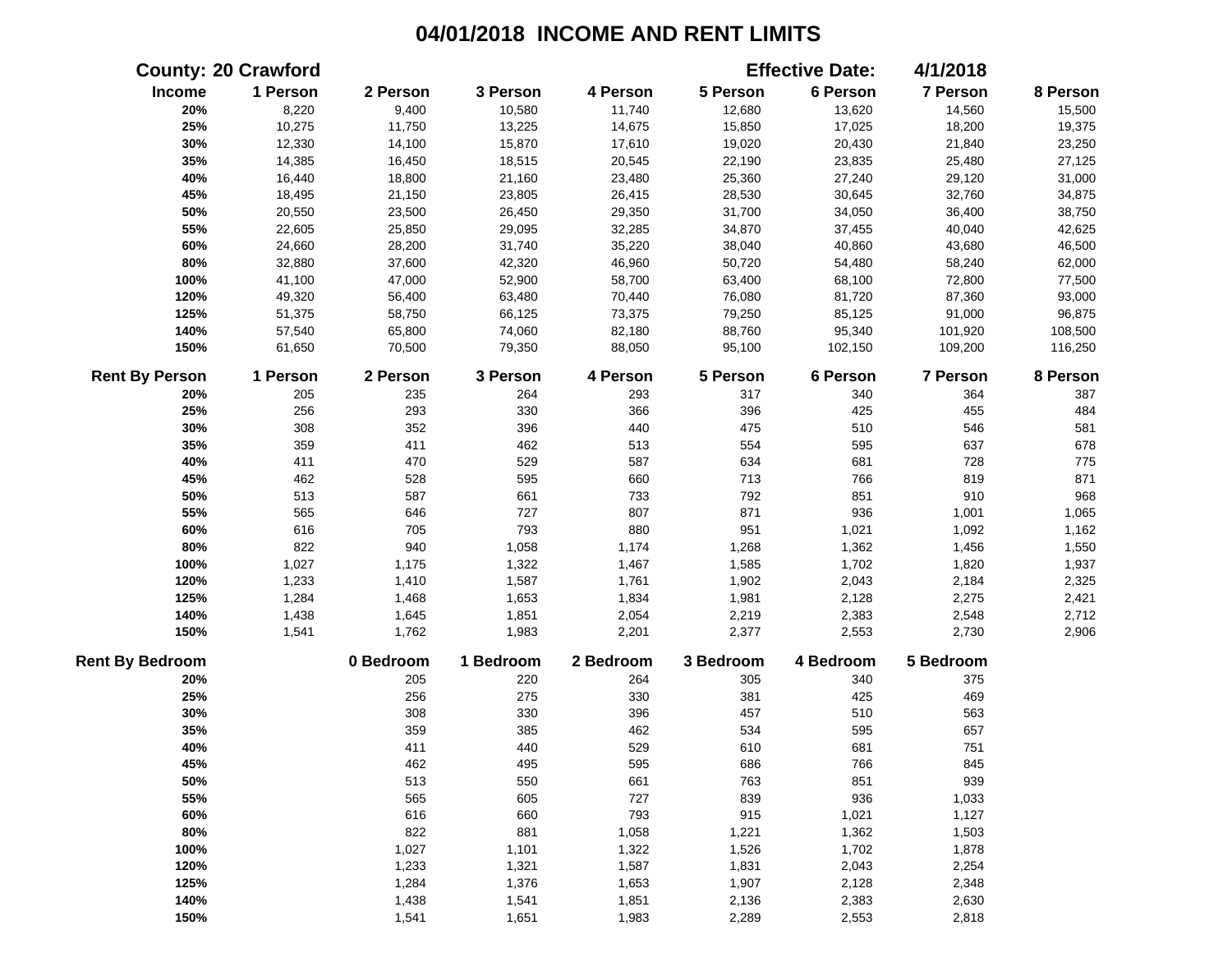| <b>County: 21 Delta</b> |          |           |           |           |           | <b>Effective Date:</b> | 4/1/2018  |          |
|-------------------------|----------|-----------|-----------|-----------|-----------|------------------------|-----------|----------|
| Income                  | 1 Person | 2 Person  | 3 Person  | 4 Person  | 5 Person  | 6 Person               | 7 Person  | 8 Person |
| 20%                     | 8,220    | 9,400     | 10,580    | 11,740    | 12,680    | 13,620                 | 14,560    | 15,500   |
| 25%                     | 10,275   | 11,750    | 13,225    | 14,675    | 15,850    | 17,025                 | 18,200    | 19,375   |
| 30%                     | 12,330   | 14,100    | 15,870    | 17,610    | 19,020    | 20,430                 | 21,840    | 23,250   |
| 35%                     | 14,385   | 16,450    | 18,515    | 20,545    | 22,190    | 23,835                 | 25,480    | 27,125   |
| 40%                     | 16,440   | 18,800    | 21,160    | 23,480    | 25,360    | 27,240                 | 29,120    | 31,000   |
| 45%                     | 18,495   | 21,150    | 23,805    | 26,415    | 28,530    | 30,645                 | 32,760    | 34,875   |
| 50%                     | 20,550   | 23,500    | 26,450    | 29,350    | 31,700    | 34,050                 | 36,400    | 38,750   |
| 55%                     | 22,605   | 25,850    | 29,095    | 32,285    | 34,870    | 37,455                 | 40,040    | 42,625   |
| 60%                     | 24,660   | 28,200    | 31,740    | 35,220    | 38,040    | 40,860                 | 43,680    | 46,500   |
| 80%                     | 32,880   | 37,600    | 42,320    | 46,960    | 50,720    | 54,480                 | 58,240    | 62,000   |
| 100%                    | 41,100   | 47,000    | 52,900    | 58,700    | 63,400    | 68,100                 | 72,800    | 77,500   |
| 120%                    | 49,320   | 56,400    | 63,480    | 70,440    | 76,080    | 81,720                 | 87,360    | 93,000   |
| 125%                    | 51,375   | 58,750    | 66,125    | 73,375    | 79,250    | 85,125                 | 91,000    | 96,875   |
| 140%                    | 57,540   | 65,800    | 74,060    | 82,180    | 88,760    | 95,340                 | 101,920   | 108,500  |
| 150%                    | 61,650   | 70,500    | 79,350    | 88,050    | 95,100    | 102,150                | 109,200   | 116,250  |
| <b>Rent By Person</b>   | 1 Person | 2 Person  | 3 Person  | 4 Person  | 5 Person  | 6 Person               | 7 Person  | 8 Person |
| 20%                     | 205      | 235       | 264       | 293       | 317       | 340                    | 364       | 387      |
| 25%                     | 256      | 293       | 330       | 366       | 396       | 425                    | 455       | 484      |
| 30%                     | 308      | 352       | 396       | 440       | 475       | 510                    | 546       | 581      |
| 35%                     | 359      | 411       | 462       | 513       | 554       | 595                    | 637       | 678      |
| 40%                     | 411      | 470       | 529       | 587       | 634       | 681                    | 728       | 775      |
| 45%                     | 462      | 528       | 595       | 660       | 713       | 766                    | 819       | 871      |
| 50%                     | 513      | 587       | 661       | 733       | 792       | 851                    | 910       | 968      |
| 55%                     | 565      | 646       | 727       | 807       | 871       | 936                    | 1,001     | 1,065    |
| 60%                     | 616      | 705       | 793       | 880       | 951       | 1,021                  | 1,092     | 1,162    |
| 80%                     | 822      | 940       | 1,058     | 1,174     | 1,268     | 1,362                  | 1,456     | 1,550    |
| 100%                    | 1,027    | 1,175     | 1,322     | 1,467     | 1,585     | 1,702                  | 1,820     | 1,937    |
| 120%                    | 1,233    | 1,410     | 1,587     | 1,761     | 1,902     | 2,043                  | 2,184     | 2,325    |
| 125%                    | 1,284    | 1,468     | 1,653     | 1,834     | 1,981     | 2,128                  | 2,275     | 2,421    |
| 140%                    | 1,438    | 1,645     | 1,851     | 2,054     | 2,219     | 2,383                  | 2,548     | 2,712    |
| 150%                    | 1,541    | 1,762     | 1,983     | 2,201     | 2,377     | 2,553                  | 2,730     | 2,906    |
| <b>Rent By Bedroom</b>  |          | 0 Bedroom | 1 Bedroom | 2 Bedroom | 3 Bedroom | 4 Bedroom              | 5 Bedroom |          |
| 20%                     |          | 205       | 220       | 264       | 305       | 340                    | 375       |          |
| 25%                     |          | 256       | 275       | 330       | 381       | 425                    | 469       |          |
| 30%                     |          | 308       | 330       | 396       | 457       | 510                    | 563       |          |
| 35%                     |          | 359       | 385       | 462       | 534       | 595                    | 657       |          |
| 40%                     |          | 411       | 440       | 529       | 610       | 681                    | 751       |          |
| 45%                     |          | 462       | 495       | 595       | 686       | 766                    | 845       |          |
| 50%                     |          | 513       | 550       | 661       | 763       | 851                    | 939       |          |
| 55%                     |          | 565       | 605       | 727       | 839       | 936                    | 1,033     |          |
| 60%                     |          | 616       | 660       | 793       | 915       | 1,021                  | 1,127     |          |
| 80%                     |          | 822       | 881       | 1,058     | 1,221     | 1,362                  | 1,503     |          |
| 100%                    |          | 1,027     | 1,101     | 1,322     | 1,526     | 1,702                  | 1,878     |          |
| 120%                    |          | 1,233     | 1,321     | 1,587     | 1,831     | 2,043                  | 2,254     |          |
| 125%                    |          | 1,284     | 1,376     | 1,653     | 1,907     | 2,128                  | 2,348     |          |
| 140%                    |          | 1,438     | 1,541     | 1,851     | 2,136     | 2,383                  | 2,630     |          |
| 150%                    |          | 1,541     | 1,651     | 1,983     | 2,289     | 2,553                  | 2,818     |          |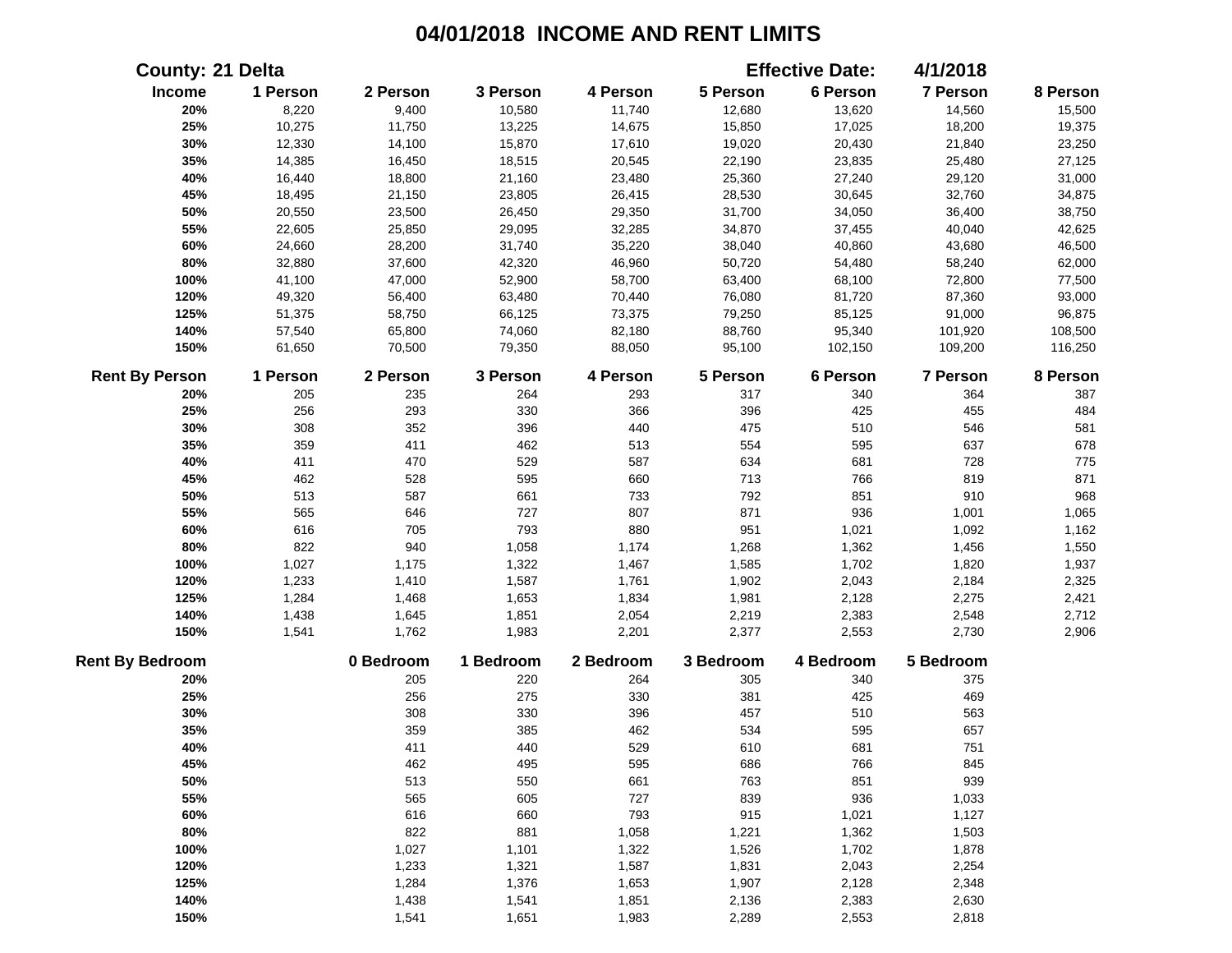|                        | <b>County: 22 Dickinson</b> |           |           |           |           | <b>Effective Date:</b> | 4/1/2018  |          |
|------------------------|-----------------------------|-----------|-----------|-----------|-----------|------------------------|-----------|----------|
| Income                 | 1 Person                    | 2 Person  | 3 Person  | 4 Person  | 5 Person  | 6 Person               | 7 Person  | 8 Person |
| 20%                    | 8,220                       | 9,400     | 10,580    | 11,740    | 12,680    | 13,620                 | 14,560    | 15,500   |
| 25%                    | 10,275                      | 11,750    | 13,225    | 14,675    | 15,850    | 17,025                 | 18,200    | 19,375   |
| 30%                    | 12,330                      | 14,100    | 15,870    | 17,610    | 19,020    | 20,430                 | 21,840    | 23,250   |
| 35%                    | 14,385                      | 16,450    | 18,515    | 20,545    | 22,190    | 23,835                 | 25,480    | 27,125   |
| 40%                    | 16,440                      | 18,800    | 21,160    | 23,480    | 25,360    | 27,240                 | 29,120    | 31,000   |
| 45%                    | 18,495                      | 21,150    | 23,805    | 26,415    | 28,530    | 30,645                 | 32,760    | 34,875   |
| 50%                    | 20,550                      | 23,500    | 26,450    | 29,350    | 31,700    | 34,050                 | 36,400    | 38,750   |
| 55%                    | 22,605                      | 25,850    | 29,095    | 32,285    | 34,870    | 37,455                 | 40,040    | 42,625   |
| 60%                    | 24,660                      | 28,200    | 31,740    | 35,220    | 38,040    | 40,860                 | 43,680    | 46,500   |
| 80%                    | 32,880                      | 37,600    | 42,320    | 46,960    | 50,720    | 54,480                 | 58,240    | 62,000   |
| 100%                   | 41,100                      | 47,000    | 52,900    | 58,700    | 63,400    | 68,100                 | 72,800    | 77,500   |
| 120%                   | 49,320                      | 56,400    | 63,480    | 70,440    | 76,080    | 81,720                 | 87,360    | 93,000   |
| 125%                   | 51,375                      | 58,750    | 66,125    | 73,375    | 79,250    | 85,125                 | 91,000    | 96,875   |
| 140%                   | 57,540                      | 65,800    | 74,060    | 82,180    | 88,760    | 95,340                 | 101,920   | 108,500  |
| 150%                   | 61,650                      | 70,500    | 79,350    | 88,050    | 95,100    | 102,150                | 109,200   | 116,250  |
| <b>Rent By Person</b>  | 1 Person                    | 2 Person  | 3 Person  | 4 Person  | 5 Person  | 6 Person               | 7 Person  | 8 Person |
| 20%                    | 205                         | 235       | 264       | 293       | 317       | 340                    | 364       | 387      |
| 25%                    | 256                         | 293       | 330       | 366       | 396       | 425                    | 455       | 484      |
| 30%                    | 308                         | 352       | 396       | 440       | 475       | 510                    | 546       | 581      |
| 35%                    | 359                         | 411       | 462       | 513       | 554       | 595                    | 637       | 678      |
| 40%                    | 411                         | 470       | 529       | 587       | 634       | 681                    | 728       | 775      |
| 45%                    | 462                         | 528       | 595       | 660       | 713       | 766                    | 819       | 871      |
| 50%                    | 513                         | 587       | 661       | 733       | 792       | 851                    | 910       | 968      |
| 55%                    | 565                         | 646       | 727       | 807       | 871       | 936                    | 1,001     | 1,065    |
| 60%                    | 616                         | 705       | 793       | 880       | 951       | 1,021                  | 1,092     | 1,162    |
| 80%                    | 822                         | 940       | 1,058     | 1,174     | 1,268     | 1,362                  | 1,456     | 1,550    |
| 100%                   | 1,027                       | 1,175     | 1,322     | 1,467     | 1,585     | 1,702                  | 1,820     | 1,937    |
| 120%                   | 1,233                       | 1,410     | 1,587     | 1,761     | 1,902     | 2,043                  | 2,184     | 2,325    |
| 125%                   | 1,284                       | 1,468     | 1,653     | 1,834     | 1,981     | 2,128                  | 2,275     | 2,421    |
| 140%                   | 1,438                       | 1,645     | 1,851     | 2,054     | 2,219     | 2,383                  | 2,548     | 2,712    |
| 150%                   | 1,541                       | 1,762     | 1,983     | 2,201     | 2,377     | 2,553                  | 2,730     | 2,906    |
| <b>Rent By Bedroom</b> |                             | 0 Bedroom | 1 Bedroom | 2 Bedroom | 3 Bedroom | 4 Bedroom              | 5 Bedroom |          |
| 20%                    |                             | 205       | 220       | 264       | 305       | 340                    | 375       |          |
| 25%                    |                             | 256       | 275       | 330       | 381       | 425                    | 469       |          |
| 30%                    |                             | 308       | 330       | 396       | 457       | 510                    | 563       |          |
| 35%                    |                             | 359       | 385       | 462       | 534       | 595                    | 657       |          |
| 40%                    |                             | 411       | 440       | 529       | 610       | 681                    | 751       |          |
| 45%                    |                             | 462       | 495       | 595       | 686       | 766                    | 845       |          |
| 50%                    |                             | 513       | 550       | 661       | 763       | 851                    | 939       |          |
| 55%                    |                             | 565       | 605       | 727       | 839       | 936                    | 1,033     |          |
| 60%                    |                             | 616       | 660       | 793       | 915       | 1,021                  | 1,127     |          |
| 80%                    |                             | 822       | 881       | 1,058     | 1,221     | 1,362                  | 1,503     |          |
| 100%                   |                             | 1,027     | 1,101     | 1,322     | 1,526     | 1,702                  | 1,878     |          |
| 120%                   |                             | 1,233     | 1,321     | 1,587     | 1,831     | 2,043                  | 2,254     |          |
| 125%                   |                             | 1,284     | 1,376     | 1,653     | 1,907     | 2,128                  | 2,348     |          |
| 140%                   |                             | 1,438     | 1,541     | 1,851     | 2,136     | 2,383                  | 2,630     |          |
| 150%                   |                             | 1,541     | 1,651     | 1,983     | 2,289     | 2,553                  | 2,818     |          |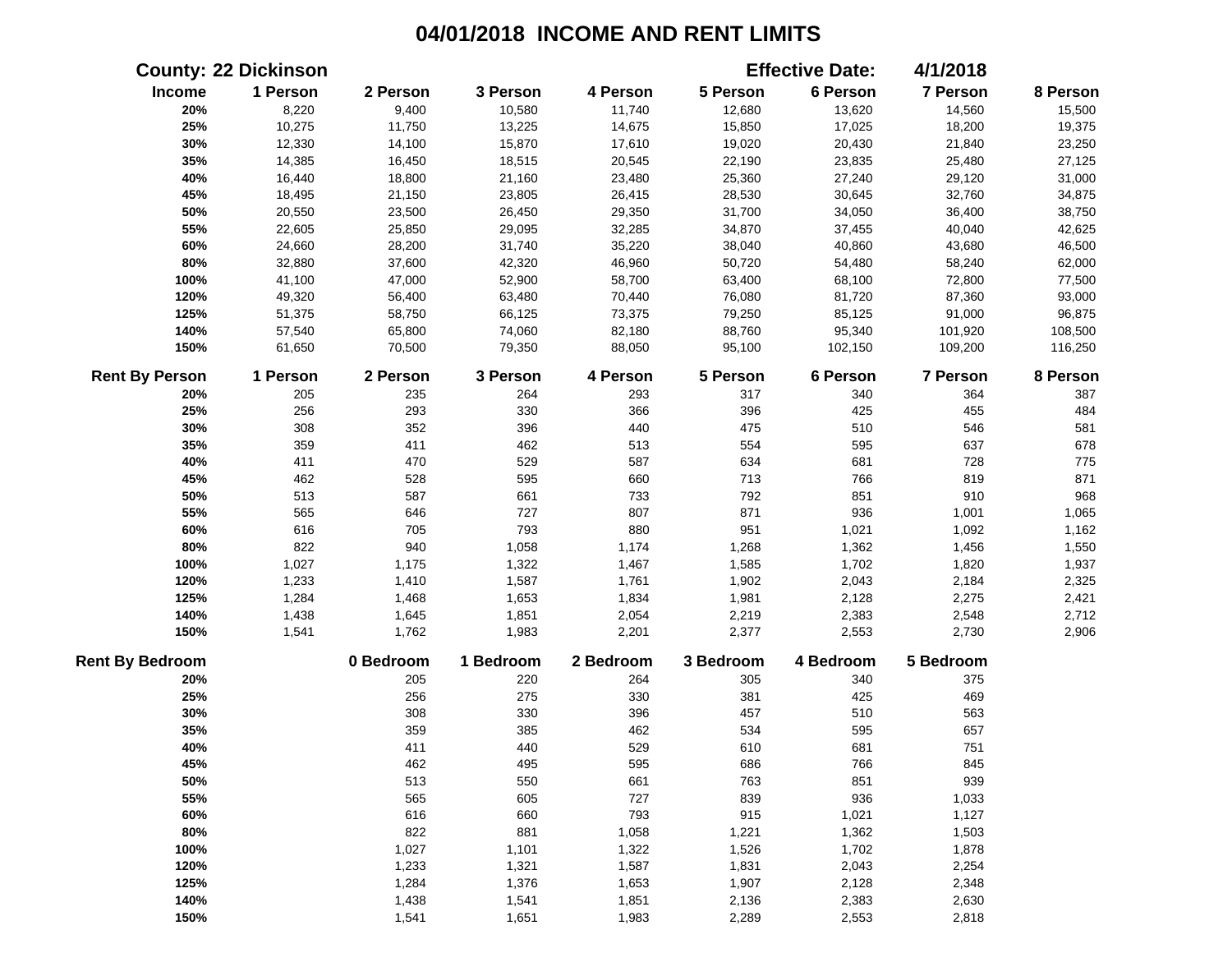|                        | <b>County: 23 Eaton</b> |           |           |           |           | <b>Effective Date:</b> | 4/1/2018  |          |
|------------------------|-------------------------|-----------|-----------|-----------|-----------|------------------------|-----------|----------|
| Income                 | 1 Person                | 2 Person  | 3 Person  | 4 Person  | 5 Person  | 6 Person               | 7 Person  | 8 Person |
| 20%                    | 10,360                  | 11,840    | 13,320    | 14,780    | 15,980    | 17,160                 | 18,340    | 19,520   |
| 25%                    | 12,950                  | 14,800    | 16,650    | 18,475    | 19,975    | 21,450                 | 22,925    | 24,400   |
| 30%                    | 15,540                  | 17,760    | 19,980    | 22,170    | 23,970    | 25,740                 | 27,510    | 29,280   |
| 35%                    | 18,130                  | 20,720    | 23,310    | 25,865    | 27,965    | 30,030                 | 32,095    | 34,160   |
| 40%                    | 20,720                  | 23,680    | 26,640    | 29,560    | 31,960    | 34,320                 | 36,680    | 39,040   |
| 45%                    | 23,310                  | 26,640    | 29,970    | 33,255    | 35,955    | 38,610                 | 41,265    | 43,920   |
| 50%                    | 25,900                  | 29,600    | 33,300    | 36,950    | 39,950    | 42,900                 | 45,850    | 48,800   |
| 55%                    | 28,490                  | 32,560    | 36,630    | 40,645    | 43,945    | 47,190                 | 50,435    | 53,680   |
| 60%                    | 31,080                  | 35,520    | 39,960    | 44,340    | 47,940    | 51,480                 | 55,020    | 58,560   |
| 80%                    | 41,440                  | 47,360    | 53,280    | 59,120    | 63,920    | 68,640                 | 73,360    | 78,080   |
| 100%                   | 51,800                  | 59,200    | 66,600    | 73,900    | 79,900    | 85,800                 | 91,700    | 97,600   |
| 120%                   | 62,160                  | 71,040    | 79,920    | 88,680    | 95,880    | 102,960                | 110,040   | 117,120  |
| 125%                   | 64,750                  | 74,000    | 83,250    | 92,375    | 99,875    | 107,250                | 114,625   | 122,000  |
| 140%                   | 72,520                  | 82,880    | 93,240    | 103,460   | 111,860   | 120,120                | 128,380   | 136,640  |
| 150%                   | 77,700                  | 88,800    | 99,900    | 110,850   | 119,850   | 128,700                | 137,550   | 146,400  |
| <b>Rent By Person</b>  | 1 Person                | 2 Person  | 3 Person  | 4 Person  | 5 Person  | 6 Person               | 7 Person  | 8 Person |
| 20%                    | 259                     | 296       | 333       | 369       | 399       | 429                    | 458       | 488      |
| 25%                    | 323                     | 370       | 416       | 461       | 499       | 536                    | 573       | 610      |
| 30%                    | 388                     | 444       | 499       | 554       | 599       | 643                    | 687       | 732      |
| 35%                    | 453                     | 518       | 582       | 646       | 699       | 750                    | 802       | 854      |
| 40%                    | 518                     | 592       | 666       | 739       | 799       | 858                    | 917       | 976      |
| 45%                    | 582                     | 666       | 749       | 831       | 898       | 965                    | 1,031     | 1,098    |
| 50%                    | 647                     | 740       | 832       | 923       | 998       | 1,072                  | 1,146     | 1,220    |
| 55%                    | 712                     | 814       | 915       | 1,016     | 1,098     | 1,179                  | 1,260     | 1,342    |
| 60%                    | 777                     | 888       | 999       | 1,108     | 1,198     | 1,287                  | 1,375     | 1,464    |
| 80%                    | 1,036                   | 1,184     | 1,332     | 1,478     | 1,598     | 1,716                  | 1,834     | 1,952    |
| 100%                   | 1,295                   | 1,480     | 1,665     | 1,847     | 1,997     | 2,145                  | 2,292     | 2,440    |
| 120%                   | 1,554                   | 1,776     | 1,998     | 2,217     | 2,397     | 2,574                  | 2,751     | 2,928    |
| 125%                   | 1,618                   | 1,850     | 2,081     | 2,309     | 2,496     | 2,681                  | 2,865     | 3,050    |
| 140%                   | 1,813                   | 2,072     | 2,331     | 2,586     | 2,796     | 3,003                  | 3,209     | 3,416    |
| 150%                   | 1,942                   | 2,220     | 2,497     | 2,771     | 2,996     | 3,217                  | 3,438     | 3,660    |
| <b>Rent By Bedroom</b> |                         | 0 Bedroom | 1 Bedroom | 2 Bedroom | 3 Bedroom | 4 Bedroom              | 5 Bedroom |          |
| 20%                    |                         | 259       | 277       | 333       | 384       | 429                    | 473       |          |
| 25%                    |                         | 323       | 346       | 416       | 480       | 536                    | 591       |          |
| 30%                    |                         | 388       | 416       | 499       | 576       | 643                    | 709       |          |
| 35%                    |                         | 453       | 485       | 582       | 672       | 750                    | 828       |          |
| 40%                    |                         | 518       | 555       | 666       | 769       | 858                    | 946       |          |
| 45%                    |                         | 582       | 624       | 749       | 865       | 965                    | 1,064     |          |
| 50%                    |                         | 647       | 693       | 832       | 961       | 1,072                  | 1,183     |          |
| 55%                    |                         | 712       | 763       | 915       | 1,057     | 1,179                  | 1,301     |          |
| 60%                    |                         | 777       | 832       | 999       | 1,153     | 1,287                  | 1,419     |          |
| 80%                    |                         | 1,036     | 1,110     | 1,332     | 1,538     | 1,716                  | 1,893     |          |
| 100%                   |                         | 1,295     | 1,387     | 1,665     | 1,922     | 2,145                  | 2,366     |          |
| 120%                   |                         | 1,554     | 1,665     | 1,998     | 2,307     | 2,574                  | 2,839     |          |
| 125%                   |                         | 1,618     | 1,734     | 2,081     | 2,403     | 2,681                  | 2,957     |          |
| 140%                   |                         | 1,813     | 1,942     | 2,331     | 2,691     | 3,003                  | 3,312     |          |
| 150%                   |                         | 1,942     | 2,081     | 2,497     | 2,883     | 3,217                  | 3,549     |          |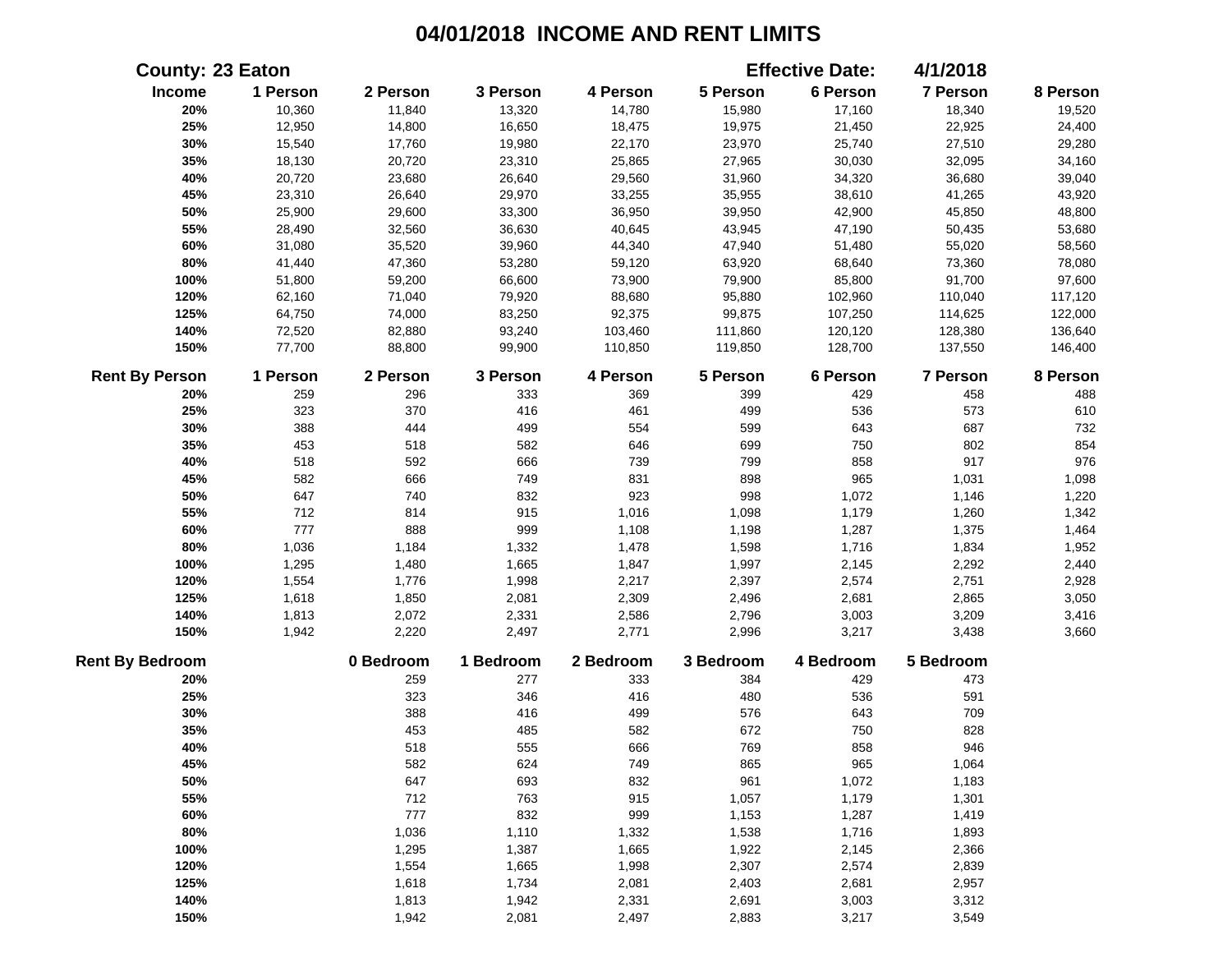|                        | <b>County: 24 Emmet</b> |           |           |           |           | <b>Effective Date:</b> | 4/1/2018  |          |
|------------------------|-------------------------|-----------|-----------|-----------|-----------|------------------------|-----------|----------|
| Income                 | 1 Person                | 2 Person  | 3 Person  | 4 Person  | 5 Person  | 6 Person               | 7 Person  | 8 Person |
| 20%                    | 9,520                   | 10,880    | 12,240    | 13,600    | 14,700    | 15,780                 | 16,880    | 17,960   |
| 25%                    | 11,900                  | 13,600    | 15,300    | 17,000    | 18,375    | 19,725                 | 21,100    | 22,450   |
| 30%                    | 14,280                  | 16,320    | 18,360    | 20,400    | 22,050    | 23,670                 | 25,320    | 26,940   |
| 35%                    | 16,660                  | 19,040    | 21,420    | 23,800    | 25,725    | 27,615                 | 29,540    | 31,430   |
| 40%                    | 19,040                  | 21,760    | 24,480    | 27,200    | 29,400    | 31,560                 | 33,760    | 35,920   |
| 45%                    | 21,420                  | 24,480    | 27,540    | 30,600    | 33,075    | 35,505                 | 37,980    | 40,410   |
| 50%                    | 23,800                  | 27,200    | 30,600    | 34,000    | 36,750    | 39,450                 | 42,200    | 44,900   |
| 55%                    | 26,180                  | 29,920    | 33,660    | 37,400    | 40,425    | 43,395                 | 46,420    | 49,390   |
| 60%                    | 28,560                  | 32,640    | 36,720    | 40,800    | 44,100    | 47,340                 | 50,640    | 53,880   |
| 80%                    | 38,080                  | 43,520    | 48,960    | 54,400    | 58,800    | 63,120                 | 67,520    | 71,840   |
| 100%                   | 47,600                  | 54,400    | 61,200    | 68,000    | 73,500    | 78,900                 | 84,400    | 89,800   |
| 120%                   | 57,120                  | 65,280    | 73,440    | 81,600    | 88,200    | 94,680                 | 101,280   | 107,760  |
| 125%                   | 59,500                  | 68,000    | 76,500    | 85,000    | 91,875    | 98,625                 | 105,500   | 112,250  |
| 140%                   | 66,640                  | 76,160    | 85,680    | 95,200    | 102,900   | 110,460                | 118,160   | 125,720  |
| 150%                   | 71,400                  | 81,600    | 91,800    | 102,000   | 110,250   | 118,350                | 126,600   | 134,700  |
| <b>Rent By Person</b>  | 1 Person                | 2 Person  | 3 Person  | 4 Person  | 5 Person  | 6 Person               | 7 Person  | 8 Person |
| 20%                    | 238                     | 272       | 306       | 340       | 367       | 394                    | 422       | 449      |
| 25%                    | 297                     | 340       | 382       | 425       | 459       | 493                    | 527       | 561      |
| 30%                    | 357                     | 408       | 459       | 510       | 551       | 591                    | 633       | 673      |
| 35%                    | 416                     | 476       | 535       | 595       | 643       | 690                    | 738       | 785      |
| 40%                    | 476                     | 544       | 612       | 680       | 735       | 789                    | 844       | 898      |
| 45%                    | 535                     | 612       | 688       | 765       | 826       | 887                    | 949       | 1,010    |
| 50%                    | 595                     | 680       | 765       | 850       | 918       | 986                    | 1,055     | 1,122    |
| 55%                    | 654                     | 748       | 841       | 935       | 1,010     | 1,084                  | 1,160     | 1,234    |
| 60%                    | 714                     | 816       | 918       | 1,020     | 1,102     | 1,183                  | 1,266     | 1,347    |
| 80%                    | 952                     | 1,088     | 1,224     | 1,360     | 1,470     | 1,578                  | 1,688     | 1,796    |
| 100%                   | 1,190                   | 1,360     | 1,530     | 1,700     | 1,837     | 1,972                  | 2,110     | 2,245    |
| 120%                   | 1,428                   | 1,632     | 1,836     | 2,040     | 2,205     | 2,367                  | 2,532     | 2,694    |
| 125%                   | 1,487                   | 1,700     | 1,912     | 2,125     | 2,296     | 2,465                  | 2,637     | 2,806    |
| 140%                   | 1,666                   | 1,904     | 2,142     | 2,380     | 2,572     | 2,761                  | 2,954     | 3,143    |
| 150%                   | 1,785                   | 2,040     | 2,295     | 2,550     | 2,756     | 2,958                  | 3,165     | 3,367    |
| <b>Rent By Bedroom</b> |                         | 0 Bedroom | 1 Bedroom | 2 Bedroom | 3 Bedroom | 4 Bedroom              | 5 Bedroom |          |
| 20%                    |                         | 238       | 255       | 306       | 353       | 394                    | 435       |          |
| 25%                    |                         | 297       | 318       | 382       | 442       | 493                    | 544       |          |
| 30%                    |                         | 357       | 382       | 459       | 530       | 591                    | 653       |          |
| 35%                    |                         | 416       | 446       | 535       | 619       | 690                    | 762       |          |
| 40%                    |                         | 476       | 510       | 612       | 707       | 789                    | 871       |          |
| 45%                    |                         | 535       | 573       | 688       | 795       | 887                    | 979       |          |
| 50%                    |                         | 595       | 637       | 765       | 884       | 986                    | 1,088     |          |
| 55%                    |                         | 654       | 701       | 841       | 972       | 1,084                  | 1,197     |          |
| 60%                    |                         | 714       | 765       | 918       | 1,061     | 1,183                  | 1,306     |          |
| 80%                    |                         | 952       | 1,020     | 1,224     | 1,415     | 1,578                  | 1,742     |          |
| 100%                   |                         | 1,190     | 1,275     | 1,530     | 1,768     | 1,972                  | 2,177     |          |
| 120%                   |                         | 1,428     | 1,530     | 1,836     | 2,122     | 2,367                  | 2,613     |          |
| 125%                   |                         | 1,487     | 1,593     | 1,912     | 2,210     | 2,465                  | 2,721     |          |
| 140%                   |                         | 1,666     | 1,785     | 2,142     | 2,476     | 2,761                  | 3,048     |          |
| 150%                   |                         | 1,785     | 1,912     | 2,295     | 2,653     | 2,958                  | 3,266     |          |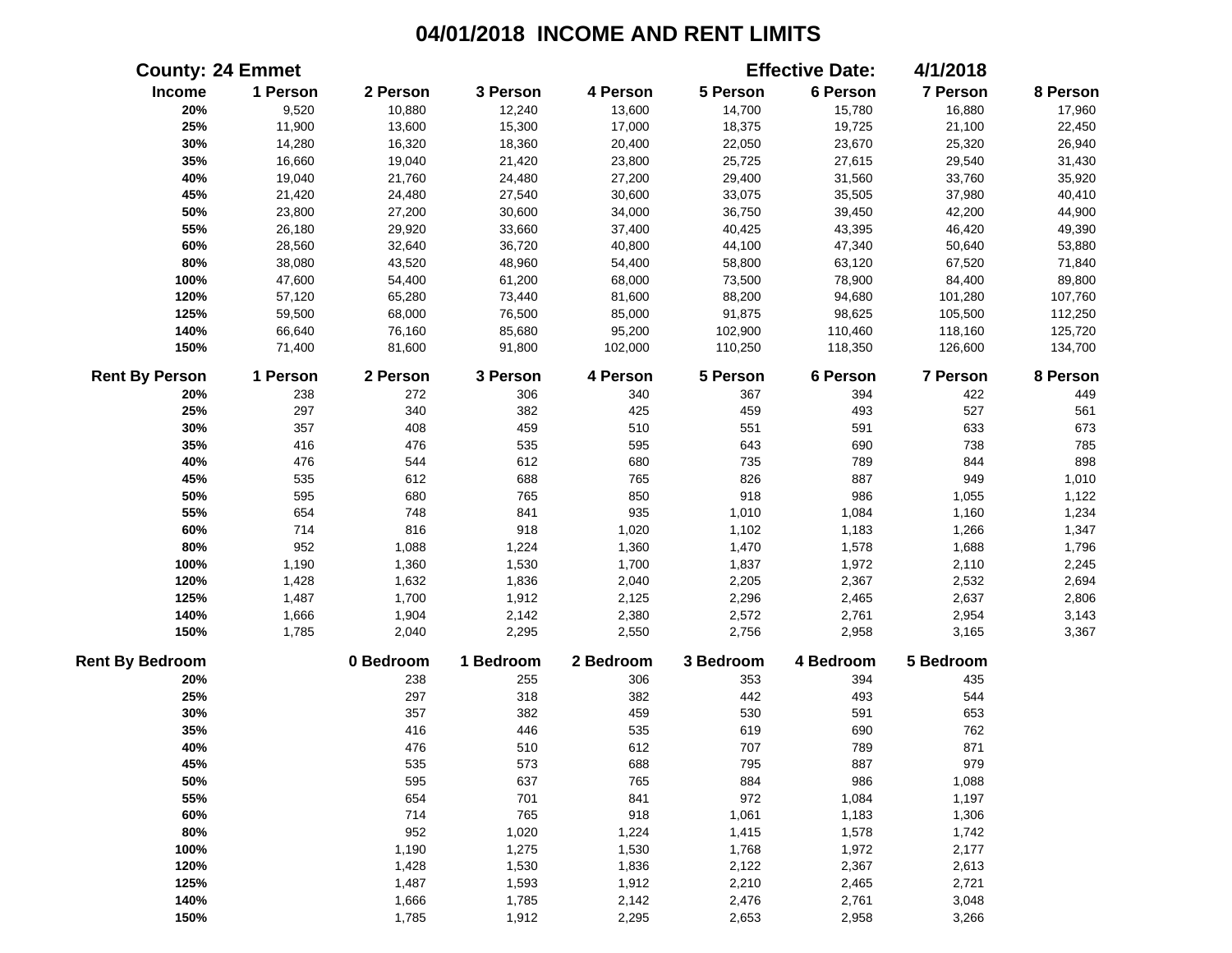|                        | <b>County: 25 Genesee</b> |           |           |           |           | <b>Effective Date:</b> | 4/1/2018        |          |
|------------------------|---------------------------|-----------|-----------|-----------|-----------|------------------------|-----------------|----------|
| Income                 | 1 Person                  | 2 Person  | 3 Person  | 4 Person  | 5 Person  | 6 Person               | 7 Person        | 8 Person |
| 20%                    | 8,220                     | 9,400     | 10,580    | 11,740    | 12,680    | 13,620                 | 14,560          | 15,500   |
| 25%                    | 10,275                    | 11,750    | 13,225    | 14,675    | 15,850    | 17,025                 | 18,200          | 19,375   |
| 30%                    | 12,330                    | 14,100    | 15,870    | 17,610    | 19,020    | 20,430                 | 21,840          | 23,250   |
| 35%                    | 14,385                    | 16,450    | 18,515    | 20,545    | 22,190    | 23,835                 | 25,480          | 27,125   |
| 40%                    | 16,440                    | 18,800    | 21,160    | 23,480    | 25,360    | 27,240                 | 29,120          | 31,000   |
| 45%                    | 18,495                    | 21,150    | 23,805    | 26,415    | 28,530    | 30,645                 | 32,760          | 34,875   |
| 50%                    | 20,550                    | 23,500    | 26,450    | 29,350    | 31,700    | 34,050                 | 36,400          | 38,750   |
| 55%                    | 22,605                    | 25,850    | 29,095    | 32,285    | 34,870    | 37,455                 | 40,040          | 42,625   |
| 60%                    | 24,660                    | 28,200    | 31,740    | 35,220    | 38,040    | 40,860                 | 43,680          | 46,500   |
| 80%                    | 32,880                    | 37,600    | 42,320    | 46,960    | 50,720    | 54,480                 | 58,240          | 62,000   |
| 100%                   | 41,100                    | 47,000    | 52,900    | 58,700    | 63,400    | 68,100                 | 72,800          | 77,500   |
| 120%                   | 49,320                    | 56,400    | 63,480    | 70,440    | 76,080    | 81,720                 | 87,360          | 93,000   |
| 125%                   | 51,375                    | 58,750    | 66,125    | 73,375    | 79,250    | 85,125                 | 91,000          | 96,875   |
| 140%                   | 57,540                    | 65,800    | 74,060    | 82,180    | 88,760    | 95,340                 | 101,920         | 108,500  |
| 150%                   | 61,650                    | 70,500    | 79,350    | 88,050    | 95,100    | 102,150                | 109,200         | 116,250  |
| <b>Rent By Person</b>  | 1 Person                  | 2 Person  | 3 Person  | 4 Person  | 5 Person  | 6 Person               | <b>7 Person</b> | 8 Person |
| 20%                    | 205                       | 235       | 264       | 293       | 317       | 340                    | 364             | 387      |
| 25%                    | 256                       | 293       | 330       | 366       | 396       | 425                    | 455             | 484      |
| 30%                    | 308                       | 352       | 396       | 440       | 475       | 510                    | 546             | 581      |
| 35%                    | 359                       | 411       | 462       | 513       | 554       | 595                    | 637             | 678      |
| 40%                    | 411                       | 470       | 529       | 587       | 634       | 681                    | 728             | 775      |
| 45%                    | 462                       | 528       | 595       | 660       | 713       | 766                    | 819             | 871      |
| 50%                    | 513                       | 587       | 661       | 733       | 792       | 851                    | 910             | 968      |
| 55%                    | 565                       | 646       | 727       | 807       | 871       | 936                    | 1,001           | 1,065    |
| 60%                    | 616                       | 705       | 793       | 880       | 951       | 1,021                  | 1,092           | 1,162    |
| 80%                    | 822                       | 940       | 1,058     | 1,174     | 1,268     | 1,362                  | 1,456           | 1,550    |
| 100%                   | 1,027                     | 1,175     | 1,322     | 1,467     | 1,585     | 1,702                  | 1,820           | 1,937    |
| 120%                   | 1,233                     | 1,410     | 1,587     | 1,761     | 1,902     | 2,043                  | 2,184           | 2,325    |
| 125%                   | 1,284                     | 1,468     | 1,653     | 1,834     | 1,981     | 2,128                  | 2,275           | 2,421    |
| 140%                   | 1,438                     | 1,645     | 1,851     | 2,054     | 2,219     | 2,383                  | 2,548           | 2,712    |
| 150%                   | 1,541                     | 1,762     | 1,983     | 2,201     | 2,377     | 2,553                  | 2,730           | 2,906    |
| <b>Rent By Bedroom</b> |                           | 0 Bedroom | 1 Bedroom | 2 Bedroom | 3 Bedroom | 4 Bedroom              | 5 Bedroom       |          |
| 20%                    |                           | 205       | 220       | 264       | 305       | 340                    | 375             |          |
| 25%                    |                           | 256       | 275       | 330       | 381       | 425                    | 469             |          |
| 30%                    |                           | 308       | 330       | 396       | 457       | 510                    | 563             |          |
| 35%                    |                           | 359       | 385       | 462       | 534       | 595                    | 657             |          |
| 40%                    |                           | 411       | 440       | 529       | 610       | 681                    | 751             |          |
| 45%                    |                           | 462       | 495       | 595       | 686       | 766                    | 845             |          |
| 50%                    |                           | 513       | 550       | 661       | 763       | 851                    | 939             |          |
| 55%                    |                           | 565       | 605       | 727       | 839       | 936                    | 1,033           |          |
| 60%                    |                           | 616       | 660       | 793       | 915       | 1,021                  | 1,127           |          |
| 80%                    |                           | 822       | 881       | 1,058     | 1,221     | 1,362                  | 1,503           |          |
| 100%                   |                           | 1,027     | 1,101     | 1,322     | 1,526     | 1,702                  | 1,878           |          |
| 120%                   |                           | 1,233     | 1,321     | 1,587     | 1,831     | 2,043                  | 2,254           |          |
| 125%                   |                           | 1,284     | 1,376     | 1,653     | 1,907     | 2,128                  | 2,348           |          |
| 140%                   |                           | 1,438     | 1,541     | 1,851     | 2,136     | 2,383                  | 2,630           |          |
| 150%                   |                           | 1,541     | 1,651     | 1,983     | 2,289     | 2,553                  | 2,818           |          |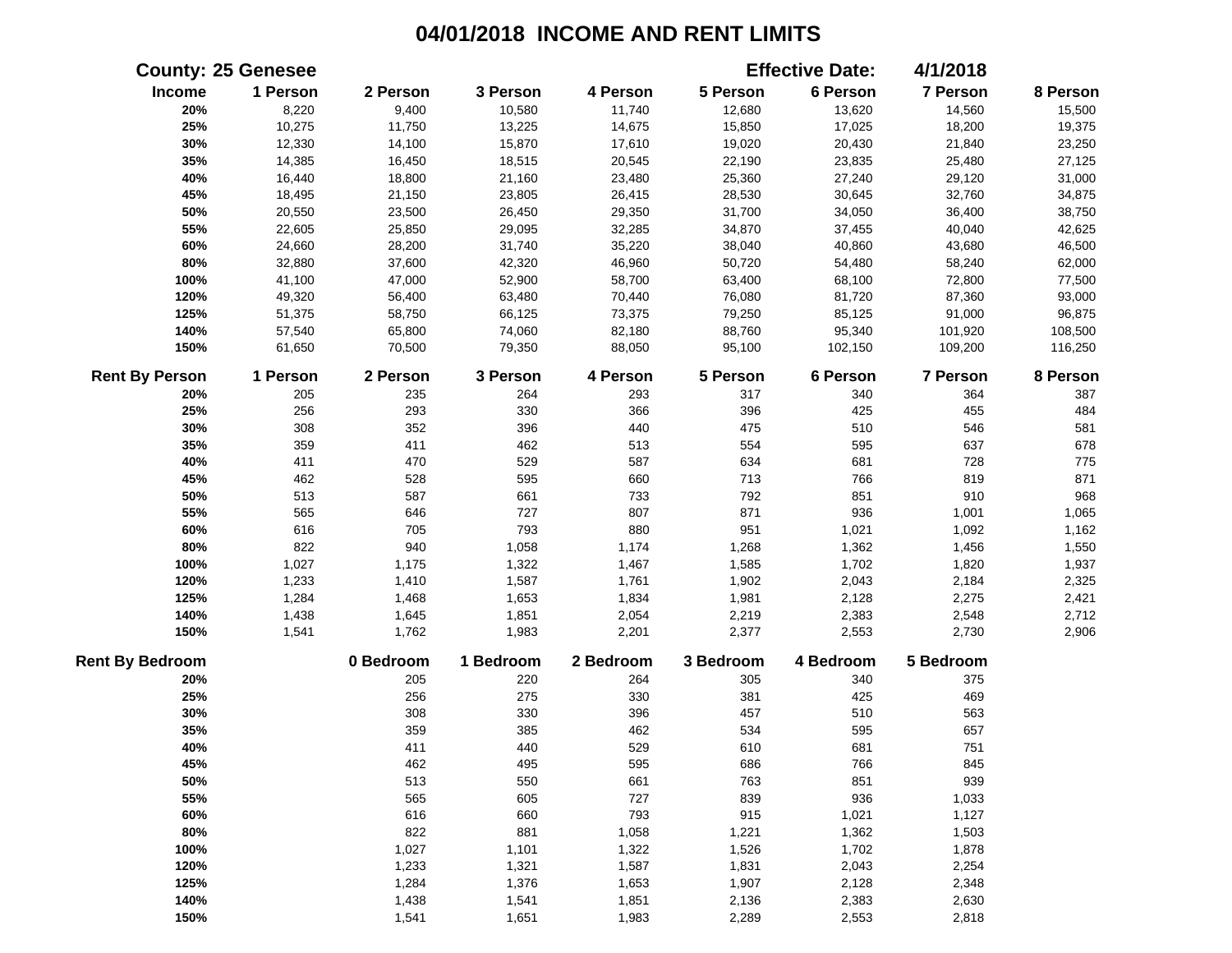|                        | <b>County: 26 Gladwin</b> |           |           |           |           | <b>Effective Date:</b> | 4/1/2018  |          |
|------------------------|---------------------------|-----------|-----------|-----------|-----------|------------------------|-----------|----------|
| Income                 | 1 Person                  | 2 Person  | 3 Person  | 4 Person  | 5 Person  | 6 Person               | 7 Person  | 8 Person |
| 20%                    | 8,220                     | 9,400     | 10,580    | 11,740    | 12,680    | 13,620                 | 14,560    | 15,500   |
| 25%                    | 10,275                    | 11,750    | 13,225    | 14,675    | 15,850    | 17,025                 | 18,200    | 19,375   |
| 30%                    | 12,330                    | 14,100    | 15,870    | 17,610    | 19,020    | 20,430                 | 21,840    | 23,250   |
| 35%                    | 14,385                    | 16,450    | 18,515    | 20,545    | 22,190    | 23,835                 | 25,480    | 27,125   |
| 40%                    | 16,440                    | 18,800    | 21,160    | 23,480    | 25,360    | 27,240                 | 29,120    | 31,000   |
| 45%                    | 18,495                    | 21,150    | 23,805    | 26,415    | 28,530    | 30,645                 | 32,760    | 34,875   |
| 50%                    | 20,550                    | 23,500    | 26,450    | 29,350    | 31,700    | 34,050                 | 36,400    | 38,750   |
| 55%                    | 22,605                    | 25,850    | 29,095    | 32,285    | 34,870    | 37,455                 | 40,040    | 42,625   |
| 60%                    | 24,660                    | 28,200    | 31,740    | 35,220    | 38,040    | 40,860                 | 43,680    | 46,500   |
| 80%                    | 32,880                    | 37,600    | 42,320    | 46,960    | 50,720    | 54,480                 | 58,240    | 62,000   |
| 100%                   | 41,100                    | 47,000    | 52,900    | 58,700    | 63,400    | 68,100                 | 72,800    | 77,500   |
| 120%                   | 49,320                    | 56,400    | 63,480    | 70,440    | 76,080    | 81,720                 | 87,360    | 93,000   |
| 125%                   | 51,375                    | 58,750    | 66,125    | 73,375    | 79,250    | 85,125                 | 91,000    | 96,875   |
| 140%                   | 57,540                    | 65,800    | 74,060    | 82,180    | 88,760    | 95,340                 | 101,920   | 108,500  |
| 150%                   | 61,650                    | 70,500    | 79,350    | 88,050    | 95,100    | 102,150                | 109,200   | 116,250  |
| <b>Rent By Person</b>  | 1 Person                  | 2 Person  | 3 Person  | 4 Person  | 5 Person  | 6 Person               | 7 Person  | 8 Person |
| 20%                    | 205                       | 235       | 264       | 293       | 317       | 340                    | 364       | 387      |
| 25%                    | 256                       | 293       | 330       | 366       | 396       | 425                    | 455       | 484      |
| 30%                    | 308                       | 352       | 396       | 440       | 475       | 510                    | 546       | 581      |
| 35%                    | 359                       | 411       | 462       | 513       | 554       | 595                    | 637       | 678      |
| 40%                    | 411                       | 470       | 529       | 587       | 634       | 681                    | 728       | 775      |
| 45%                    | 462                       | 528       | 595       | 660       | 713       | 766                    | 819       | 871      |
| 50%                    | 513                       | 587       | 661       | 733       | 792       | 851                    | 910       | 968      |
| 55%                    | 565                       | 646       | 727       | 807       | 871       | 936                    | 1,001     | 1,065    |
| 60%                    | 616                       | 705       | 793       | 880       | 951       | 1,021                  | 1,092     | 1,162    |
| 80%                    | 822                       | 940       | 1,058     | 1,174     | 1,268     | 1,362                  | 1,456     | 1,550    |
| 100%                   | 1,027                     | 1,175     | 1,322     | 1,467     | 1,585     | 1,702                  | 1,820     | 1,937    |
| 120%                   | 1,233                     | 1,410     | 1,587     | 1,761     | 1,902     | 2,043                  | 2,184     | 2,325    |
| 125%                   | 1,284                     | 1,468     | 1,653     | 1,834     | 1,981     | 2,128                  | 2,275     | 2,421    |
| 140%                   | 1,438                     | 1,645     | 1,851     | 2,054     | 2,219     | 2,383                  | 2,548     | 2,712    |
| 150%                   | 1,541                     | 1,762     | 1,983     | 2,201     | 2,377     | 2,553                  | 2,730     | 2,906    |
| <b>Rent By Bedroom</b> |                           | 0 Bedroom | 1 Bedroom | 2 Bedroom | 3 Bedroom | 4 Bedroom              | 5 Bedroom |          |
| 20%                    |                           | 205       | 220       | 264       | 305       | 340                    | 375       |          |
| 25%                    |                           | 256       | 275       | 330       | 381       | 425                    | 469       |          |
| 30%                    |                           | 308       | 330       | 396       | 457       | 510                    | 563       |          |
| 35%                    |                           | 359       | 385       | 462       | 534       | 595                    | 657       |          |
| 40%                    |                           | 411       | 440       | 529       | 610       | 681                    | 751       |          |
| 45%                    |                           | 462       | 495       | 595       | 686       | 766                    | 845       |          |
| 50%                    |                           | 513       | 550       | 661       | 763       | 851                    | 939       |          |
| 55%                    |                           | 565       | 605       | 727       | 839       | 936                    | 1,033     |          |
| 60%                    |                           | 616       | 660       | 793       | 915       | 1,021                  | 1,127     |          |
| 80%                    |                           | 822       | 881       | 1,058     | 1,221     | 1,362                  | 1,503     |          |
| 100%                   |                           | 1,027     | 1,101     | 1,322     | 1,526     | 1,702                  | 1,878     |          |
| 120%                   |                           | 1,233     | 1,321     | 1,587     | 1,831     | 2,043                  | 2,254     |          |
| 125%                   |                           | 1,284     | 1,376     | 1,653     | 1,907     | 2,128                  | 2,348     |          |
| 140%                   |                           | 1,438     | 1,541     | 1,851     | 2,136     | 2,383                  | 2,630     |          |
| 150%                   |                           | 1,541     | 1,651     | 1,983     | 2,289     | 2,553                  | 2,818     |          |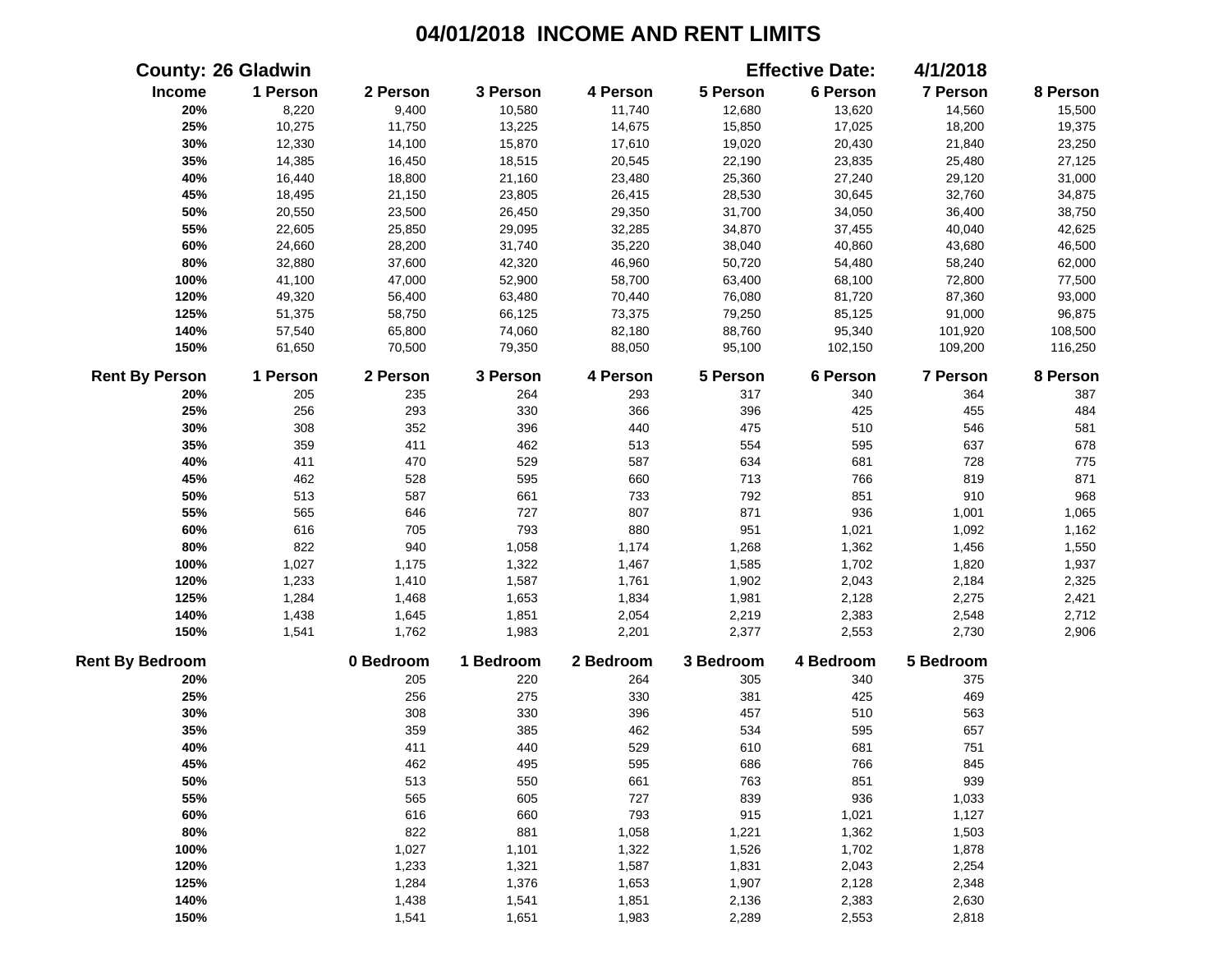|                        | <b>County: 27 Gogebic</b> |           |           |           |           | <b>Effective Date:</b> | 4/1/2018  |          |
|------------------------|---------------------------|-----------|-----------|-----------|-----------|------------------------|-----------|----------|
| Income                 | 1 Person                  | 2 Person  | 3 Person  | 4 Person  | 5 Person  | 6 Person               | 7 Person  | 8 Person |
| 20%                    | 8,220                     | 9,400     | 10,580    | 11,740    | 12,680    | 13,620                 | 14,560    | 15,500   |
| 25%                    | 10,275                    | 11,750    | 13,225    | 14,675    | 15,850    | 17,025                 | 18,200    | 19,375   |
| 30%                    | 12,330                    | 14,100    | 15,870    | 17,610    | 19,020    | 20,430                 | 21,840    | 23,250   |
| 35%                    | 14,385                    | 16,450    | 18,515    | 20,545    | 22,190    | 23,835                 | 25,480    | 27,125   |
| 40%                    | 16,440                    | 18,800    | 21,160    | 23,480    | 25,360    | 27,240                 | 29,120    | 31,000   |
| 45%                    | 18,495                    | 21,150    | 23,805    | 26,415    | 28,530    | 30,645                 | 32,760    | 34,875   |
| 50%                    | 20,550                    | 23,500    | 26,450    | 29,350    | 31,700    | 34,050                 | 36,400    | 38,750   |
| 55%                    | 22,605                    | 25,850    | 29,095    | 32,285    | 34,870    | 37,455                 | 40,040    | 42,625   |
| 60%                    | 24,660                    | 28,200    | 31,740    | 35,220    | 38,040    | 40,860                 | 43,680    | 46,500   |
| 80%                    | 32,880                    | 37,600    | 42,320    | 46,960    | 50,720    | 54,480                 | 58,240    | 62,000   |
| 100%                   | 41,100                    | 47,000    | 52,900    | 58,700    | 63,400    | 68,100                 | 72,800    | 77,500   |
| 120%                   | 49,320                    | 56,400    | 63,480    | 70,440    | 76,080    | 81,720                 | 87,360    | 93,000   |
| 125%                   | 51,375                    | 58,750    | 66,125    | 73,375    | 79,250    | 85,125                 | 91,000    | 96,875   |
| 140%                   | 57,540                    | 65,800    | 74,060    | 82,180    | 88,760    | 95,340                 | 101,920   | 108,500  |
| 150%                   | 61,650                    | 70,500    | 79,350    | 88,050    | 95,100    | 102,150                | 109,200   | 116,250  |
| <b>Rent By Person</b>  | 1 Person                  | 2 Person  | 3 Person  | 4 Person  | 5 Person  | 6 Person               | 7 Person  | 8 Person |
| 20%                    | 205                       | 235       | 264       | 293       | 317       | 340                    | 364       | 387      |
| 25%                    | 256                       | 293       | 330       | 366       | 396       | 425                    | 455       | 484      |
| 30%                    | 308                       | 352       | 396       | 440       | 475       | 510                    | 546       | 581      |
| 35%                    | 359                       | 411       | 462       | 513       | 554       | 595                    | 637       | 678      |
| 40%                    | 411                       | 470       | 529       | 587       | 634       | 681                    | 728       | 775      |
| 45%                    | 462                       | 528       | 595       | 660       | 713       | 766                    | 819       | 871      |
| 50%                    | 513                       | 587       | 661       | 733       | 792       | 851                    | 910       | 968      |
| 55%                    | 565                       | 646       | 727       | 807       | 871       | 936                    | 1,001     | 1,065    |
| 60%                    | 616                       | 705       | 793       | 880       | 951       | 1,021                  | 1,092     | 1,162    |
| 80%                    | 822                       | 940       | 1,058     | 1,174     | 1,268     | 1,362                  | 1,456     | 1,550    |
| 100%                   | 1,027                     | 1,175     | 1,322     | 1,467     | 1,585     | 1,702                  | 1,820     | 1,937    |
| 120%                   | 1,233                     | 1,410     | 1,587     | 1,761     | 1,902     | 2,043                  | 2,184     | 2,325    |
| 125%                   | 1,284                     | 1,468     | 1,653     | 1,834     | 1,981     | 2,128                  | 2,275     | 2,421    |
| 140%                   | 1,438                     | 1,645     | 1,851     | 2,054     | 2,219     | 2,383                  | 2,548     | 2,712    |
| 150%                   | 1,541                     | 1,762     | 1,983     | 2,201     | 2,377     | 2,553                  | 2,730     | 2,906    |
| <b>Rent By Bedroom</b> |                           | 0 Bedroom | 1 Bedroom | 2 Bedroom | 3 Bedroom | 4 Bedroom              | 5 Bedroom |          |
| 20%                    |                           | 205       | 220       | 264       | 305       | 340                    | 375       |          |
| 25%                    |                           | 256       | 275       | 330       | 381       | 425                    | 469       |          |
| 30%                    |                           | 308       | 330       | 396       | 457       | 510                    | 563       |          |
| 35%                    |                           | 359       | 385       | 462       | 534       | 595                    | 657       |          |
| 40%                    |                           | 411       | 440       | 529       | 610       | 681                    | 751       |          |
| 45%                    |                           | 462       | 495       | 595       | 686       | 766                    | 845       |          |
| 50%                    |                           | 513       | 550       | 661       | 763       | 851                    | 939       |          |
| 55%                    |                           | 565       | 605       | 727       | 839       | 936                    | 1,033     |          |
| 60%                    |                           | 616       | 660       | 793       | 915       | 1,021                  | 1,127     |          |
| 80%                    |                           | 822       | 881       | 1,058     | 1,221     | 1,362                  | 1,503     |          |
| 100%                   |                           | 1,027     | 1,101     | 1,322     | 1,526     | 1,702                  | 1,878     |          |
| 120%                   |                           | 1,233     | 1,321     | 1,587     | 1,831     | 2,043                  | 2,254     |          |
| 125%                   |                           | 1,284     | 1,376     | 1,653     | 1,907     | 2,128                  | 2,348     |          |
| 140%                   |                           | 1,438     | 1,541     | 1,851     | 2,136     | 2,383                  | 2,630     |          |
| 150%                   |                           | 1,541     | 1,651     | 1,983     | 2,289     | 2,553                  | 2,818     |          |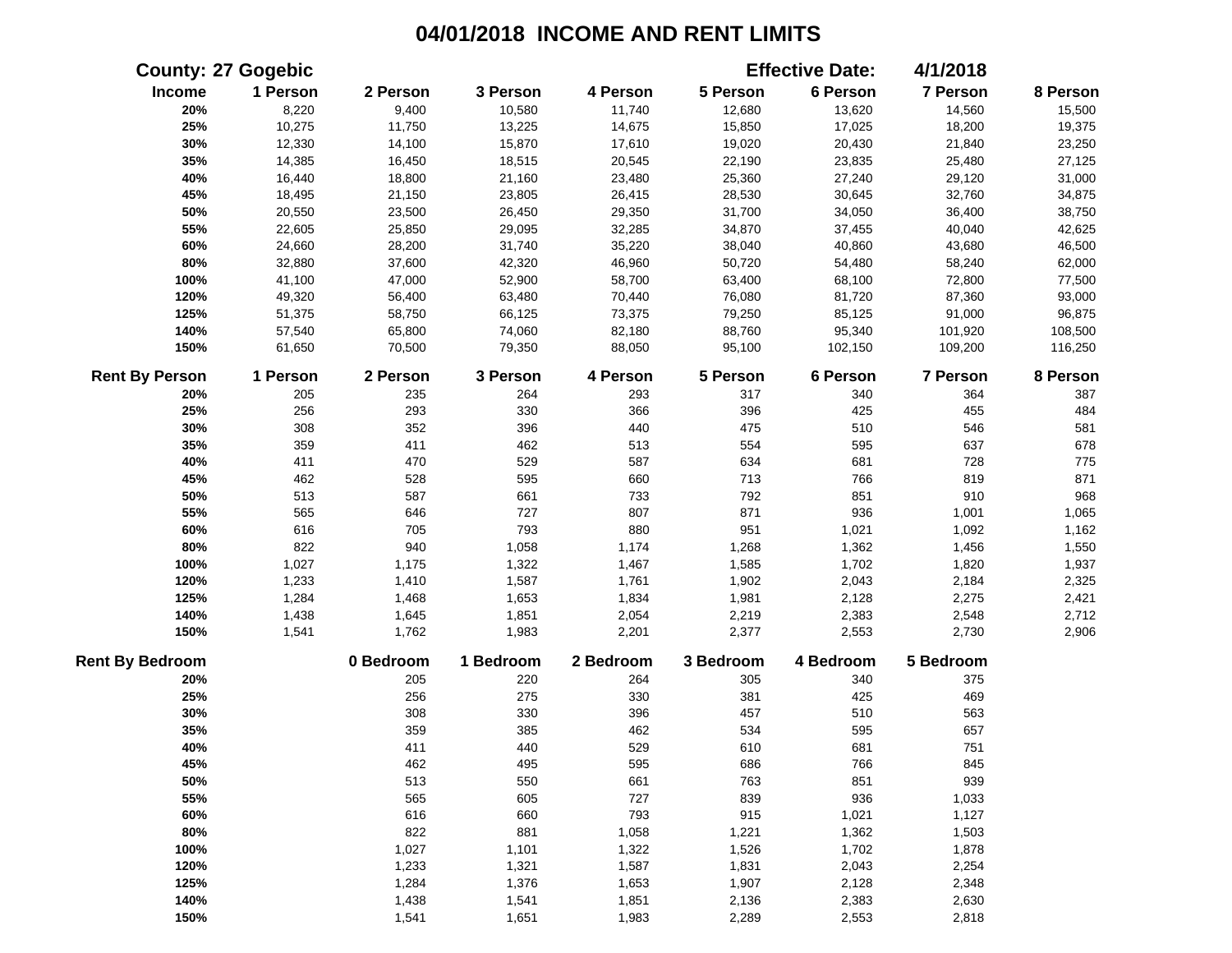|                        | <b>County: 28 Grand Traverse</b> |           |           |           |           | <b>Effective Date:</b> | 4/1/2018  |          |
|------------------------|----------------------------------|-----------|-----------|-----------|-----------|------------------------|-----------|----------|
| Income                 | 1 Person                         | 2 Person  | 3 Person  | 4 Person  | 5 Person  | 6 Person               | 7 Person  | 8 Person |
| 20%                    | 10,280                           | 11,760    | 13,220    | 14,680    | 15,860    | 17,040                 | 18,220    | 19,380   |
| 25%                    | 12,850                           | 14,700    | 16,525    | 18,350    | 19,825    | 21,300                 | 22,775    | 24,225   |
| 30%                    | 15,420                           | 17,640    | 19,830    | 22,020    | 23,790    | 25,560                 | 27,330    | 29,070   |
| 35%                    | 17,990                           | 20,580    | 23,135    | 25,690    | 27,755    | 29,820                 | 31,885    | 33,915   |
| 40%                    | 20,560                           | 23,520    | 26,440    | 29,360    | 31,720    | 34,080                 | 36,440    | 38,760   |
| 45%                    | 23,130                           | 26,460    | 29,745    | 33,030    | 35,685    | 38,340                 | 40,995    | 43,605   |
| 50%                    | 25,700                           | 29,400    | 33,050    | 36,700    | 39,650    | 42,600                 | 45,550    | 48,450   |
| 55%                    | 28,270                           | 32,340    | 36,355    | 40,370    | 43,615    | 46,860                 | 50,105    | 53,295   |
| 60%                    | 30,840                           | 35,280    | 39,660    | 44,040    | 47,580    | 51,120                 | 54,660    | 58,140   |
| 80%                    | 41,120                           | 47,040    | 52,880    | 58,720    | 63,440    | 68,160                 | 72,880    | 77,520   |
| 100%                   | 51,400                           | 58,800    | 66,100    | 73,400    | 79,300    | 85,200                 | 91,100    | 96,900   |
| 120%                   | 61,680                           | 70,560    | 79,320    | 88,080    | 95,160    | 102,240                | 109,320   | 116,280  |
| 125%                   | 64,250                           | 73,500    | 82,625    | 91,750    | 99,125    | 106,500                | 113,875   | 121,125  |
| 140%                   | 71,960                           | 82,320    | 92,540    | 102,760   | 111,020   | 119,280                | 127,540   | 135,660  |
| 150%                   | 77,100                           | 88,200    | 99,150    | 110,100   | 118,950   | 127,800                | 136,650   | 145,350  |
| <b>Rent By Person</b>  | 1 Person                         | 2 Person  | 3 Person  | 4 Person  | 5 Person  | 6 Person               | 7 Person  | 8 Person |
| 20%                    | 257                              | 294       | 330       | 367       | 396       | 426                    | 455       | 484      |
| 25%                    | 321                              | 367       | 413       | 458       | 495       | 532                    | 569       | 605      |
| 30%                    | 385                              | 441       | 495       | 550       | 594       | 639                    | 683       | 726      |
| 35%                    | 449                              | 514       | 578       | 642       | 693       | 745                    | 797       | 847      |
| 40%                    | 514                              | 588       | 661       | 734       | 793       | 852                    | 911       | 969      |
| 45%                    | 578                              | 661       | 743       | 825       | 892       | 958                    | 1,024     | 1,090    |
| 50%                    | 642                              | 735       | 826       | 917       | 991       | 1,065                  | 1,138     | 1,211    |
| 55%                    | 706                              | 808       | 908       | 1,009     | 1,090     | 1,171                  | 1,252     | 1,332    |
| 60%                    | 771                              | 882       | 991       | 1,101     | 1,189     | 1,278                  | 1,366     | 1,453    |
| 80%                    | 1,028                            | 1,176     | 1,322     | 1,468     | 1,586     | 1,704                  | 1,822     | 1,938    |
| 100%                   | 1,285                            | 1,470     | 1,652     | 1,835     | 1,982     | 2,130                  | 2,277     | 2,422    |
| 120%                   | 1,542                            | 1,764     | 1,983     | 2,202     | 2,379     | 2,556                  | 2,733     | 2,907    |
| 125%                   | 1,606                            | 1,837     | 2,065     | 2,293     | 2,478     | 2,662                  | 2,846     | 3,028    |
| 140%                   | 1,799                            | 2,058     | 2,313     | 2,569     | 2,775     | 2,982                  | 3,188     | 3,391    |
| 150%                   | 1,927                            | 2,205     | 2,478     | 2,752     | 2,973     | 3,195                  | 3,416     | 3,633    |
| <b>Rent By Bedroom</b> |                                  | 0 Bedroom | 1 Bedroom | 2 Bedroom | 3 Bedroom | 4 Bedroom              | 5 Bedroom |          |
| 20%                    |                                  | 257       | 275       | 330       | 381       | 426                    | 470       |          |
| 25%                    |                                  | 321       | 344       | 413       | 477       | 532                    | 587       |          |
| 30%                    |                                  | 385       | 413       | 495       | 572       | 639                    | 705       |          |
| 35%                    |                                  | 449       | 482       | 578       | 668       | 745                    | 822       |          |
| 40%                    |                                  | 514       | 551       | 661       | 763       | 852                    | 940       |          |
| 45%                    |                                  | 578       | 619       | 743       | 858       | 958                    | 1,057     |          |
| 50%                    |                                  | 642       | 688       | 826       | 954       | 1,065                  | 1,175     |          |
| 55%                    |                                  | 706       | 757       | 908       | 1,049     | 1,171                  | 1,292     |          |
| 60%                    |                                  | 771       | 826       | 991       | 1,145     | 1,278                  | 1,410     |          |
| 80%                    |                                  | 1,028     | 1,102     | 1,322     | 1,527     | 1,704                  | 1,880     |          |
| 100%                   |                                  | 1,285     | 1,377     | 1,652     | 1,908     | 2,130                  | 2,350     |          |
| 120%                   |                                  | 1,542     | 1,653     | 1,983     | 2,290     | 2,556                  | 2,820     |          |
| 125%                   |                                  | 1,606     | 1,721     | 2,065     | 2,385     | 2,662                  | 2,937     |          |
| 140%                   |                                  | 1,799     | 1,928     | 2,313     | 2,672     | 2,982                  | 3,290     |          |
| 150%                   |                                  | 1,927     | 2,066     | 2,478     | 2,863     | 3,195                  | 3,525     |          |
|                        |                                  |           |           |           |           |                        |           |          |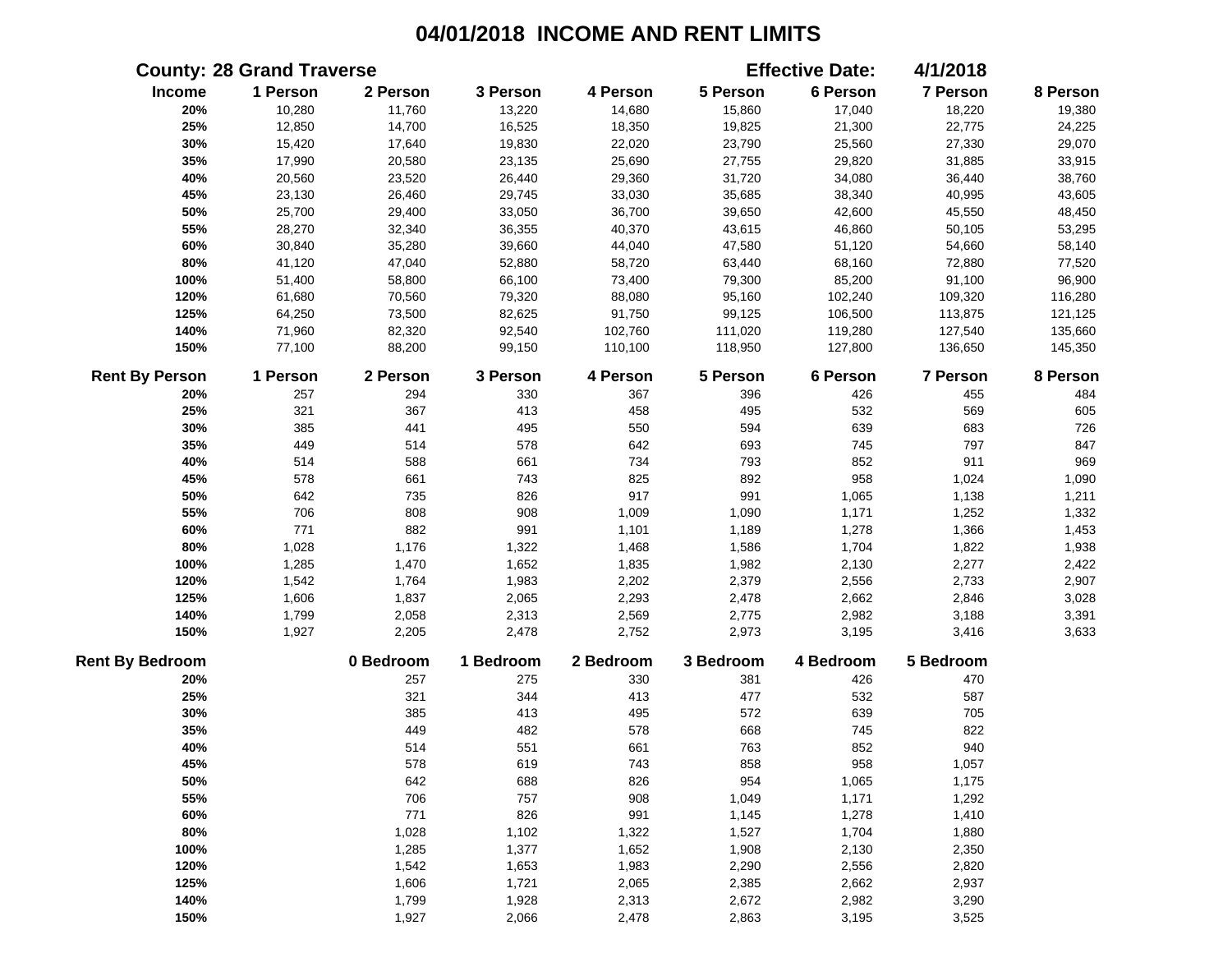|                        | <b>County: 29 Gratiot</b> |           |           |           |           | <b>Effective Date:</b> | 4/1/2018  |          |
|------------------------|---------------------------|-----------|-----------|-----------|-----------|------------------------|-----------|----------|
| Income                 | 1 Person                  | 2 Person  | 3 Person  | 4 Person  | 5 Person  | 6 Person               | 7 Person  | 8 Person |
| 20%                    | 8,220                     | 9,400     | 10,580    | 11,740    | 12,680    | 13,620                 | 14,560    | 15,500   |
| 25%                    | 10,275                    | 11,750    | 13,225    | 14,675    | 15,850    | 17,025                 | 18,200    | 19,375   |
| 30%                    | 12,330                    | 14,100    | 15,870    | 17,610    | 19,020    | 20,430                 | 21,840    | 23,250   |
| 35%                    | 14,385                    | 16,450    | 18,515    | 20,545    | 22,190    | 23,835                 | 25,480    | 27,125   |
| 40%                    | 16,440                    | 18,800    | 21,160    | 23,480    | 25,360    | 27,240                 | 29,120    | 31,000   |
| 45%                    | 18,495                    | 21,150    | 23,805    | 26,415    | 28,530    | 30,645                 | 32,760    | 34,875   |
| 50%                    | 20,550                    | 23,500    | 26,450    | 29,350    | 31,700    | 34,050                 | 36,400    | 38,750   |
| 55%                    | 22,605                    | 25,850    | 29,095    | 32,285    | 34,870    | 37,455                 | 40,040    | 42,625   |
| 60%                    | 24,660                    | 28,200    | 31,740    | 35,220    | 38,040    | 40,860                 | 43,680    | 46,500   |
| 80%                    | 32,880                    | 37,600    | 42,320    | 46,960    | 50,720    | 54,480                 | 58,240    | 62,000   |
| 100%                   | 41,100                    | 47,000    | 52,900    | 58,700    | 63,400    | 68,100                 | 72,800    | 77,500   |
| 120%                   | 49,320                    | 56,400    | 63,480    | 70,440    | 76,080    | 81,720                 | 87,360    | 93,000   |
| 125%                   | 51,375                    | 58,750    | 66,125    | 73,375    | 79,250    | 85,125                 | 91,000    | 96,875   |
| 140%                   | 57,540                    | 65,800    | 74,060    | 82,180    | 88,760    | 95,340                 | 101,920   | 108,500  |
| 150%                   | 61,650                    | 70,500    | 79,350    | 88,050    | 95,100    | 102,150                | 109,200   | 116,250  |
| <b>Rent By Person</b>  | 1 Person                  | 2 Person  | 3 Person  | 4 Person  | 5 Person  | 6 Person               | 7 Person  | 8 Person |
| 20%                    | 205                       | 235       | 264       | 293       | 317       | 340                    | 364       | 387      |
| 25%                    | 256                       | 293       | 330       | 366       | 396       | 425                    | 455       | 484      |
| 30%                    | 308                       | 352       | 396       | 440       | 475       | 510                    | 546       | 581      |
| 35%                    | 359                       | 411       | 462       | 513       | 554       | 595                    | 637       | 678      |
| 40%                    | 411                       | 470       | 529       | 587       | 634       | 681                    | 728       | 775      |
| 45%                    | 462                       | 528       | 595       | 660       | 713       | 766                    | 819       | 871      |
| 50%                    | 513                       | 587       | 661       | 733       | 792       | 851                    | 910       | 968      |
| 55%                    | 565                       | 646       | 727       | 807       | 871       | 936                    | 1,001     | 1,065    |
| 60%                    | 616                       | 705       | 793       | 880       | 951       | 1,021                  | 1,092     | 1,162    |
| 80%                    | 822                       | 940       | 1,058     | 1,174     | 1,268     | 1,362                  | 1,456     | 1,550    |
| 100%                   | 1,027                     | 1,175     | 1,322     | 1,467     | 1,585     | 1,702                  | 1,820     | 1,937    |
| 120%                   | 1,233                     | 1,410     | 1,587     | 1,761     | 1,902     | 2,043                  | 2,184     | 2,325    |
| 125%                   | 1,284                     | 1,468     | 1,653     | 1,834     | 1,981     | 2,128                  | 2,275     | 2,421    |
| 140%                   | 1,438                     | 1,645     | 1,851     | 2,054     | 2,219     | 2,383                  | 2,548     | 2,712    |
| 150%                   | 1,541                     | 1,762     | 1,983     | 2,201     | 2,377     | 2,553                  | 2,730     | 2,906    |
| <b>Rent By Bedroom</b> |                           | 0 Bedroom | 1 Bedroom | 2 Bedroom | 3 Bedroom | 4 Bedroom              | 5 Bedroom |          |
| 20%                    |                           | 205       | 220       | 264       | 305       | 340                    | 375       |          |
| 25%                    |                           | 256       | 275       | 330       | 381       | 425                    | 469       |          |
| 30%                    |                           | 308       | 330       | 396       | 457       | 510                    | 563       |          |
| 35%                    |                           | 359       | 385       | 462       | 534       | 595                    | 657       |          |
| 40%                    |                           | 411       | 440       | 529       | 610       | 681                    | 751       |          |
| 45%                    |                           | 462       | 495       | 595       | 686       | 766                    | 845       |          |
| 50%                    |                           | 513       | 550       | 661       | 763       | 851                    | 939       |          |
| 55%                    |                           | 565       | 605       | 727       | 839       | 936                    | 1,033     |          |
| 60%                    |                           | 616       | 660       | 793       | 915       | 1,021                  | 1,127     |          |
| 80%                    |                           | 822       | 881       | 1,058     | 1,221     | 1,362                  | 1,503     |          |
| 100%                   |                           | 1,027     | 1,101     | 1,322     | 1,526     | 1,702                  | 1,878     |          |
| 120%                   |                           | 1,233     | 1,321     | 1,587     | 1,831     | 2,043                  | 2,254     |          |
| 125%                   |                           | 1,284     | 1,376     | 1,653     | 1,907     | 2,128                  | 2,348     |          |
| 140%                   |                           | 1,438     | 1,541     | 1,851     | 2,136     | 2,383                  | 2,630     |          |
| 150%                   |                           | 1,541     | 1,651     | 1,983     | 2,289     | 2,553                  | 2,818     |          |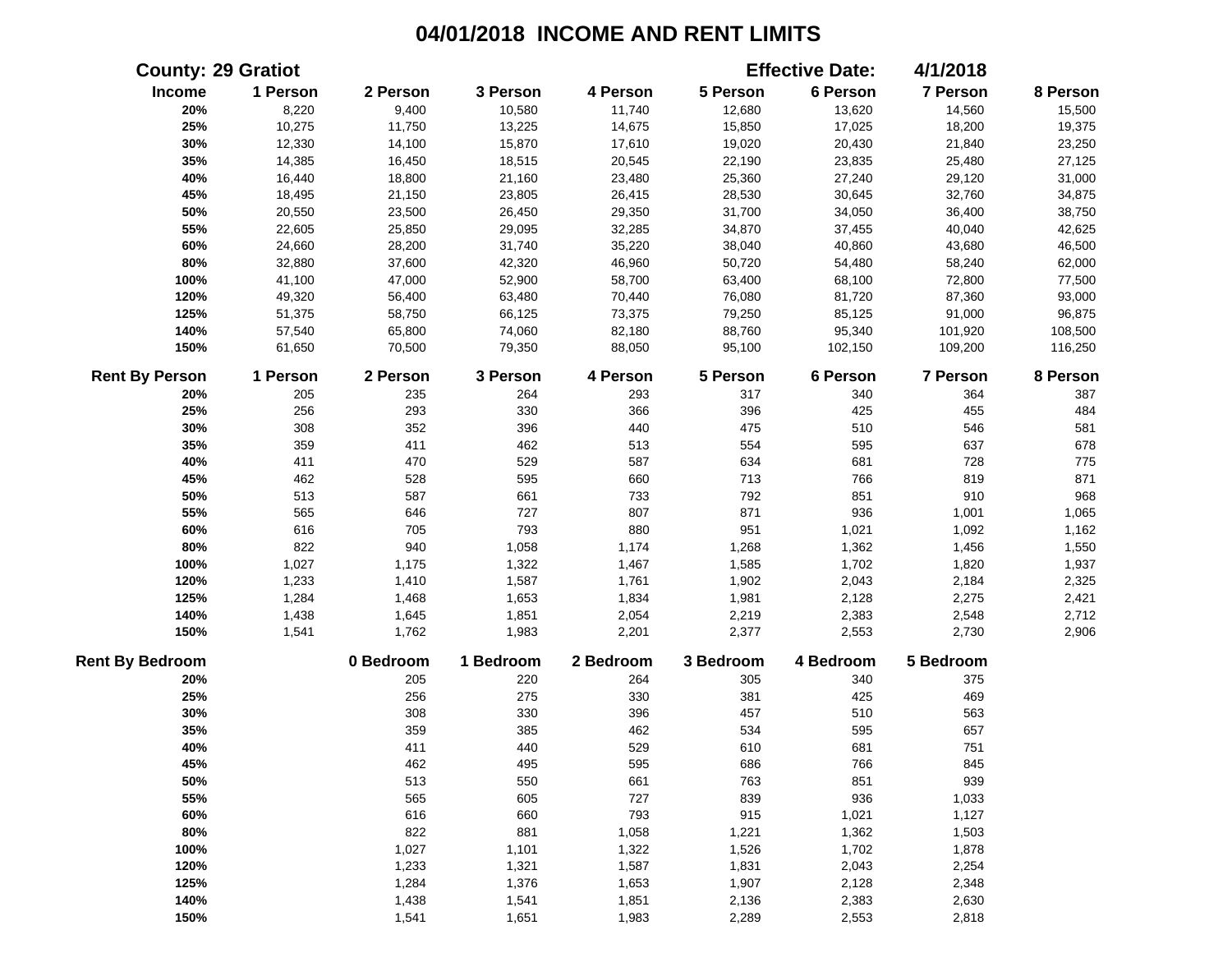| <b>County: 30 Hillsdale</b> |          |           |           |           |           | <b>Effective Date:</b> | 4/1/2018        |          |
|-----------------------------|----------|-----------|-----------|-----------|-----------|------------------------|-----------------|----------|
| Income                      | 1 Person | 2 Person  | 3 Person  | 4 Person  | 5 Person  | 6 Person               | 7 Person        | 8 Person |
| 20%                         | 8,220    | 9,400     | 10,580    | 11,740    | 12,680    | 13,620                 | 14,560          | 15,500   |
| 25%                         | 10,275   | 11,750    | 13,225    | 14,675    | 15,850    | 17,025                 | 18,200          | 19,375   |
| 30%                         | 12,330   | 14,100    | 15,870    | 17,610    | 19,020    | 20,430                 | 21,840          | 23,250   |
| 35%                         | 14,385   | 16,450    | 18,515    | 20,545    | 22,190    | 23,835                 | 25,480          | 27,125   |
| 40%                         | 16,440   | 18,800    | 21,160    | 23,480    | 25,360    | 27,240                 | 29,120          | 31,000   |
| 45%                         | 18,495   | 21,150    | 23,805    | 26,415    | 28,530    | 30,645                 | 32,760          | 34,875   |
| 50%                         | 20,550   | 23,500    | 26,450    | 29,350    | 31,700    | 34,050                 | 36,400          | 38,750   |
| 55%                         | 22,605   | 25,850    | 29,095    | 32,285    | 34,870    | 37,455                 | 40,040          | 42,625   |
| 60%                         | 24,660   | 28,200    | 31,740    | 35,220    | 38,040    | 40,860                 | 43,680          | 46,500   |
| 80%                         | 32,880   | 37,600    | 42,320    | 46,960    | 50,720    | 54,480                 | 58,240          | 62,000   |
| 100%                        | 41,100   | 47,000    | 52,900    | 58,700    | 63,400    | 68,100                 | 72,800          | 77,500   |
| 120%                        | 49,320   | 56,400    | 63,480    | 70,440    | 76,080    | 81,720                 | 87,360          | 93,000   |
| 125%                        | 51,375   | 58,750    | 66,125    | 73,375    | 79,250    | 85,125                 | 91,000          | 96,875   |
| 140%                        | 57,540   | 65,800    | 74,060    | 82,180    | 88,760    | 95,340                 | 101,920         | 108,500  |
| 150%                        | 61,650   | 70,500    | 79,350    | 88,050    | 95,100    | 102,150                | 109,200         | 116,250  |
| <b>Rent By Person</b>       | 1 Person | 2 Person  | 3 Person  | 4 Person  | 5 Person  | 6 Person               | <b>7 Person</b> | 8 Person |
| 20%                         | 205      | 235       | 264       | 293       | 317       | 340                    | 364             | 387      |
| 25%                         | 256      | 293       | 330       | 366       | 396       | 425                    | 455             | 484      |
| 30%                         | 308      | 352       | 396       | 440       | 475       | 510                    | 546             | 581      |
| 35%                         | 359      | 411       | 462       | 513       | 554       | 595                    | 637             | 678      |
| 40%                         | 411      | 470       | 529       | 587       | 634       | 681                    | 728             | 775      |
| 45%                         | 462      | 528       | 595       | 660       | 713       | 766                    | 819             | 871      |
| 50%                         | 513      | 587       | 661       | 733       | 792       | 851                    | 910             | 968      |
| 55%                         | 565      | 646       | 727       | 807       | 871       | 936                    | 1,001           | 1,065    |
| 60%                         | 616      | 705       | 793       | 880       | 951       | 1,021                  | 1,092           | 1,162    |
| 80%                         | 822      | 940       | 1,058     | 1,174     | 1,268     | 1,362                  | 1,456           | 1,550    |
| 100%                        | 1,027    | 1,175     | 1,322     | 1,467     | 1,585     | 1,702                  | 1,820           | 1,937    |
| 120%                        | 1,233    | 1,410     | 1,587     | 1,761     | 1,902     | 2,043                  | 2,184           | 2,325    |
| 125%                        | 1,284    | 1,468     | 1,653     | 1,834     | 1,981     | 2,128                  | 2,275           | 2,421    |
| 140%                        | 1,438    | 1,645     | 1,851     | 2,054     | 2,219     | 2,383                  | 2,548           | 2,712    |
| 150%                        | 1,541    | 1,762     | 1,983     | 2,201     | 2,377     | 2,553                  | 2,730           | 2,906    |
| <b>Rent By Bedroom</b>      |          | 0 Bedroom | 1 Bedroom | 2 Bedroom | 3 Bedroom | 4 Bedroom              | 5 Bedroom       |          |
| 20%                         |          | 205       | 220       | 264       | 305       | 340                    | 375             |          |
| 25%                         |          | 256       | 275       | 330       | 381       | 425                    | 469             |          |
| 30%                         |          | 308       | 330       | 396       | 457       | 510                    | 563             |          |
| 35%                         |          | 359       | 385       | 462       | 534       | 595                    | 657             |          |
| 40%                         |          | 411       | 440       | 529       | 610       | 681                    | 751             |          |
| 45%                         |          | 462       | 495       | 595       | 686       | 766                    | 845             |          |
| 50%                         |          | 513       | 550       | 661       | 763       | 851                    | 939             |          |
| 55%                         |          | 565       | 605       | 727       | 839       | 936                    | 1,033           |          |
| 60%                         |          | 616       | 660       | 793       | 915       | 1,021                  | 1,127           |          |
| 80%                         |          | 822       | 881       | 1,058     | 1,221     | 1,362                  | 1,503           |          |
| 100%                        |          | 1,027     | 1,101     | 1,322     | 1,526     | 1,702                  | 1,878           |          |
| 120%                        |          | 1,233     | 1,321     | 1,587     | 1,831     | 2,043                  | 2,254           |          |
| 125%                        |          | 1,284     | 1,376     | 1,653     | 1,907     | 2,128                  | 2,348           |          |
| 140%                        |          | 1,438     | 1,541     | 1,851     | 2,136     | 2,383                  | 2,630           |          |
| 150%                        |          | 1,541     | 1,651     | 1,983     | 2,289     | 2,553                  | 2,818           |          |
|                             |          |           |           |           |           |                        |                 |          |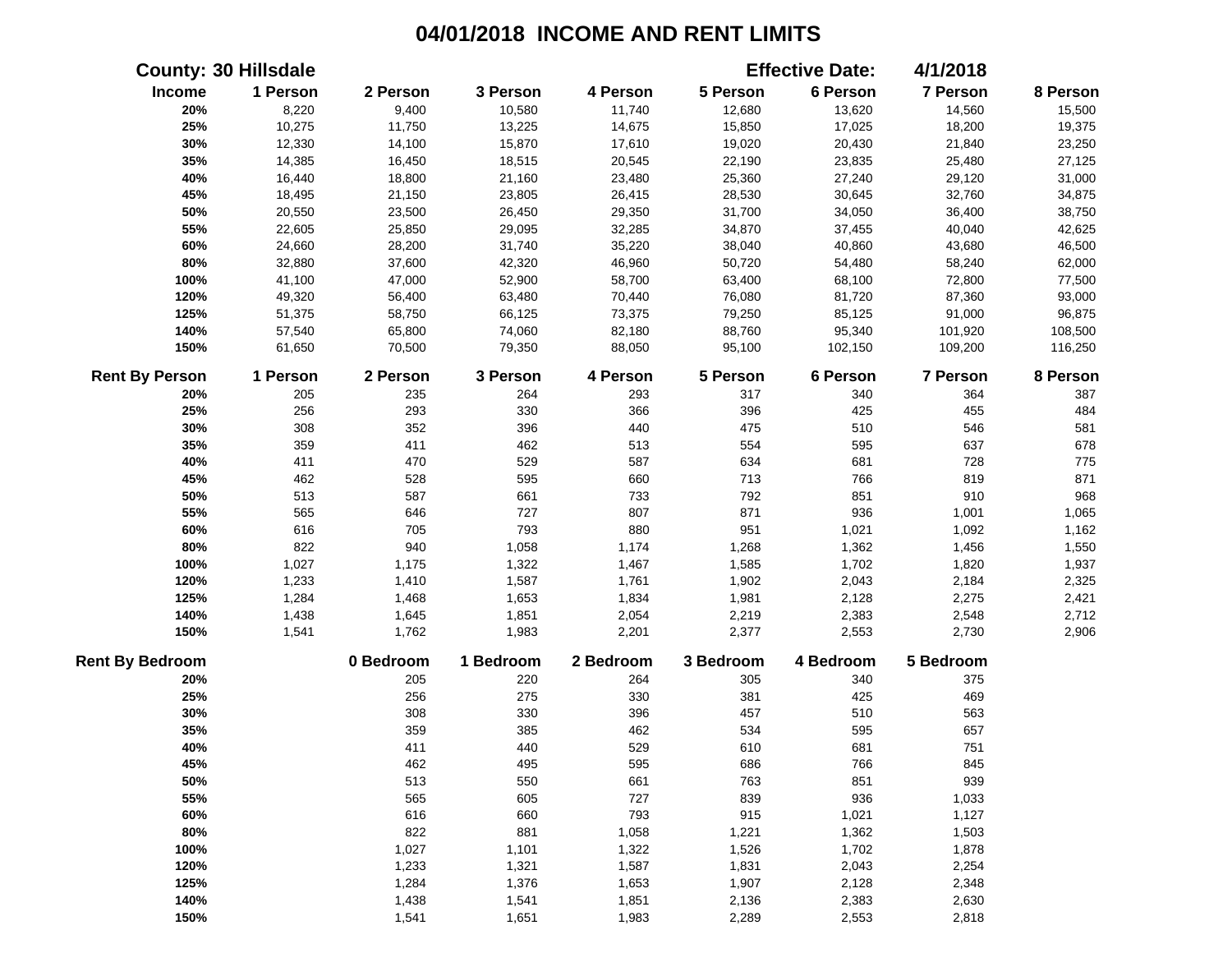|                        | <b>County: 31 Houghton</b> |           |           |           |           | <b>Effective Date:</b> | 4/1/2018        |          |
|------------------------|----------------------------|-----------|-----------|-----------|-----------|------------------------|-----------------|----------|
| Income                 | 1 Person                   | 2 Person  | 3 Person  | 4 Person  | 5 Person  | 6 Person               | 7 Person        | 8 Person |
| 20%                    | 8,220                      | 9,400     | 10,580    | 11,740    | 12,680    | 13,620                 | 14,560          | 15,500   |
| 25%                    | 10,275                     | 11,750    | 13,225    | 14,675    | 15,850    | 17,025                 | 18,200          | 19,375   |
| 30%                    | 12,330                     | 14,100    | 15,870    | 17,610    | 19,020    | 20,430                 | 21,840          | 23,250   |
| 35%                    | 14,385                     | 16,450    | 18,515    | 20,545    | 22,190    | 23,835                 | 25,480          | 27,125   |
| 40%                    | 16,440                     | 18,800    | 21,160    | 23,480    | 25,360    | 27,240                 | 29,120          | 31,000   |
| 45%                    | 18,495                     | 21,150    | 23,805    | 26,415    | 28,530    | 30,645                 | 32,760          | 34,875   |
| 50%                    | 20,550                     | 23,500    | 26,450    | 29,350    | 31,700    | 34,050                 | 36,400          | 38,750   |
| 55%                    | 22,605                     | 25,850    | 29,095    | 32,285    | 34,870    | 37,455                 | 40,040          | 42,625   |
| 60%                    | 24,660                     | 28,200    | 31,740    | 35,220    | 38,040    | 40,860                 | 43,680          | 46,500   |
| 80%                    | 32,880                     | 37,600    | 42,320    | 46,960    | 50,720    | 54,480                 | 58,240          | 62,000   |
| 100%                   | 41,100                     | 47,000    | 52,900    | 58,700    | 63,400    | 68,100                 | 72,800          | 77,500   |
| 120%                   | 49,320                     | 56,400    | 63,480    | 70,440    | 76,080    | 81,720                 | 87,360          | 93,000   |
| 125%                   | 51,375                     | 58,750    | 66,125    | 73,375    | 79,250    | 85,125                 | 91,000          | 96,875   |
| 140%                   | 57,540                     | 65,800    | 74,060    | 82,180    | 88,760    | 95,340                 | 101,920         | 108,500  |
| 150%                   | 61,650                     | 70,500    | 79,350    | 88,050    | 95,100    | 102,150                | 109,200         | 116,250  |
| <b>Rent By Person</b>  | 1 Person                   | 2 Person  | 3 Person  | 4 Person  | 5 Person  | 6 Person               | <b>7 Person</b> | 8 Person |
| 20%                    | 205                        | 235       | 264       | 293       | 317       | 340                    | 364             | 387      |
| 25%                    | 256                        | 293       | 330       | 366       | 396       | 425                    | 455             | 484      |
| 30%                    | 308                        | 352       | 396       | 440       | 475       | 510                    | 546             | 581      |
| 35%                    | 359                        | 411       | 462       | 513       | 554       | 595                    | 637             | 678      |
| 40%                    | 411                        | 470       | 529       | 587       | 634       | 681                    | 728             | 775      |
| 45%                    | 462                        | 528       | 595       | 660       | 713       | 766                    | 819             | 871      |
| 50%                    | 513                        | 587       | 661       | 733       | 792       | 851                    | 910             | 968      |
| 55%                    | 565                        | 646       | 727       | 807       | 871       | 936                    | 1,001           | 1,065    |
| 60%                    | 616                        | 705       | 793       | 880       | 951       | 1,021                  | 1,092           | 1,162    |
| 80%                    | 822                        | 940       | 1,058     | 1,174     | 1,268     | 1,362                  | 1,456           | 1,550    |
| 100%                   | 1,027                      | 1,175     | 1,322     | 1,467     | 1,585     | 1,702                  | 1,820           | 1,937    |
| 120%                   | 1,233                      | 1,410     | 1,587     | 1,761     | 1,902     | 2,043                  | 2,184           | 2,325    |
| 125%                   | 1,284                      | 1,468     | 1,653     | 1,834     | 1,981     | 2,128                  | 2,275           | 2,421    |
| 140%                   | 1,438                      | 1,645     | 1,851     | 2,054     | 2,219     | 2,383                  | 2,548           | 2,712    |
| 150%                   | 1,541                      | 1,762     | 1,983     | 2,201     | 2,377     | 2,553                  | 2,730           | 2,906    |
| <b>Rent By Bedroom</b> |                            | 0 Bedroom | 1 Bedroom | 2 Bedroom | 3 Bedroom | 4 Bedroom              | 5 Bedroom       |          |
| 20%                    |                            | 205       | 220       | 264       | 305       | 340                    | 375             |          |
| 25%                    |                            | 256       | 275       | 330       | 381       | 425                    | 469             |          |
| 30%                    |                            | 308       | 330       | 396       | 457       | 510                    | 563             |          |
| 35%                    |                            | 359       | 385       | 462       | 534       | 595                    | 657             |          |
| 40%                    |                            | 411       | 440       | 529       | 610       | 681                    | 751             |          |
| 45%                    |                            | 462       | 495       | 595       | 686       | 766                    | 845             |          |
| 50%                    |                            | 513       | 550       | 661       | 763       | 851                    | 939             |          |
| 55%                    |                            | 565       | 605       | 727       | 839       | 936                    | 1,033           |          |
| 60%                    |                            | 616       | 660       | 793       | 915       | 1,021                  | 1,127           |          |
| 80%                    |                            | 822       | 881       | 1,058     | 1,221     | 1,362                  | 1,503           |          |
| 100%                   |                            | 1,027     | 1,101     | 1,322     | 1,526     | 1,702                  | 1,878           |          |
| 120%                   |                            | 1,233     | 1,321     | 1,587     | 1,831     | 2,043                  | 2,254           |          |
| 125%                   |                            | 1,284     | 1,376     | 1,653     | 1,907     | 2,128                  | 2,348           |          |
| 140%                   |                            | 1,438     | 1,541     | 1,851     | 2,136     | 2,383                  | 2,630           |          |
| 150%                   |                            | 1,541     | 1,651     | 1,983     | 2,289     | 2,553                  | 2,818           |          |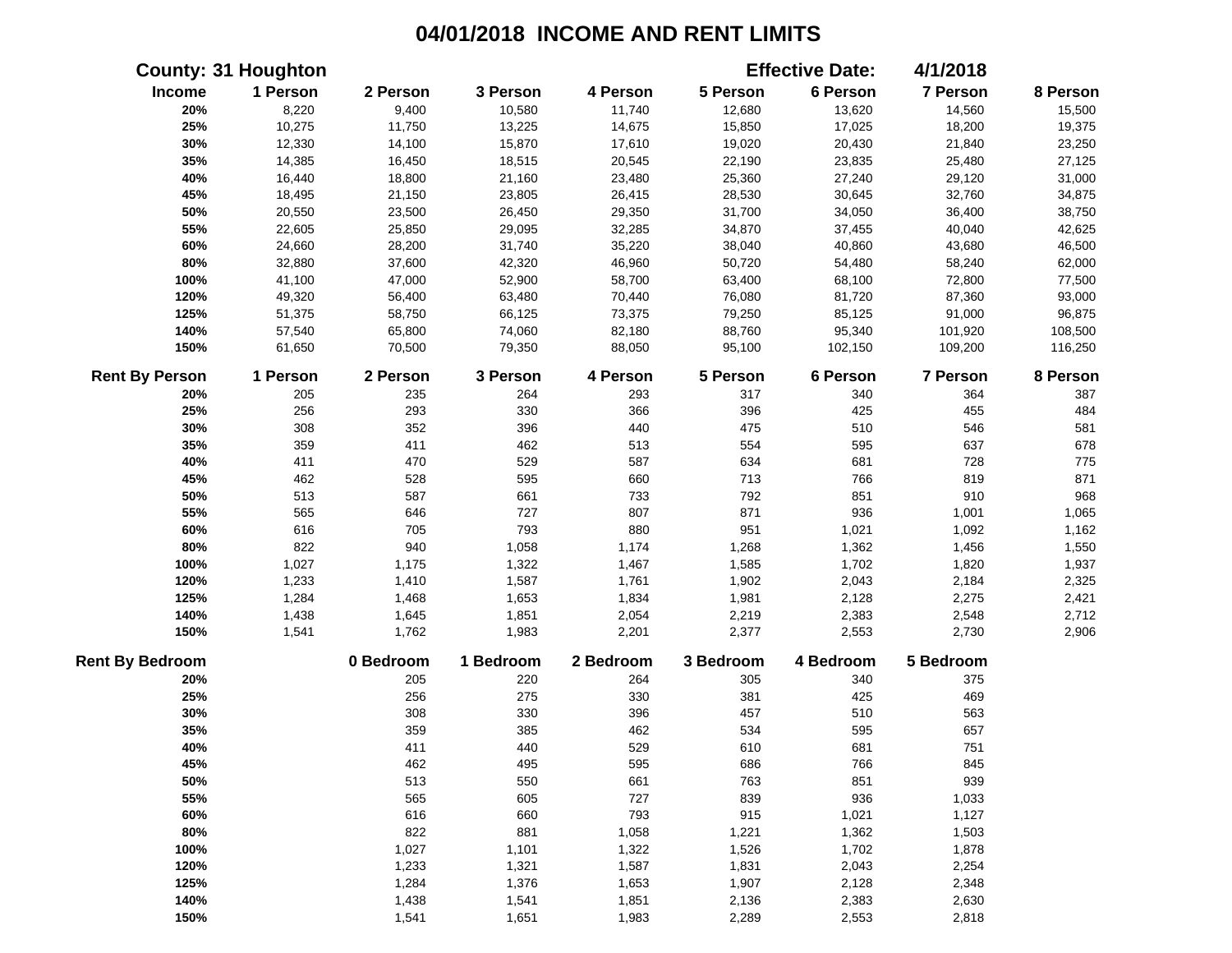|                        | <b>County: 32 Huron</b> |           |           |           |           | <b>Effective Date:</b> | 4/1/2018  |          |
|------------------------|-------------------------|-----------|-----------|-----------|-----------|------------------------|-----------|----------|
| Income                 | 1 Person                | 2 Person  | 3 Person  | 4 Person  | 5 Person  | 6 Person               | 7 Person  | 8 Person |
| 20%                    | 8,220                   | 9,400     | 10,580    | 11,740    | 12,680    | 13,620                 | 14,560    | 15,500   |
| 25%                    | 10,275                  | 11,750    | 13,225    | 14,675    | 15,850    | 17,025                 | 18,200    | 19,375   |
| 30%                    | 12,330                  | 14,100    | 15,870    | 17,610    | 19,020    | 20,430                 | 21,840    | 23,250   |
| 35%                    | 14,385                  | 16,450    | 18,515    | 20,545    | 22,190    | 23,835                 | 25,480    | 27,125   |
| 40%                    | 16,440                  | 18,800    | 21,160    | 23,480    | 25,360    | 27,240                 | 29,120    | 31,000   |
| 45%                    | 18,495                  | 21,150    | 23,805    | 26,415    | 28,530    | 30,645                 | 32,760    | 34,875   |
| 50%                    | 20,550                  | 23,500    | 26,450    | 29,350    | 31,700    | 34,050                 | 36,400    | 38,750   |
| 55%                    | 22,605                  | 25,850    | 29,095    | 32,285    | 34,870    | 37,455                 | 40,040    | 42,625   |
| 60%                    | 24,660                  | 28,200    | 31,740    | 35,220    | 38,040    | 40,860                 | 43,680    | 46,500   |
| 80%                    | 32,880                  | 37,600    | 42,320    | 46,960    | 50,720    | 54,480                 | 58,240    | 62,000   |
| 100%                   | 41,100                  | 47,000    | 52,900    | 58,700    | 63,400    | 68,100                 | 72,800    | 77,500   |
| 120%                   | 49,320                  | 56,400    | 63,480    | 70,440    | 76,080    | 81,720                 | 87,360    | 93,000   |
| 125%                   | 51,375                  | 58,750    | 66,125    | 73,375    | 79,250    | 85,125                 | 91,000    | 96,875   |
| 140%                   | 57,540                  | 65,800    | 74,060    | 82,180    | 88,760    | 95,340                 | 101,920   | 108,500  |
| 150%                   | 61,650                  | 70,500    | 79,350    | 88,050    | 95,100    | 102,150                | 109,200   | 116,250  |
| <b>Rent By Person</b>  | 1 Person                | 2 Person  | 3 Person  | 4 Person  | 5 Person  | 6 Person               | 7 Person  | 8 Person |
| 20%                    | 205                     | 235       | 264       | 293       | 317       | 340                    | 364       | 387      |
| 25%                    | 256                     | 293       | 330       | 366       | 396       | 425                    | 455       | 484      |
| 30%                    | 308                     | 352       | 396       | 440       | 475       | 510                    | 546       | 581      |
| 35%                    | 359                     | 411       | 462       | 513       | 554       | 595                    | 637       | 678      |
| 40%                    | 411                     | 470       | 529       | 587       | 634       | 681                    | 728       | 775      |
| 45%                    | 462                     | 528       | 595       | 660       | 713       | 766                    | 819       | 871      |
| 50%                    | 513                     | 587       | 661       | 733       | 792       | 851                    | 910       | 968      |
| 55%                    | 565                     | 646       | 727       | 807       | 871       | 936                    | 1,001     | 1,065    |
| 60%                    | 616                     | 705       | 793       | 880       | 951       | 1,021                  | 1,092     | 1,162    |
| 80%                    | 822                     | 940       | 1,058     | 1,174     | 1,268     | 1,362                  | 1,456     | 1,550    |
| 100%                   | 1,027                   | 1,175     | 1,322     | 1,467     | 1,585     | 1,702                  | 1,820     | 1,937    |
| 120%                   | 1,233                   | 1,410     | 1,587     | 1,761     | 1,902     | 2,043                  | 2,184     | 2,325    |
| 125%                   | 1,284                   | 1,468     | 1,653     | 1,834     | 1,981     | 2,128                  | 2,275     | 2,421    |
| 140%                   | 1,438                   | 1,645     | 1,851     | 2,054     | 2,219     | 2,383                  | 2,548     | 2,712    |
| 150%                   | 1,541                   | 1,762     | 1,983     | 2,201     | 2,377     | 2,553                  | 2,730     | 2,906    |
| <b>Rent By Bedroom</b> |                         | 0 Bedroom | 1 Bedroom | 2 Bedroom | 3 Bedroom | 4 Bedroom              | 5 Bedroom |          |
| 20%                    |                         | 205       | 220       | 264       | 305       | 340                    | 375       |          |
| 25%                    |                         | 256       | 275       | 330       | 381       | 425                    | 469       |          |
| 30%                    |                         | 308       | 330       | 396       | 457       | 510                    | 563       |          |
| 35%                    |                         | 359       | 385       | 462       | 534       | 595                    | 657       |          |
| 40%                    |                         | 411       | 440       | 529       | 610       | 681                    | 751       |          |
| 45%                    |                         | 462       | 495       | 595       | 686       | 766                    | 845       |          |
| 50%                    |                         | 513       | 550       | 661       | 763       | 851                    | 939       |          |
| 55%                    |                         | 565       | 605       | 727       | 839       | 936                    | 1,033     |          |
| 60%                    |                         | 616       | 660       | 793       | 915       | 1,021                  | 1,127     |          |
| 80%                    |                         | 822       | 881       | 1,058     | 1,221     | 1,362                  | 1,503     |          |
| 100%                   |                         | 1,027     | 1,101     | 1,322     | 1,526     | 1,702                  | 1,878     |          |
| 120%                   |                         | 1,233     | 1,321     | 1,587     | 1,831     | 2,043                  | 2,254     |          |
| 125%                   |                         | 1,284     | 1,376     | 1,653     | 1,907     | 2,128                  | 2,348     |          |
| 140%                   |                         | 1,438     | 1,541     | 1,851     | 2,136     | 2,383                  | 2,630     |          |
| 150%                   |                         | 1,541     | 1,651     | 1,983     | 2,289     | 2,553                  | 2,818     |          |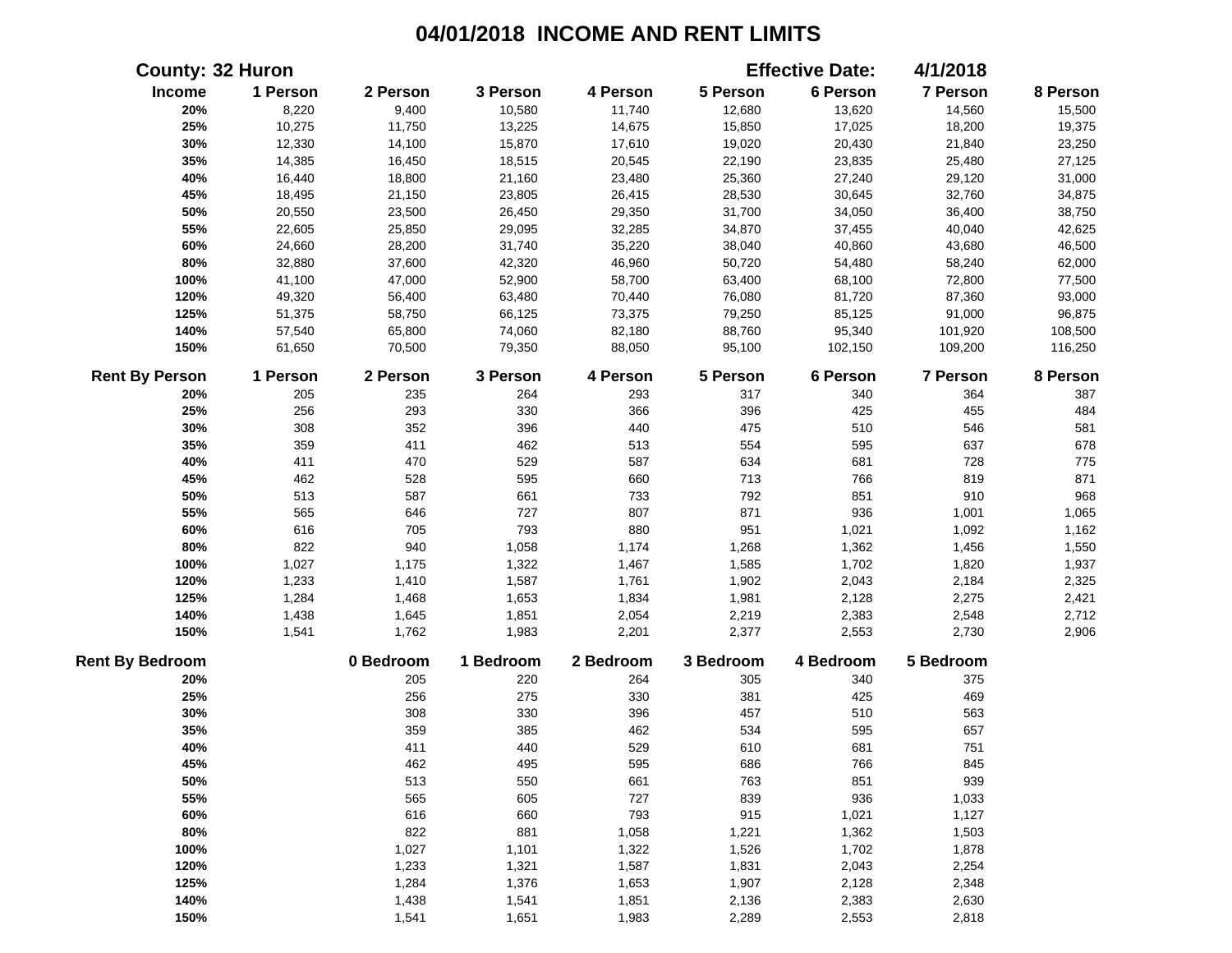|                        | County: 33 Ingham |           |           |           |           | <b>Effective Date:</b> | 4/1/2018        |          |
|------------------------|-------------------|-----------|-----------|-----------|-----------|------------------------|-----------------|----------|
| Income                 | 1 Person          | 2 Person  | 3 Person  | 4 Person  | 5 Person  | 6 Person               | 7 Person        | 8 Person |
| 20%                    | 10,360            | 11,840    | 13,320    | 14,780    | 15,980    | 17,160                 | 18,340          | 19,520   |
| 25%                    | 12,950            | 14,800    | 16,650    | 18,475    | 19,975    | 21,450                 | 22,925          | 24,400   |
| 30%                    | 15,540            | 17,760    | 19,980    | 22,170    | 23,970    | 25,740                 | 27,510          | 29,280   |
| 35%                    | 18,130            | 20,720    | 23,310    | 25,865    | 27,965    | 30,030                 | 32,095          | 34,160   |
| 40%                    | 20,720            | 23,680    | 26,640    | 29,560    | 31,960    | 34,320                 | 36,680          | 39,040   |
| 45%                    | 23,310            | 26,640    | 29,970    | 33,255    | 35,955    | 38,610                 | 41,265          | 43,920   |
| 50%                    | 25,900            | 29,600    | 33,300    | 36,950    | 39,950    | 42,900                 | 45,850          | 48,800   |
| 55%                    | 28,490            | 32,560    | 36,630    | 40,645    | 43,945    | 47,190                 | 50,435          | 53,680   |
| 60%                    | 31,080            | 35,520    | 39,960    | 44,340    | 47,940    | 51,480                 | 55,020          | 58,560   |
| 80%                    | 41,440            | 47,360    | 53,280    | 59,120    | 63,920    | 68,640                 | 73,360          | 78,080   |
| 100%                   | 51,800            | 59,200    | 66,600    | 73,900    | 79,900    | 85,800                 | 91,700          | 97,600   |
| 120%                   | 62,160            | 71,040    | 79,920    | 88,680    | 95,880    | 102,960                | 110,040         | 117,120  |
| 125%                   | 64,750            | 74,000    | 83,250    | 92,375    | 99,875    | 107,250                | 114,625         | 122,000  |
| 140%                   | 72,520            | 82,880    | 93,240    | 103,460   | 111,860   | 120,120                | 128,380         | 136,640  |
| 150%                   | 77,700            | 88,800    | 99,900    | 110,850   | 119,850   | 128,700                | 137,550         | 146,400  |
| <b>Rent By Person</b>  | 1 Person          | 2 Person  | 3 Person  | 4 Person  | 5 Person  | 6 Person               | <b>7 Person</b> | 8 Person |
| 20%                    | 259               | 296       | 333       | 369       | 399       | 429                    | 458             | 488      |
| 25%                    | 323               | 370       | 416       | 461       | 499       | 536                    | 573             | 610      |
| 30%                    | 388               | 444       | 499       | 554       | 599       | 643                    | 687             | 732      |
| 35%                    | 453               | 518       | 582       | 646       | 699       | 750                    | 802             | 854      |
| 40%                    | 518               | 592       | 666       | 739       | 799       | 858                    | 917             | 976      |
| 45%                    | 582               | 666       | 749       | 831       | 898       | 965                    | 1,031           | 1,098    |
| 50%                    | 647               | 740       | 832       | 923       | 998       | 1,072                  | 1,146           | 1,220    |
| 55%                    | 712               | 814       | 915       | 1,016     | 1,098     | 1,179                  | 1,260           | 1,342    |
| 60%                    | 777               | 888       | 999       | 1,108     | 1,198     | 1,287                  | 1,375           | 1,464    |
| 80%                    | 1,036             | 1,184     | 1,332     | 1,478     | 1,598     | 1,716                  | 1,834           | 1,952    |
| 100%                   | 1,295             | 1,480     | 1,665     | 1,847     | 1,997     | 2,145                  | 2,292           | 2,440    |
| 120%                   | 1,554             | 1,776     | 1,998     | 2,217     | 2,397     | 2,574                  | 2,751           | 2,928    |
| 125%                   | 1,618             | 1,850     | 2,081     | 2,309     | 2,496     | 2,681                  | 2,865           | 3,050    |
| 140%                   | 1,813             | 2,072     | 2,331     | 2,586     | 2,796     | 3,003                  | 3,209           | 3,416    |
| 150%                   | 1,942             | 2,220     | 2,497     | 2,771     | 2,996     | 3,217                  | 3,438           | 3,660    |
| <b>Rent By Bedroom</b> |                   | 0 Bedroom | 1 Bedroom | 2 Bedroom | 3 Bedroom | 4 Bedroom              | 5 Bedroom       |          |
| 20%                    |                   | 259       | 277       | 333       | 384       | 429                    | 473             |          |
| 25%                    |                   | 323       | 346       | 416       | 480       | 536                    | 591             |          |
| 30%                    |                   | 388       | 416       | 499       | 576       | 643                    | 709             |          |
| 35%                    |                   | 453       | 485       | 582       | 672       | 750                    | 828             |          |
| 40%                    |                   | 518       | 555       | 666       | 769       | 858                    | 946             |          |
| 45%                    |                   | 582       | 624       | 749       | 865       | 965                    | 1,064           |          |
| 50%                    |                   | 647       | 693       | 832       | 961       | 1,072                  | 1,183           |          |
| 55%                    |                   | 712       | 763       | 915       | 1,057     | 1,179                  | 1,301           |          |
| 60%                    |                   | 777       | 832       | 999       | 1,153     | 1,287                  | 1,419           |          |
| 80%                    |                   | 1,036     | 1,110     | 1,332     | 1,538     | 1,716                  | 1,893           |          |
| 100%                   |                   | 1,295     | 1,387     | 1,665     | 1,922     | 2,145                  | 2,366           |          |
| 120%                   |                   | 1,554     | 1,665     | 1,998     | 2,307     | 2,574                  | 2,839           |          |
| 125%                   |                   | 1,618     | 1,734     | 2,081     | 2,403     | 2,681                  | 2,957           |          |
| 140%                   |                   | 1,813     | 1,942     | 2,331     | 2,691     | 3,003                  | 3,312           |          |
| 150%                   |                   | 1,942     | 2,081     | 2,497     | 2,883     | 3,217                  | 3,549           |          |
|                        |                   |           |           |           |           |                        |                 |          |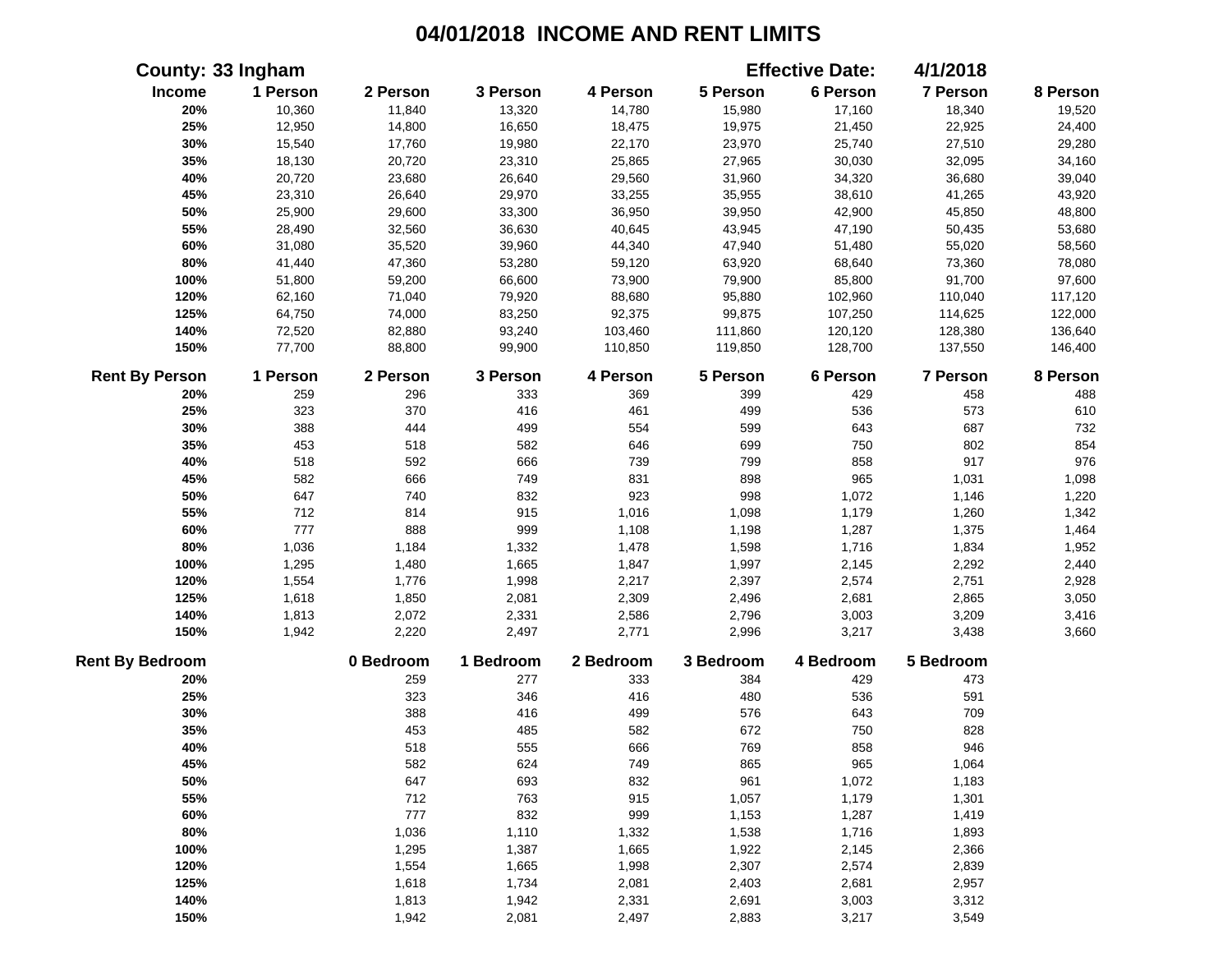|                        | County: 34 Ionia |           |           |           |           | <b>Effective Date:</b> | 4/1/2018  |          |
|------------------------|------------------|-----------|-----------|-----------|-----------|------------------------|-----------|----------|
| Income                 | 1 Person         | 2 Person  | 3 Person  | 4 Person  | 5 Person  | 6 Person               | 7 Person  | 8 Person |
| 20%                    | 8,520            | 9,740     | 10,960    | 12,160    | 13,140    | 14,120                 | 15,080    | 16,060   |
| 25%                    | 10,650           | 12,175    | 13,700    | 15,200    | 16,425    | 17,650                 | 18,850    | 20,075   |
| 30%                    | 12,780           | 14,610    | 16,440    | 18,240    | 19,710    | 21,180                 | 22,620    | 24,090   |
| 35%                    | 14,910           | 17,045    | 19,180    | 21,280    | 22,995    | 24,710                 | 26,390    | 28,105   |
| 40%                    | 17,040           | 19,480    | 21,920    | 24,320    | 26,280    | 28,240                 | 30,160    | 32,120   |
| 45%                    | 19,170           | 21,915    | 24,660    | 27,360    | 29,565    | 31,770                 | 33,930    | 36,135   |
| 50%                    | 21,300           | 24,350    | 27,400    | 30,400    | 32,850    | 35,300                 | 37,700    | 40,150   |
| 55%                    | 23,430           | 26,785    | 30,140    | 33,440    | 36,135    | 38,830                 | 41,470    | 44,165   |
| 60%                    | 25,560           | 29,220    | 32,880    | 36,480    | 39,420    | 42,360                 | 45,240    | 48,180   |
| 80%                    | 34,080           | 38,960    | 43,840    | 48,640    | 52,560    | 56,480                 | 60,320    | 64,240   |
| 100%                   | 42,600           | 48,700    | 54,800    | 60,800    | 65,700    | 70,600                 | 75,400    | 80,300   |
| 120%                   | 51,120           | 58,440    | 65,760    | 72,960    | 78,840    | 84,720                 | 90,480    | 96,360   |
| 125%                   | 53,250           | 60,875    | 68,500    | 76,000    | 82,125    | 88,250                 | 94,250    | 100,375  |
| 140%                   | 59,640           | 68,180    | 76,720    | 85,120    | 91,980    | 98,840                 | 105,560   | 112,420  |
| 150%                   | 63,900           | 73,050    | 82,200    | 91,200    | 98,550    | 105,900                | 113,100   | 120,450  |
| <b>Rent By Person</b>  | 1 Person         | 2 Person  | 3 Person  | 4 Person  | 5 Person  | 6 Person               | 7 Person  | 8 Person |
| 20%                    | 213              | 243       | 274       | 304       | 328       | 353                    | 377       | 401      |
| 25%                    | 266              | 304       | 342       | 380       | 410       | 441                    | 471       | 501      |
| 30%                    | 319              | 365       | 411       | 456       | 492       | 529                    | 565       | 602      |
| 35%                    | 372              | 426       | 479       | 532       | 574       | 617                    | 659       | 702      |
| 40%                    | 426              | 487       | 548       | 608       | 657       | 706                    | 754       | 803      |
| 45%                    | 479              | 547       | 616       | 684       | 739       | 794                    | 848       | 903      |
| 50%                    | 532              | 608       | 685       | 760       | 821       | 882                    | 942       | 1,003    |
| 55%                    | 585              | 669       | 753       | 836       | 903       | 970                    | 1,036     | 1,104    |
| 60%                    | 639              | 730       | 822       | 912       | 985       | 1,059                  | 1,131     | 1,204    |
| 80%                    | 852              | 974       | 1,096     | 1,216     | 1,314     | 1,412                  | 1,508     | 1,606    |
| 100%                   | 1,065            | 1,217     | 1,370     | 1,520     | 1,642     | 1,765                  | 1,885     | 2,007    |
| 120%                   | 1,278            | 1,461     | 1,644     | 1,824     | 1,971     | 2,118                  | 2,262     | 2,409    |
| 125%                   | 1,331            | 1,521     | 1,712     | 1,900     | 2,053     | 2,206                  | 2,356     | 2,509    |
| 140%                   | 1,491            | 1,704     | 1,918     | 2,128     | 2,299     | 2,471                  | 2,639     | 2,810    |
| 150%                   | 1,597            | 1,826     | 2,055     | 2,280     | 2,463     | 2,647                  | 2,827     | 3,011    |
| <b>Rent By Bedroom</b> |                  | 0 Bedroom | 1 Bedroom | 2 Bedroom | 3 Bedroom | 4 Bedroom              | 5 Bedroom |          |
| 20%                    |                  | 213       | 228       | 274       | 316       | 353                    | 389       |          |
| 25%                    |                  | 266       | 285       | 342       | 395       | 441                    | 486       |          |
| 30%                    |                  | 319       | 342       | 411       | 474       | 529                    | 583       |          |
| 35%                    |                  | 372       | 399       | 479       | 553       | 617                    | 681       |          |
| 40%                    |                  | 426       | 456       | 548       | 632       | 706                    | 778       |          |
| 45%                    |                  | 479       | 513       | 616       | 711       | 794                    | 875       |          |
| 50%                    |                  | 532       | 570       | 685       | 790       | 882                    | 973       |          |
| 55%                    |                  | 585       | 627       | 753       | 869       | 970                    | 1,070     |          |
| 60%                    |                  | 639       | 684       | 822       | 948       | 1,059                  | 1,167     |          |
| 80%                    |                  | 852       | 913       | 1,096     | 1,265     | 1,412                  | 1,557     |          |
| 100%                   |                  | 1,065     | 1,141     | 1,370     | 1,581     | 1,765                  | 1,946     |          |
| 120%                   |                  | 1,278     | 1,369     | 1,644     | 1,897     | 2,118                  | 2,335     |          |
| 125%                   |                  | 1,331     | 1,426     | 1,712     | 1,976     | 2,206                  | 2,432     |          |
| 140%                   |                  | 1,491     | 1,597     | 1,918     | 2,213     | 2,471                  | 2,724     |          |
| 150%                   |                  | 1,597     | 1,711     | 2,055     | 2,371     | 2,647                  | 2,919     |          |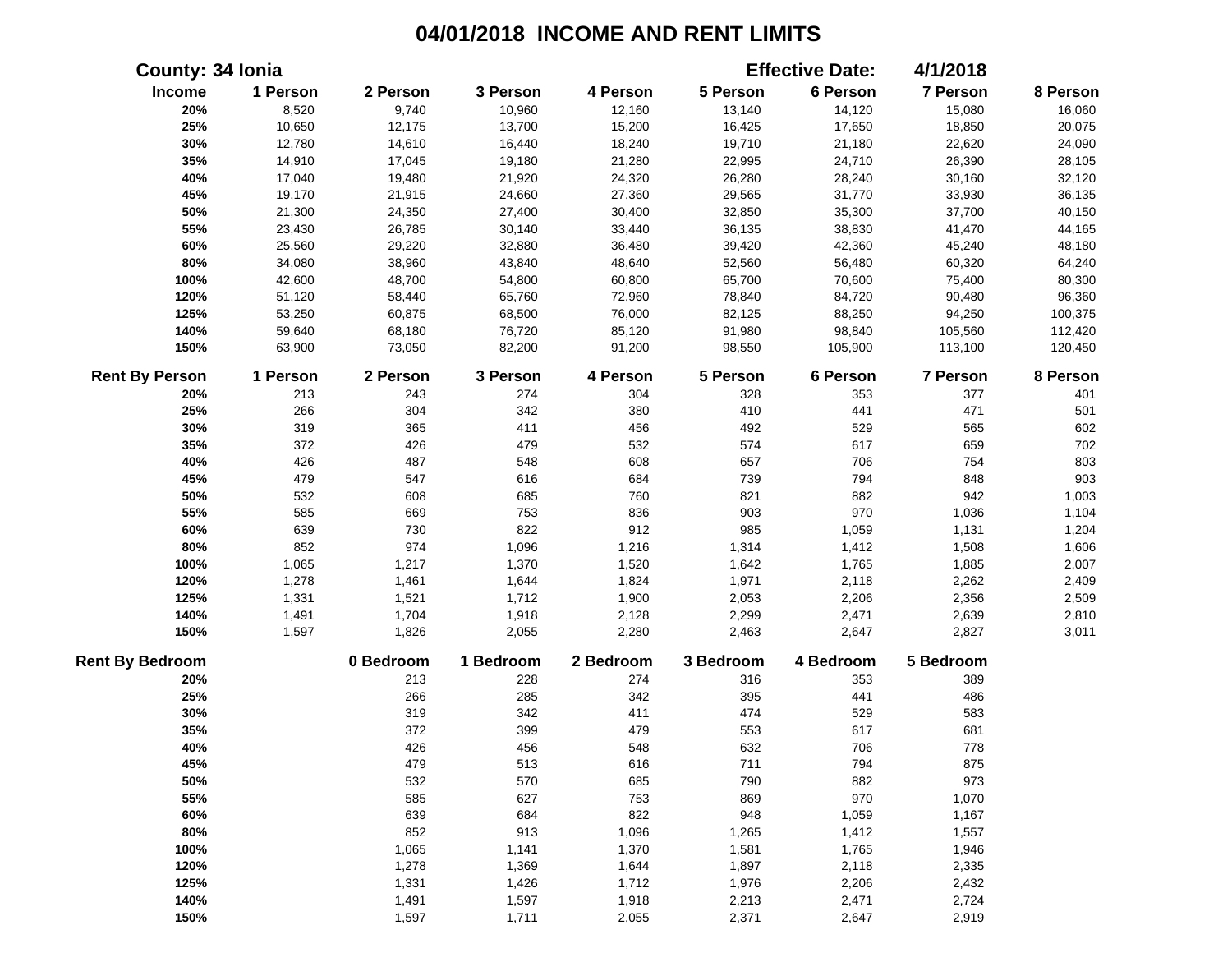|                        | <b>County: 35 losco</b> |           |           |           |           | <b>Effective Date:</b> | 4/1/2018  |          |
|------------------------|-------------------------|-----------|-----------|-----------|-----------|------------------------|-----------|----------|
| Income                 | 1 Person                | 2 Person  | 3 Person  | 4 Person  | 5 Person  | 6 Person               | 7 Person  | 8 Person |
| 20%                    | 8,220                   | 9,400     | 10,580    | 11,740    | 12,680    | 13,620                 | 14,560    | 15,500   |
| 25%                    | 10,275                  | 11,750    | 13,225    | 14,675    | 15,850    | 17,025                 | 18,200    | 19,375   |
| 30%                    | 12,330                  | 14,100    | 15,870    | 17,610    | 19,020    | 20,430                 | 21,840    | 23,250   |
| 35%                    | 14,385                  | 16,450    | 18,515    | 20,545    | 22,190    | 23,835                 | 25,480    | 27,125   |
| 40%                    | 16,440                  | 18,800    | 21,160    | 23,480    | 25,360    | 27,240                 | 29,120    | 31,000   |
| 45%                    | 18,495                  | 21,150    | 23,805    | 26,415    | 28,530    | 30,645                 | 32,760    | 34,875   |
| 50%                    | 20,550                  | 23,500    | 26,450    | 29,350    | 31,700    | 34,050                 | 36,400    | 38,750   |
| 55%                    | 22,605                  | 25,850    | 29,095    | 32,285    | 34,870    | 37,455                 | 40,040    | 42,625   |
| 60%                    | 24,660                  | 28,200    | 31,740    | 35,220    | 38,040    | 40,860                 | 43,680    | 46,500   |
| 80%                    | 32,880                  | 37,600    | 42,320    | 46,960    | 50,720    | 54,480                 | 58,240    | 62,000   |
| 100%                   | 41,100                  | 47,000    | 52,900    | 58,700    | 63,400    | 68,100                 | 72,800    | 77,500   |
| 120%                   | 49,320                  | 56,400    | 63,480    | 70,440    | 76,080    | 81,720                 | 87,360    | 93,000   |
| 125%                   | 51,375                  | 58,750    | 66,125    | 73,375    | 79,250    | 85,125                 | 91,000    | 96,875   |
| 140%                   | 57,540                  | 65,800    | 74,060    | 82,180    | 88,760    | 95,340                 | 101,920   | 108,500  |
| 150%                   | 61,650                  | 70,500    | 79,350    | 88,050    | 95,100    | 102,150                | 109,200   | 116,250  |
| <b>Rent By Person</b>  | 1 Person                | 2 Person  | 3 Person  | 4 Person  | 5 Person  | 6 Person               | 7 Person  | 8 Person |
| 20%                    | 205                     | 235       | 264       | 293       | 317       | 340                    | 364       | 387      |
| 25%                    | 256                     | 293       | 330       | 366       | 396       | 425                    | 455       | 484      |
| 30%                    | 308                     | 352       | 396       | 440       | 475       | 510                    | 546       | 581      |
| 35%                    | 359                     | 411       | 462       | 513       | 554       | 595                    | 637       | 678      |
| 40%                    | 411                     | 470       | 529       | 587       | 634       | 681                    | 728       | 775      |
| 45%                    | 462                     | 528       | 595       | 660       | 713       | 766                    | 819       | 871      |
| 50%                    | 513                     | 587       | 661       | 733       | 792       | 851                    | 910       | 968      |
| 55%                    | 565                     | 646       | 727       | 807       | 871       | 936                    | 1,001     | 1,065    |
| 60%                    | 616                     | 705       | 793       | 880       | 951       | 1,021                  | 1,092     | 1,162    |
| 80%                    | 822                     | 940       | 1,058     | 1,174     | 1,268     | 1,362                  | 1,456     | 1,550    |
| 100%                   | 1,027                   | 1,175     | 1,322     | 1,467     | 1,585     | 1,702                  | 1,820     | 1,937    |
| 120%                   | 1,233                   | 1,410     | 1,587     | 1,761     | 1,902     | 2,043                  | 2,184     | 2,325    |
| 125%                   | 1,284                   | 1,468     | 1,653     | 1,834     | 1,981     | 2,128                  | 2,275     | 2,421    |
| 140%                   | 1,438                   | 1,645     | 1,851     | 2,054     | 2,219     | 2,383                  | 2,548     | 2,712    |
| 150%                   | 1,541                   | 1,762     | 1,983     | 2,201     | 2,377     | 2,553                  | 2,730     | 2,906    |
| <b>Rent By Bedroom</b> |                         | 0 Bedroom | 1 Bedroom | 2 Bedroom | 3 Bedroom | 4 Bedroom              | 5 Bedroom |          |
| 20%                    |                         | 205       | 220       | 264       | 305       | 340                    | 375       |          |
| 25%                    |                         | 256       | 275       | 330       | 381       | 425                    | 469       |          |
| 30%                    |                         | 308       | 330       | 396       | 457       | 510                    | 563       |          |
| 35%                    |                         | 359       | 385       | 462       | 534       | 595                    | 657       |          |
| 40%                    |                         | 411       | 440       | 529       | 610       | 681                    | 751       |          |
| 45%                    |                         | 462       | 495       | 595       | 686       | 766                    | 845       |          |
| 50%                    |                         | 513       | 550       | 661       | 763       | 851                    | 939       |          |
| 55%                    |                         | 565       | 605       | 727       | 839       | 936                    | 1,033     |          |
| 60%                    |                         | 616       | 660       | 793       | 915       | 1,021                  | 1,127     |          |
| 80%                    |                         | 822       | 881       | 1,058     | 1,221     | 1,362                  | 1,503     |          |
| 100%                   |                         | 1,027     | 1,101     | 1,322     | 1,526     | 1,702                  | 1,878     |          |
| 120%                   |                         | 1,233     | 1,321     | 1,587     | 1,831     | 2,043                  | 2,254     |          |
| 125%                   |                         | 1,284     | 1,376     | 1,653     | 1,907     | 2,128                  | 2,348     |          |
| 140%                   |                         | 1,438     | 1,541     | 1,851     | 2,136     | 2,383                  | 2,630     |          |
| 150%                   |                         | 1,541     | 1,651     | 1,983     | 2,289     | 2,553                  | 2,818     |          |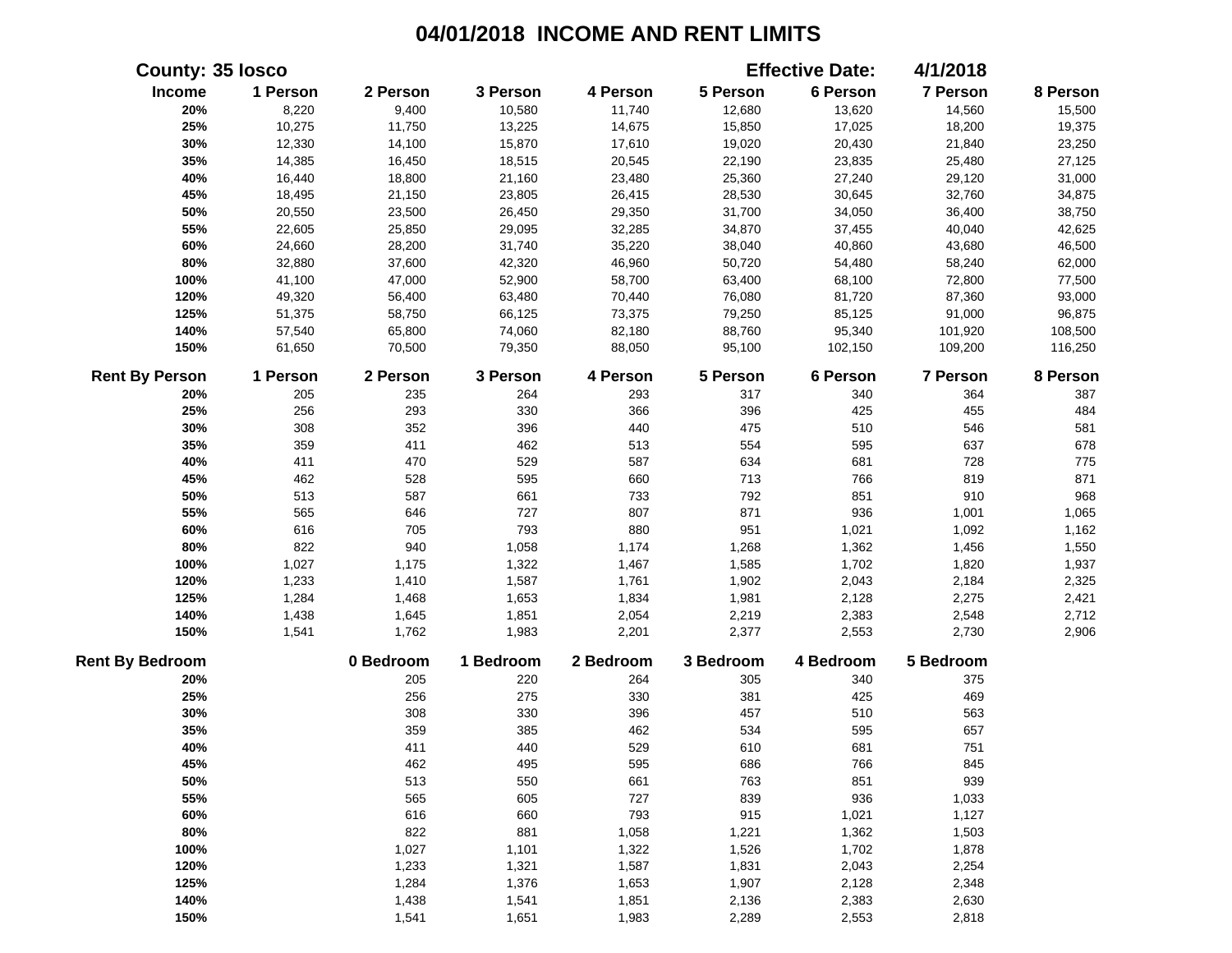| <b>County: 36 Iron</b> |          |           |           |           |           | <b>Effective Date:</b> | 4/1/2018  |          |
|------------------------|----------|-----------|-----------|-----------|-----------|------------------------|-----------|----------|
| Income                 | 1 Person | 2 Person  | 3 Person  | 4 Person  | 5 Person  | 6 Person               | 7 Person  | 8 Person |
| 20%                    | 8,220    | 9,400     | 10,580    | 11,740    | 12,680    | 13,620                 | 14,560    | 15,500   |
| 25%                    | 10,275   | 11,750    | 13,225    | 14,675    | 15,850    | 17,025                 | 18,200    | 19,375   |
| 30%                    | 12,330   | 14,100    | 15,870    | 17,610    | 19,020    | 20,430                 | 21,840    | 23,250   |
| 35%                    | 14,385   | 16,450    | 18,515    | 20,545    | 22,190    | 23,835                 | 25,480    | 27,125   |
| 40%                    | 16,440   | 18,800    | 21,160    | 23,480    | 25,360    | 27,240                 | 29,120    | 31,000   |
| 45%                    | 18,495   | 21,150    | 23,805    | 26,415    | 28,530    | 30,645                 | 32,760    | 34,875   |
| 50%                    | 20,550   | 23,500    | 26,450    | 29,350    | 31,700    | 34,050                 | 36,400    | 38,750   |
| 55%                    | 22,605   | 25,850    | 29,095    | 32,285    | 34,870    | 37,455                 | 40,040    | 42,625   |
| 60%                    | 24,660   | 28,200    | 31,740    | 35,220    | 38,040    | 40,860                 | 43,680    | 46,500   |
| 80%                    | 32,880   | 37,600    | 42,320    | 46,960    | 50,720    | 54,480                 | 58,240    | 62,000   |
| 100%                   | 41,100   | 47,000    | 52,900    | 58,700    | 63,400    | 68,100                 | 72,800    | 77,500   |
| 120%                   | 49,320   | 56,400    | 63,480    | 70,440    | 76,080    | 81,720                 | 87,360    | 93,000   |
| 125%                   | 51,375   | 58,750    | 66,125    | 73,375    | 79,250    | 85,125                 | 91,000    | 96,875   |
| 140%                   | 57,540   | 65,800    | 74,060    | 82,180    | 88,760    | 95,340                 | 101,920   | 108,500  |
| 150%                   | 61,650   | 70,500    | 79,350    | 88,050    | 95,100    | 102,150                | 109,200   | 116,250  |
| <b>Rent By Person</b>  | 1 Person | 2 Person  | 3 Person  | 4 Person  | 5 Person  | 6 Person               | 7 Person  | 8 Person |
| 20%                    | 205      | 235       | 264       | 293       | 317       | 340                    | 364       | 387      |
| 25%                    | 256      | 293       | 330       | 366       | 396       | 425                    | 455       | 484      |
| 30%                    | 308      | 352       | 396       | 440       | 475       | 510                    | 546       | 581      |
| 35%                    | 359      | 411       | 462       | 513       | 554       | 595                    | 637       | 678      |
| 40%                    | 411      | 470       | 529       | 587       | 634       | 681                    | 728       | 775      |
| 45%                    | 462      | 528       | 595       | 660       | 713       | 766                    | 819       | 871      |
| 50%                    | 513      | 587       | 661       | 733       | 792       | 851                    | 910       | 968      |
| 55%                    | 565      | 646       | 727       | 807       | 871       | 936                    | 1,001     | 1,065    |
| 60%                    | 616      | 705       | 793       | 880       | 951       | 1,021                  | 1,092     | 1,162    |
| 80%                    | 822      | 940       | 1,058     | 1,174     | 1,268     | 1,362                  | 1,456     | 1,550    |
| 100%                   | 1,027    | 1,175     | 1,322     | 1,467     | 1,585     | 1,702                  | 1,820     | 1,937    |
| 120%                   | 1,233    | 1,410     | 1,587     | 1,761     | 1,902     | 2,043                  | 2,184     | 2,325    |
| 125%                   | 1,284    | 1,468     | 1,653     | 1,834     | 1,981     | 2,128                  | 2,275     | 2,421    |
| 140%                   | 1,438    | 1,645     | 1,851     | 2,054     | 2,219     | 2,383                  | 2,548     | 2,712    |
| 150%                   | 1,541    | 1,762     | 1,983     | 2,201     | 2,377     | 2,553                  | 2,730     | 2,906    |
| <b>Rent By Bedroom</b> |          | 0 Bedroom | 1 Bedroom | 2 Bedroom | 3 Bedroom | 4 Bedroom              | 5 Bedroom |          |
| 20%                    |          | 205       | 220       | 264       | 305       | 340                    | 375       |          |
| 25%                    |          | 256       | 275       | 330       | 381       | 425                    | 469       |          |
| 30%                    |          | 308       | 330       | 396       | 457       | 510                    | 563       |          |
| 35%                    |          | 359       | 385       | 462       | 534       | 595                    | 657       |          |
| 40%                    |          | 411       | 440       | 529       | 610       | 681                    | 751       |          |
| 45%                    |          | 462       | 495       | 595       | 686       | 766                    | 845       |          |
| 50%                    |          | 513       | 550       | 661       | 763       | 851                    | 939       |          |
| 55%                    |          | 565       | 605       | 727       | 839       | 936                    | 1,033     |          |
| 60%                    |          | 616       | 660       | 793       | 915       | 1,021                  | 1,127     |          |
| 80%                    |          | 822       | 881       | 1,058     | 1,221     | 1,362                  | 1,503     |          |
| 100%                   |          | 1,027     | 1,101     | 1,322     | 1,526     | 1,702                  | 1,878     |          |
| 120%                   |          | 1,233     | 1,321     | 1,587     | 1,831     | 2,043                  | 2,254     |          |
| 125%                   |          | 1,284     | 1,376     | 1,653     | 1,907     | 2,128                  | 2,348     |          |
| 140%                   |          | 1,438     | 1,541     | 1,851     | 2,136     | 2,383                  | 2,630     |          |
| 150%                   |          | 1,541     | 1,651     | 1,983     | 2,289     | 2,553                  | 2,818     |          |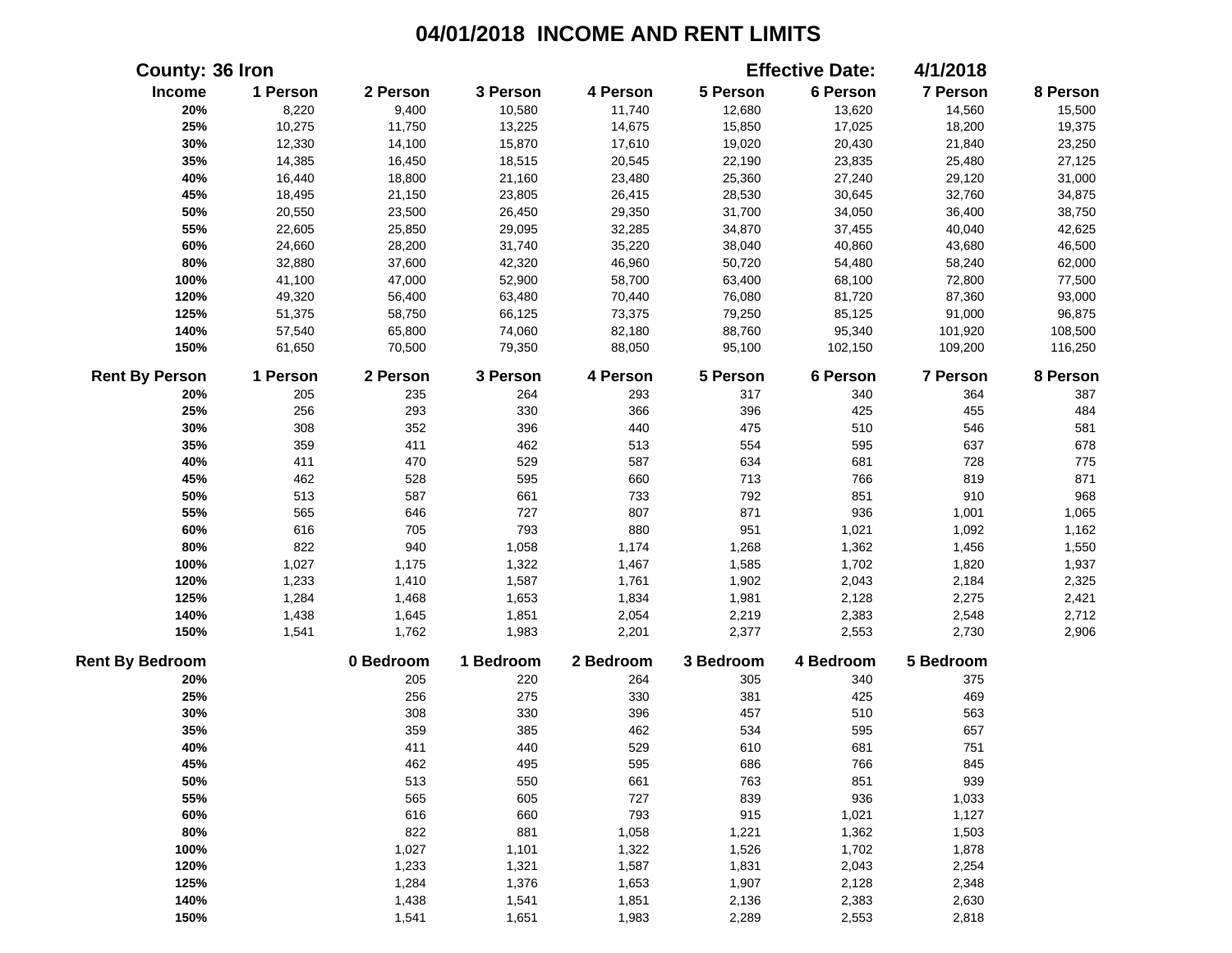|                        | <b>County: 37 Isabella</b> |           |           |           |           | <b>Effective Date:</b> | 4/1/2018  |          |
|------------------------|----------------------------|-----------|-----------|-----------|-----------|------------------------|-----------|----------|
| Income                 | 1 Person                   | 2 Person  | 3 Person  | 4 Person  | 5 Person  | 6 Person               | 7 Person  | 8 Person |
| 20%                    | 8,940                      | 10,220    | 11,500    | 12,760    | 13,800    | 14,820                 | 15,840    | 16,860   |
| 25%                    | 11,175                     | 12,775    | 14,375    | 15,950    | 17,250    | 18,525                 | 19,800    | 21,075   |
| 30%                    | 13,410                     | 15,330    | 17,250    | 19,140    | 20,700    | 22,230                 | 23,760    | 25,290   |
| 35%                    | 15,645                     | 17,885    | 20,125    | 22,330    | 24,150    | 25,935                 | 27,720    | 29,505   |
| 40%                    | 17,880                     | 20,440    | 23,000    | 25,520    | 27,600    | 29,640                 | 31,680    | 33,720   |
| 45%                    | 20,115                     | 22,995    | 25,875    | 28,710    | 31,050    | 33,345                 | 35,640    | 37,935   |
| 50%                    | 22,350                     | 25,550    | 28,750    | 31,900    | 34,500    | 37,050                 | 39,600    | 42,150   |
| 55%                    | 24,585                     | 28,105    | 31,625    | 35,090    | 37,950    | 40,755                 | 43,560    | 46,365   |
| 60%                    | 26,820                     | 30,660    | 34,500    | 38,280    | 41,400    | 44,460                 | 47,520    | 50,580   |
| 80%                    | 35,760                     | 40,880    | 46,000    | 51,040    | 55,200    | 59,280                 | 63,360    | 67,440   |
| 100%                   | 44,700                     | 51,100    | 57,500    | 63,800    | 69,000    | 74,100                 | 79,200    | 84,300   |
| 120%                   | 53,640                     | 61,320    | 69,000    | 76,560    | 82,800    | 88,920                 | 95,040    | 101,160  |
| 125%                   | 55,875                     | 63,875    | 71,875    | 79,750    | 86,250    | 92,625                 | 99,000    | 105,375  |
| 140%                   | 62,580                     | 71,540    | 80,500    | 89,320    | 96,600    | 103,740                | 110,880   | 118,020  |
| 150%                   | 67,050                     | 76,650    | 86,250    | 95,700    | 103,500   | 111,150                | 118,800   | 126,450  |
| <b>Rent By Person</b>  | 1 Person                   | 2 Person  | 3 Person  | 4 Person  | 5 Person  | 6 Person               | 7 Person  | 8 Person |
| 20%                    | 223                        | 255       | 287       | 319       | 345       | 370                    | 396       | 421      |
| 25%                    | 279                        | 319       | 359       | 398       | 431       | 463                    | 495       | 526      |
| 30%                    | 335                        | 383       | 431       | 478       | 517       | 555                    | 594       | 632      |
| 35%                    | 391                        | 447       | 503       | 558       | 603       | 648                    | 693       | 737      |
| 40%                    | 447                        | 511       | 575       | 638       | 690       | 741                    | 792       | 843      |
| 45%                    | 502                        | 574       | 646       | 717       | 776       | 833                    | 891       | 948      |
| 50%                    | 558                        | 638       | 718       | 797       | 862       | 926                    | 990       | 1,053    |
| 55%                    | 614                        | 702       | 790       | 877       | 948       | 1,018                  | 1,089     | 1,159    |
| 60%                    | 670                        | 766       | 862       | 957       | 1,035     | 1,111                  | 1,188     | 1,264    |
| 80%                    | 894                        | 1,022     | 1,150     | 1,276     | 1,380     | 1,482                  | 1,584     | 1,686    |
| 100%                   | 1,117                      | 1,277     | 1,437     | 1,595     | 1,725     | 1,852                  | 1,980     | 2,107    |
| 120%                   | 1,341                      | 1,533     | 1,725     | 1,914     | 2,070     | 2,223                  | 2,376     | 2,529    |
| 125%                   | 1,396                      | 1,596     | 1,796     | 1,993     | 2,156     | 2,315                  | 2,475     | 2,634    |
| 140%                   | 1,564                      | 1,788     | 2,012     | 2,233     | 2,415     | 2,593                  | 2,772     | 2,950    |
| 150%                   | 1,676                      | 1,916     | 2,156     | 2,392     | 2,587     | 2,778                  | 2,970     | 3,161    |
| <b>Rent By Bedroom</b> |                            | 0 Bedroom | 1 Bedroom | 2 Bedroom | 3 Bedroom | 4 Bedroom              | 5 Bedroom |          |
| 20%                    |                            | 223       | 239       | 287       | 332       | 370                    | 408       |          |
| 25%                    |                            | 279       | 299       | 359       | 415       | 463                    | 510       |          |
| 30%                    |                            | 335       | 359       | 431       | 498       | 555                    | 613       |          |
| 35%                    |                            | 391       | 419       | 503       | 581       | 648                    | 715       |          |
| 40%                    |                            | 447       | 479       | 575       | 664       | 741                    | 817       |          |
| 45%                    |                            | 502       | 538       | 646       | 747       | 833                    | 919       |          |
| 50%                    |                            | 558       | 598       | 718       | 830       | 926                    | 1,021     |          |
| 55%                    |                            | 614       | 658       | 790       | 913       | 1,018                  | 1,124     |          |
| 60%                    |                            | 670       | 718       | 862       | 996       | 1,111                  | 1,226     |          |
| 80%                    |                            | 894       | 958       | 1,150     | 1,328     | 1,482                  | 1,635     |          |
| 100%                   |                            | 1,117     | 1,197     | 1,437     | 1,660     | 1,852                  | 2,043     |          |
| 120%                   |                            | 1,341     | 1,437     | 1,725     | 1,992     | 2,223                  | 2,452     |          |
| 125%                   |                            | 1,396     | 1,496     | 1,796     | 2,075     | 2,315                  | 2,554     |          |
| 140%                   |                            | 1,564     | 1,676     | 2,012     | 2,324     | 2,593                  | 2,861     |          |
| 150%                   |                            | 1,676     | 1,796     | 2,156     | 2,490     | 2,778                  | 3,065     |          |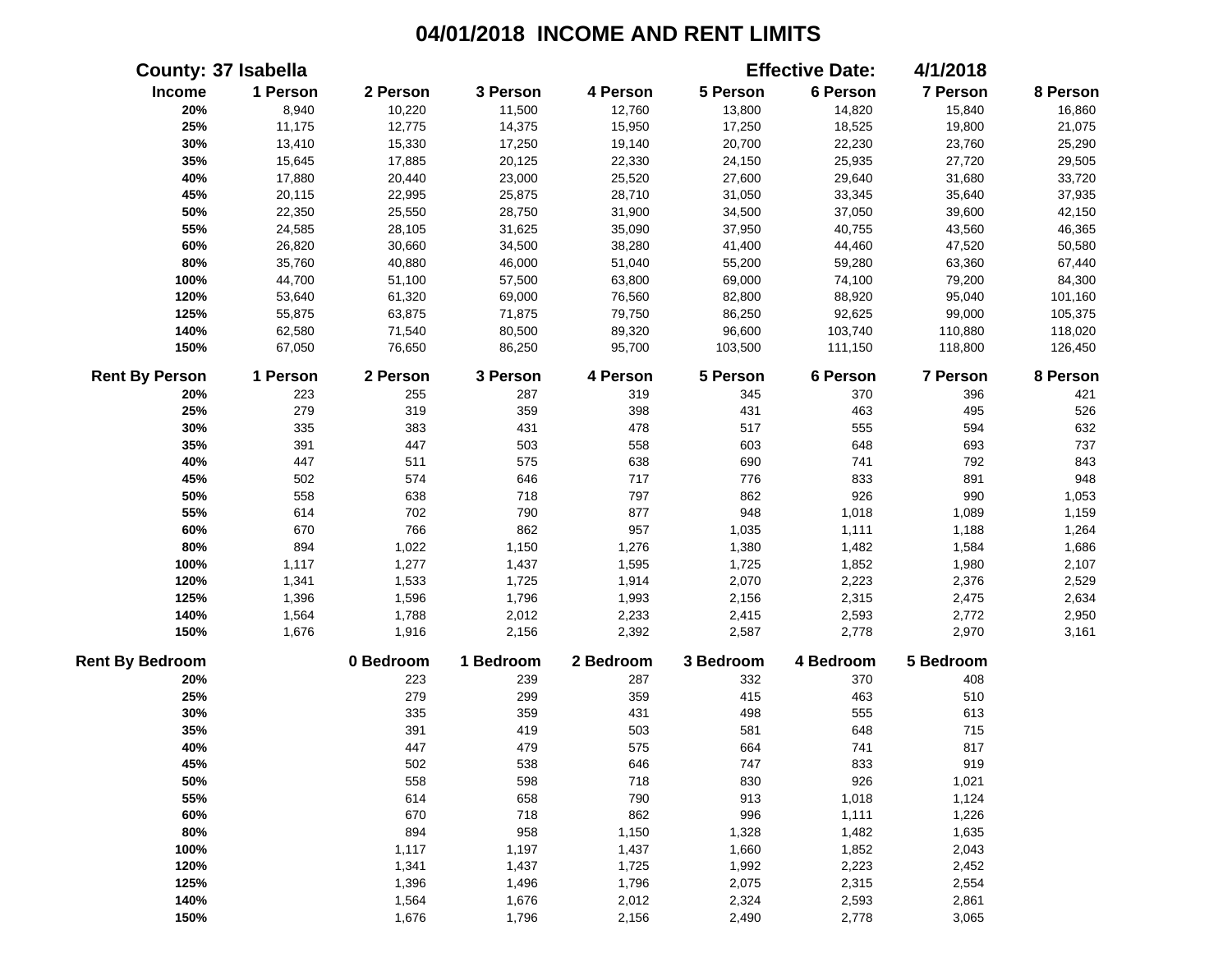|                        | <b>County: 38 Jackson</b> |           |           |           |           | <b>Effective Date:</b> | 4/1/2018  |          |
|------------------------|---------------------------|-----------|-----------|-----------|-----------|------------------------|-----------|----------|
| Income                 | 1 Person                  | 2 Person  | 3 Person  | 4 Person  | 5 Person  | 6 Person               | 7 Person  | 8 Person |
| 20%                    | 8,740                     | 10,000    | 11,240    | 12,480    | 13,480    | 14,480                 | 15,480    | 16,480   |
| 25%                    | 10,925                    | 12,500    | 14,050    | 15,600    | 16,850    | 18,100                 | 19,350    | 20,600   |
| 30%                    | 13,110                    | 15,000    | 16,860    | 18,720    | 20,220    | 21,720                 | 23,220    | 24,720   |
| 35%                    | 15,295                    | 17,500    | 19,670    | 21,840    | 23,590    | 25,340                 | 27,090    | 28,840   |
| 40%                    | 17,480                    | 20,000    | 22,480    | 24,960    | 26,960    | 28,960                 | 30,960    | 32,960   |
| 45%                    | 19,665                    | 22,500    | 25,290    | 28,080    | 30,330    | 32,580                 | 34,830    | 37,080   |
| 50%                    | 21,850                    | 25,000    | 28,100    | 31,200    | 33,700    | 36,200                 | 38,700    | 41,200   |
| 55%                    | 24,035                    | 27,500    | 30,910    | 34,320    | 37,070    | 39,820                 | 42,570    | 45,320   |
| 60%                    | 26,220                    | 30,000    | 33,720    | 37,440    | 40,440    | 43,440                 | 46,440    | 49,440   |
| 80%                    | 34,960                    | 40,000    | 44,960    | 49,920    | 53,920    | 57,920                 | 61,920    | 65,920   |
| 100%                   | 43,700                    | 50,000    | 56,200    | 62,400    | 67,400    | 72,400                 | 77,400    | 82,400   |
| 120%                   | 52,440                    | 60,000    | 67,440    | 74,880    | 80,880    | 86,880                 | 92,880    | 98,880   |
| 125%                   | 54,625                    | 62,500    | 70,250    | 78,000    | 84,250    | 90,500                 | 96,750    | 103,000  |
| 140%                   | 61,180                    | 70,000    | 78,680    | 87,360    | 94,360    | 101,360                | 108,360   | 115,360  |
| 150%                   | 65,550                    | 75,000    | 84,300    | 93,600    | 101,100   | 108,600                | 116,100   | 123,600  |
| <b>Rent By Person</b>  | 1 Person                  | 2 Person  | 3 Person  | 4 Person  | 5 Person  | 6 Person               | 7 Person  | 8 Person |
| 20%                    | 218                       | 250       | 281       | 312       | 337       | 362                    | 387       | 412      |
| 25%                    | 273                       | 312       | 351       | 390       | 421       | 452                    | 483       | 515      |
| 30%                    | 327                       | 375       | 421       | 468       | 505       | 543                    | 580       | 618      |
| 35%                    | 382                       | 437       | 491       | 546       | 589       | 633                    | 677       | 721      |
| 40%                    | 437                       | 500       | 562       | 624       | 674       | 724                    | 774       | 824      |
| 45%                    | 491                       | 562       | 632       | 702       | 758       | 814                    | 870       | 927      |
| 50%                    | 546                       | 625       | 702       | 780       | 842       | 905                    | 967       | 1,030    |
| 55%                    | 600                       | 687       | 772       | 858       | 926       | 995                    | 1,064     | 1,133    |
| 60%                    | 655                       | 750       | 843       | 936       | 1,011     | 1,086                  | 1,161     | 1,236    |
| 80%                    | 874                       | 1,000     | 1,124     | 1,248     | 1,348     | 1,448                  | 1,548     | 1,648    |
| 100%                   | 1,092                     | 1,250     | 1,405     | 1,560     | 1,685     | 1,810                  | 1,935     | 2,060    |
| 120%                   | 1,311                     | 1,500     | 1,686     | 1,872     | 2,022     | 2,172                  | 2,322     | 2,472    |
| 125%                   | 1,365                     | 1,562     | 1,756     | 1,950     | 2,106     | 2,262                  | 2,418     | 2,575    |
| 140%                   | 1,529                     | 1,750     | 1,967     | 2,184     | 2,359     | 2,534                  | 2,709     | 2,884    |
| 150%                   | 1,638                     | 1,875     | 2,107     | 2,340     | 2,527     | 2,715                  | 2,902     | 3,090    |
| <b>Rent By Bedroom</b> |                           | 0 Bedroom | 1 Bedroom | 2 Bedroom | 3 Bedroom | 4 Bedroom              | 5 Bedroom |          |
| 20%                    |                           | 218       | 234       | 281       | 324       | 362                    | 399       |          |
| 25%                    |                           | 273       | 292       | 351       | 405       | 452                    | 499       |          |
| 30%                    |                           | 327       | 351       | 421       | 486       | 543                    | 599       |          |
| 35%                    |                           | 382       | 409       | 491       | 567       | 633                    | 699       |          |
| 40%                    |                           | 437       | 468       | 562       | 649       | 724                    | 799       |          |
| 45%                    |                           | 491       | 527       | 632       | 730       | 814                    | 898       |          |
| 50%                    |                           | 546       | 585       | 702       | 811       | 905                    | 998       |          |
| 55%                    |                           | 600       | 644       | 772       | 892       | 995                    | 1,098     |          |
| 60%                    |                           | 655       | 702       | 843       | 973       | 1,086                  | 1,198     |          |
| 80%                    |                           | 874       | 937       | 1,124     | 1,298     | 1,448                  | 1,598     |          |
| 100%                   |                           | 1,092     | 1,171     | 1,405     | 1,622     | 1,810                  | 1,997     |          |
| 120%                   |                           | 1,311     | 1,405     | 1,686     | 1,947     | 2,172                  | 2,397     |          |
| 125%                   |                           | 1,365     | 1,464     | 1,756     | 2,028     | 2,262                  | 2,496     |          |
| 140%                   |                           | 1,529     | 1,639     | 1,967     | 2,271     | 2,534                  | 2,796     |          |
| 150%                   |                           | 1,638     | 1,756     | 2,107     | 2,433     | 2,715                  | 2,996     |          |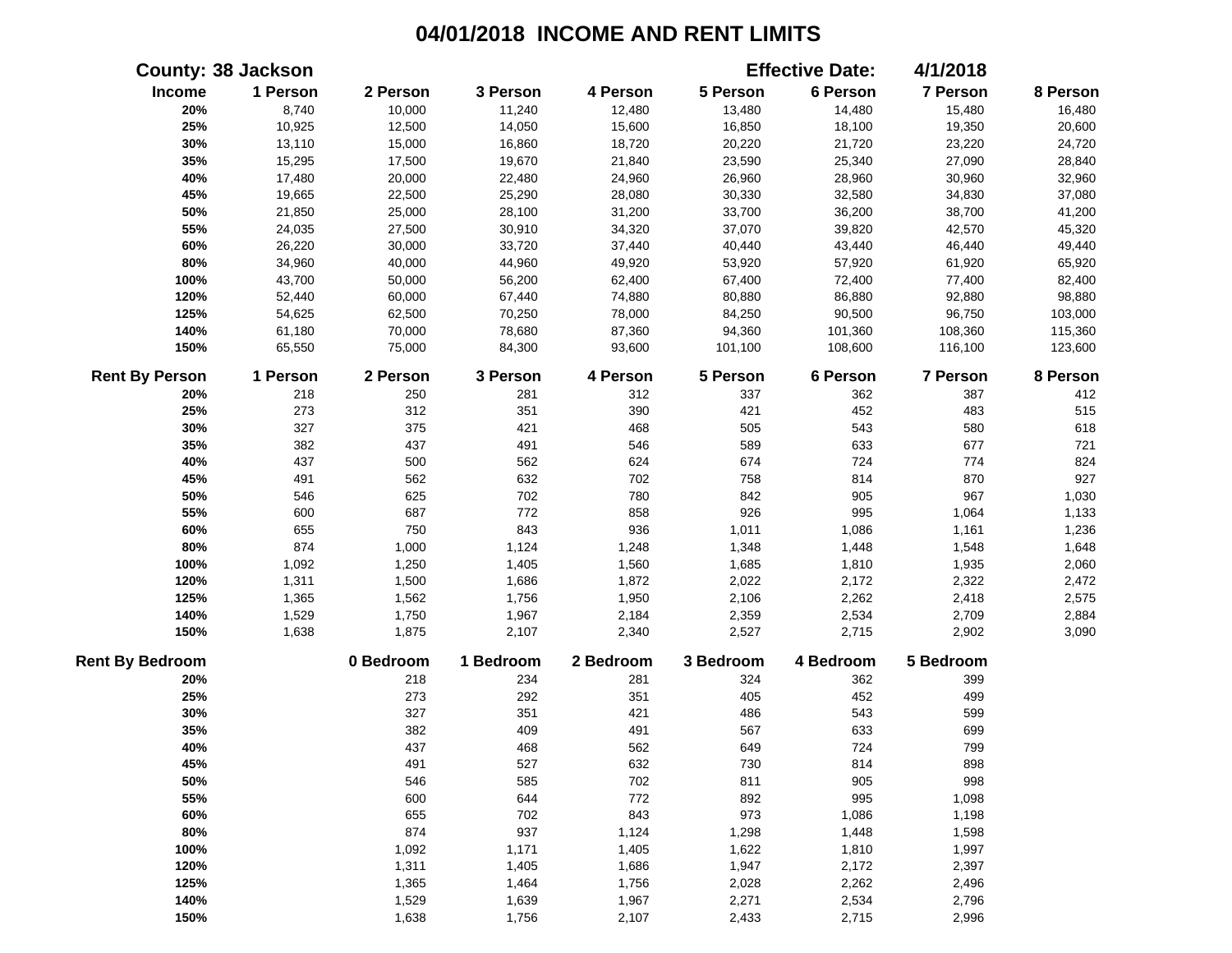|                        | <b>County: 39 Kalamazoo</b> |           |           |           |           | <b>Effective Date:</b> | 4/1/2018  |          |
|------------------------|-----------------------------|-----------|-----------|-----------|-----------|------------------------|-----------|----------|
| Income                 | 1 Person                    | 2 Person  | 3 Person  | 4 Person  | 5 Person  | 6 Person               | 7 Person  | 8 Person |
| 20%                    | 9,640                       | 11,020    | 12,400    | 13,760    | 14,880    | 15,980                 | 17,080    | 18,180   |
| 25%                    | 12,050                      | 13,775    | 15,500    | 17,200    | 18,600    | 19,975                 | 21,350    | 22,725   |
| 30%                    | 14,460                      | 16,530    | 18,600    | 20,640    | 22,320    | 23,970                 | 25,620    | 27,270   |
| 35%                    | 16,870                      | 19,285    | 21,700    | 24,080    | 26,040    | 27,965                 | 29,890    | 31,815   |
| 40%                    | 19,280                      | 22,040    | 24,800    | 27,520    | 29,760    | 31,960                 | 34,160    | 36,360   |
| 45%                    | 21,690                      | 24,795    | 27,900    | 30,960    | 33,480    | 35,955                 | 38,430    | 40,905   |
| 50%                    | 24,100                      | 27,550    | 31,000    | 34,400    | 37,200    | 39,950                 | 42,700    | 45,450   |
| 55%                    | 26,510                      | 30,305    | 34,100    | 37,840    | 40,920    | 43,945                 | 46,970    | 49,995   |
| 60%                    | 28,920                      | 33,060    | 37,200    | 41,280    | 44,640    | 47,940                 | 51,240    | 54,540   |
| 80%                    | 38,560                      | 44,080    | 49,600    | 55,040    | 59,520    | 63,920                 | 68,320    | 72,720   |
| 100%                   | 48,200                      | 55,100    | 62,000    | 68,800    | 74,400    | 79,900                 | 85,400    | 90,900   |
| 120%                   | 57,840                      | 66,120    | 74,400    | 82,560    | 89,280    | 95,880                 | 102,480   | 109,080  |
| 125%                   | 60,250                      | 68,875    | 77,500    | 86,000    | 93,000    | 99,875                 | 106,750   | 113,625  |
| 140%                   | 67,480                      | 77,140    | 86,800    | 96,320    | 104,160   | 111,860                | 119,560   | 127,260  |
| 150%                   | 72,300                      | 82,650    | 93,000    | 103,200   | 111,600   | 119,850                | 128,100   | 136,350  |
| <b>Rent By Person</b>  | 1 Person                    | 2 Person  | 3 Person  | 4 Person  | 5 Person  | 6 Person               | 7 Person  | 8 Person |
| 20%                    | 241                         | 275       | 310       | 344       | 372       | 399                    | 427       | 454      |
| 25%                    | 301                         | 344       | 387       | 430       | 465       | 499                    | 533       | 568      |
| 30%                    | 361                         | 413       | 465       | 516       | 558       | 599                    | 640       | 681      |
| 35%                    | 421                         | 482       | 542       | 602       | 651       | 699                    | 747       | 795      |
| 40%                    | 482                         | 551       | 620       | 688       | 744       | 799                    | 854       | 909      |
| 45%                    | 542                         | 619       | 697       | 774       | 837       | 898                    | 960       | 1,022    |
| 50%                    | 602                         | 688       | 775       | 860       | 930       | 998                    | 1,067     | 1,136    |
| 55%                    | 662                         | 757       | 852       | 946       | 1,023     | 1,098                  | 1,174     | 1,249    |
| 60%                    | 723                         | 826       | 930       | 1,032     | 1,116     | 1,198                  | 1,281     | 1,363    |
| 80%                    | 964                         | 1,102     | 1,240     | 1,376     | 1,488     | 1,598                  | 1,708     | 1,818    |
| 100%                   | 1,205                       | 1,377     | 1,550     | 1,720     | 1,860     | 1,997                  | 2,135     | 2,272    |
| 120%                   | 1,446                       | 1,653     | 1,860     | 2,064     | 2,232     | 2,397                  | 2,562     | 2,727    |
| 125%                   | 1,506                       | 1,721     | 1,937     | 2,150     | 2,325     | 2,496                  | 2,668     | 2,840    |
| 140%                   | 1,687                       | 1,928     | 2,170     | 2,408     | 2,604     | 2,796                  | 2,989     | 3,181    |
| 150%                   | 1,807                       | 2,066     | 2,325     | 2,580     | 2,790     | 2,996                  | 3,202     | 3,408    |
| <b>Rent By Bedroom</b> |                             | 0 Bedroom | 1 Bedroom | 2 Bedroom | 3 Bedroom | 4 Bedroom              | 5 Bedroom |          |
| 20%                    |                             | 241       | 258       | 310       | 358       | 399                    | 440       |          |
| 25%                    |                             | 301       | 322       | 387       | 447       | 499                    | 550       |          |
| 30%                    |                             | 361       | 387       | 465       | 537       | 599                    | 661       |          |
| 35%                    |                             | 421       | 451       | 542       | 626       | 699                    | 771       |          |
| 40%                    |                             | 482       | 516       | 620       | 716       | 799                    | 881       |          |
| 45%                    |                             | 542       | 581       | 697       | 805       | 898                    | 991       |          |
| 50%                    |                             | 602       | 645       | 775       | 895       | 998                    | 1,101     |          |
| 55%                    |                             | 662       | 710       | 852       | 984       | 1,098                  | 1,212     |          |
| 60%                    |                             | 723       | 774       | 930       | 1,074     | 1,198                  | 1,322     |          |
| 80%                    |                             | 964       | 1,033     | 1,240     | 1,432     | 1,598                  | 1,763     |          |
| 100%                   |                             | 1,205     | 1,291     | 1,550     | 1,790     | 1,997                  | 2,203     |          |
| 120%                   |                             | 1,446     | 1,549     | 1,860     | 2,148     | 2,397                  | 2,644     |          |
| 125%                   |                             | 1,506     | 1,614     | 1,937     | 2,237     | 2,496                  | 2,754     |          |
| 140%                   |                             | 1,687     | 1,807     | 2,170     | 2,506     | 2,796                  | 3,085     |          |
| 150%                   |                             | 1,807     | 1,936     | 2,325     | 2,685     | 2,996                  | 3,305     |          |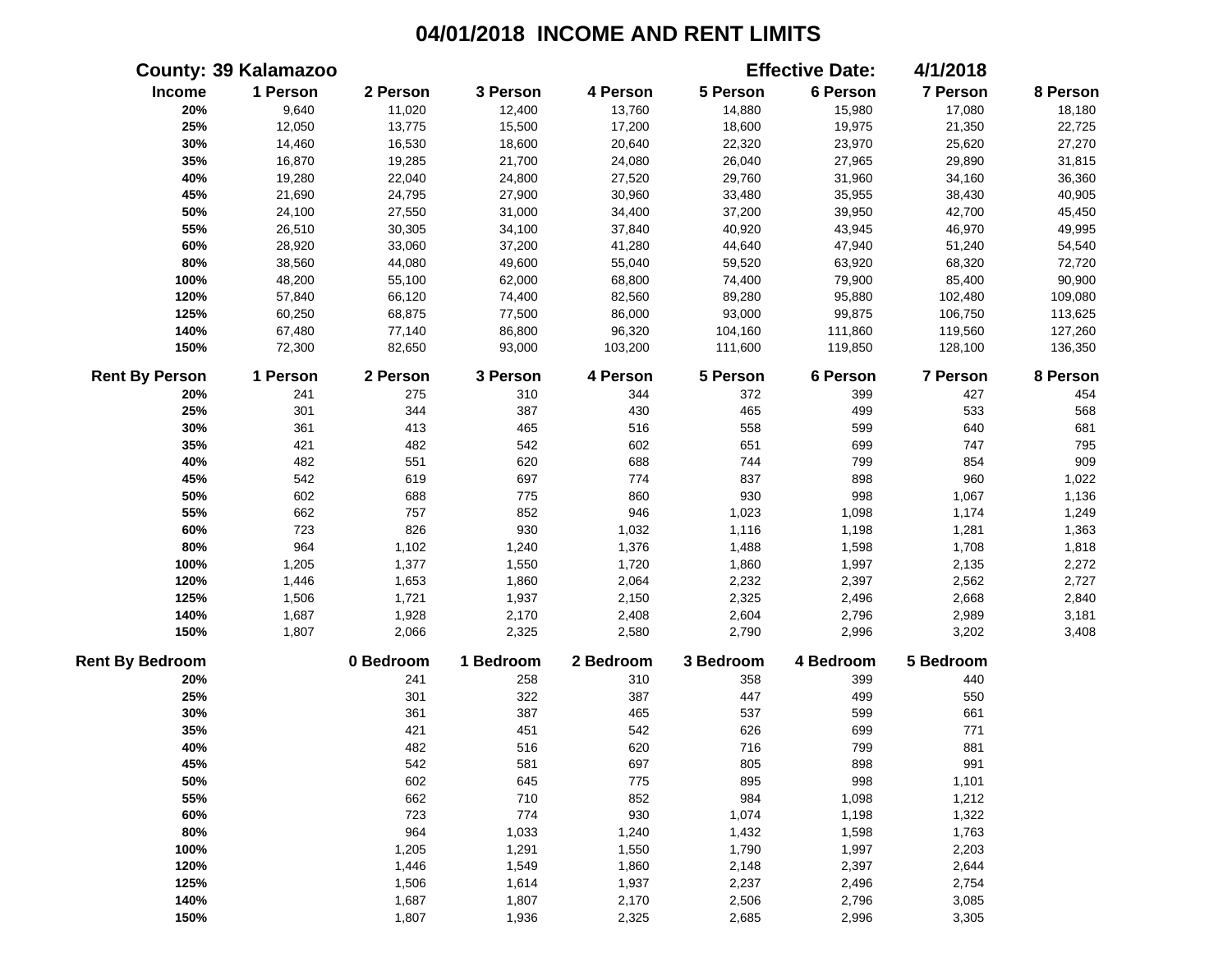|                        | <b>County: 40 Kalkaska</b> |           |           |           |           | <b>Effective Date:</b> | 4/1/2018        |          |
|------------------------|----------------------------|-----------|-----------|-----------|-----------|------------------------|-----------------|----------|
| Income                 | 1 Person                   | 2 Person  | 3 Person  | 4 Person  | 5 Person  | 6 Person               | 7 Person        | 8 Person |
| 20%                    | 8,220                      | 9,400     | 10,580    | 11,740    | 12,680    | 13,620                 | 14,560          | 15,500   |
| 25%                    | 10,275                     | 11,750    | 13,225    | 14,675    | 15,850    | 17,025                 | 18,200          | 19,375   |
| 30%                    | 12,330                     | 14,100    | 15,870    | 17,610    | 19,020    | 20,430                 | 21,840          | 23,250   |
| 35%                    | 14,385                     | 16,450    | 18,515    | 20,545    | 22,190    | 23,835                 | 25,480          | 27,125   |
| 40%                    | 16,440                     | 18,800    | 21,160    | 23,480    | 25,360    | 27,240                 | 29,120          | 31,000   |
| 45%                    | 18,495                     | 21,150    | 23,805    | 26,415    | 28,530    | 30,645                 | 32,760          | 34,875   |
| 50%                    | 20,550                     | 23,500    | 26,450    | 29,350    | 31,700    | 34,050                 | 36,400          | 38,750   |
| 55%                    | 22,605                     | 25,850    | 29,095    | 32,285    | 34,870    | 37,455                 | 40,040          | 42,625   |
| 60%                    | 24,660                     | 28,200    | 31,740    | 35,220    | 38,040    | 40,860                 | 43,680          | 46,500   |
| 80%                    | 32,880                     | 37,600    | 42,320    | 46,960    | 50,720    | 54,480                 | 58,240          | 62,000   |
| 100%                   | 41,100                     | 47,000    | 52,900    | 58,700    | 63,400    | 68,100                 | 72,800          | 77,500   |
| 120%                   | 49,320                     | 56,400    | 63,480    | 70,440    | 76,080    | 81,720                 | 87,360          | 93,000   |
| 125%                   | 51,375                     | 58,750    | 66,125    | 73,375    | 79,250    | 85,125                 | 91,000          | 96,875   |
| 140%                   | 57,540                     | 65,800    | 74,060    | 82,180    | 88,760    | 95,340                 | 101,920         | 108,500  |
| 150%                   | 61,650                     | 70,500    | 79,350    | 88,050    | 95,100    | 102,150                | 109,200         | 116,250  |
| <b>Rent By Person</b>  | 1 Person                   | 2 Person  | 3 Person  | 4 Person  | 5 Person  | 6 Person               | <b>7 Person</b> | 8 Person |
| 20%                    | 205                        | 235       | 264       | 293       | 317       | 340                    | 364             | 387      |
| 25%                    | 256                        | 293       | 330       | 366       | 396       | 425                    | 455             | 484      |
| 30%                    | 308                        | 352       | 396       | 440       | 475       | 510                    | 546             | 581      |
| 35%                    | 359                        | 411       | 462       | 513       | 554       | 595                    | 637             | 678      |
| 40%                    | 411                        | 470       | 529       | 587       | 634       | 681                    | 728             | 775      |
| 45%                    | 462                        | 528       | 595       | 660       | 713       | 766                    | 819             | 871      |
| 50%                    | 513                        | 587       | 661       | 733       | 792       | 851                    | 910             | 968      |
| 55%                    | 565                        | 646       | 727       | 807       | 871       | 936                    | 1,001           | 1,065    |
| 60%                    | 616                        | 705       | 793       | 880       | 951       | 1,021                  | 1,092           | 1,162    |
| 80%                    | 822                        | 940       | 1,058     | 1,174     | 1,268     | 1,362                  | 1,456           | 1,550    |
| 100%                   | 1,027                      | 1,175     | 1,322     | 1,467     | 1,585     | 1,702                  | 1,820           | 1,937    |
| 120%                   | 1,233                      | 1,410     | 1,587     | 1,761     | 1,902     | 2,043                  | 2,184           | 2,325    |
| 125%                   | 1,284                      | 1,468     | 1,653     | 1,834     | 1,981     | 2,128                  | 2,275           | 2,421    |
| 140%                   | 1,438                      | 1,645     | 1,851     | 2,054     | 2,219     | 2,383                  | 2,548           | 2,712    |
| 150%                   | 1,541                      | 1,762     | 1,983     | 2,201     | 2,377     | 2,553                  | 2,730           | 2,906    |
| <b>Rent By Bedroom</b> |                            | 0 Bedroom | 1 Bedroom | 2 Bedroom | 3 Bedroom | 4 Bedroom              | 5 Bedroom       |          |
| 20%                    |                            | 205       | 220       | 264       | 305       | 340                    | 375             |          |
| 25%                    |                            | 256       | 275       | 330       | 381       | 425                    | 469             |          |
| 30%                    |                            | 308       | 330       | 396       | 457       | 510                    | 563             |          |
| 35%                    |                            | 359       | 385       | 462       | 534       | 595                    | 657             |          |
| 40%                    |                            | 411       | 440       | 529       | 610       | 681                    | 751             |          |
| 45%                    |                            | 462       | 495       | 595       | 686       | 766                    | 845             |          |
| 50%                    |                            | 513       | 550       | 661       | 763       | 851                    | 939             |          |
| 55%                    |                            | 565       | 605       | 727       | 839       | 936                    | 1,033           |          |
| 60%                    |                            | 616       | 660       | 793       | 915       | 1,021                  | 1,127           |          |
| 80%                    |                            | 822       | 881       | 1,058     | 1,221     | 1,362                  | 1,503           |          |
| 100%                   |                            | 1,027     | 1,101     | 1,322     | 1,526     | 1,702                  | 1,878           |          |
| 120%                   |                            | 1,233     | 1,321     | 1,587     | 1,831     | 2,043                  | 2,254           |          |
| 125%                   |                            | 1,284     | 1,376     | 1,653     | 1,907     | 2,128                  | 2,348           |          |
| 140%                   |                            | 1,438     | 1,541     | 1,851     | 2,136     | 2,383                  | 2,630           |          |
| 150%                   |                            | 1,541     | 1,651     | 1,983     | 2,289     | 2,553                  | 2,818           |          |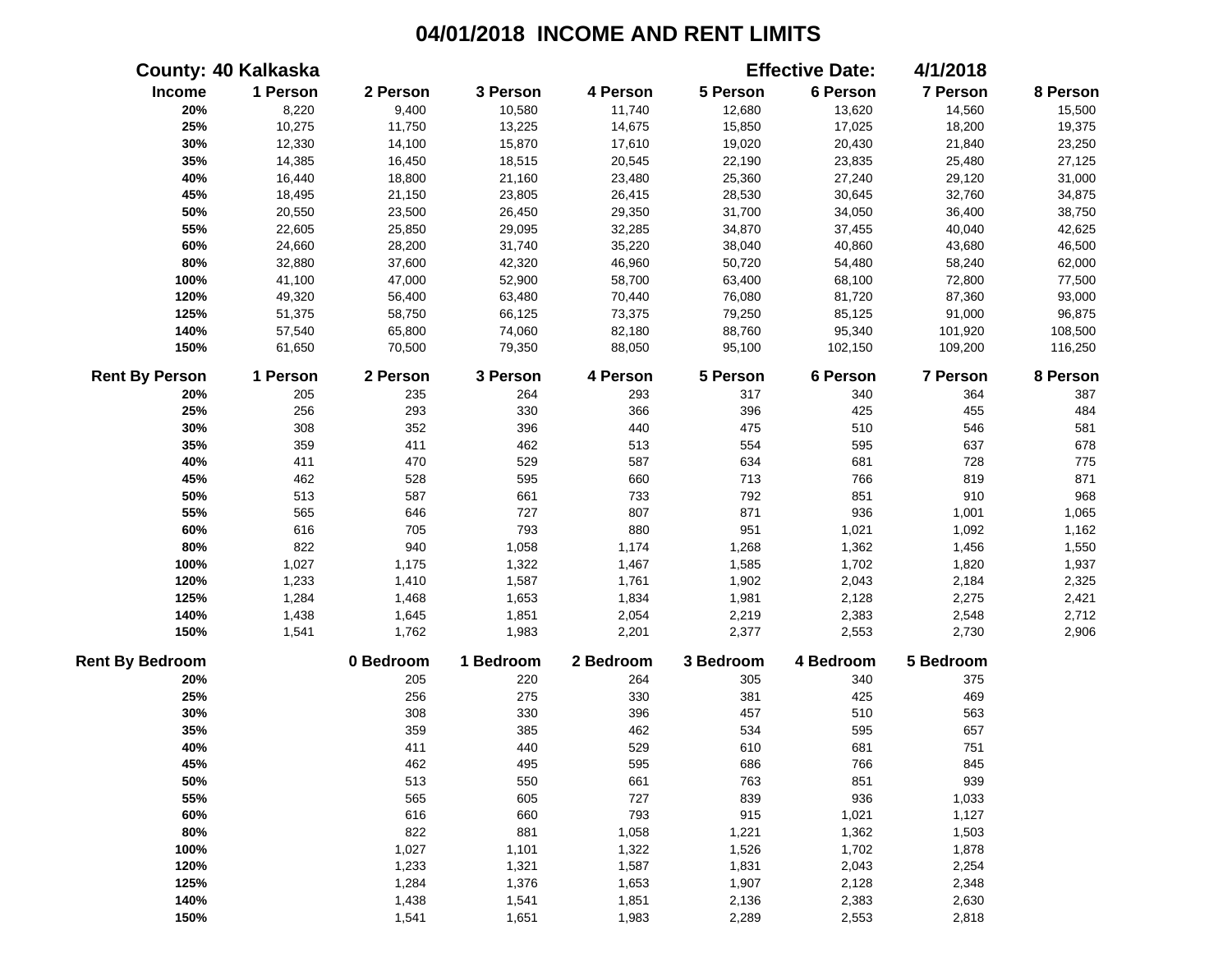| <b>County: 41 Kent</b> |          |           |           |           |           | <b>Effective Date:</b> | 4/1/2018  |          |
|------------------------|----------|-----------|-----------|-----------|-----------|------------------------|-----------|----------|
| Income                 | 1 Person | 2 Person  | 3 Person  | 4 Person  | 5 Person  | 6 Person               | 7 Person  | 8 Person |
| 20%                    | 9,800    | 11,200    | 12,600    | 13,980    | 15,100    | 16,220                 | 17,340    | 18,460   |
| 25%                    | 12,250   | 14,000    | 15,750    | 17,475    | 18,875    | 20,275                 | 21,675    | 23,075   |
| 30%                    | 14,700   | 16,800    | 18,900    | 20,970    | 22,650    | 24,330                 | 26,010    | 27,690   |
| 35%                    | 17,150   | 19,600    | 22,050    | 24,465    | 26,425    | 28,385                 | 30,345    | 32,305   |
| 40%                    | 19,600   | 22,400    | 25,200    | 27,960    | 30,200    | 32,440                 | 34,680    | 36,920   |
| 45%                    | 22,050   | 25,200    | 28,350    | 31,455    | 33,975    | 36,495                 | 39,015    | 41,535   |
| 50%                    | 24,500   | 28,000    | 31,500    | 34,950    | 37,750    | 40,550                 | 43,350    | 46,150   |
| 55%                    | 26,950   | 30,800    | 34,650    | 38,445    | 41,525    | 44,605                 | 47,685    | 50,765   |
| 60%                    | 29,400   | 33,600    | 37,800    | 41,940    | 45,300    | 48,660                 | 52,020    | 55,380   |
| 80%                    | 39,200   | 44,800    | 50,400    | 55,920    | 60,400    | 64,880                 | 69,360    | 73,840   |
| 100%                   | 49,000   | 56,000    | 63,000    | 69,900    | 75,500    | 81,100                 | 86,700    | 92,300   |
| 120%                   | 58,800   | 67,200    | 75,600    | 83,880    | 90,600    | 97,320                 | 104,040   | 110,760  |
| 125%                   | 61,250   | 70,000    | 78,750    | 87,375    | 94,375    | 101,375                | 108,375   | 115,375  |
| 140%                   | 68,600   | 78,400    | 88,200    | 97,860    | 105,700   | 113,540                | 121,380   | 129,220  |
| 150%                   | 73,500   | 84,000    | 94,500    | 104,850   | 113,250   | 121,650                | 130,050   | 138,450  |
| <b>Rent By Person</b>  | 1 Person | 2 Person  | 3 Person  | 4 Person  | 5 Person  | 6 Person               | 7 Person  | 8 Person |
| 20%                    | 245      | 280       | 315       | 349       | 377       | 405                    | 433       | 461      |
| 25%                    | 306      | 350       | 393       | 436       | 471       | 506                    | 541       | 576      |
| 30%                    | 367      | 420       | 472       | 524       | 566       | 608                    | 650       | 692      |
| 35%                    | 428      | 490       | 551       | 611       | 660       | 709                    | 758       | 807      |
| 40%                    | 490      | 560       | 630       | 699       | 755       | 811                    | 867       | 923      |
| 45%                    | 551      | 630       | 708       | 786       | 849       | 912                    | 975       | 1,038    |
| 50%                    | 612      | 700       | 787       | 873       | 943       | 1,013                  | 1,083     | 1,153    |
| 55%                    | 673      | 770       | 866       | 961       | 1,038     | 1,115                  | 1,192     | 1,269    |
| 60%                    | 735      | 840       | 945       | 1,048     | 1,132     | 1,216                  | 1,300     | 1,384    |
| 80%                    | 980      | 1,120     | 1,260     | 1,398     | 1,510     | 1,622                  | 1,734     | 1,846    |
| 100%                   | 1,225    | 1,400     | 1,575     | 1,747     | 1,887     | 2,027                  | 2,167     | 2,307    |
| 120%                   | 1,470    | 1,680     | 1,890     | 2,097     | 2,265     | 2,433                  | 2,601     | 2,769    |
| 125%                   | 1,531    | 1,750     | 1,968     | 2,184     | 2,359     | 2,534                  | 2,709     | 2,884    |
| 140%                   | 1,715    | 1,960     | 2,205     | 2,446     | 2,642     | 2,838                  | 3,034     | 3,230    |
| 150%                   | 1,837    | 2,100     | 2,362     | 2,621     | 2,831     | 3,041                  | 3,251     | 3,461    |
| <b>Rent By Bedroom</b> |          | 0 Bedroom | 1 Bedroom | 2 Bedroom | 3 Bedroom | 4 Bedroom              | 5 Bedroom |          |
| 20%                    |          | 245       | 262       | 315       | 363       | 405                    | 447       |          |
| 25%                    |          | 306       | 328       | 393       | 454       | 506                    | 559       |          |
| 30%                    |          | 367       | 393       | 472       | 545       | 608                    | 671       |          |
| 35%                    |          | 428       | 459       | 551       | 636       | 709                    | 783       |          |
| 40%                    |          | 490       | 525       | 630       | 727       | 811                    | 895       |          |
| 45%                    |          | 551       | 590       | 708       | 817       | 912                    | 1,006     |          |
| 50%                    |          | 612       | 656       | 787       | 908       | 1,013                  | 1,118     |          |
| 55%                    |          | 673       | 721       | 866       | 999       | 1,115                  | 1,230     |          |
| 60%                    |          | 735       | 787       | 945       | 1,090     | 1,216                  | 1,342     |          |
| 80%                    |          | 980       | 1,050     | 1,260     | 1,454     | 1,622                  | 1,790     |          |
| 100%                   |          | 1,225     | 1,312     | 1,575     | 1,817     | 2,027                  | 2,237     |          |
| 120%                   |          | 1,470     | 1,575     | 1,890     | 2,181     | 2,433                  | 2,685     |          |
| 125%                   |          | 1,531     | 1,640     | 1,968     | 2,271     | 2,534                  | 2,796     |          |
| 140%                   |          | 1,715     | 1,837     | 2,205     | 2,544     | 2,838                  | 3,132     |          |
| 150%                   |          | 1,837     | 1,968     | 2,362     | 2,726     | 3,041                  | 3,356     |          |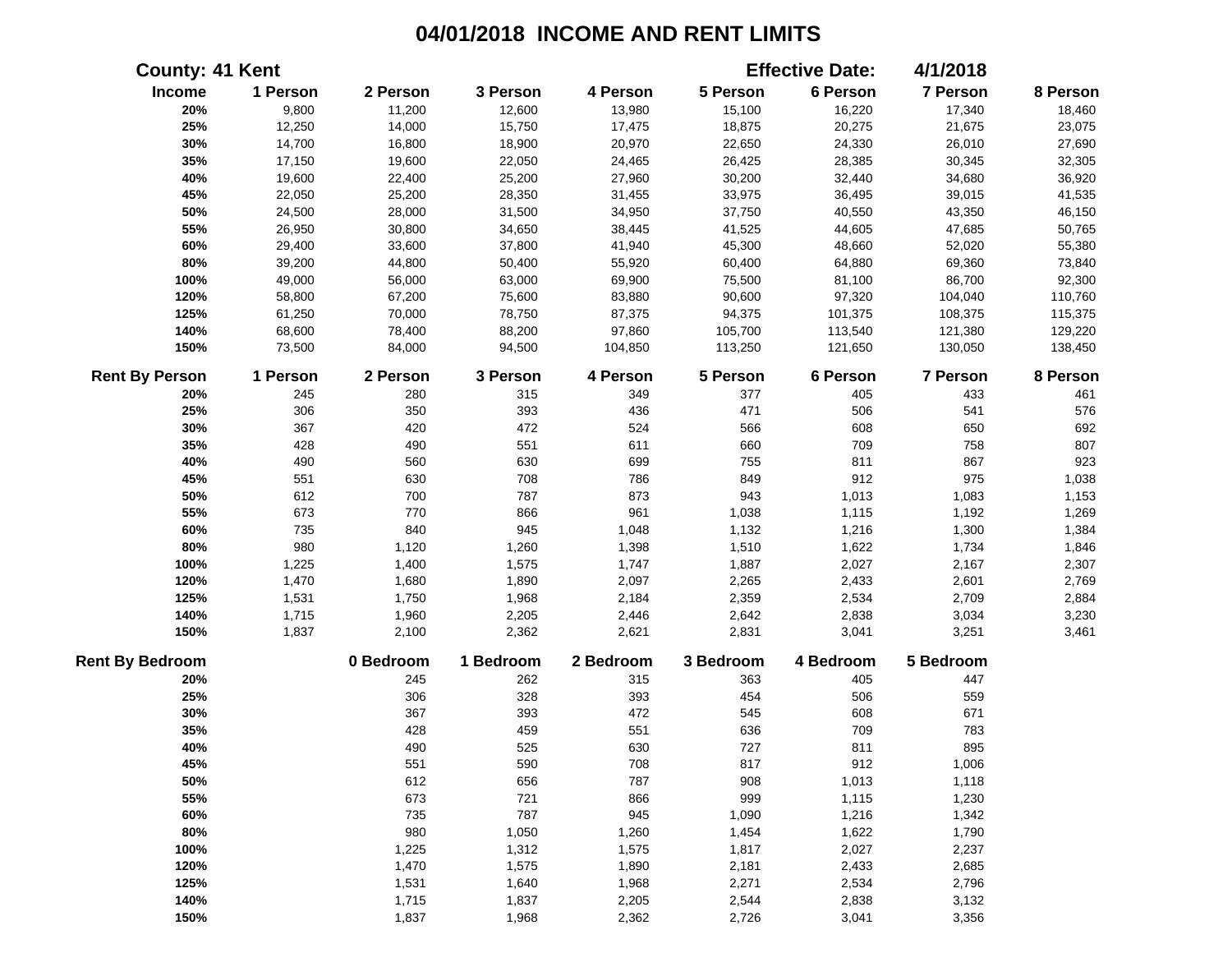|                        | <b>County: 42 Keweenaw</b> |           |           |           |           | <b>Effective Date:</b> | 4/1/2018  |          |
|------------------------|----------------------------|-----------|-----------|-----------|-----------|------------------------|-----------|----------|
| Income                 | 1 Person                   | 2 Person  | 3 Person  | 4 Person  | 5 Person  | 6 Person               | 7 Person  | 8 Person |
| 20%                    | 8,220                      | 9,400     | 10,580    | 11,740    | 12,680    | 13,620                 | 14,560    | 15,500   |
| 25%                    | 10,275                     | 11,750    | 13,225    | 14,675    | 15,850    | 17,025                 | 18,200    | 19,375   |
| 30%                    | 12,330                     | 14,100    | 15,870    | 17,610    | 19,020    | 20,430                 | 21,840    | 23,250   |
| 35%                    | 14,385                     | 16,450    | 18,515    | 20,545    | 22,190    | 23,835                 | 25,480    | 27,125   |
| 40%                    | 16,440                     | 18,800    | 21,160    | 23,480    | 25,360    | 27,240                 | 29,120    | 31,000   |
| 45%                    | 18,495                     | 21,150    | 23,805    | 26,415    | 28,530    | 30,645                 | 32,760    | 34,875   |
| 50%                    | 20,550                     | 23,500    | 26,450    | 29,350    | 31,700    | 34,050                 | 36,400    | 38,750   |
| 55%                    | 22,605                     | 25,850    | 29,095    | 32,285    | 34,870    | 37,455                 | 40,040    | 42,625   |
| 60%                    | 24,660                     | 28,200    | 31,740    | 35,220    | 38,040    | 40,860                 | 43,680    | 46,500   |
| $80\%$                 | 32,880                     | 37,600    | 42,320    | 46,960    | 50,720    | 54,480                 | 58,240    | 62,000   |
| 100%                   | 41,100                     | 47,000    | 52,900    | 58,700    | 63,400    | 68,100                 | 72,800    | 77,500   |
| 120%                   | 49,320                     | 56,400    | 63,480    | 70,440    | 76,080    | 81,720                 | 87,360    | 93,000   |
| 125%                   | 51,375                     | 58,750    | 66,125    | 73,375    | 79,250    | 85,125                 | 91,000    | 96,875   |
| 140%                   | 57,540                     | 65,800    | 74,060    | 82,180    | 88,760    | 95,340                 | 101,920   | 108,500  |
| 150%                   | 61,650                     | 70,500    | 79,350    | 88,050    | 95,100    | 102,150                | 109,200   | 116,250  |
| <b>Rent By Person</b>  | 1 Person                   | 2 Person  | 3 Person  | 4 Person  | 5 Person  | 6 Person               | 7 Person  | 8 Person |
| 20%                    | 205                        | 235       | 264       | 293       | 317       | 340                    | 364       | 387      |
| 25%                    | 256                        | 293       | 330       | 366       | 396       | 425                    | 455       | 484      |
| 30%                    | 308                        | 352       | 396       | 440       | 475       | 510                    | 546       | 581      |
| 35%                    | 359                        | 411       | 462       | 513       | 554       | 595                    | 637       | 678      |
| 40%                    | 411                        | 470       | 529       | 587       | 634       | 681                    | 728       | 775      |
| 45%                    | 462                        | 528       | 595       | 660       | 713       | 766                    | 819       | 871      |
| 50%                    | 513                        | 587       | 661       | 733       | 792       | 851                    | 910       | 968      |
| 55%                    | 565                        | 646       | 727       | 807       | 871       | 936                    | 1,001     | 1,065    |
| 60%                    | 616                        | 705       | 793       | 880       | 951       | 1,021                  | 1,092     | 1,162    |
| 80%                    | 822                        | 940       | 1,058     | 1,174     | 1,268     | 1,362                  | 1,456     | 1,550    |
| 100%                   | 1,027                      | 1,175     | 1,322     | 1,467     | 1,585     | 1,702                  | 1,820     | 1,937    |
| 120%                   | 1,233                      | 1,410     | 1,587     | 1,761     | 1,902     | 2,043                  | 2,184     | 2,325    |
| 125%                   | 1,284                      | 1,468     | 1,653     | 1,834     | 1,981     | 2,128                  | 2,275     | 2,421    |
| 140%                   | 1,438                      | 1,645     | 1,851     | 2,054     | 2,219     | 2,383                  | 2,548     | 2,712    |
| 150%                   | 1,541                      | 1,762     | 1,983     | 2,201     | 2,377     | 2,553                  | 2,730     | 2,906    |
| <b>Rent By Bedroom</b> |                            | 0 Bedroom | 1 Bedroom | 2 Bedroom | 3 Bedroom | 4 Bedroom              | 5 Bedroom |          |
| 20%                    |                            | 205       | 220       | 264       | 305       | 340                    | 375       |          |
| 25%                    |                            | 256       | 275       | 330       | 381       | 425                    | 469       |          |
| 30%                    |                            | 308       | 330       | 396       | 457       | 510                    | 563       |          |
| 35%                    |                            | 359       | 385       | 462       | 534       | 595                    | 657       |          |
| 40%                    |                            | 411       | 440       | 529       | 610       | 681                    | 751       |          |
| 45%                    |                            | 462       | 495       | 595       | 686       | 766                    | 845       |          |
| 50%                    |                            | 513       | 550       | 661       | 763       | 851                    | 939       |          |
| 55%                    |                            | 565       | 605       | 727       | 839       | 936                    | 1,033     |          |
| 60%                    |                            | 616       | 660       | 793       | 915       | 1,021                  | 1,127     |          |
| 80%                    |                            | 822       | 881       | 1,058     | 1,221     | 1,362                  | 1,503     |          |
| 100%                   |                            | 1,027     | 1,101     | 1,322     | 1,526     | 1,702                  | 1,878     |          |
| 120%                   |                            | 1,233     | 1,321     | 1,587     | 1,831     | 2,043                  | 2,254     |          |
| 125%                   |                            | 1,284     | 1,376     | 1,653     | 1,907     | 2,128                  | 2,348     |          |
| 140%                   |                            | 1,438     | 1,541     | 1,851     | 2,136     | 2,383                  | 2,630     |          |
| 150%                   |                            | 1,541     | 1,651     | 1,983     | 2,289     | 2,553                  | 2,818     |          |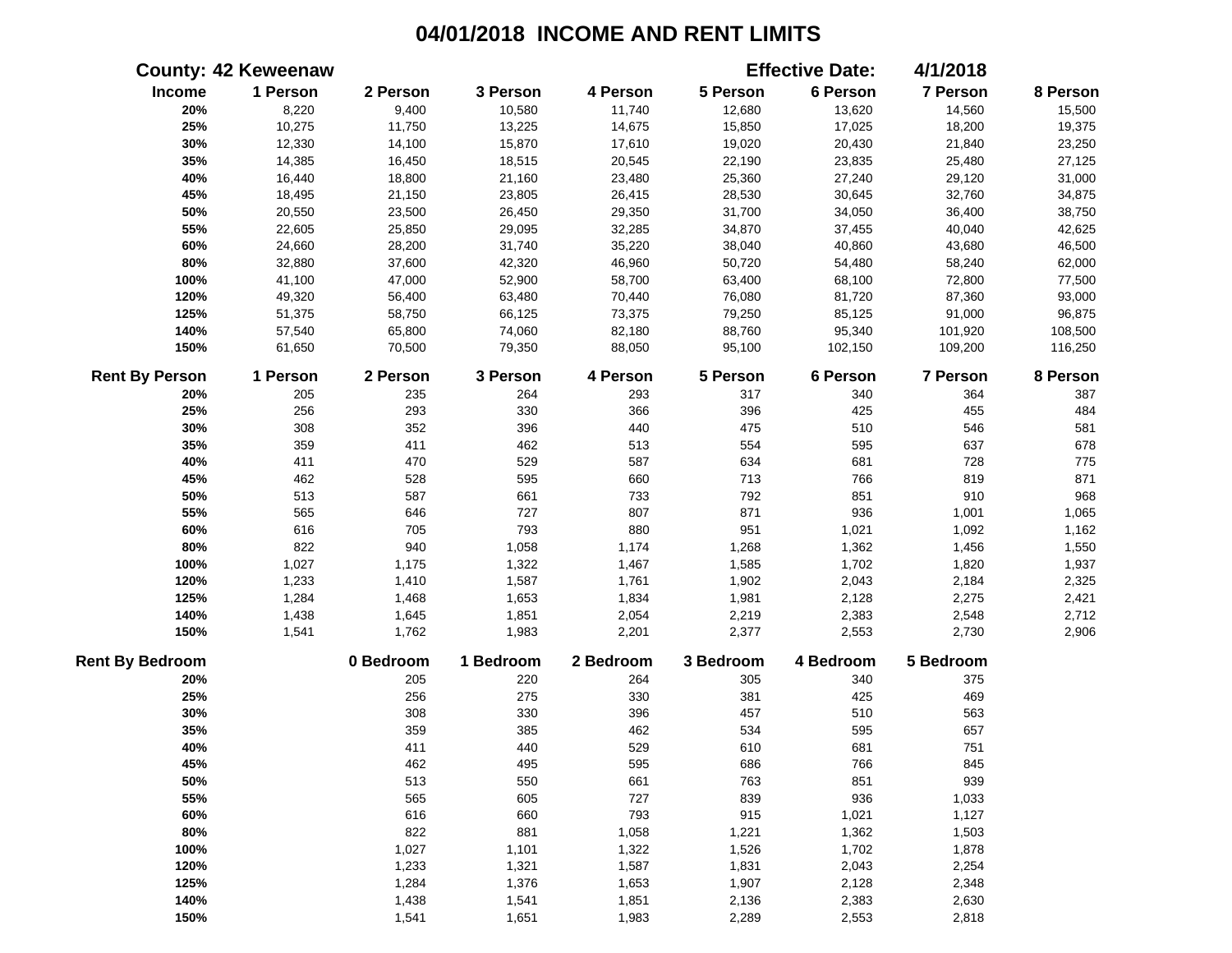|                        | <b>County: 43 Lake</b> |           |           |           |           | <b>Effective Date:</b> | 4/1/2018  |          |
|------------------------|------------------------|-----------|-----------|-----------|-----------|------------------------|-----------|----------|
| Income                 | 1 Person               | 2 Person  | 3 Person  | 4 Person  | 5 Person  | 6 Person               | 7 Person  | 8 Person |
| 20%                    | 8,220                  | 9,400     | 10,580    | 11,740    | 12,680    | 13,620                 | 14,560    | 15,500   |
| 25%                    | 10,275                 | 11,750    | 13,225    | 14,675    | 15,850    | 17,025                 | 18,200    | 19,375   |
| 30%                    | 12,330                 | 14,100    | 15,870    | 17,610    | 19,020    | 20,430                 | 21,840    | 23,250   |
| 35%                    | 14,385                 | 16,450    | 18,515    | 20,545    | 22,190    | 23,835                 | 25,480    | 27,125   |
| 40%                    | 16,440                 | 18,800    | 21,160    | 23,480    | 25,360    | 27,240                 | 29,120    | 31,000   |
| 45%                    | 18,495                 | 21,150    | 23,805    | 26,415    | 28,530    | 30,645                 | 32,760    | 34,875   |
| 50%                    | 20,550                 | 23,500    | 26,450    | 29,350    | 31,700    | 34,050                 | 36,400    | 38,750   |
| 55%                    | 22,605                 | 25,850    | 29,095    | 32,285    | 34,870    | 37,455                 | 40,040    | 42,625   |
| 60%                    | 24,660                 | 28,200    | 31,740    | 35,220    | 38,040    | 40,860                 | 43,680    | 46,500   |
| 80%                    | 32,880                 | 37,600    | 42,320    | 46,960    | 50,720    | 54,480                 | 58,240    | 62,000   |
| 100%                   | 41,100                 | 47,000    | 52,900    | 58,700    | 63,400    | 68,100                 | 72,800    | 77,500   |
| 120%                   | 49,320                 | 56,400    | 63,480    | 70,440    | 76,080    | 81,720                 | 87,360    | 93,000   |
| 125%                   | 51,375                 | 58,750    | 66,125    | 73,375    | 79,250    | 85,125                 | 91,000    | 96,875   |
| 140%                   | 57,540                 | 65,800    | 74,060    | 82,180    | 88,760    | 95,340                 | 101,920   | 108,500  |
| 150%                   | 61,650                 | 70,500    | 79,350    | 88,050    | 95,100    | 102,150                | 109,200   | 116,250  |
| <b>Rent By Person</b>  | 1 Person               | 2 Person  | 3 Person  | 4 Person  | 5 Person  | 6 Person               | 7 Person  | 8 Person |
| 20%                    | 205                    | 235       | 264       | 293       | 317       | 340                    | 364       | 387      |
| 25%                    | 256                    | 293       | 330       | 366       | 396       | 425                    | 455       | 484      |
| 30%                    | 308                    | 352       | 396       | 440       | 475       | 510                    | 546       | 581      |
| 35%                    | 359                    | 411       | 462       | 513       | 554       | 595                    | 637       | 678      |
| 40%                    | 411                    | 470       | 529       | 587       | 634       | 681                    | 728       | 775      |
| 45%                    | 462                    | 528       | 595       | 660       | 713       | 766                    | 819       | 871      |
| 50%                    | 513                    | 587       | 661       | 733       | 792       | 851                    | 910       | 968      |
| 55%                    | 565                    | 646       | 727       | 807       | 871       | 936                    | 1,001     | 1,065    |
| 60%                    | 616                    | 705       | 793       | 880       | 951       | 1,021                  | 1,092     | 1,162    |
| 80%                    | 822                    | 940       | 1,058     | 1,174     | 1,268     | 1,362                  | 1,456     | 1,550    |
| 100%                   | 1,027                  | 1,175     | 1,322     | 1,467     | 1,585     | 1,702                  | 1,820     | 1,937    |
| 120%                   | 1,233                  | 1,410     | 1,587     | 1,761     | 1,902     | 2,043                  | 2,184     | 2,325    |
| 125%                   | 1,284                  | 1,468     | 1,653     | 1,834     | 1,981     | 2,128                  | 2,275     | 2,421    |
| 140%                   | 1,438                  | 1,645     | 1,851     | 2,054     | 2,219     | 2,383                  | 2,548     | 2,712    |
| 150%                   | 1,541                  | 1,762     | 1,983     | 2,201     | 2,377     | 2,553                  | 2,730     | 2,906    |
| <b>Rent By Bedroom</b> |                        | 0 Bedroom | 1 Bedroom | 2 Bedroom | 3 Bedroom | 4 Bedroom              | 5 Bedroom |          |
| 20%                    |                        | 205       | 220       | 264       | 305       | 340                    | 375       |          |
| 25%                    |                        | 256       | 275       | 330       | 381       | 425                    | 469       |          |
| 30%                    |                        | 308       | 330       | 396       | 457       | 510                    | 563       |          |
| 35%                    |                        | 359       | 385       | 462       | 534       | 595                    | 657       |          |
| 40%                    |                        | 411       | 440       | 529       | 610       | 681                    | 751       |          |
| 45%                    |                        | 462       | 495       | 595       | 686       | 766                    | 845       |          |
| 50%                    |                        | 513       | 550       | 661       | 763       | 851                    | 939       |          |
| 55%                    |                        | 565       | 605       | 727       | 839       | 936                    | 1,033     |          |
| 60%                    |                        | 616       | 660       | 793       | 915       | 1,021                  | 1,127     |          |
| 80%                    |                        | 822       | 881       | 1,058     | 1,221     | 1,362                  | 1,503     |          |
| 100%                   |                        | 1,027     | 1,101     | 1,322     | 1,526     | 1,702                  | 1,878     |          |
| 120%                   |                        | 1,233     | 1,321     | 1,587     | 1,831     | 2,043                  | 2,254     |          |
| 125%                   |                        | 1,284     | 1,376     | 1,653     | 1,907     | 2,128                  | 2,348     |          |
| 140%                   |                        | 1,438     | 1,541     | 1,851     | 2,136     | 2,383                  | 2,630     |          |
| 150%                   |                        | 1,541     | 1,651     | 1,983     | 2,289     | 2,553                  | 2,818     |          |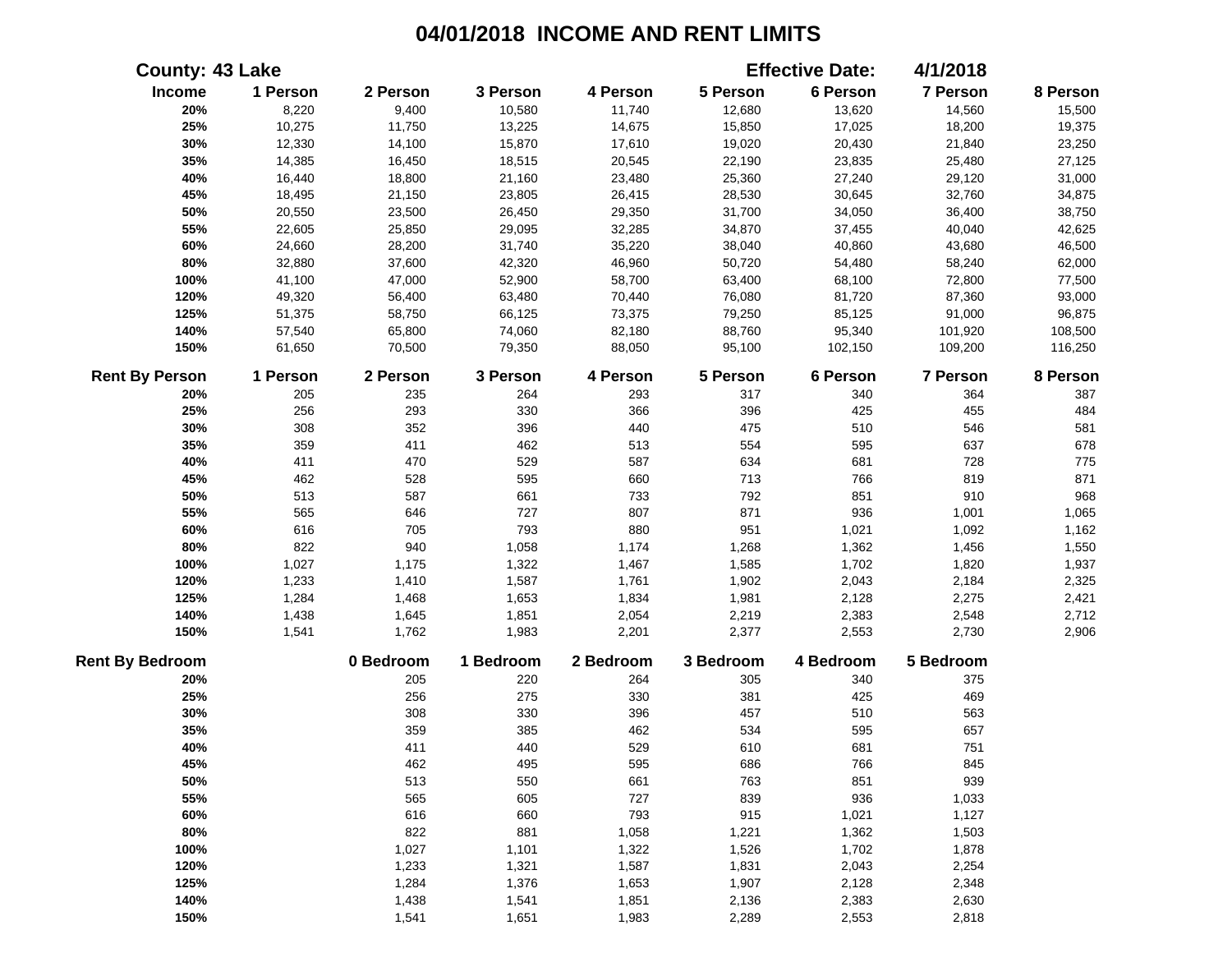|                        | <b>County: 44 Lapeer</b> |           |           |           |           | <b>Effective Date:</b> | 4/1/2018  |          |
|------------------------|--------------------------|-----------|-----------|-----------|-----------|------------------------|-----------|----------|
| Income                 | 1 Person                 | 2 Person  | 3 Person  | 4 Person  | 5 Person  | 6 Person               | 7 Person  | 8 Person |
| 20%                    | 9,940                    | 11,360    | 12,780    | 14,180    | 15,320    | 16,460                 | 17,600    | 18,720   |
| 25%                    | 12,425                   | 14,200    | 15,975    | 17,725    | 19,150    | 20,575                 | 22,000    | 23,400   |
| 30%                    | 14,910                   | 17,040    | 19,170    | 21,270    | 22,980    | 24,690                 | 26,400    | 28,080   |
| 35%                    | 17,395                   | 19,880    | 22,365    | 24,815    | 26,810    | 28,805                 | 30,800    | 32,760   |
| 40%                    | 19,880                   | 22,720    | 25,560    | 28,360    | 30,640    | 32,920                 | 35,200    | 37,440   |
| 45%                    | 22,365                   | 25,560    | 28,755    | 31,905    | 34,470    | 37,035                 | 39,600    | 42,120   |
| 50%                    | 24,850                   | 28,400    | 31,950    | 35,450    | 38,300    | 41,150                 | 44,000    | 46,800   |
| 55%                    | 27,335                   | 31,240    | 35,145    | 38,995    | 42,130    | 45,265                 | 48,400    | 51,480   |
| 60%                    | 29,820                   | 34,080    | 38,340    | 42,540    | 45,960    | 49,380                 | 52,800    | 56,160   |
| 80%                    | 39,760                   | 45,440    | 51,120    | 56,720    | 61,280    | 65,840                 | 70,400    | 74,880   |
| 100%                   | 49,700                   | 56,800    | 63,900    | 70,900    | 76,600    | 82,300                 | 88,000    | 93,600   |
| 120%                   | 59,640                   | 68,160    | 76,680    | 85,080    | 91,920    | 98,760                 | 105,600   | 112,320  |
| 125%                   | 62,125                   | 71,000    | 79,875    | 88,625    | 95,750    | 102,875                | 110,000   | 117,000  |
| 140%                   | 69,580                   | 79,520    | 89,460    | 99,260    | 107,240   | 115,220                | 123,200   | 131,040  |
| 150%                   | 74,550                   | 85,200    | 95,850    | 106,350   | 114,900   | 123,450                | 132,000   | 140,400  |
| <b>Rent By Person</b>  | 1 Person                 | 2 Person  | 3 Person  | 4 Person  | 5 Person  | 6 Person               | 7 Person  | 8 Person |
| 20%                    | 248                      | 284       | 319       | 354       | 383       | 411                    | 440       | 468      |
| 25%                    | 310                      | 355       | 399       | 443       | 478       | 514                    | 550       | 585      |
| 30%                    | 372                      | 426       | 479       | 531       | 574       | 617                    | 660       | 702      |
| 35%                    | 434                      | 497       | 559       | 620       | 670       | 720                    | 770       | 819      |
| 40%                    | 497                      | 568       | 639       | 709       | 766       | 823                    | 880       | 936      |
| 45%                    | 559                      | 639       | 718       | 797       | 861       | 925                    | 990       | 1,053    |
| 50%                    | 621                      | 710       | 798       | 886       | 957       | 1,028                  | 1,100     | 1,170    |
| 55%                    | 683                      | 781       | 878       | 974       | 1,053     | 1,131                  | 1,210     | 1,287    |
| 60%                    | 745                      | 852       | 958       | 1,063     | 1,149     | 1,234                  | 1,320     | 1,404    |
| 80%                    | 994                      | 1,136     | 1,278     | 1,418     | 1,532     | 1,646                  | 1,760     | 1,872    |
| 100%                   | 1,242                    | 1,420     | 1,597     | 1,772     | 1,915     | 2,057                  | 2,200     | 2,340    |
| 120%                   | 1,491                    | 1,704     | 1,917     | 2,127     | 2,298     | 2,469                  | 2,640     | 2,808    |
| 125%                   | 1,553                    | 1,775     | 1,996     | 2,215     | 2,393     | 2,571                  | 2,750     | 2,925    |
| 140%                   | 1,739                    | 1,988     | 2,236     | 2,481     | 2,681     | 2,880                  | 3,080     | 3,276    |
| 150%                   | 1,863                    | 2,130     | 2,396     | 2,658     | 2,872     | 3,086                  | 3,300     | 3,510    |
| <b>Rent By Bedroom</b> |                          | 0 Bedroom | 1 Bedroom | 2 Bedroom | 3 Bedroom | 4 Bedroom              | 5 Bedroom |          |
| 20%                    |                          | 248       | 266       | 319       | 368       | 411                    | 454       |          |
| 25%                    |                          | 310       | 332       | 399       | 460       | 514                    | 567       |          |
| 30%                    |                          | 372       | 399       | 479       | 553       | 617                    | 681       |          |
| 35%                    |                          | 434       | 465       | 559       | 645       | 720                    | 794       |          |
| 40%                    |                          | 497       | 532       | 639       | 737       | 823                    | 908       |          |
| 45%                    |                          | 559       | 599       | 718       | 829       | 925                    | 1,021     |          |
| 50%                    |                          | 621       | 665       | 798       | 921       | 1,028                  | 1,135     |          |
| 55%                    |                          | 683       | 732       | 878       | 1,014     | 1,131                  | 1,248     |          |
| 60%                    |                          | 745       | 798       | 958       | 1,106     | 1,234                  | 1,362     |          |
| 80%                    |                          | 994       | 1,065     | 1,278     | 1,475     | 1,646                  | 1,816     |          |
| 100%                   |                          | 1,242     | 1,331     | 1,597     | 1,843     | 2,057                  | 2,270     |          |
| 120%                   |                          | 1,491     | 1,597     | 1,917     | 2,212     | 2,469                  | 2,724     |          |
| 125%                   |                          | 1,553     | 1,664     | 1,996     | 2,304     | 2,571                  | 2,837     |          |
| 140%                   |                          | 1,739     | 1,863     | 2,236     | 2,581     | 2,880                  | 3,178     |          |
| 150%                   |                          | 1,863     | 1,996     | 2,396     | 2,765     | 3,086                  | 3,405     |          |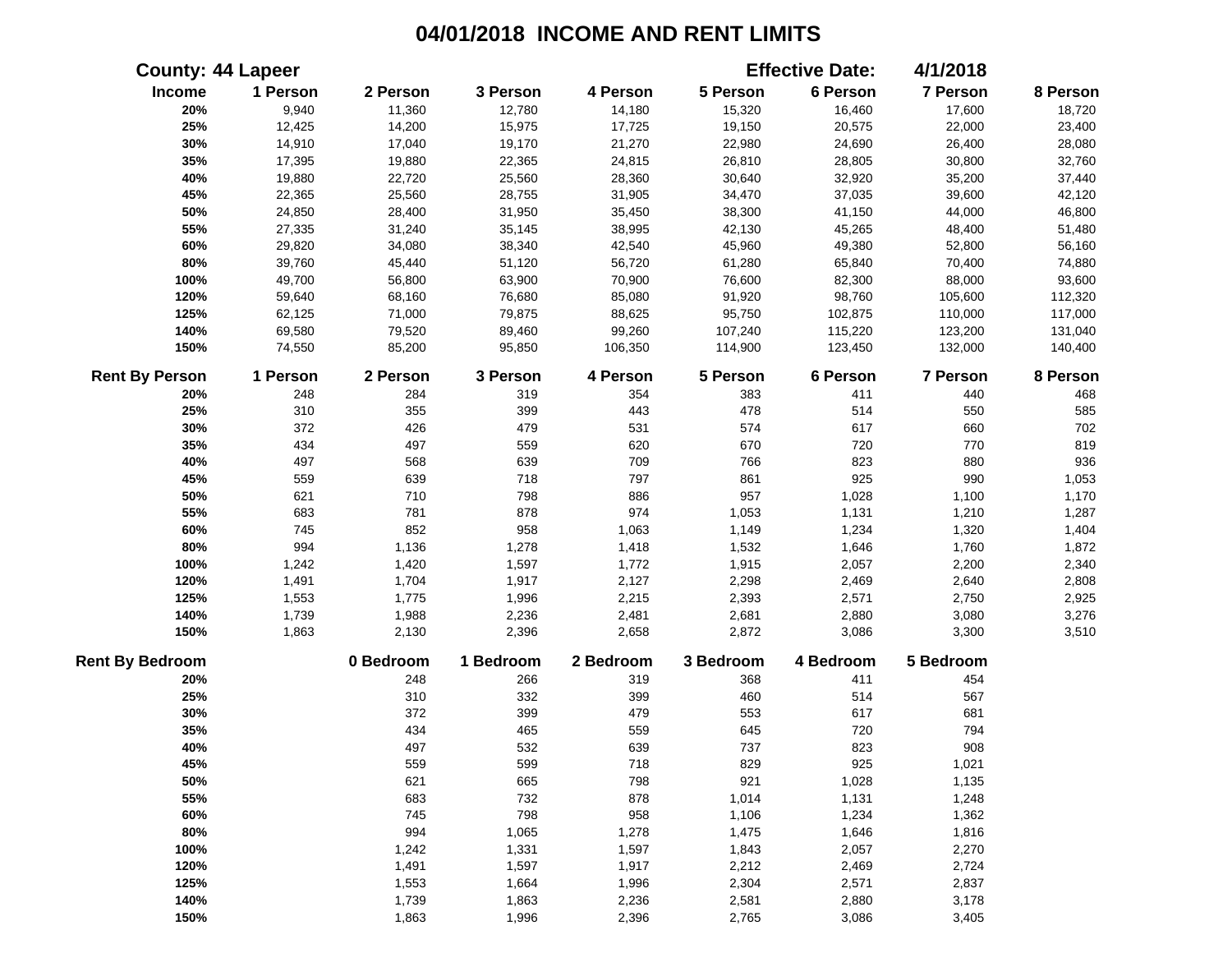|                        | <b>County: 45 Leelanau</b> |           |           |           |           | <b>Effective Date:</b> | 4/1/2018        |          |
|------------------------|----------------------------|-----------|-----------|-----------|-----------|------------------------|-----------------|----------|
| Income                 | 1 Person                   | 2 Person  | 3 Person  | 4 Person  | 5 Person  | 6 Person               | 7 Person        | 8 Person |
| 20%                    | 10,080                     | 11,520    | 12,960    | 14,400    | 15,560    | 16,720                 | 17,860          | 19,020   |
| 25%                    | 12,600                     | 14,400    | 16,200    | 18,000    | 19,450    | 20,900                 | 22,325          | 23,775   |
| 30%                    | 15,120                     | 17,280    | 19,440    | 21,600    | 23,340    | 25,080                 | 26,790          | 28,530   |
| 35%                    | 17,640                     | 20,160    | 22,680    | 25,200    | 27,230    | 29,260                 | 31,255          | 33,285   |
| 40%                    | 20,160                     | 23,040    | 25,920    | 28,800    | 31,120    | 33,440                 | 35,720          | 38,040   |
| 45%                    | 22,680                     | 25,920    | 29,160    | 32,400    | 35,010    | 37,620                 | 40,185          | 42,795   |
| 50%                    | 25,200                     | 28,800    | 32,400    | 36,000    | 38,900    | 41,800                 | 44,650          | 47,550   |
| 55%                    | 27,720                     | 31,680    | 35,640    | 39,600    | 42,790    | 45,980                 | 49,115          | 52,305   |
| 60%                    | 30,240                     | 34,560    | 38,880    | 43,200    | 46,680    | 50,160                 | 53,580          | 57,060   |
| 80%                    | 40,320                     | 46,080    | 51,840    | 57,600    | 62,240    | 66,880                 | 71,440          | 76,080   |
| 100%                   | 50,400                     | 57,600    | 64,800    | 72,000    | 77,800    | 83,600                 | 89,300          | 95,100   |
| 120%                   | 60,480                     | 69,120    | 77,760    | 86,400    | 93,360    | 100,320                | 107,160         | 114,120  |
| 125%                   | 63,000                     | 72,000    | 81,000    | 90,000    | 97,250    | 104,500                | 111,625         | 118,875  |
| 140%                   | 70,560                     | 80,640    | 90,720    | 100,800   | 108,920   | 117,040                | 125,020         | 133,140  |
| 150%                   | 75,600                     | 86,400    | 97,200    | 108,000   | 116,700   | 125,400                | 133,950         | 142,650  |
| <b>Rent By Person</b>  | 1 Person                   | 2 Person  | 3 Person  | 4 Person  | 5 Person  | 6 Person               | <b>7 Person</b> | 8 Person |
| 20%                    | 252                        | 288       | 324       | 360       | 389       | 418                    | 446             | 475      |
| 25%                    | 315                        | 360       | 405       | 450       | 486       | 522                    | 558             | 594      |
| 30%                    | 378                        | 432       | 486       | 540       | 583       | 627                    | 669             | 713      |
| 35%                    | 441                        | 504       | 567       | 630       | 680       | 731                    | 781             | 832      |
| 40%                    | 504                        | 576       | 648       | 720       | 778       | 836                    | 893             | 951      |
| 45%                    | 567                        | 648       | 729       | 810       | 875       | 940                    | 1,004           | 1,069    |
| 50%                    | 630                        | 720       | 810       | 900       | 972       | 1,045                  | 1,116           | 1,188    |
| 55%                    | 693                        | 792       | 891       | 990       | 1,069     | 1,149                  | 1,227           | 1,307    |
| 60%                    | 756                        | 864       | 972       | 1,080     | 1,167     | 1,254                  | 1,339           | 1,426    |
| 80%                    | 1,008                      | 1,152     | 1,296     | 1,440     | 1,556     | 1,672                  | 1,786           | 1,902    |
| 100%                   | 1,260                      | 1,440     | 1,620     | 1,800     | 1,945     | 2,090                  | 2,232           | 2,377    |
| 120%                   | 1,512                      | 1,728     | 1,944     | 2,160     | 2,334     | 2,508                  | 2,679           | 2,853    |
| 125%                   | 1,575                      | 1,800     | 2,025     | 2,250     | 2,431     | 2,612                  | 2,790           | 2,971    |
| 140%                   | 1,764                      | 2,016     | 2,268     | 2,520     | 2,723     | 2,926                  | 3,125           | 3,328    |
| 150%                   | 1,890                      | 2,160     | 2,430     | 2,700     | 2,917     | 3,135                  | 3,348           | 3,566    |
| <b>Rent By Bedroom</b> |                            | 0 Bedroom | 1 Bedroom | 2 Bedroom | 3 Bedroom | 4 Bedroom              | 5 Bedroom       |          |
| 20%                    |                            | 252       | 270       | 324       | 374       | 418                    | 461             |          |
| 25%                    |                            | 315       | 337       | 405       | 468       | 522                    | 576             |          |
| 30%                    |                            | 378       | 405       | 486       | 561       | 627                    | 691             |          |
| 35%                    |                            | 441       | 472       | 567       | 655       | 731                    | 806             |          |
| 40%                    |                            | 504       | 540       | 648       | 749       | 836                    | 922             |          |
| 45%                    |                            | 567       | 607       | 729       | 842       | 940                    | 1,037           |          |
| 50%                    |                            | 630       | 675       | 810       | 936       | 1,045                  | 1,152           |          |
| 55%                    |                            | 693       | 742       | 891       | 1,029     | 1,149                  | 1,267           |          |
| 60%                    |                            | 756       | 810       | 972       | 1,123     | 1,254                  | 1,383           |          |
| 80%                    |                            | 1,008     | 1,080     | 1,296     | 1,498     | 1,672                  | 1,844           |          |
| 100%                   |                            | 1,260     | 1,350     | 1,620     | 1,872     | 2,090                  | 2,305           |          |
| 120%                   |                            | 1,512     | 1,620     | 1,944     | 2,247     | 2,508                  | 2,766           |          |
| 125%                   |                            | 1,575     | 1,687     | 2,025     | 2,340     | 2,612                  | 2,881           |          |
| 140%                   |                            | 1,764     | 1,890     | 2,268     | 2,621     | 2,926                  | 3,227           |          |
| 150%                   |                            | 1,890     | 2,025     | 2,430     | 2,808     | 3,135                  | 3,457           |          |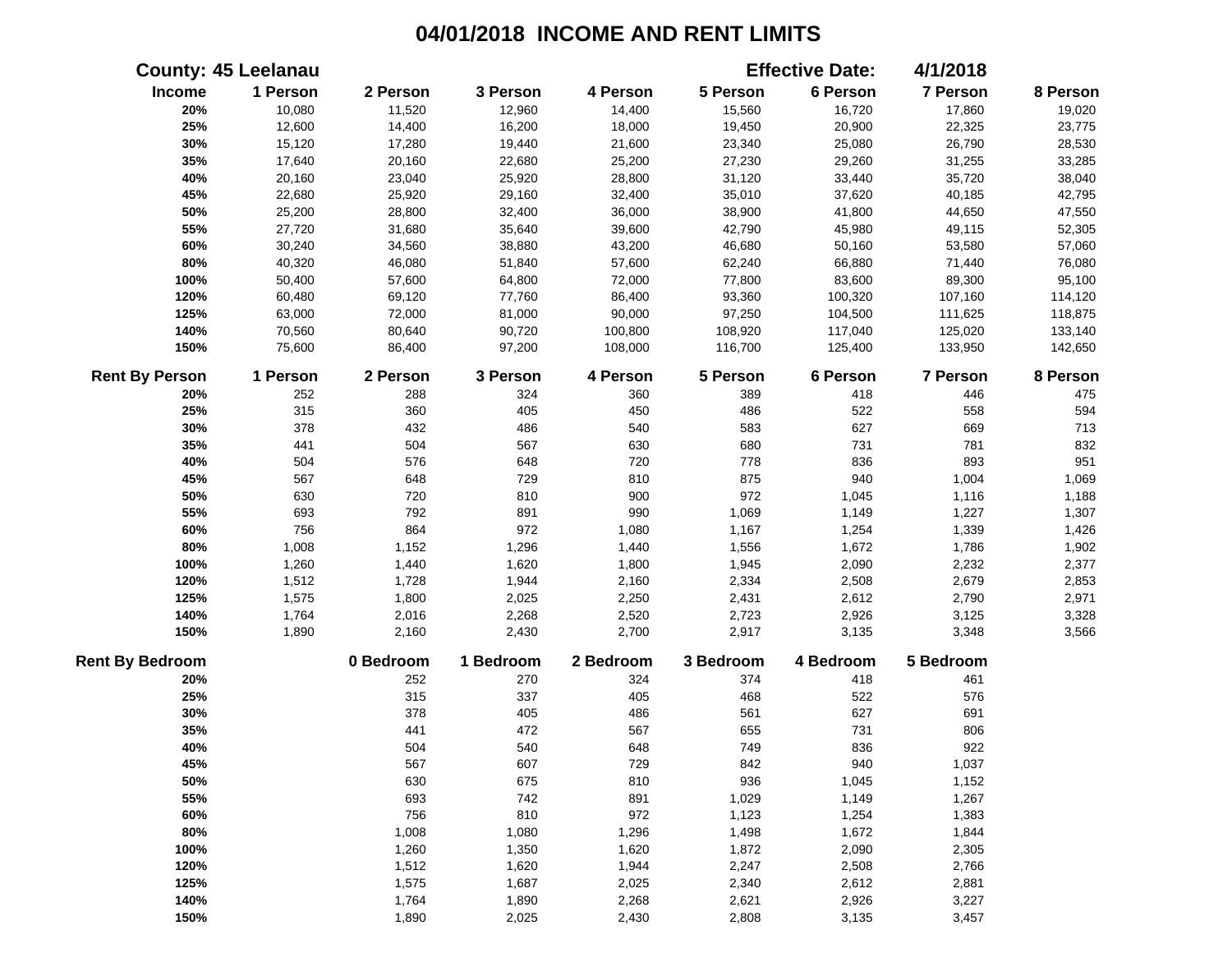|                        | <b>County: 46 Lenawee</b> |           |           |           |           | <b>Effective Date:</b> | 4/1/2018        |          |
|------------------------|---------------------------|-----------|-----------|-----------|-----------|------------------------|-----------------|----------|
| Income                 | 1 Person                  | 2 Person  | 3 Person  | 4 Person  | 5 Person  | 6 Person               | 7 Person        | 8 Person |
| 20%                    | 8,280                     | 9,460     | 10,640    | 11,820    | 12,780    | 13,720                 | 14,660          | 15,620   |
| 25%                    | 10,350                    | 11,825    | 13,300    | 14,775    | 15,975    | 17,150                 | 18,325          | 19,525   |
| 30%                    | 12,420                    | 14,190    | 15,960    | 17,730    | 19,170    | 20,580                 | 21,990          | 23,430   |
| 35%                    | 14,490                    | 16,555    | 18,620    | 20,685    | 22,365    | 24,010                 | 25,655          | 27,335   |
| 40%                    | 16,560                    | 18,920    | 21,280    | 23,640    | 25,560    | 27,440                 | 29,320          | 31,240   |
| 45%                    | 18,630                    | 21,285    | 23,940    | 26,595    | 28,755    | 30,870                 | 32,985          | 35,145   |
| 50%                    | 20,700                    | 23,650    | 26,600    | 29,550    | 31,950    | 34,300                 | 36,650          | 39,050   |
| 55%                    | 22,770                    | 26,015    | 29,260    | 32,505    | 35,145    | 37,730                 | 40,315          | 42,955   |
| 60%                    | 24,840                    | 28,380    | 31,920    | 35,460    | 38,340    | 41,160                 | 43,980          | 46,860   |
| 80%                    | 33,120                    | 37,840    | 42,560    | 47,280    | 51,120    | 54,880                 | 58,640          | 62,480   |
| 100%                   | 41,400                    | 47,300    | 53,200    | 59,100    | 63,900    | 68,600                 | 73,300          | 78,100   |
| 120%                   | 49,680                    | 56,760    | 63,840    | 70,920    | 76,680    | 82,320                 | 87,960          | 93,720   |
| 125%                   | 51,750                    | 59,125    | 66,500    | 73,875    | 79,875    | 85,750                 | 91,625          | 97,625   |
| 140%                   | 57,960                    | 66,220    | 74,480    | 82,740    | 89,460    | 96,040                 | 102,620         | 109,340  |
| 150%                   | 62,100                    | 70,950    | 79,800    | 88,650    | 95,850    | 102,900                | 109,950         | 117,150  |
| <b>Rent By Person</b>  | 1 Person                  | 2 Person  | 3 Person  | 4 Person  | 5 Person  | 6 Person               | <b>7 Person</b> | 8 Person |
| 20%                    | 207                       | 236       | 266       | 295       | 319       | 343                    | 366             | 390      |
| 25%                    | 258                       | 295       | 332       | 369       | 399       | 428                    | 458             | 488      |
| 30%                    | 310                       | 354       | 399       | 443       | 479       | 514                    | 549             | 585      |
| 35%                    | 362                       | 413       | 465       | 517       | 559       | 600                    | 641             | 683      |
| 40%                    | 414                       | 473       | 532       | 591       | 639       | 686                    | 733             | 781      |
| 45%                    | 465                       | 532       | 598       | 664       | 718       | 771                    | 824             | 878      |
| 50%                    | 517                       | 591       | 665       | 738       | 798       | 857                    | 916             | 976      |
| 55%                    | 569                       | 650       | 731       | 812       | 878       | 943                    | 1,007           | 1,073    |
| 60%                    | 621                       | 709       | 798       | 886       | 958       | 1,029                  | 1,099           | 1,171    |
| 80%                    | 828                       | 946       | 1,064     | 1,182     | 1,278     | 1,372                  | 1,466           | 1,562    |
| 100%                   | 1,035                     | 1,182     | 1,330     | 1,477     | 1,597     | 1,715                  | 1,832           | 1,952    |
| 120%                   | 1,242                     | 1,419     | 1,596     | 1,773     | 1,917     | 2,058                  | 2,199           | 2,343    |
| 125%                   | 1,293                     | 1,478     | 1,662     | 1,846     | 1,996     | 2,143                  | 2,290           | 2,440    |
| 140%                   | 1,449                     | 1,655     | 1,862     | 2,068     | 2,236     | 2,401                  | 2,565           | 2,733    |
| 150%                   | 1,552                     | 1,773     | 1,995     | 2,216     | 2,396     | 2,572                  | 2,748           | 2,928    |
| <b>Rent By Bedroom</b> |                           | 0 Bedroom | 1 Bedroom | 2 Bedroom | 3 Bedroom | 4 Bedroom              | 5 Bedroom       |          |
| 20%                    |                           | 207       | 221       | 266       | 307       | 343                    | 378             |          |
| 25%                    |                           | 258       | 277       | 332       | 384       | 428                    | 473             |          |
| 30%                    |                           | 310       | 332       | 399       | 461       | 514                    | 567             |          |
| 35%                    |                           | 362       | 388       | 465       | 538       | 600                    | 662             |          |
| 40%                    |                           | 414       | 443       | 532       | 615       | 686                    | 757             |          |
| 45%                    |                           | 465       | 498       | 598       | 691       | 771                    | 851             |          |
| 50%                    |                           | 517       | 554       | 665       | 768       | 857                    | 946             |          |
| 55%                    |                           | 569       | 609       | 731       | 845       | 943                    | 1,040           |          |
| 60%                    |                           | 621       | 665       | 798       | 922       | 1,029                  | 1,135           |          |
| 80%                    |                           | 828       | 887       | 1,064     | 1,230     | 1,372                  | 1,514           |          |
| 100%                   |                           | 1,035     | 1,108     | 1,330     | 1,537     | 1,715                  | 1,892           |          |
| 120%                   |                           | 1,242     | 1,330     | 1,596     | 1,845     | 2,058                  | 2,271           |          |
| 125%                   |                           | 1,293     | 1,385     | 1,662     | 1,921     | 2,143                  | 2,365           |          |
| 140%                   |                           | 1,449     | 1,552     | 1,862     | 2,152     | 2,401                  | 2,649           |          |
| 150%                   |                           | 1,552     | 1,663     | 1,995     | 2,306     | 2,572                  | 2,838           |          |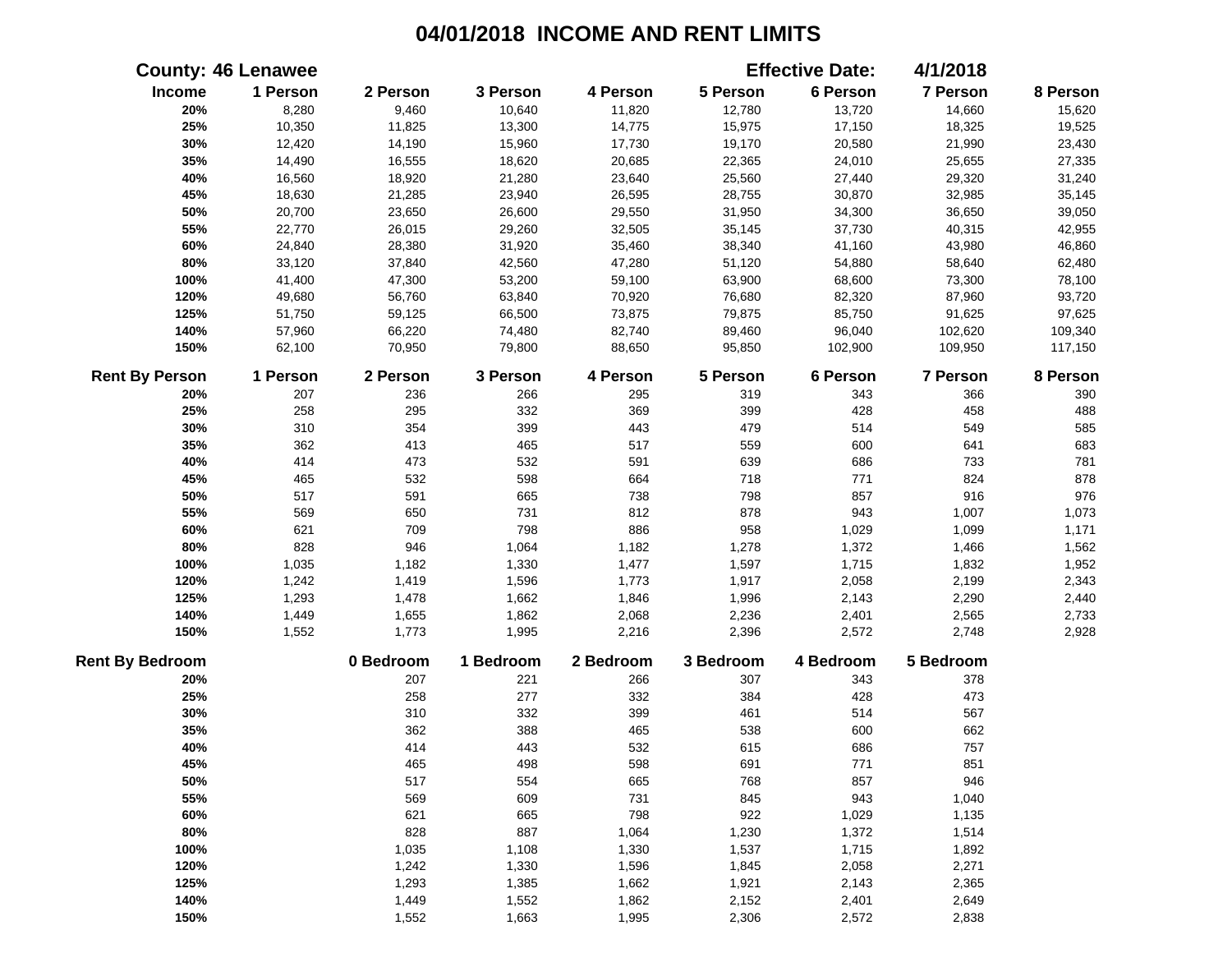|                        | <b>County: 47 Livingston</b> |           |           |           |           | <b>Effective Date:</b> | 4/1/2018        |          |
|------------------------|------------------------------|-----------|-----------|-----------|-----------|------------------------|-----------------|----------|
| Income                 | 1 Person                     | 2 Person  | 3 Person  | 4 Person  | 5 Person  | 6 Person               | 7 Person        | 8 Person |
| 20%                    | 13,040                       | 14,900    | 16,760    | 18,620    | 20,120    | 21,600                 | 23,100          | 24,580   |
| 25%                    | 16,300                       | 18,625    | 20,950    | 23,275    | 25,150    | 27,000                 | 28,875          | 30,725   |
| 30%                    | 19,560                       | 22,350    | 25,140    | 27,930    | 30,180    | 32,400                 | 34,650          | 36,870   |
| 35%                    | 22,820                       | 26,075    | 29,330    | 32,585    | 35,210    | 37,800                 | 40,425          | 43,015   |
| 40%                    | 26,080                       | 29,800    | 33,520    | 37,240    | 40,240    | 43,200                 | 46,200          | 49,160   |
| 45%                    | 29,340                       | 33,525    | 37,710    | 41,895    | 45,270    | 48,600                 | 51,975          | 55,305   |
| 50%                    | 32,600                       | 37,250    | 41,900    | 46,550    | 50,300    | 54,000                 | 57,750          | 61,450   |
| 55%                    | 35,860                       | 40,975    | 46,090    | 51,205    | 55,330    | 59,400                 | 63,525          | 67,595   |
| 60%                    | 39,120                       | 44,700    | 50,280    | 55,860    | 60,360    | 64,800                 | 69,300          | 73,740   |
| 80%                    | 52,160                       | 59,600    | 67,040    | 74,480    | 80,480    | 86,400                 | 92,400          | 98,320   |
| 100%                   | 65,200                       | 74,500    | 83,800    | 93,100    | 100,600   | 108,000                | 115,500         | 122,900  |
| 120%                   | 78,240                       | 89,400    | 100,560   | 111,720   | 120,720   | 129,600                | 138,600         | 147,480  |
| 125%                   | 81,500                       | 93,125    | 104,750   | 116,375   | 125,750   | 135,000                | 144,375         | 153,625  |
| 140%                   | 91,280                       | 104,300   | 117,320   | 130,340   | 140,840   | 151,200                | 161,700         | 172,060  |
| 150%                   | 97,800                       | 111,750   | 125,700   | 139,650   | 150,900   | 162,000                | 173,250         | 184,350  |
| <b>Rent By Person</b>  | 1 Person                     | 2 Person  | 3 Person  | 4 Person  | 5 Person  | 6 Person               | <b>7 Person</b> | 8 Person |
| 20%                    | 326                          | 372       | 419       | 465       | 503       | 540                    | 577             | 614      |
| 25%                    | 407                          | 465       | 523       | 581       | 628       | 675                    | 721             | 768      |
| 30%                    | 489                          | 558       | 628       | 698       | 754       | 810                    | 866             | 921      |
| 35%                    | 570                          | 651       | 733       | 814       | 880       | 945                    | 1,010           | 1,075    |
| 40%                    | 652                          | 745       | 838       | 931       | 1,006     | 1,080                  | 1,155           | 1,229    |
| 45%                    | 733                          | 838       | 942       | 1,047     | 1,131     | 1,215                  | 1,299           | 1,382    |
| 50%                    | 815                          | 931       | 1,047     | 1,163     | 1,257     | 1,350                  | 1,443           | 1,536    |
| 55%                    | 896                          | 1,024     | 1,152     | 1,280     | 1,383     | 1,485                  | 1,588           | 1,689    |
| 60%                    | 978                          | 1,117     | 1,257     | 1,396     | 1,509     | 1,620                  | 1,732           | 1,843    |
| 80%                    | 1,304                        | 1,490     | 1,676     | 1,862     | 2,012     | 2,160                  | 2,310           | 2,458    |
| 100%                   | 1,630                        | 1,862     | 2,095     | 2,327     | 2,515     | 2,700                  | 2,887           | 3,072    |
| 120%                   | 1,956                        | 2,235     | 2,514     | 2,793     | 3,018     | 3,240                  | 3,465           | 3,687    |
| 125%                   | 2,037                        | 2,328     | 2,618     | 2,909     | 3,143     | 3,375                  | 3,609           | 3,840    |
| 140%                   | 2,282                        | 2,607     | 2,933     | 3,258     | 3,521     | 3,780                  | 4,042           | 4,301    |
| 150%                   | 2,445                        | 2,793     | 3,142     | 3,491     | 3,772     | 4,050                  | 4,331           | 4,608    |
| <b>Rent By Bedroom</b> |                              | 0 Bedroom | 1 Bedroom | 2 Bedroom | 3 Bedroom | 4 Bedroom              | 5 Bedroom       |          |
| 20%                    |                              | 326       | 349       | 419       | 484       | 540                    | 596             |          |
| 25%                    |                              | 407       | 436       | 523       | 605       | 675                    | 745             |          |
| 30%                    |                              | 489       | 523       | 628       | 726       | 810                    | 894             |          |
| 35%                    |                              | 570       | 611       | 733       | 847       | 945                    | 1,043           |          |
| 40%                    |                              | 652       | 698       | 838       | 968       | 1,080                  | 1,192           |          |
| 45%                    |                              | 733       | 785       | 942       | 1,089     | 1,215                  | 1,341           |          |
| 50%                    |                              | 815       | 873       | 1,047     | 1,210     | 1,350                  | 1,490           |          |
| 55%                    |                              | 896       | 960       | 1,152     | 1,331     | 1,485                  | 1,639           |          |
| 60%                    |                              | 978       | 1,047     | 1,257     | 1,452     | 1,620                  | 1,788           |          |
| 80%                    |                              | 1,304     | 1,397     | 1,676     | 1,937     | 2,160                  | 2,384           |          |
| 100%                   |                              | 1,630     | 1,746     | 2,095     | 2,421     | 2,700                  | 2,980           |          |
| 120%                   |                              | 1,956     | 2,095     | 2,514     | 2,905     | 3,240                  | 3,576           |          |
| 125%                   |                              | 2,037     | 2,182     | 2,618     | 3,026     | 3,375                  | 3,725           |          |
| 140%                   |                              | 2,282     | 2,444     | 2,933     | 3,389     | 3,780                  | 4,172           |          |
| 150%                   |                              | 2,445     | 2,619     | 3,142     | 3,631     | 4,050                  | 4,470           |          |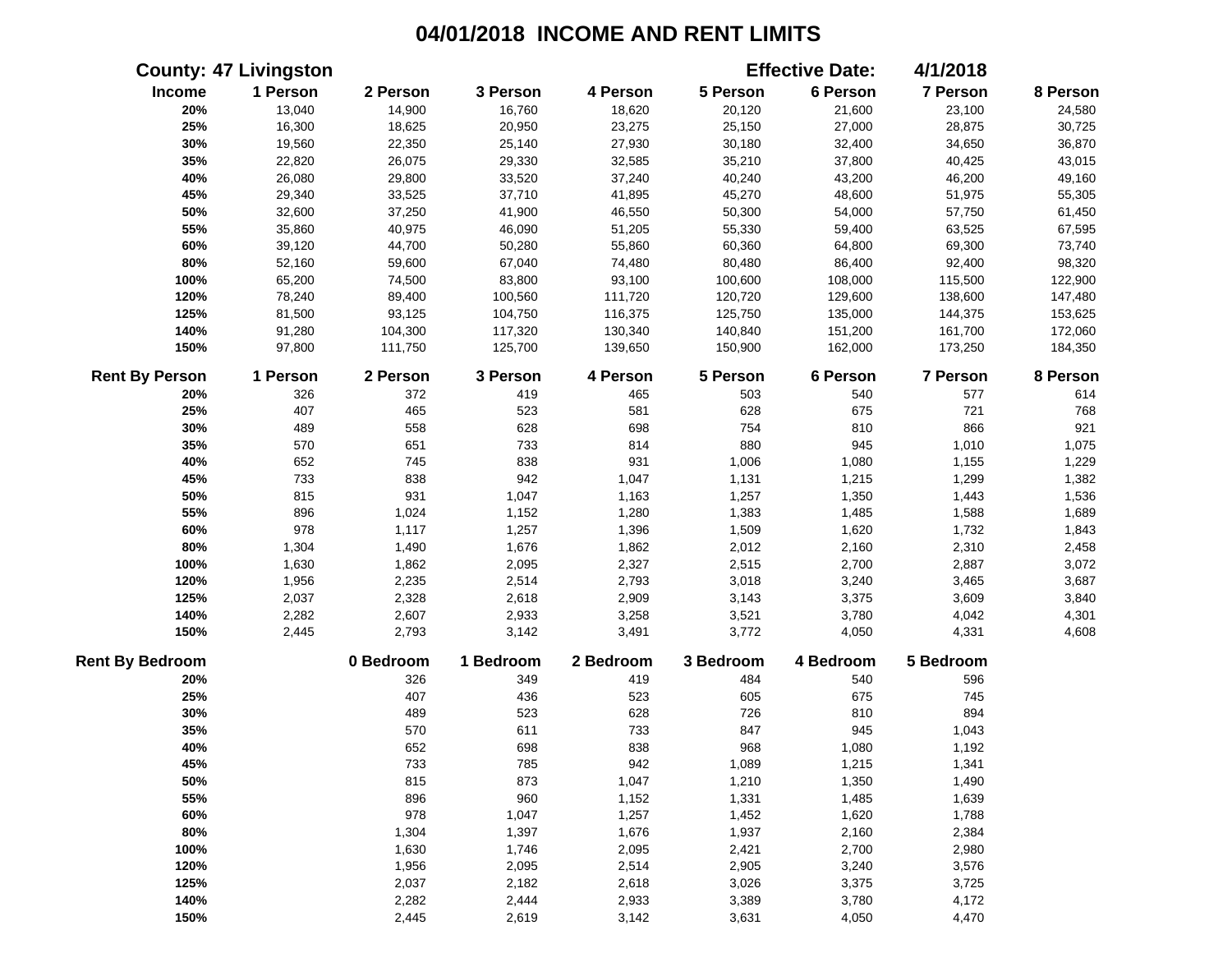|                        | <b>County: 48 Luce</b> |           |           |           |           | <b>Effective Date:</b> | 4/1/2018  |          |
|------------------------|------------------------|-----------|-----------|-----------|-----------|------------------------|-----------|----------|
| Income                 | 1 Person               | 2 Person  | 3 Person  | 4 Person  | 5 Person  | 6 Person               | 7 Person  | 8 Person |
| 20%                    | 8,220                  | 9,400     | 10,580    | 11,740    | 12,680    | 13,620                 | 14,560    | 15,500   |
| 25%                    | 10,275                 | 11,750    | 13,225    | 14,675    | 15,850    | 17,025                 | 18,200    | 19,375   |
| 30%                    | 12,330                 | 14,100    | 15,870    | 17,610    | 19,020    | 20,430                 | 21,840    | 23,250   |
| 35%                    | 14,385                 | 16,450    | 18,515    | 20,545    | 22,190    | 23,835                 | 25,480    | 27,125   |
| 40%                    | 16,440                 | 18,800    | 21,160    | 23,480    | 25,360    | 27,240                 | 29,120    | 31,000   |
| 45%                    | 18,495                 | 21,150    | 23,805    | 26,415    | 28,530    | 30,645                 | 32,760    | 34,875   |
| 50%                    | 20,550                 | 23,500    | 26,450    | 29,350    | 31,700    | 34,050                 | 36,400    | 38,750   |
| 55%                    | 22,605                 | 25,850    | 29,095    | 32,285    | 34,870    | 37,455                 | 40,040    | 42,625   |
| 60%                    | 24,660                 | 28,200    | 31,740    | 35,220    | 38,040    | 40,860                 | 43,680    | 46,500   |
| 80%                    | 32,880                 | 37,600    | 42,320    | 46,960    | 50,720    | 54,480                 | 58,240    | 62,000   |
| 100%                   | 41,100                 | 47,000    | 52,900    | 58,700    | 63,400    | 68,100                 | 72,800    | 77,500   |
| 120%                   | 49,320                 | 56,400    | 63,480    | 70,440    | 76,080    | 81,720                 | 87,360    | 93,000   |
| 125%                   | 51,375                 | 58,750    | 66,125    | 73,375    | 79,250    | 85,125                 | 91,000    | 96,875   |
| 140%                   | 57,540                 | 65,800    | 74,060    | 82,180    | 88,760    | 95,340                 | 101,920   | 108,500  |
| 150%                   | 61,650                 | 70,500    | 79,350    | 88,050    | 95,100    | 102,150                | 109,200   | 116,250  |
| <b>Rent By Person</b>  | 1 Person               | 2 Person  | 3 Person  | 4 Person  | 5 Person  | 6 Person               | 7 Person  | 8 Person |
| 20%                    | 205                    | 235       | 264       | 293       | 317       | 340                    | 364       | 387      |
| 25%                    | 256                    | 293       | 330       | 366       | 396       | 425                    | 455       | 484      |
| 30%                    | 308                    | 352       | 396       | 440       | 475       | 510                    | 546       | 581      |
| 35%                    | 359                    | 411       | 462       | 513       | 554       | 595                    | 637       | 678      |
| 40%                    | 411                    | 470       | 529       | 587       | 634       | 681                    | 728       | 775      |
| 45%                    | 462                    | 528       | 595       | 660       | 713       | 766                    | 819       | 871      |
| 50%                    | 513                    | 587       | 661       | 733       | 792       | 851                    | 910       | 968      |
| 55%                    | 565                    | 646       | 727       | 807       | 871       | 936                    | 1,001     | 1,065    |
| 60%                    | 616                    | 705       | 793       | 880       | 951       | 1,021                  | 1,092     | 1,162    |
| 80%                    | 822                    | 940       | 1,058     | 1,174     | 1,268     | 1,362                  | 1,456     | 1,550    |
| 100%                   | 1,027                  | 1,175     | 1,322     | 1,467     | 1,585     | 1,702                  | 1,820     | 1,937    |
| 120%                   | 1,233                  | 1,410     | 1,587     | 1,761     | 1,902     | 2,043                  | 2,184     | 2,325    |
| 125%                   | 1,284                  | 1,468     | 1,653     | 1,834     | 1,981     | 2,128                  | 2,275     | 2,421    |
| 140%                   | 1,438                  | 1,645     | 1,851     | 2,054     | 2,219     | 2,383                  | 2,548     | 2,712    |
| 150%                   | 1,541                  | 1,762     | 1,983     | 2,201     | 2,377     | 2,553                  | 2,730     | 2,906    |
| <b>Rent By Bedroom</b> |                        | 0 Bedroom | 1 Bedroom | 2 Bedroom | 3 Bedroom | 4 Bedroom              | 5 Bedroom |          |
| 20%                    |                        | 205       | 220       | 264       | 305       | 340                    | 375       |          |
| 25%                    |                        | 256       | 275       | 330       | 381       | 425                    | 469       |          |
| 30%                    |                        | 308       | 330       | 396       | 457       | 510                    | 563       |          |
| 35%                    |                        | 359       | 385       | 462       | 534       | 595                    | 657       |          |
| 40%                    |                        | 411       | 440       | 529       | 610       | 681                    | 751       |          |
| 45%                    |                        | 462       | 495       | 595       | 686       | 766                    | 845       |          |
| 50%                    |                        | 513       | 550       | 661       | 763       | 851                    | 939       |          |
| 55%                    |                        | 565       | 605       | 727       | 839       | 936                    | 1,033     |          |
| 60%                    |                        | 616       | 660       | 793       | 915       | 1,021                  | 1,127     |          |
| 80%                    |                        | 822       | 881       | 1,058     | 1,221     | 1,362                  | 1,503     |          |
| 100%                   |                        | 1,027     | 1,101     | 1,322     | 1,526     | 1,702                  | 1,878     |          |
| 120%                   |                        | 1,233     | 1,321     | 1,587     | 1,831     | 2,043                  | 2,254     |          |
| 125%                   |                        | 1,284     | 1,376     | 1,653     | 1,907     | 2,128                  | 2,348     |          |
| 140%                   |                        | 1,438     | 1,541     | 1,851     | 2,136     | 2,383                  | 2,630     |          |
| 150%                   |                        | 1,541     | 1,651     | 1,983     | 2,289     | 2,553                  | 2,818     |          |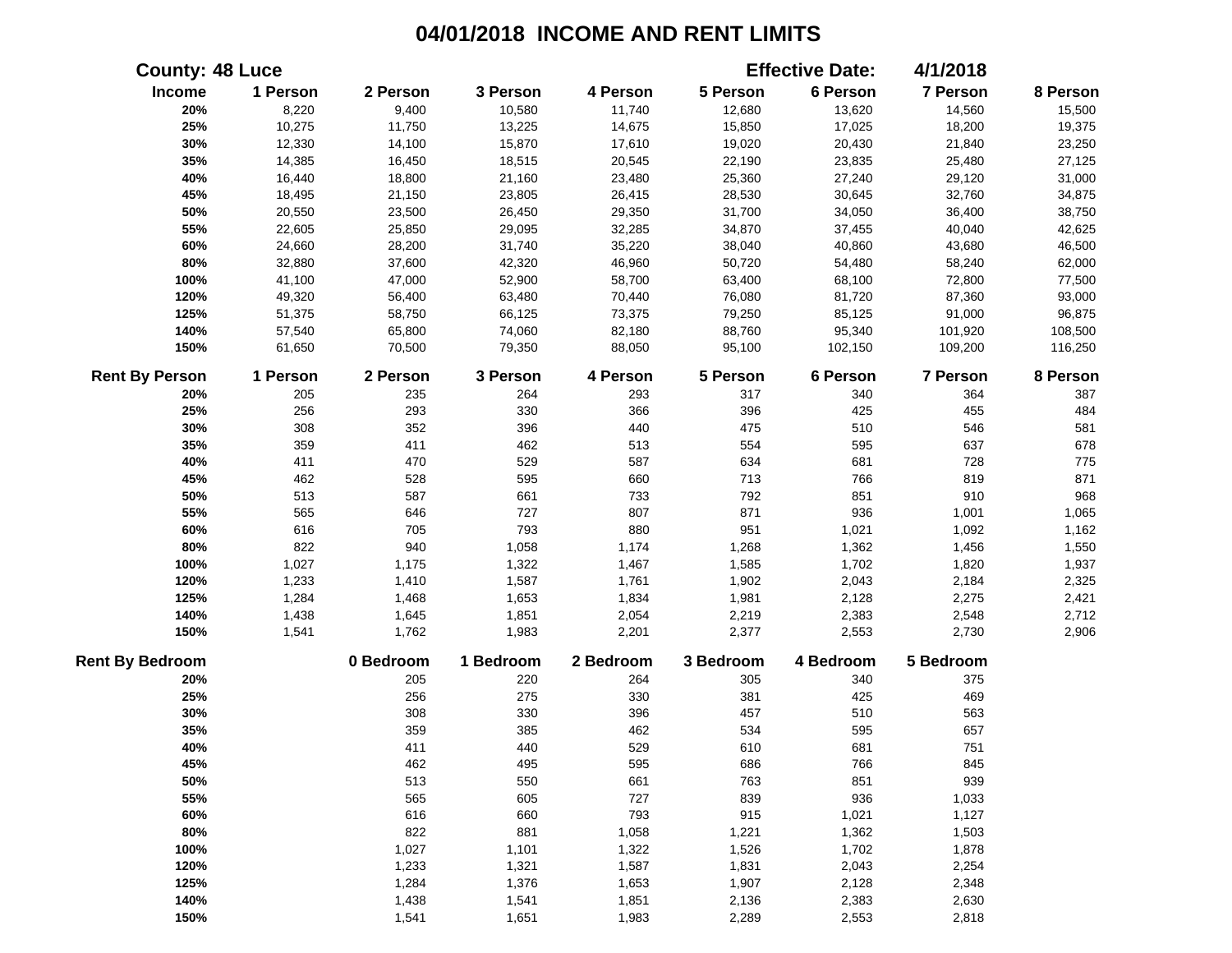|                        | <b>County: 49 Mackinac</b> |           |           |           |           | <b>Effective Date:</b> | 4/1/2018  |          |
|------------------------|----------------------------|-----------|-----------|-----------|-----------|------------------------|-----------|----------|
| Income                 | 1 Person                   | 2 Person  | 3 Person  | 4 Person  | 5 Person  | 6 Person               | 7 Person  | 8 Person |
| 20%                    | 8,220                      | 9,400     | 10,580    | 11,740    | 12,680    | 13,620                 | 14,560    | 15,500   |
| 25%                    | 10,275                     | 11,750    | 13,225    | 14,675    | 15,850    | 17,025                 | 18,200    | 19,375   |
| 30%                    | 12,330                     | 14,100    | 15,870    | 17,610    | 19,020    | 20,430                 | 21,840    | 23,250   |
| 35%                    | 14,385                     | 16,450    | 18,515    | 20,545    | 22,190    | 23,835                 | 25,480    | 27,125   |
| 40%                    | 16,440                     | 18,800    | 21,160    | 23,480    | 25,360    | 27,240                 | 29,120    | 31,000   |
| 45%                    | 18,495                     | 21,150    | 23,805    | 26,415    | 28,530    | 30,645                 | 32,760    | 34,875   |
| 50%                    | 20,550                     | 23,500    | 26,450    | 29,350    | 31,700    | 34,050                 | 36,400    | 38,750   |
| 55%                    | 22,605                     | 25,850    | 29,095    | 32,285    | 34,870    | 37,455                 | 40,040    | 42,625   |
| 60%                    | 24,660                     | 28,200    | 31,740    | 35,220    | 38,040    | 40,860                 | 43,680    | 46,500   |
| 80%                    | 32,880                     | 37,600    | 42,320    | 46,960    | 50,720    | 54,480                 | 58,240    | 62,000   |
| 100%                   | 41,100                     | 47,000    | 52,900    | 58,700    | 63,400    | 68,100                 | 72,800    | 77,500   |
| 120%                   | 49,320                     | 56,400    | 63,480    | 70,440    | 76,080    | 81,720                 | 87,360    | 93,000   |
| 125%                   | 51,375                     | 58,750    | 66,125    | 73,375    | 79,250    | 85,125                 | 91,000    | 96,875   |
| 140%                   | 57,540                     | 65,800    | 74,060    | 82,180    | 88,760    | 95,340                 | 101,920   | 108,500  |
| 150%                   | 61,650                     | 70,500    | 79,350    | 88,050    | 95,100    | 102,150                | 109,200   | 116,250  |
| <b>Rent By Person</b>  | 1 Person                   | 2 Person  | 3 Person  | 4 Person  | 5 Person  | 6 Person               | 7 Person  | 8 Person |
| 20%                    | 205                        | 235       | 264       | 293       | 317       | 340                    | 364       | 387      |
| 25%                    | 256                        | 293       | 330       | 366       | 396       | 425                    | 455       | 484      |
| 30%                    | 308                        | 352       | 396       | 440       | 475       | 510                    | 546       | 581      |
| 35%                    | 359                        | 411       | 462       | 513       | 554       | 595                    | 637       | 678      |
| 40%                    | 411                        | 470       | 529       | 587       | 634       | 681                    | 728       | 775      |
| 45%                    | 462                        | 528       | 595       | 660       | 713       | 766                    | 819       | 871      |
| 50%                    | 513                        | 587       | 661       | 733       | 792       | 851                    | 910       | 968      |
| 55%                    | 565                        | 646       | 727       | 807       | 871       | 936                    | 1,001     | 1,065    |
| 60%                    | 616                        | 705       | 793       | 880       | 951       | 1,021                  | 1,092     | 1,162    |
| 80%                    | 822                        | 940       | 1,058     | 1,174     | 1,268     | 1,362                  | 1,456     | 1,550    |
| 100%                   | 1,027                      | 1,175     | 1,322     | 1,467     | 1,585     | 1,702                  | 1,820     | 1,937    |
| 120%                   | 1,233                      | 1,410     | 1,587     | 1,761     | 1,902     | 2,043                  | 2,184     | 2,325    |
| 125%                   | 1,284                      | 1,468     | 1,653     | 1,834     | 1,981     | 2,128                  | 2,275     | 2,421    |
| 140%                   | 1,438                      | 1,645     | 1,851     | 2,054     | 2,219     | 2,383                  | 2,548     | 2,712    |
| 150%                   | 1,541                      | 1,762     | 1,983     | 2,201     | 2,377     | 2,553                  | 2,730     | 2,906    |
| <b>Rent By Bedroom</b> |                            | 0 Bedroom | 1 Bedroom | 2 Bedroom | 3 Bedroom | 4 Bedroom              | 5 Bedroom |          |
| 20%                    |                            | 205       | 220       | 264       | 305       | 340                    | 375       |          |
| 25%                    |                            | 256       | 275       | 330       | 381       | 425                    | 469       |          |
| 30%                    |                            | 308       | 330       | 396       | 457       | 510                    | 563       |          |
| 35%                    |                            | 359       | 385       | 462       | 534       | 595                    | 657       |          |
| 40%                    |                            | 411       | 440       | 529       | 610       | 681                    | 751       |          |
| 45%                    |                            | 462       | 495       | 595       | 686       | 766                    | 845       |          |
| 50%                    |                            | 513       | 550       | 661       | 763       | 851                    | 939       |          |
| 55%                    |                            | 565       | 605       | 727       | 839       | 936                    | 1,033     |          |
| 60%                    |                            | 616       | 660       | 793       | 915       | 1,021                  | 1,127     |          |
| 80%                    |                            | 822       | 881       | 1,058     | 1,221     | 1,362                  | 1,503     |          |
| 100%                   |                            | 1,027     | 1,101     | 1,322     | 1,526     | 1,702                  | 1,878     |          |
| 120%                   |                            | 1,233     | 1,321     | 1,587     | 1,831     | 2,043                  | 2,254     |          |
| 125%                   |                            | 1,284     | 1,376     | 1,653     | 1,907     | 2,128                  | 2,348     |          |
| 140%                   |                            | 1,438     | 1,541     | 1,851     | 2,136     | 2,383                  | 2,630     |          |
| 150%                   |                            | 1,541     | 1,651     | 1,983     | 2,289     | 2,553                  | 2,818     |          |
|                        |                            |           |           |           |           |                        |           |          |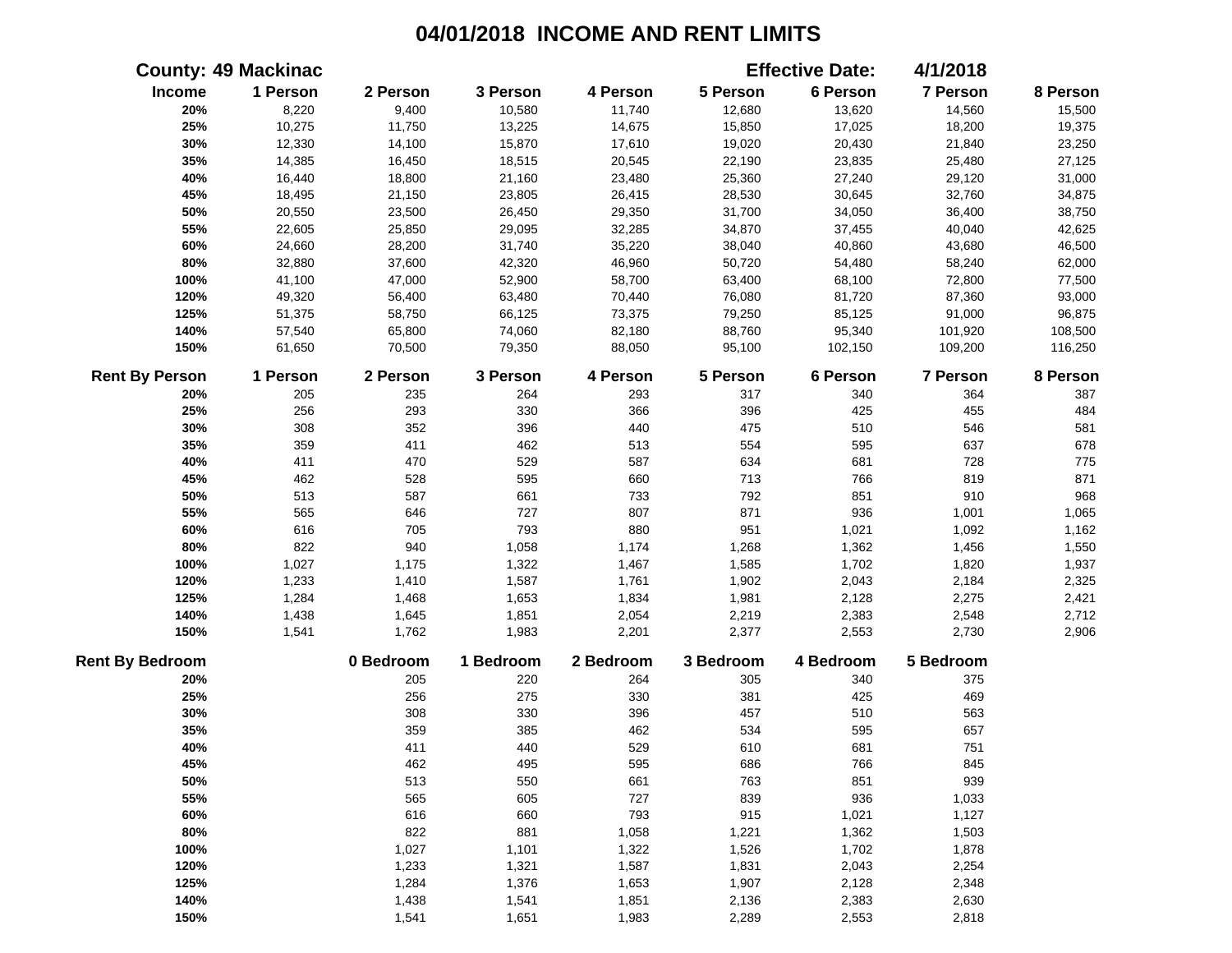|                        | <b>County: 50 Macomb</b> |           |           |           |           | <b>Effective Date:</b> | 4/1/2018  |          |
|------------------------|--------------------------|-----------|-----------|-----------|-----------|------------------------|-----------|----------|
| Income                 | 1 Person                 | 2 Person  | 3 Person  | 4 Person  | 5 Person  | 6 Person               | 7 Person  | 8 Person |
| 20%                    | 9,940                    | 11,360    | 12,780    | 14,180    | 15,320    | 16,460                 | 17,600    | 18,720   |
| 25%                    | 12,425                   | 14,200    | 15,975    | 17,725    | 19,150    | 20,575                 | 22,000    | 23,400   |
| 30%                    | 14,910                   | 17,040    | 19,170    | 21,270    | 22,980    | 24,690                 | 26,400    | 28,080   |
| 35%                    | 17,395                   | 19,880    | 22,365    | 24,815    | 26,810    | 28,805                 | 30,800    | 32,760   |
| 40%                    | 19,880                   | 22,720    | 25,560    | 28,360    | 30,640    | 32,920                 | 35,200    | 37,440   |
| 45%                    | 22,365                   | 25,560    | 28,755    | 31,905    | 34,470    | 37,035                 | 39,600    | 42,120   |
| 50%                    | 24,850                   | 28,400    | 31,950    | 35,450    | 38,300    | 41,150                 | 44,000    | 46,800   |
| 55%                    | 27,335                   | 31,240    | 35,145    | 38,995    | 42,130    | 45,265                 | 48,400    | 51,480   |
| 60%                    | 29,820                   | 34,080    | 38,340    | 42,540    | 45,960    | 49,380                 | 52,800    | 56,160   |
| 80%                    | 39,760                   | 45,440    | 51,120    | 56,720    | 61,280    | 65,840                 | 70,400    | 74,880   |
| 100%                   | 49,700                   | 56,800    | 63,900    | 70,900    | 76,600    | 82,300                 | 88,000    | 93,600   |
| 120%                   | 59,640                   | 68,160    | 76,680    | 85,080    | 91,920    | 98,760                 | 105,600   | 112,320  |
| 125%                   | 62,125                   | 71,000    | 79,875    | 88,625    | 95,750    | 102,875                | 110,000   | 117,000  |
| 140%                   | 69,580                   | 79,520    | 89,460    | 99,260    | 107,240   | 115,220                | 123,200   | 131,040  |
| 150%                   | 74,550                   | 85,200    | 95,850    | 106,350   | 114,900   | 123,450                | 132,000   | 140,400  |
| <b>Rent By Person</b>  | 1 Person                 | 2 Person  | 3 Person  | 4 Person  | 5 Person  | 6 Person               | 7 Person  | 8 Person |
| 20%                    | 248                      | 284       | 319       | 354       | 383       | 411                    | 440       | 468      |
| 25%                    | 310                      | 355       | 399       | 443       | 478       | 514                    | 550       | 585      |
| 30%                    | 372                      | 426       | 479       | 531       | 574       | 617                    | 660       | 702      |
| 35%                    | 434                      | 497       | 559       | 620       | 670       | 720                    | 770       | 819      |
| 40%                    | 497                      | 568       | 639       | 709       | 766       | 823                    | 880       | 936      |
| 45%                    | 559                      | 639       | 718       | 797       | 861       | 925                    | 990       | 1,053    |
| 50%                    | 621                      | 710       | 798       | 886       | 957       | 1,028                  | 1,100     | 1,170    |
| 55%                    | 683                      | 781       | 878       | 974       | 1,053     | 1,131                  | 1,210     | 1,287    |
| 60%                    | 745                      | 852       | 958       | 1,063     | 1,149     | 1,234                  | 1,320     | 1,404    |
| 80%                    | 994                      | 1,136     | 1,278     | 1,418     | 1,532     | 1,646                  | 1,760     | 1,872    |
| 100%                   | 1,242                    | 1,420     | 1,597     | 1,772     | 1,915     | 2,057                  | 2,200     | 2,340    |
| 120%                   | 1,491                    | 1,704     | 1,917     | 2,127     | 2,298     | 2,469                  | 2,640     | 2,808    |
| 125%                   | 1,553                    | 1,775     | 1,996     | 2,215     | 2,393     | 2,571                  | 2,750     | 2,925    |
| 140%                   | 1,739                    | 1,988     | 2,236     | 2,481     | 2,681     | 2,880                  | 3,080     | 3,276    |
| 150%                   | 1,863                    | 2,130     | 2,396     | 2,658     | 2,872     | 3,086                  | 3,300     | 3,510    |
| <b>Rent By Bedroom</b> |                          | 0 Bedroom | 1 Bedroom | 2 Bedroom | 3 Bedroom | 4 Bedroom              | 5 Bedroom |          |
| 20%                    |                          | 248       | 266       | 319       | 368       | 411                    | 454       |          |
| 25%                    |                          | 310       | 332       | 399       | 460       | 514                    | 567       |          |
| 30%                    |                          | 372       | 399       | 479       | 553       | 617                    | 681       |          |
| 35%                    |                          | 434       | 465       | 559       | 645       | 720                    | 794       |          |
| 40%                    |                          | 497       | 532       | 639       | 737       | 823                    | 908       |          |
| 45%                    |                          | 559       | 599       | 718       | 829       | 925                    | 1,021     |          |
| 50%                    |                          | 621       | 665       | 798       | 921       | 1,028                  | 1,135     |          |
| 55%                    |                          | 683       | 732       | 878       | 1,014     | 1,131                  | 1,248     |          |
| 60%                    |                          | 745       | 798       | 958       | 1,106     | 1,234                  | 1,362     |          |
| 80%                    |                          | 994       | 1,065     | 1,278     | 1,475     | 1,646                  | 1,816     |          |
| 100%                   |                          | 1,242     | 1,331     | 1,597     | 1,843     | 2,057                  | 2,270     |          |
| 120%                   |                          | 1,491     | 1,597     | 1,917     | 2,212     | 2,469                  | 2,724     |          |
| 125%                   |                          | 1,553     | 1,664     | 1,996     | 2,304     | 2,571                  | 2,837     |          |
| 140%                   |                          | 1,739     | 1,863     | 2,236     | 2,581     | 2,880                  | 3,178     |          |
| 150%                   |                          | 1,863     | 1,996     | 2,396     | 2,765     | 3,086                  | 3,405     |          |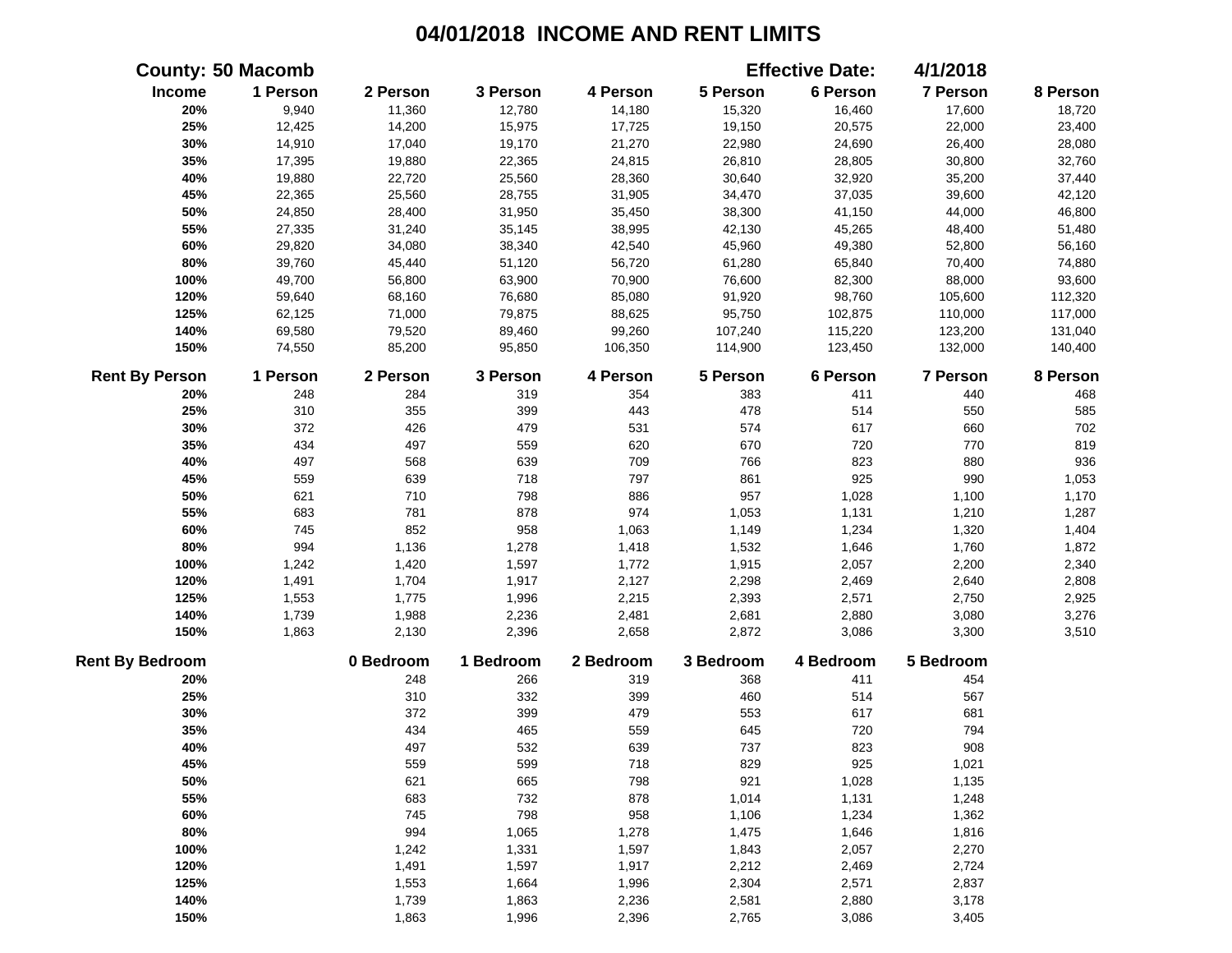|                        | <b>County: 51 Manistee</b> |           |           |           |           | <b>Effective Date:</b> | 4/1/2018        |          |
|------------------------|----------------------------|-----------|-----------|-----------|-----------|------------------------|-----------------|----------|
| Income                 | 1 Person                   | 2 Person  | 3 Person  | 4 Person  | 5 Person  | 6 Person               | 7 Person        | 8 Person |
| 20%                    | 8,220                      | 9,400     | 10,580    | 11,740    | 12,680    | 13,620                 | 14,560          | 15,500   |
| 25%                    | 10,275                     | 11,750    | 13,225    | 14,675    | 15,850    | 17,025                 | 18,200          | 19,375   |
| 30%                    | 12,330                     | 14,100    | 15,870    | 17,610    | 19,020    | 20,430                 | 21,840          | 23,250   |
| 35%                    | 14,385                     | 16,450    | 18,515    | 20,545    | 22,190    | 23,835                 | 25,480          | 27,125   |
| 40%                    | 16,440                     | 18,800    | 21,160    | 23,480    | 25,360    | 27,240                 | 29,120          | 31,000   |
| 45%                    | 18,495                     | 21,150    | 23,805    | 26,415    | 28,530    | 30,645                 | 32,760          | 34,875   |
| 50%                    | 20,550                     | 23,500    | 26,450    | 29,350    | 31,700    | 34,050                 | 36,400          | 38,750   |
| 55%                    | 22,605                     | 25,850    | 29,095    | 32,285    | 34,870    | 37,455                 | 40,040          | 42,625   |
| 60%                    | 24,660                     | 28,200    | 31,740    | 35,220    | 38,040    | 40,860                 | 43,680          | 46,500   |
| 80%                    | 32,880                     | 37,600    | 42,320    | 46,960    | 50,720    | 54,480                 | 58,240          | 62,000   |
| 100%                   | 41,100                     | 47,000    | 52,900    | 58,700    | 63,400    | 68,100                 | 72,800          | 77,500   |
| 120%                   | 49,320                     | 56,400    | 63,480    | 70,440    | 76,080    | 81,720                 | 87,360          | 93,000   |
| 125%                   | 51,375                     | 58,750    | 66,125    | 73,375    | 79,250    | 85,125                 | 91,000          | 96,875   |
| 140%                   | 57,540                     | 65,800    | 74,060    | 82,180    | 88,760    | 95,340                 | 101,920         | 108,500  |
| 150%                   | 61,650                     | 70,500    | 79,350    | 88,050    | 95,100    | 102,150                | 109,200         | 116,250  |
| <b>Rent By Person</b>  | 1 Person                   | 2 Person  | 3 Person  | 4 Person  | 5 Person  | 6 Person               | <b>7 Person</b> | 8 Person |
| 20%                    | 205                        | 235       | 264       | 293       | 317       | 340                    | 364             | 387      |
| 25%                    | 256                        | 293       | 330       | 366       | 396       | 425                    | 455             | 484      |
| 30%                    | 308                        | 352       | 396       | 440       | 475       | 510                    | 546             | 581      |
| 35%                    | 359                        | 411       | 462       | 513       | 554       | 595                    | 637             | 678      |
| 40%                    | 411                        | 470       | 529       | 587       | 634       | 681                    | 728             | 775      |
| 45%                    | 462                        | 528       | 595       | 660       | 713       | 766                    | 819             | 871      |
| 50%                    | 513                        | 587       | 661       | 733       | 792       | 851                    | 910             | 968      |
| 55%                    | 565                        | 646       | 727       | 807       | 871       | 936                    | 1,001           | 1,065    |
| 60%                    | 616                        | 705       | 793       | 880       | 951       | 1,021                  | 1,092           | 1,162    |
| 80%                    | 822                        | 940       | 1,058     | 1,174     | 1,268     | 1,362                  | 1,456           | 1,550    |
| 100%                   | 1,027                      | 1,175     | 1,322     | 1,467     | 1,585     | 1,702                  | 1,820           | 1,937    |
| 120%                   | 1,233                      | 1,410     | 1,587     | 1,761     | 1,902     | 2,043                  | 2,184           | 2,325    |
| 125%                   | 1,284                      | 1,468     | 1,653     | 1,834     | 1,981     | 2,128                  | 2,275           | 2,421    |
| 140%                   | 1,438                      | 1,645     | 1,851     | 2,054     | 2,219     | 2,383                  | 2,548           | 2,712    |
| 150%                   | 1,541                      | 1,762     | 1,983     | 2,201     | 2,377     | 2,553                  | 2,730           | 2,906    |
| <b>Rent By Bedroom</b> |                            | 0 Bedroom | 1 Bedroom | 2 Bedroom | 3 Bedroom | 4 Bedroom              | 5 Bedroom       |          |
| 20%                    |                            | 205       | 220       | 264       | 305       | 340                    | 375             |          |
| 25%                    |                            | 256       | 275       | 330       | 381       | 425                    | 469             |          |
| 30%                    |                            | 308       | 330       | 396       | 457       | 510                    | 563             |          |
| 35%                    |                            | 359       | 385       | 462       | 534       | 595                    | 657             |          |
| 40%                    |                            | 411       | 440       | 529       | 610       | 681                    | 751             |          |
| 45%                    |                            | 462       | 495       | 595       | 686       | 766                    | 845             |          |
| 50%                    |                            | 513       | 550       | 661       | 763       | 851                    | 939             |          |
| 55%                    |                            | 565       | 605       | 727       | 839       | 936                    | 1,033           |          |
| 60%                    |                            | 616       | 660       | 793       | 915       | 1,021                  | 1,127           |          |
| 80%                    |                            | 822       | 881       | 1,058     | 1,221     | 1,362                  | 1,503           |          |
| 100%                   |                            | 1,027     | 1,101     | 1,322     | 1,526     | 1,702                  | 1,878           |          |
| 120%                   |                            | 1,233     | 1,321     | 1,587     | 1,831     | 2,043                  | 2,254           |          |
| 125%                   |                            | 1,284     | 1,376     | 1,653     | 1,907     | 2,128                  | 2,348           |          |
| 140%                   |                            | 1,438     | 1,541     | 1,851     | 2,136     | 2,383                  | 2,630           |          |
| 150%                   |                            | 1,541     | 1,651     | 1,983     | 2,289     | 2,553                  | 2,818           |          |
|                        |                            |           |           |           |           |                        |                 |          |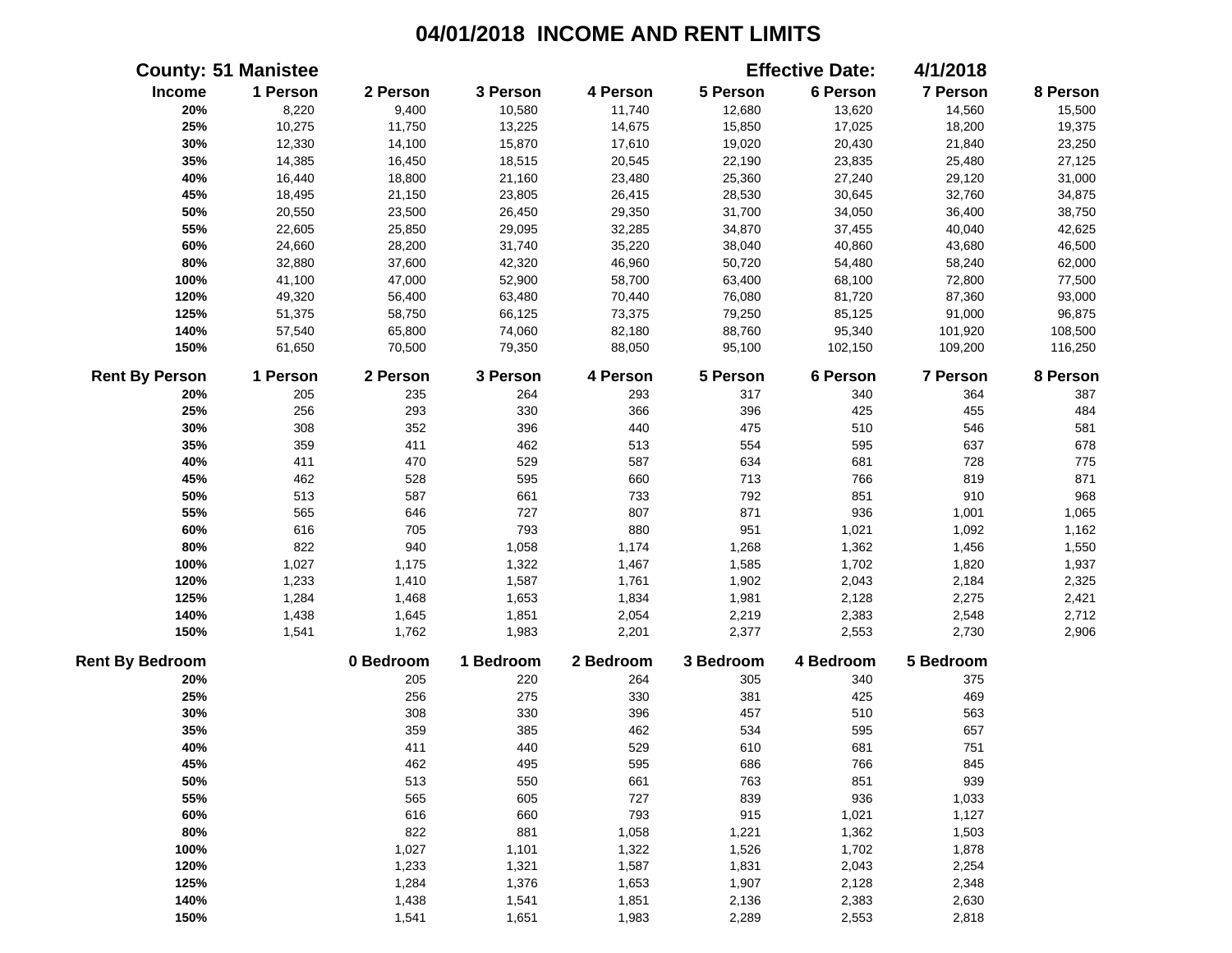|                        | <b>County: 52 Marquette</b> |           |           |           |           | <b>Effective Date:</b> | 4/1/2018  |          |
|------------------------|-----------------------------|-----------|-----------|-----------|-----------|------------------------|-----------|----------|
| Income                 | 1 Person                    | 2 Person  | 3 Person  | 4 Person  | 5 Person  | 6 Person               | 7 Person  | 8 Person |
| 20%                    | 8,820                       | 10,080    | 11,340    | 12,580    | 13,600    | 14,600                 | 15,600    | 16,620   |
| 25%                    | 11,025                      | 12,600    | 14,175    | 15,725    | 17,000    | 18,250                 | 19,500    | 20,775   |
| 30%                    | 13,230                      | 15,120    | 17,010    | 18,870    | 20,400    | 21,900                 | 23,400    | 24,930   |
| 35%                    | 15,435                      | 17,640    | 19,845    | 22,015    | 23,800    | 25,550                 | 27,300    | 29,085   |
| 40%                    | 17,640                      | 20,160    | 22,680    | 25,160    | 27,200    | 29,200                 | 31,200    | 33,240   |
| 45%                    | 19,845                      | 22,680    | 25,515    | 28,305    | 30,600    | 32,850                 | 35,100    | 37,395   |
| 50%                    | 22,050                      | 25,200    | 28,350    | 31,450    | 34,000    | 36,500                 | 39,000    | 41,550   |
| 55%                    | 24,255                      | 27,720    | 31,185    | 34,595    | 37,400    | 40,150                 | 42,900    | 45,705   |
| 60%                    | 26,460                      | 30,240    | 34,020    | 37,740    | 40,800    | 43,800                 | 46,800    | 49,860   |
| 80%                    | 35,280                      | 40,320    | 45,360    | 50,320    | 54,400    | 58,400                 | 62,400    | 66,480   |
| 100%                   | 44,100                      | 50,400    | 56,700    | 62,900    | 68,000    | 73,000                 | 78,000    | 83,100   |
| 120%                   | 52,920                      | 60,480    | 68,040    | 75,480    | 81,600    | 87,600                 | 93,600    | 99,720   |
| 125%                   | 55,125                      | 63,000    | 70,875    | 78,625    | 85,000    | 91,250                 | 97,500    | 103,875  |
| 140%                   | 61,740                      | 70,560    | 79,380    | 88,060    | 95,200    | 102,200                | 109,200   | 116,340  |
| 150%                   | 66,150                      | 75,600    | 85,050    | 94,350    | 102,000   | 109,500                | 117,000   | 124,650  |
| <b>Rent By Person</b>  | 1 Person                    | 2 Person  | 3 Person  | 4 Person  | 5 Person  | 6 Person               | 7 Person  | 8 Person |
| 20%                    | 220                         | 252       | 283       | 314       | 340       | 365                    | 390       | 415      |
| 25%                    | 275                         | 315       | 354       | 393       | 425       | 456                    | 487       | 519      |
| 30%                    | 330                         | 378       | 425       | 471       | 510       | 547                    | 585       | 623      |
| 35%                    | 385                         | 441       | 496       | 550       | 595       | 638                    | 682       | 727      |
| 40%                    | 441                         | 504       | 567       | 629       | 680       | 730                    | 780       | 831      |
| 45%                    | 496                         | 567       | 637       | 707       | 765       | 821                    | 877       | 934      |
| 50%                    | 551                         | 630       | 708       | 786       | 850       | 912                    | 975       | 1,038    |
| 55%                    | 606                         | 693       | 779       | 864       | 935       | 1,003                  | 1,072     | 1,142    |
| 60%                    | 661                         | 756       | 850       | 943       | 1,020     | 1,095                  | 1,170     | 1,246    |
| 80%                    | 882                         | 1,008     | 1,134     | 1,258     | 1,360     | 1,460                  | 1,560     | 1,662    |
| 100%                   | 1,102                       | 1,260     | 1,417     | 1,572     | 1,700     | 1,825                  | 1,950     | 2,077    |
| 120%                   | 1,323                       | 1,512     | 1,701     | 1,887     | 2,040     | 2,190                  | 2,340     | 2,493    |
| 125%                   | 1,378                       | 1,575     | 1,771     | 1,965     | 2,125     | 2,281                  | 2,437     | 2,596    |
| 140%                   | 1,543                       | 1,764     | 1,984     | 2,201     | 2,380     | 2,555                  | 2,730     | 2,908    |
| 150%                   | 1,653                       | 1,890     | 2,126     | 2,358     | 2,550     | 2,737                  | 2,925     | 3,116    |
| <b>Rent By Bedroom</b> |                             | 0 Bedroom | 1 Bedroom | 2 Bedroom | 3 Bedroom | 4 Bedroom              | 5 Bedroom |          |
| 20%                    |                             | 220       | 236       | 283       | 327       | 365                    | 402       |          |
| 25%                    |                             | 275       | 295       | 354       | 409       | 456                    | 503       |          |
| 30%                    |                             | 330       | 354       | 425       | 490       | 547                    | 604       |          |
| 35%                    |                             | 385       | 413       | 496       | 572       | 638                    | 704       |          |
| 40%                    |                             | 441       | 472       | 567       | 654       | 730                    | 805       |          |
| 45%                    |                             | 496       | 531       | 637       | 736       | 821                    | 906       |          |
| 50%                    |                             | 551       | 590       | 708       | 818       | 912                    | 1,006     |          |
| 55%                    |                             | 606       | 649       | 779       | 899       | 1,003                  | 1,107     |          |
| 60%                    |                             | 661       | 708       | 850       | 981       | 1,095                  | 1,208     |          |
| 80%                    |                             | 882       | 945       | 1,134     | 1,309     | 1,460                  | 1,611     |          |
| 100%                   |                             | 1,102     | 1,181     | 1,417     | 1,636     | 1,825                  | 2,013     |          |
| 120%                   |                             | 1,323     | 1,417     | 1,701     | 1,963     | 2,190                  | 2,416     |          |
| 125%                   |                             | 1,378     | 1,476     | 1,771     | 2,045     | 2,281                  | 2,517     |          |
| 140%                   |                             | 1,543     | 1,653     | 1,984     | 2,290     | 2,555                  | 2,819     |          |
| 150%                   |                             | 1,653     | 1,771     | 2,126     | 2,454     | 2,737                  | 3,020     |          |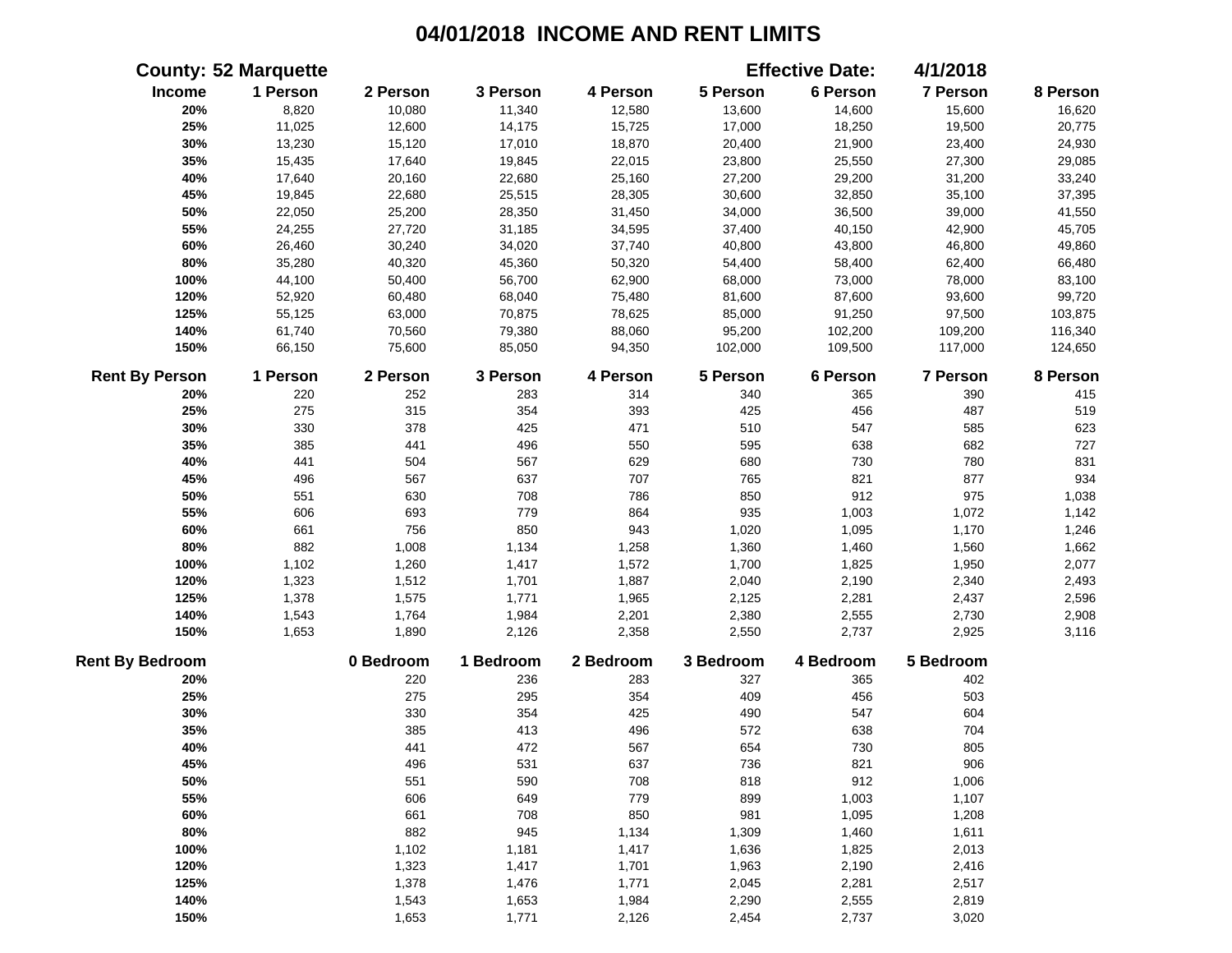|                        | <b>County: 53 Mason</b> |           |           |           |           | <b>Effective Date:</b> | 4/1/2018  |          |
|------------------------|-------------------------|-----------|-----------|-----------|-----------|------------------------|-----------|----------|
| Income                 | 1 Person                | 2 Person  | 3 Person  | 4 Person  | 5 Person  | 6 Person               | 7 Person  | 8 Person |
| 20%                    | 8,220                   | 9,400     | 10,580    | 11,740    | 12,680    | 13,620                 | 14,560    | 15,500   |
| 25%                    | 10,275                  | 11,750    | 13,225    | 14,675    | 15,850    | 17,025                 | 18,200    | 19,375   |
| 30%                    | 12,330                  | 14,100    | 15,870    | 17,610    | 19,020    | 20,430                 | 21,840    | 23,250   |
| 35%                    | 14,385                  | 16,450    | 18,515    | 20,545    | 22,190    | 23,835                 | 25,480    | 27,125   |
| 40%                    | 16,440                  | 18,800    | 21,160    | 23,480    | 25,360    | 27,240                 | 29,120    | 31,000   |
| 45%                    | 18,495                  | 21,150    | 23,805    | 26,415    | 28,530    | 30,645                 | 32,760    | 34,875   |
| 50%                    | 20,550                  | 23,500    | 26,450    | 29,350    | 31,700    | 34,050                 | 36,400    | 38,750   |
| 55%                    | 22,605                  | 25,850    | 29,095    | 32,285    | 34,870    | 37,455                 | 40,040    | 42,625   |
| 60%                    | 24,660                  | 28,200    | 31,740    | 35,220    | 38,040    | 40,860                 | 43,680    | 46,500   |
| 80%                    | 32,880                  | 37,600    | 42,320    | 46,960    | 50,720    | 54,480                 | 58,240    | 62,000   |
| 100%                   | 41,100                  | 47,000    | 52,900    | 58,700    | 63,400    | 68,100                 | 72,800    | 77,500   |
| 120%                   | 49,320                  | 56,400    | 63,480    | 70,440    | 76,080    | 81,720                 | 87,360    | 93,000   |
| 125%                   | 51,375                  | 58,750    | 66,125    | 73,375    | 79,250    | 85,125                 | 91,000    | 96,875   |
| 140%                   | 57,540                  | 65,800    | 74,060    | 82,180    | 88,760    | 95,340                 | 101,920   | 108,500  |
| 150%                   | 61,650                  | 70,500    | 79,350    | 88,050    | 95,100    | 102,150                | 109,200   | 116,250  |
| <b>Rent By Person</b>  | 1 Person                | 2 Person  | 3 Person  | 4 Person  | 5 Person  | 6 Person               | 7 Person  | 8 Person |
| 20%                    | 205                     | 235       | 264       | 293       | 317       | 340                    | 364       | 387      |
| 25%                    | 256                     | 293       | 330       | 366       | 396       | 425                    | 455       | 484      |
| 30%                    | 308                     | 352       | 396       | 440       | 475       | 510                    | 546       | 581      |
| 35%                    | 359                     | 411       | 462       | 513       | 554       | 595                    | 637       | 678      |
| 40%                    | 411                     | 470       | 529       | 587       | 634       | 681                    | 728       | 775      |
| 45%                    | 462                     | 528       | 595       | 660       | 713       | 766                    | 819       | 871      |
| 50%                    | 513                     | 587       | 661       | 733       | 792       | 851                    | 910       | 968      |
| 55%                    | 565                     | 646       | 727       | 807       | 871       | 936                    | 1,001     | 1,065    |
| 60%                    | 616                     | 705       | 793       | 880       | 951       | 1,021                  | 1,092     | 1,162    |
| 80%                    | 822                     | 940       | 1,058     | 1,174     | 1,268     | 1,362                  | 1,456     | 1,550    |
| 100%                   | 1,027                   | 1,175     | 1,322     | 1,467     | 1,585     | 1,702                  | 1,820     | 1,937    |
| 120%                   | 1,233                   | 1,410     | 1,587     | 1,761     | 1,902     | 2,043                  | 2,184     | 2,325    |
| 125%                   | 1,284                   | 1,468     | 1,653     | 1,834     | 1,981     | 2,128                  | 2,275     | 2,421    |
| 140%                   | 1,438                   | 1,645     | 1,851     | 2,054     | 2,219     | 2,383                  | 2,548     | 2,712    |
| 150%                   | 1,541                   | 1,762     | 1,983     | 2,201     | 2,377     | 2,553                  | 2,730     | 2,906    |
| <b>Rent By Bedroom</b> |                         | 0 Bedroom | 1 Bedroom | 2 Bedroom | 3 Bedroom | 4 Bedroom              | 5 Bedroom |          |
| 20%                    |                         | 205       | 220       | 264       | 305       | 340                    | 375       |          |
| 25%                    |                         | 256       | 275       | 330       | 381       | 425                    | 469       |          |
| 30%                    |                         | 308       | 330       | 396       | 457       | 510                    | 563       |          |
| 35%                    |                         | 359       | 385       | 462       | 534       | 595                    | 657       |          |
| 40%                    |                         | 411       | 440       | 529       | 610       | 681                    | 751       |          |
| 45%                    |                         | 462       | 495       | 595       | 686       | 766                    | 845       |          |
| 50%                    |                         | 513       | 550       | 661       | 763       | 851                    | 939       |          |
| 55%                    |                         | 565       | 605       | 727       | 839       | 936                    | 1,033     |          |
| 60%                    |                         | 616       | 660       | 793       | 915       | 1,021                  | 1,127     |          |
| 80%                    |                         | 822       | 881       | 1,058     | 1,221     | 1,362                  | 1,503     |          |
| 100%                   |                         | 1,027     | 1,101     | 1,322     | 1,526     | 1,702                  | 1,878     |          |
| 120%                   |                         | 1,233     | 1,321     | 1,587     | 1,831     | 2,043                  | 2,254     |          |
| 125%                   |                         | 1,284     | 1,376     | 1,653     | 1,907     | 2,128                  | 2,348     |          |
| 140%                   |                         | 1,438     | 1,541     | 1,851     | 2,136     | 2,383                  | 2,630     |          |
| 150%                   |                         | 1,541     | 1,651     | 1,983     | 2,289     | 2,553                  | 2,818     |          |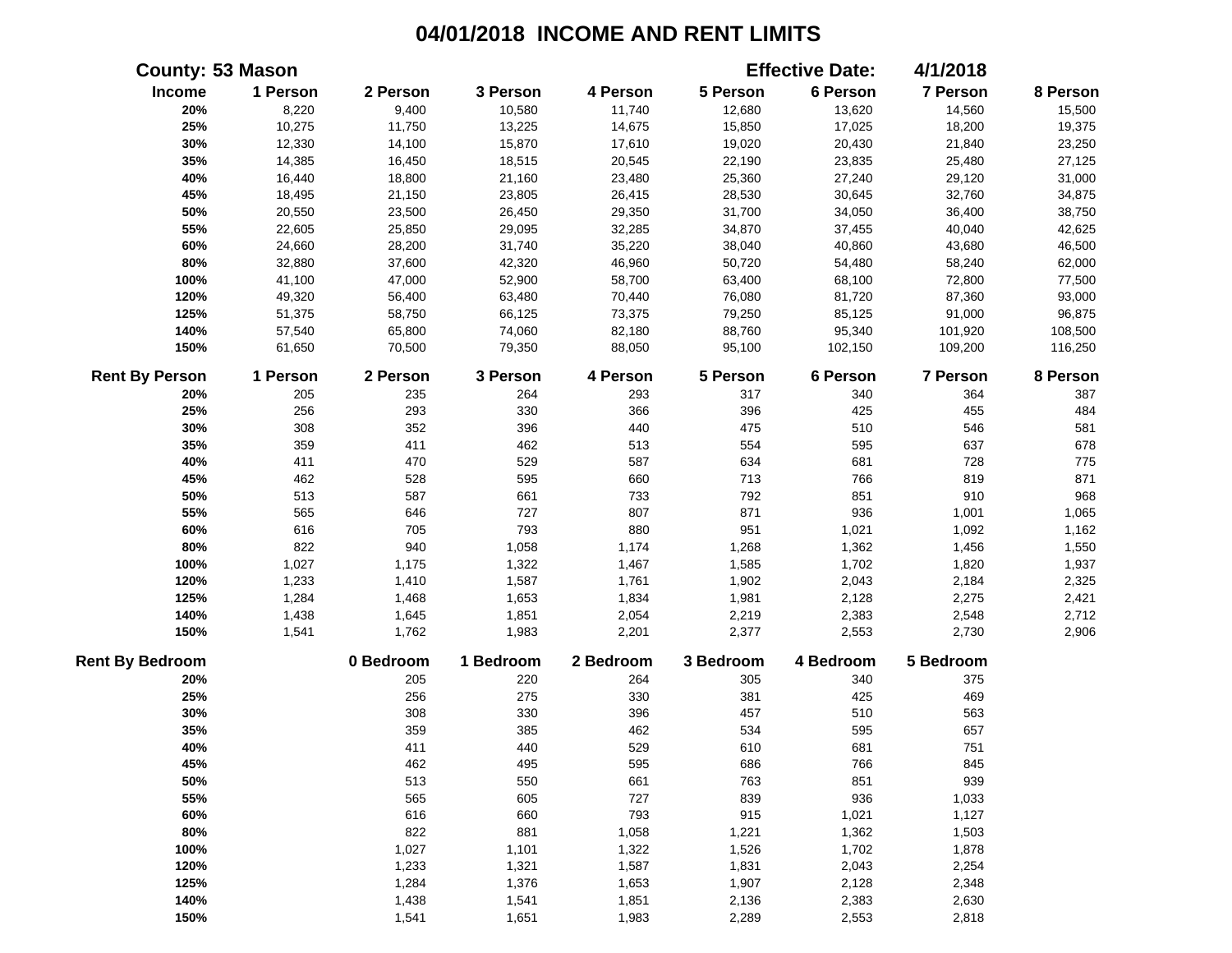|                        | <b>County: 54 Mecosta</b> |           |           |           |           | <b>Effective Date:</b> | 4/1/2018  |          |
|------------------------|---------------------------|-----------|-----------|-----------|-----------|------------------------|-----------|----------|
| Income                 | 1 Person                  | 2 Person  | 3 Person  | 4 Person  | 5 Person  | 6 Person               | 7 Person  | 8 Person |
| 20%                    | 8,220                     | 9,400     | 10,580    | 11,740    | 12,680    | 13,620                 | 14,560    | 15,500   |
| 25%                    | 10,275                    | 11,750    | 13,225    | 14,675    | 15,850    | 17,025                 | 18,200    | 19,375   |
| 30%                    | 12,330                    | 14,100    | 15,870    | 17,610    | 19,020    | 20,430                 | 21,840    | 23,250   |
| 35%                    | 14,385                    | 16,450    | 18,515    | 20,545    | 22,190    | 23,835                 | 25,480    | 27,125   |
| 40%                    | 16,440                    | 18,800    | 21,160    | 23,480    | 25,360    | 27,240                 | 29,120    | 31,000   |
| 45%                    | 18,495                    | 21,150    | 23,805    | 26,415    | 28,530    | 30,645                 | 32,760    | 34,875   |
| 50%                    | 20,550                    | 23,500    | 26,450    | 29,350    | 31,700    | 34,050                 | 36,400    | 38,750   |
| 55%                    | 22,605                    | 25,850    | 29,095    | 32,285    | 34,870    | 37,455                 | 40,040    | 42,625   |
| 60%                    | 24,660                    | 28,200    | 31,740    | 35,220    | 38,040    | 40,860                 | 43,680    | 46,500   |
| 80%                    | 32,880                    | 37,600    | 42,320    | 46,960    | 50,720    | 54,480                 | 58,240    | 62,000   |
| 100%                   | 41,100                    | 47,000    | 52,900    | 58,700    | 63,400    | 68,100                 | 72,800    | 77,500   |
| 120%                   | 49,320                    | 56,400    | 63,480    | 70,440    | 76,080    | 81,720                 | 87,360    | 93,000   |
| 125%                   | 51,375                    | 58,750    | 66,125    | 73,375    | 79,250    | 85,125                 | 91,000    | 96,875   |
| 140%                   | 57,540                    | 65,800    | 74,060    | 82,180    | 88,760    | 95,340                 | 101,920   | 108,500  |
| 150%                   | 61,650                    | 70,500    | 79,350    | 88,050    | 95,100    | 102,150                | 109,200   | 116,250  |
| <b>Rent By Person</b>  | 1 Person                  | 2 Person  | 3 Person  | 4 Person  | 5 Person  | 6 Person               | 7 Person  | 8 Person |
| 20%                    | 205                       | 235       | 264       | 293       | 317       | 340                    | 364       | 387      |
| 25%                    | 256                       | 293       | 330       | 366       | 396       | 425                    | 455       | 484      |
| 30%                    | 308                       | 352       | 396       | 440       | 475       | 510                    | 546       | 581      |
| 35%                    | 359                       | 411       | 462       | 513       | 554       | 595                    | 637       | 678      |
| 40%                    | 411                       | 470       | 529       | 587       | 634       | 681                    | 728       | 775      |
| 45%                    | 462                       | 528       | 595       | 660       | 713       | 766                    | 819       | 871      |
| 50%                    | 513                       | 587       | 661       | 733       | 792       | 851                    | 910       | 968      |
| 55%                    | 565                       | 646       | 727       | 807       | 871       | 936                    | 1,001     | 1,065    |
| 60%                    | 616                       | 705       | 793       | 880       | 951       | 1,021                  | 1,092     | 1,162    |
| 80%                    | 822                       | 940       | 1,058     | 1,174     | 1,268     | 1,362                  | 1,456     | 1,550    |
| 100%                   | 1,027                     | 1,175     | 1,322     | 1,467     | 1,585     | 1,702                  | 1,820     | 1,937    |
| 120%                   | 1,233                     | 1,410     | 1,587     | 1,761     | 1,902     | 2,043                  | 2,184     | 2,325    |
| 125%                   | 1,284                     | 1,468     | 1,653     | 1,834     | 1,981     | 2,128                  | 2,275     | 2,421    |
| 140%                   | 1,438                     | 1,645     | 1,851     | 2,054     | 2,219     | 2,383                  | 2,548     | 2,712    |
| 150%                   | 1,541                     | 1,762     | 1,983     | 2,201     | 2,377     | 2,553                  | 2,730     | 2,906    |
| <b>Rent By Bedroom</b> |                           | 0 Bedroom | 1 Bedroom | 2 Bedroom | 3 Bedroom | 4 Bedroom              | 5 Bedroom |          |
| 20%                    |                           | 205       | 220       | 264       | 305       | 340                    | 375       |          |
| 25%                    |                           | 256       | 275       | 330       | 381       | 425                    | 469       |          |
| 30%                    |                           | 308       | 330       | 396       | 457       | 510                    | 563       |          |
| 35%                    |                           | 359       | 385       | 462       | 534       | 595                    | 657       |          |
| 40%                    |                           | 411       | 440       | 529       | 610       | 681                    | 751       |          |
| 45%                    |                           | 462       | 495       | 595       | 686       | 766                    | 845       |          |
| 50%                    |                           | 513       | 550       | 661       | 763       | 851                    | 939       |          |
| 55%                    |                           | 565       | 605       | 727       | 839       | 936                    | 1,033     |          |
| 60%                    |                           | 616       | 660       | 793       | 915       | 1,021                  | 1,127     |          |
| 80%                    |                           | 822       | 881       | 1,058     | 1,221     | 1,362                  | 1,503     |          |
| 100%                   |                           | 1,027     | 1,101     | 1,322     | 1,526     | 1,702                  | 1,878     |          |
| 120%                   |                           | 1,233     | 1,321     | 1,587     | 1,831     | 2,043                  | 2,254     |          |
| 125%                   |                           | 1,284     | 1,376     | 1,653     | 1,907     | 2,128                  | 2,348     |          |
| 140%                   |                           | 1,438     | 1,541     | 1,851     | 2,136     | 2,383                  | 2,630     |          |
| 150%                   |                           | 1,541     | 1,651     | 1,983     | 2,289     | 2,553                  | 2,818     |          |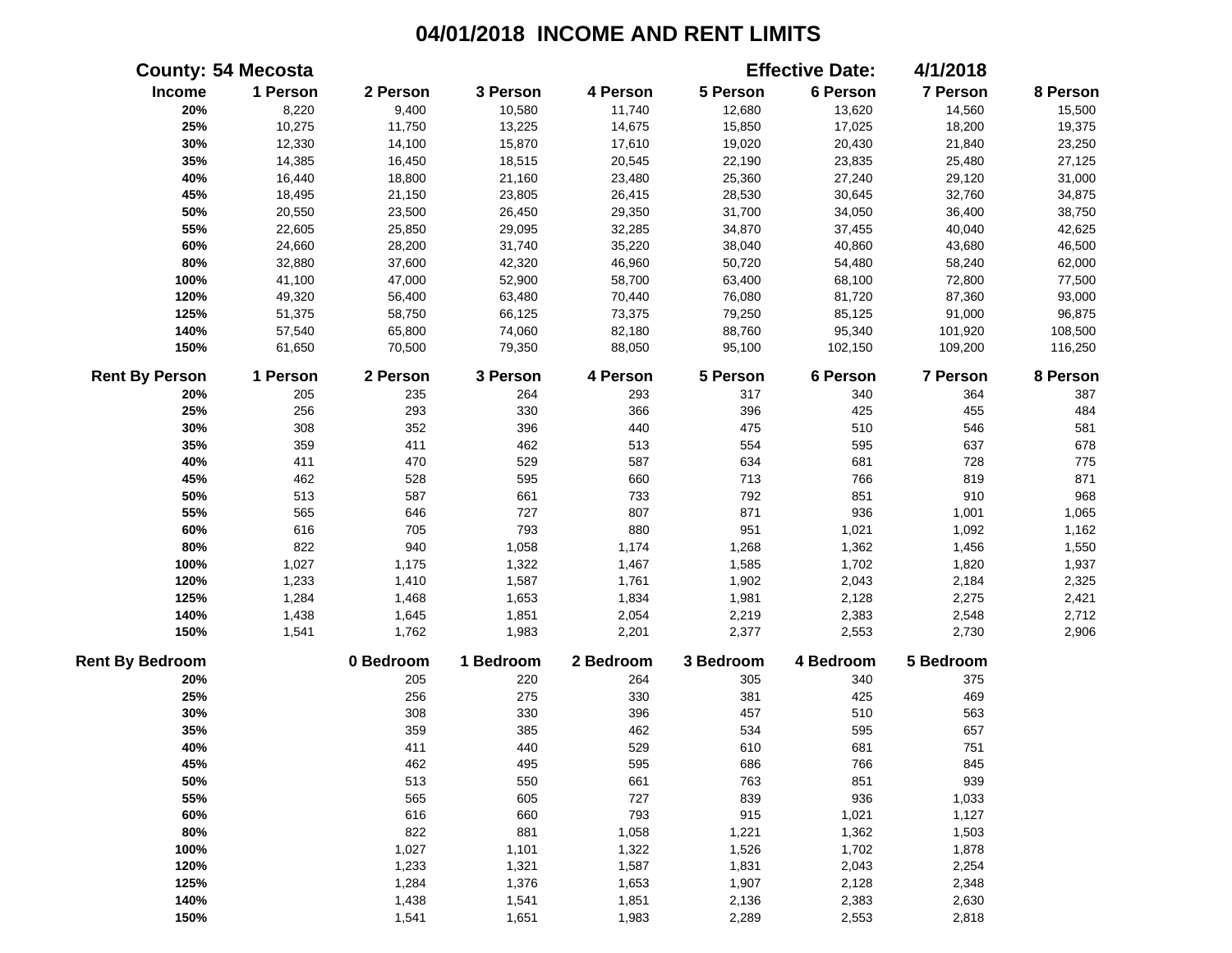|                        | <b>County: 55 Menominee</b> |           |           |           |           | <b>Effective Date:</b> | 4/1/2018  |          |
|------------------------|-----------------------------|-----------|-----------|-----------|-----------|------------------------|-----------|----------|
| Income                 | 1 Person                    | 2 Person  | 3 Person  | 4 Person  | 5 Person  | 6 Person               | 7 Person  | 8 Person |
| 20%                    | 8,220                       | 9,400     | 10,580    | 11,740    | 12,680    | 13,620                 | 14,560    | 15,500   |
| 25%                    | 10,275                      | 11,750    | 13,225    | 14,675    | 15,850    | 17,025                 | 18,200    | 19,375   |
| 30%                    | 12,330                      | 14,100    | 15,870    | 17,610    | 19,020    | 20,430                 | 21,840    | 23,250   |
| 35%                    | 14,385                      | 16,450    | 18,515    | 20,545    | 22,190    | 23,835                 | 25,480    | 27,125   |
| 40%                    | 16,440                      | 18,800    | 21,160    | 23,480    | 25,360    | 27,240                 | 29,120    | 31,000   |
| 45%                    | 18,495                      | 21,150    | 23,805    | 26,415    | 28,530    | 30,645                 | 32,760    | 34,875   |
| 50%                    | 20,550                      | 23,500    | 26,450    | 29,350    | 31,700    | 34,050                 | 36,400    | 38,750   |
| 55%                    | 22,605                      | 25,850    | 29,095    | 32,285    | 34,870    | 37,455                 | 40,040    | 42,625   |
| 60%                    | 24,660                      | 28,200    | 31,740    | 35,220    | 38,040    | 40,860                 | 43,680    | 46,500   |
| 80%                    | 32,880                      | 37,600    | 42,320    | 46,960    | 50,720    | 54,480                 | 58,240    | 62,000   |
| 100%                   | 41,100                      | 47,000    | 52,900    | 58,700    | 63,400    | 68,100                 | 72,800    | 77,500   |
| 120%                   | 49,320                      | 56,400    | 63,480    | 70,440    | 76,080    | 81,720                 | 87,360    | 93,000   |
| 125%                   | 51,375                      | 58,750    | 66,125    | 73,375    | 79,250    | 85,125                 | 91,000    | 96,875   |
| 140%                   | 57,540                      | 65,800    | 74,060    | 82,180    | 88,760    | 95,340                 | 101,920   | 108,500  |
| 150%                   | 61,650                      | 70,500    | 79,350    | 88,050    | 95,100    | 102,150                | 109,200   | 116,250  |
| <b>Rent By Person</b>  | 1 Person                    | 2 Person  | 3 Person  | 4 Person  | 5 Person  | 6 Person               | 7 Person  | 8 Person |
| 20%                    | 205                         | 235       | 264       | 293       | 317       | 340                    | 364       | 387      |
| 25%                    | 256                         | 293       | 330       | 366       | 396       | 425                    | 455       | 484      |
| 30%                    | 308                         | 352       | 396       | 440       | 475       | 510                    | 546       | 581      |
| 35%                    | 359                         | 411       | 462       | 513       | 554       | 595                    | 637       | 678      |
| 40%                    | 411                         | 470       | 529       | 587       | 634       | 681                    | 728       | 775      |
| 45%                    | 462                         | 528       | 595       | 660       | 713       | 766                    | 819       | 871      |
| 50%                    | 513                         | 587       | 661       | 733       | 792       | 851                    | 910       | 968      |
| 55%                    | 565                         | 646       | 727       | 807       | 871       | 936                    | 1,001     | 1,065    |
| 60%                    | 616                         | 705       | 793       | 880       | 951       | 1,021                  | 1,092     | 1,162    |
| 80%                    | 822                         | 940       | 1,058     | 1,174     | 1,268     | 1,362                  | 1,456     | 1,550    |
| 100%                   | 1,027                       | 1,175     | 1,322     | 1,467     | 1,585     | 1,702                  | 1,820     | 1,937    |
| 120%                   | 1,233                       | 1,410     | 1,587     | 1,761     | 1,902     | 2,043                  | 2,184     | 2,325    |
| 125%                   | 1,284                       | 1,468     | 1,653     | 1,834     | 1,981     | 2,128                  | 2,275     | 2,421    |
| 140%                   | 1,438                       | 1,645     | 1,851     | 2,054     | 2,219     | 2,383                  | 2,548     | 2,712    |
| 150%                   | 1,541                       | 1,762     | 1,983     | 2,201     | 2,377     | 2,553                  | 2,730     | 2,906    |
| <b>Rent By Bedroom</b> |                             | 0 Bedroom | 1 Bedroom | 2 Bedroom | 3 Bedroom | 4 Bedroom              | 5 Bedroom |          |
| 20%                    |                             | 205       | 220       | 264       | 305       | 340                    | 375       |          |
| 25%                    |                             | 256       | 275       | 330       | 381       | 425                    | 469       |          |
| 30%                    |                             | 308       | 330       | 396       | 457       | 510                    | 563       |          |
| 35%                    |                             | 359       | 385       | 462       | 534       | 595                    | 657       |          |
| 40%                    |                             | 411       | 440       | 529       | 610       | 681                    | 751       |          |
| 45%                    |                             | 462       | 495       | 595       | 686       | 766                    | 845       |          |
| 50%                    |                             | 513       | 550       | 661       | 763       | 851                    | 939       |          |
| 55%                    |                             | 565       | 605       | 727       | 839       | 936                    | 1,033     |          |
| 60%                    |                             | 616       | 660       | 793       | 915       | 1,021                  | 1,127     |          |
| 80%                    |                             | 822       | 881       | 1,058     | 1,221     | 1,362                  | 1,503     |          |
| 100%                   |                             | 1,027     | 1,101     | 1,322     | 1,526     | 1,702                  | 1,878     |          |
| 120%                   |                             | 1,233     | 1,321     | 1,587     | 1,831     | 2,043                  | 2,254     |          |
| 125%                   |                             | 1,284     | 1,376     | 1,653     | 1,907     | 2,128                  | 2,348     |          |
| 140%                   |                             | 1,438     | 1,541     | 1,851     | 2,136     | 2,383                  | 2,630     |          |
| 150%                   |                             | 1,541     | 1,651     | 1,983     | 2,289     | 2,553                  | 2,818     |          |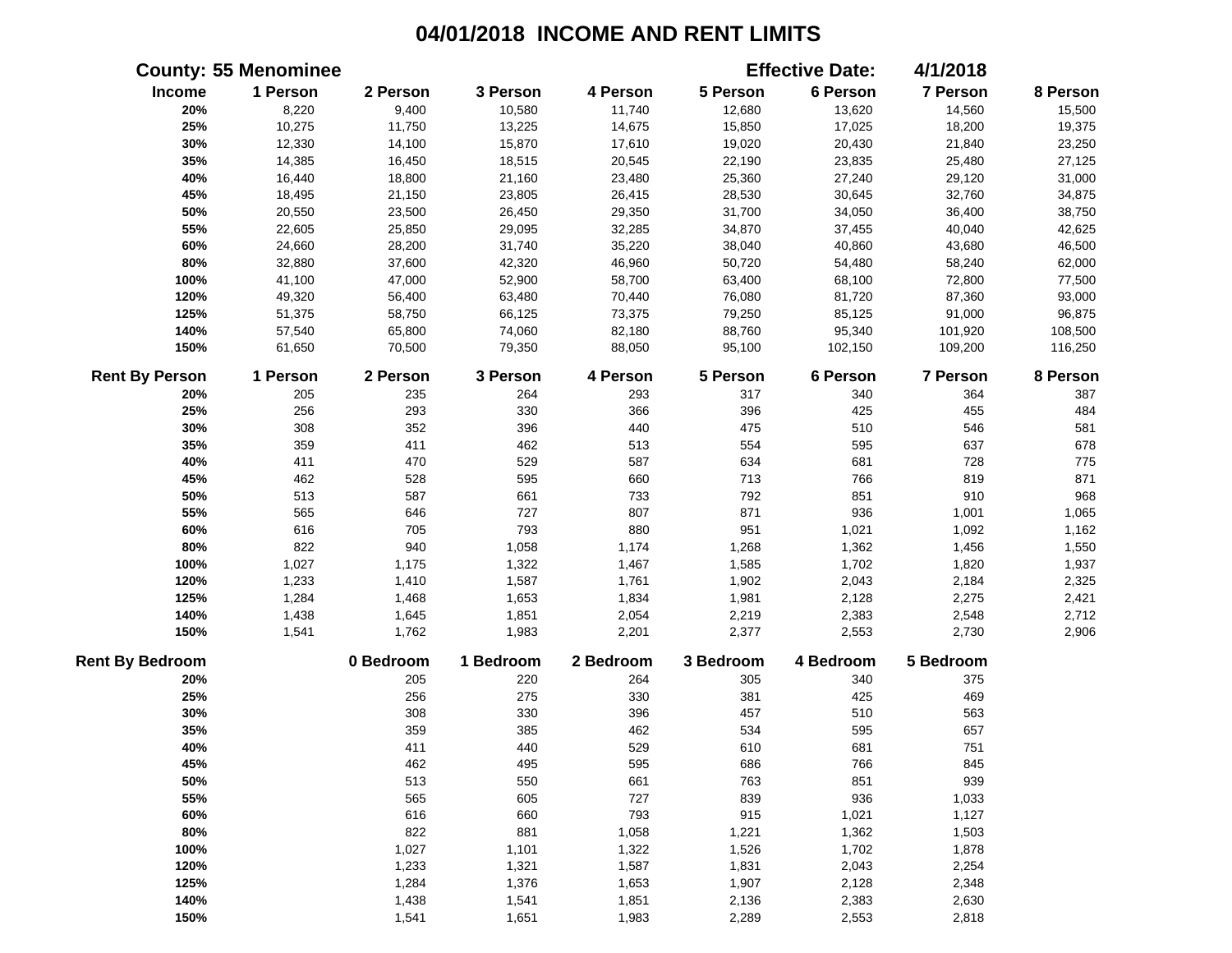|                        | <b>County: 56 Midland</b> |           |           |           |           | <b>Effective Date:</b> | 4/1/2018        |          |
|------------------------|---------------------------|-----------|-----------|-----------|-----------|------------------------|-----------------|----------|
| Income                 | 1 Person                  | 2 Person  | 3 Person  | 4 Person  | 5 Person  | 6 Person               | 7 Person        | 8 Person |
| 20%                    | 10,280                    | 11,760    | 13,220    | 14,680    | 15,860    | 17,040                 | 18,220          | 19,380   |
| 25%                    | 12,850                    | 14,700    | 16,525    | 18,350    | 19,825    | 21,300                 | 22,775          | 24,225   |
| 30%                    | 15,420                    | 17,640    | 19,830    | 22,020    | 23,790    | 25,560                 | 27,330          | 29,070   |
| 35%                    | 17,990                    | 20,580    | 23,135    | 25,690    | 27,755    | 29,820                 | 31,885          | 33,915   |
| 40%                    | 20,560                    | 23,520    | 26,440    | 29,360    | 31,720    | 34,080                 | 36,440          | 38,760   |
| 45%                    | 23,130                    | 26,460    | 29,745    | 33,030    | 35,685    | 38,340                 | 40,995          | 43,605   |
| 50%                    | 25,700                    | 29,400    | 33,050    | 36,700    | 39,650    | 42,600                 | 45,550          | 48,450   |
| 55%                    | 28,270                    | 32,340    | 36,355    | 40,370    | 43,615    | 46,860                 | 50,105          | 53,295   |
| 60%                    | 30,840                    | 35,280    | 39,660    | 44,040    | 47,580    | 51,120                 | 54,660          | 58,140   |
| 80%                    | 41,120                    | 47,040    | 52,880    | 58,720    | 63,440    | 68,160                 | 72,880          | 77,520   |
| 100%                   | 51,400                    | 58,800    | 66,100    | 73,400    | 79,300    | 85,200                 | 91,100          | 96,900   |
| 120%                   | 61,680                    | 70,560    | 79,320    | 88,080    | 95,160    | 102,240                | 109,320         | 116,280  |
| 125%                   | 64,250                    | 73,500    | 82,625    | 91,750    | 99,125    | 106,500                | 113,875         | 121,125  |
| 140%                   | 71,960                    | 82,320    | 92,540    | 102,760   | 111,020   | 119,280                | 127,540         | 135,660  |
| 150%                   | 77,100                    | 88,200    | 99,150    | 110,100   | 118,950   | 127,800                | 136,650         | 145,350  |
| <b>Rent By Person</b>  | 1 Person                  | 2 Person  | 3 Person  | 4 Person  | 5 Person  | 6 Person               | <b>7 Person</b> | 8 Person |
| 20%                    | 257                       | 294       | 330       | 367       | 396       | 426                    | 455             | 484      |
| 25%                    | 321                       | 367       | 413       | 458       | 495       | 532                    | 569             | 605      |
| 30%                    | 385                       | 441       | 495       | 550       | 594       | 639                    | 683             | 726      |
| 35%                    | 449                       | 514       | 578       | 642       | 693       | 745                    | 797             | 847      |
| 40%                    | 514                       | 588       | 661       | 734       | 793       | 852                    | 911             | 969      |
| 45%                    | 578                       | 661       | 743       | 825       | 892       | 958                    | 1,024           | 1,090    |
| 50%                    | 642                       | 735       | 826       | 917       | 991       | 1,065                  | 1,138           | 1,211    |
| 55%                    | 706                       | 808       | 908       | 1,009     | 1,090     | 1,171                  | 1,252           | 1,332    |
| 60%                    | 771                       | 882       | 991       | 1,101     | 1,189     | 1,278                  | 1,366           | 1,453    |
| 80%                    | 1,028                     | 1,176     | 1,322     | 1,468     | 1,586     | 1,704                  | 1,822           | 1,938    |
| 100%                   | 1,285                     | 1,470     | 1,652     | 1,835     | 1,982     | 2,130                  | 2,277           | 2,422    |
| 120%                   | 1,542                     | 1,764     | 1,983     | 2,202     | 2,379     | 2,556                  | 2,733           | 2,907    |
| 125%                   | 1,606                     | 1,837     | 2,065     | 2,293     | 2,478     | 2,662                  | 2,846           | 3,028    |
| 140%                   | 1,799                     | 2,058     | 2,313     | 2,569     | 2,775     | 2,982                  | 3,188           | 3,391    |
| 150%                   | 1,927                     | 2,205     | 2,478     | 2,752     | 2,973     | 3,195                  | 3,416           | 3,633    |
| <b>Rent By Bedroom</b> |                           | 0 Bedroom | 1 Bedroom | 2 Bedroom | 3 Bedroom | 4 Bedroom              | 5 Bedroom       |          |
| 20%                    |                           | 257       | 275       | 330       | 381       | 426                    | 470             |          |
| 25%                    |                           | 321       | 344       | 413       | 477       | 532                    | 587             |          |
| 30%                    |                           | 385       | 413       | 495       | 572       | 639                    | 705             |          |
| 35%                    |                           | 449       | 482       | 578       | 668       | 745                    | 822             |          |
| 40%                    |                           | 514       | 551       | 661       | 763       | 852                    | 940             |          |
| 45%                    |                           | 578       | 619       | 743       | 858       | 958                    | 1,057           |          |
| 50%                    |                           | 642       | 688       | 826       | 954       | 1,065                  | 1,175           |          |
| 55%                    |                           | 706       | 757       | 908       | 1,049     | 1,171                  | 1,292           |          |
| 60%                    |                           | 771       | 826       | 991       | 1,145     | 1,278                  | 1,410           |          |
| 80%                    |                           | 1,028     | 1,102     | 1,322     | 1,527     | 1,704                  | 1,880           |          |
| 100%                   |                           | 1,285     | 1,377     | 1,652     | 1,908     | 2,130                  | 2,350           |          |
| 120%                   |                           | 1,542     | 1,653     | 1,983     | 2,290     | 2,556                  | 2,820           |          |
| 125%                   |                           | 1,606     | 1,721     | 2,065     | 2,385     | 2,662                  | 2,937           |          |
| 140%                   |                           | 1,799     | 1,928     | 2,313     | 2,672     | 2,982                  | 3,290           |          |
| 150%                   |                           | 1,927     | 2,066     | 2,478     | 2,863     | 3,195                  | 3,525           |          |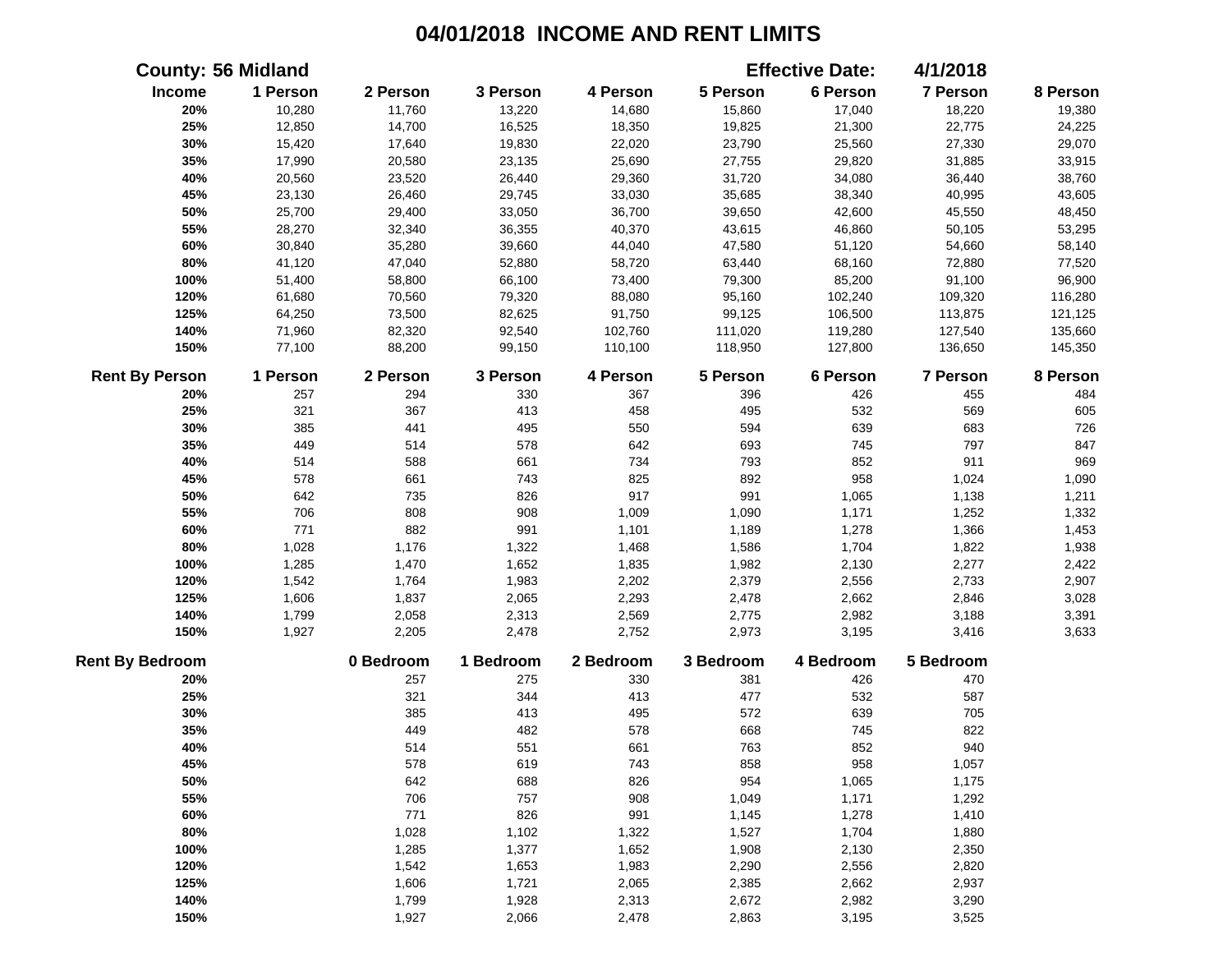|                        | <b>County: 57 Missaukee</b> |           |           |           |           | <b>Effective Date:</b> | 4/1/2018  |          |
|------------------------|-----------------------------|-----------|-----------|-----------|-----------|------------------------|-----------|----------|
| Income                 | 1 Person                    | 2 Person  | 3 Person  | 4 Person  | 5 Person  | 6 Person               | 7 Person  | 8 Person |
| 20%                    | 8,220                       | 9,400     | 10,580    | 11,740    | 12,680    | 13,620                 | 14,560    | 15,500   |
| 25%                    | 10,275                      | 11,750    | 13,225    | 14,675    | 15,850    | 17,025                 | 18,200    | 19,375   |
| 30%                    | 12,330                      | 14,100    | 15,870    | 17,610    | 19,020    | 20,430                 | 21,840    | 23,250   |
| 35%                    | 14,385                      | 16,450    | 18,515    | 20,545    | 22,190    | 23,835                 | 25,480    | 27,125   |
| 40%                    | 16,440                      | 18,800    | 21,160    | 23,480    | 25,360    | 27,240                 | 29,120    | 31,000   |
| 45%                    | 18,495                      | 21,150    | 23,805    | 26,415    | 28,530    | 30,645                 | 32,760    | 34,875   |
| 50%                    | 20,550                      | 23,500    | 26,450    | 29,350    | 31,700    | 34,050                 | 36,400    | 38,750   |
| 55%                    | 22,605                      | 25,850    | 29,095    | 32,285    | 34,870    | 37,455                 | 40,040    | 42,625   |
| 60%                    | 24,660                      | 28,200    | 31,740    | 35,220    | 38,040    | 40,860                 | 43,680    | 46,500   |
| 80%                    | 32,880                      | 37,600    | 42,320    | 46,960    | 50,720    | 54,480                 | 58,240    | 62,000   |
| 100%                   | 41,100                      | 47,000    | 52,900    | 58,700    | 63,400    | 68,100                 | 72,800    | 77,500   |
| 120%                   | 49,320                      | 56,400    | 63,480    | 70,440    | 76,080    | 81,720                 | 87,360    | 93,000   |
| 125%                   | 51,375                      | 58,750    | 66,125    | 73,375    | 79,250    | 85,125                 | 91,000    | 96,875   |
| 140%                   | 57,540                      | 65,800    | 74,060    | 82,180    | 88,760    | 95,340                 | 101,920   | 108,500  |
| 150%                   | 61,650                      | 70,500    | 79,350    | 88,050    | 95,100    | 102,150                | 109,200   | 116,250  |
| <b>Rent By Person</b>  | 1 Person                    | 2 Person  | 3 Person  | 4 Person  | 5 Person  | 6 Person               | 7 Person  | 8 Person |
| 20%                    | 205                         | 235       | 264       | 293       | 317       | 340                    | 364       | 387      |
| 25%                    | 256                         | 293       | 330       | 366       | 396       | 425                    | 455       | 484      |
| 30%                    | 308                         | 352       | 396       | 440       | 475       | 510                    | 546       | 581      |
| 35%                    | 359                         | 411       | 462       | 513       | 554       | 595                    | 637       | 678      |
| 40%                    | 411                         | 470       | 529       | 587       | 634       | 681                    | 728       | 775      |
| 45%                    | 462                         | 528       | 595       | 660       | 713       | 766                    | 819       | 871      |
| 50%                    | 513                         | 587       | 661       | 733       | 792       | 851                    | 910       | 968      |
| 55%                    | 565                         | 646       | 727       | 807       | 871       | 936                    | 1,001     | 1,065    |
| 60%                    | 616                         | 705       | 793       | 880       | 951       | 1,021                  | 1,092     | 1,162    |
| 80%                    | 822                         | 940       | 1,058     | 1,174     | 1,268     | 1,362                  | 1,456     | 1,550    |
| 100%                   | 1,027                       | 1,175     | 1,322     | 1,467     | 1,585     | 1,702                  | 1,820     | 1,937    |
| 120%                   | 1,233                       | 1,410     | 1,587     | 1,761     | 1,902     | 2,043                  | 2,184     | 2,325    |
| 125%                   | 1,284                       | 1,468     | 1,653     | 1,834     | 1,981     | 2,128                  | 2,275     | 2,421    |
| 140%                   | 1,438                       | 1,645     | 1,851     | 2,054     | 2,219     | 2,383                  | 2,548     | 2,712    |
| 150%                   | 1,541                       | 1,762     | 1,983     | 2,201     | 2,377     | 2,553                  | 2,730     | 2,906    |
| <b>Rent By Bedroom</b> |                             | 0 Bedroom | 1 Bedroom | 2 Bedroom | 3 Bedroom | 4 Bedroom              | 5 Bedroom |          |
| 20%                    |                             | 205       | 220       | 264       | 305       | 340                    | 375       |          |
| 25%                    |                             | 256       | 275       | 330       | 381       | 425                    | 469       |          |
| 30%                    |                             | 308       | 330       | 396       | 457       | 510                    | 563       |          |
| 35%                    |                             | 359       | 385       | 462       | 534       | 595                    | 657       |          |
| 40%                    |                             | 411       | 440       | 529       | 610       | 681                    | 751       |          |
| 45%                    |                             | 462       | 495       | 595       | 686       | 766                    | 845       |          |
| 50%                    |                             | 513       | 550       | 661       | 763       | 851                    | 939       |          |
| 55%                    |                             | 565       | 605       | 727       | 839       | 936                    | 1,033     |          |
| 60%                    |                             | 616       | 660       | 793       | 915       | 1,021                  | 1,127     |          |
| 80%                    |                             | 822       | 881       | 1,058     | 1,221     | 1,362                  | 1,503     |          |
| 100%                   |                             | 1,027     | 1,101     | 1,322     | 1,526     | 1,702                  | 1,878     |          |
| 120%                   |                             | 1,233     | 1,321     | 1,587     | 1,831     | 2,043                  | 2,254     |          |
| 125%                   |                             | 1,284     | 1,376     | 1,653     | 1,907     | 2,128                  | 2,348     |          |
| 140%                   |                             | 1,438     | 1,541     | 1,851     | 2,136     | 2,383                  | 2,630     |          |
| 150%                   |                             | 1,541     | 1,651     | 1,983     | 2,289     | 2,553                  | 2,818     |          |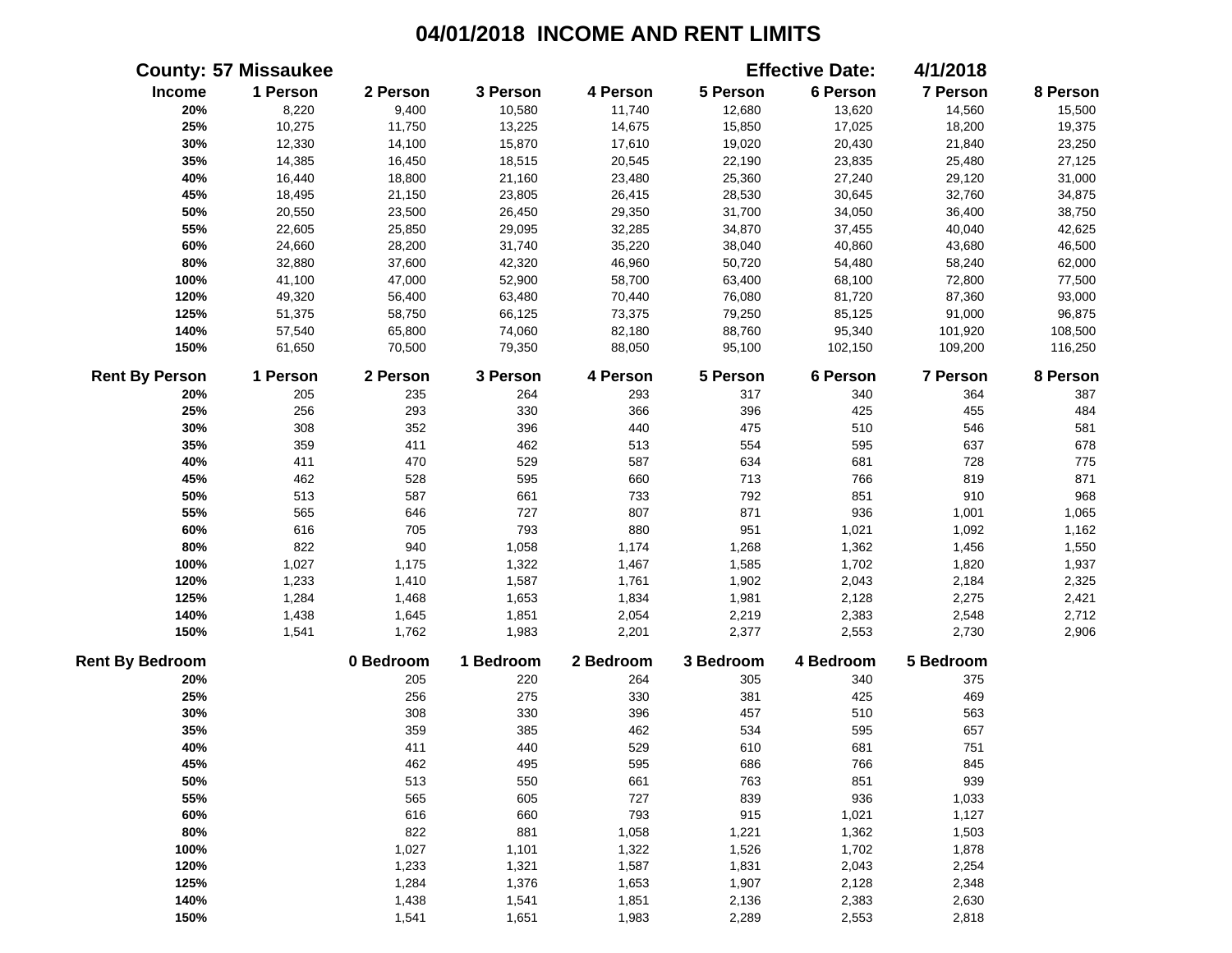|                        | <b>County: 58 Monroe</b> |           |           |           |           | <b>Effective Date:</b> | 4/1/2018  |          |
|------------------------|--------------------------|-----------|-----------|-----------|-----------|------------------------|-----------|----------|
| Income                 | 1 Person                 | 2 Person  | 3 Person  | 4 Person  | 5 Person  | 6 Person               | 7 Person  | 8 Person |
| 20%                    | 10,520                   | 12,020    | 13,520    | 15,020    | 16,240    | 17,440                 | 18,640    | 19,840   |
| 25%                    | 13,150                   | 15,025    | 16,900    | 18,775    | 20,300    | 21,800                 | 23,300    | 24,800   |
| 30%                    | 15,780                   | 18,030    | 20,280    | 22,530    | 24,360    | 26,160                 | 27,960    | 29,760   |
| 35%                    | 18,410                   | 21,035    | 23,660    | 26,285    | 28,420    | 30,520                 | 32,620    | 34,720   |
| 40%                    | 21,040                   | 24,040    | 27,040    | 30,040    | 32,480    | 34,880                 | 37,280    | 39,680   |
| 45%                    | 23,670                   | 27,045    | 30,420    | 33,795    | 36,540    | 39,240                 | 41,940    | 44,640   |
| 50%                    | 26,300                   | 30,050    | 33,800    | 37,550    | 40,600    | 43,600                 | 46,600    | 49,600   |
| 55%                    | 28,930                   | 33,055    | 37,180    | 41,305    | 44,660    | 47,960                 | 51,260    | 54,560   |
| 60%                    | 31,560                   | 36,060    | 40,560    | 45,060    | 48,720    | 52,320                 | 55,920    | 59,520   |
| 80%                    | 42,080                   | 48,080    | 54,080    | 60,080    | 64,960    | 69,760                 | 74,560    | 79,360   |
| 100%                   | 52,600                   | 60,100    | 67,600    | 75,100    | 81,200    | 87,200                 | 93,200    | 99,200   |
| 120%                   | 63,120                   | 72,120    | 81,120    | 90,120    | 97,440    | 104,640                | 111,840   | 119,040  |
| 125%                   | 65,750                   | 75,125    | 84,500    | 93,875    | 101,500   | 109,000                | 116,500   | 124,000  |
| 140%                   | 73,640                   | 84,140    | 94,640    | 105,140   | 113,680   | 122,080                | 130,480   | 138,880  |
| 150%                   | 78,900                   | 90,150    | 101,400   | 112,650   | 121,800   | 130,800                | 139,800   | 148,800  |
| <b>Rent By Person</b>  | 1 Person                 | 2 Person  | 3 Person  | 4 Person  | 5 Person  | 6 Person               | 7 Person  | 8 Person |
| 20%                    | 263                      | 300       | 338       | 375       | 406       | 436                    | 466       | 496      |
| 25%                    | 328                      | 375       | 422       | 469       | 507       | 545                    | 582       | 620      |
| 30%                    | 394                      | 450       | 507       | 563       | 609       | 654                    | 699       | 744      |
| 35%                    | 460                      | 525       | 591       | 657       | 710       | 763                    | 815       | 868      |
| 40%                    | 526                      | 601       | 676       | 751       | 812       | 872                    | 932       | 992      |
| 45%                    | 591                      | 676       | 760       | 844       | 913       | 981                    | 1,048     | 1,116    |
| 50%                    | 657                      | 751       | 845       | 938       | 1,015     | 1,090                  | 1,165     | 1,240    |
| 55%                    | 723                      | 826       | 929       | 1,032     | 1,116     | 1,199                  | 1,281     | 1,364    |
| 60%                    | 789                      | 901       | 1,014     | 1,126     | 1,218     | 1,308                  | 1,398     | 1,488    |
| 80%                    | 1,052                    | 1,202     | 1,352     | 1,502     | 1,624     | 1,744                  | 1,864     | 1,984    |
| 100%                   | 1,315                    | 1,502     | 1,690     | 1,877     | 2,030     | 2,180                  | 2,330     | 2,480    |
| 120%                   | 1,578                    | 1,803     | 2,028     | 2,253     | 2,436     | 2,616                  | 2,796     | 2,976    |
| 125%                   | 1,643                    | 1,878     | 2,112     | 2,346     | 2,537     | 2,725                  | 2,912     | 3,100    |
| 140%                   | 1,841                    | 2,103     | 2,366     | 2,628     | 2,842     | 3,052                  | 3,262     | 3,472    |
| 150%                   | 1,972                    | 2,253     | 2,535     | 2,816     | 3,045     | 3,270                  | 3,495     | 3,720    |
| <b>Rent By Bedroom</b> |                          | 0 Bedroom | 1 Bedroom | 2 Bedroom | 3 Bedroom | 4 Bedroom              | 5 Bedroom |          |
| 20%                    |                          | 263       | 281       | 338       | 390       | 436                    | 481       |          |
| 25%                    |                          | 328       | 352       | 422       | 488       | 545                    | 601       |          |
| 30%                    |                          | 394       | 422       | 507       | 586       | 654                    | 721       |          |
| 35%                    |                          | 460       | 493       | 591       | 683       | 763                    | 841       |          |
| 40%                    |                          | 526       | 563       | 676       | 781       | 872                    | 962       |          |
| 45%                    |                          | 591       | 633       | 760       | 879       | 981                    | 1,082     |          |
| 50%                    |                          | 657       | 704       | 845       | 976       | 1,090                  | 1,202     |          |
| 55%                    |                          | 723       | 774       | 929       | 1,074     | 1,199                  | 1,322     |          |
| 60%                    |                          | 789       | 845       | 1,014     | 1,172     | 1,308                  | 1,443     |          |
| 80%                    |                          | 1,052     | 1,127     | 1,352     | 1,563     | 1,744                  | 1,924     |          |
| 100%                   |                          | 1,315     | 1,408     | 1,690     | 1,953     | 2,180                  | 2,405     |          |
| 120%                   |                          | 1,578     | 1,690     | 2,028     | 2,344     | 2,616                  | 2,886     |          |
| 125%                   |                          | 1,643     | 1,760     | 2,112     | 2,442     | 2,725                  | 3,006     |          |
| 140%                   |                          | 1,841     | 1,972     | 2,366     | 2,735     | 3,052                  | 3,367     |          |
| 150%                   |                          | 1,972     | 2,113     | 2,535     | 2,930     | 3,270                  | 3,607     |          |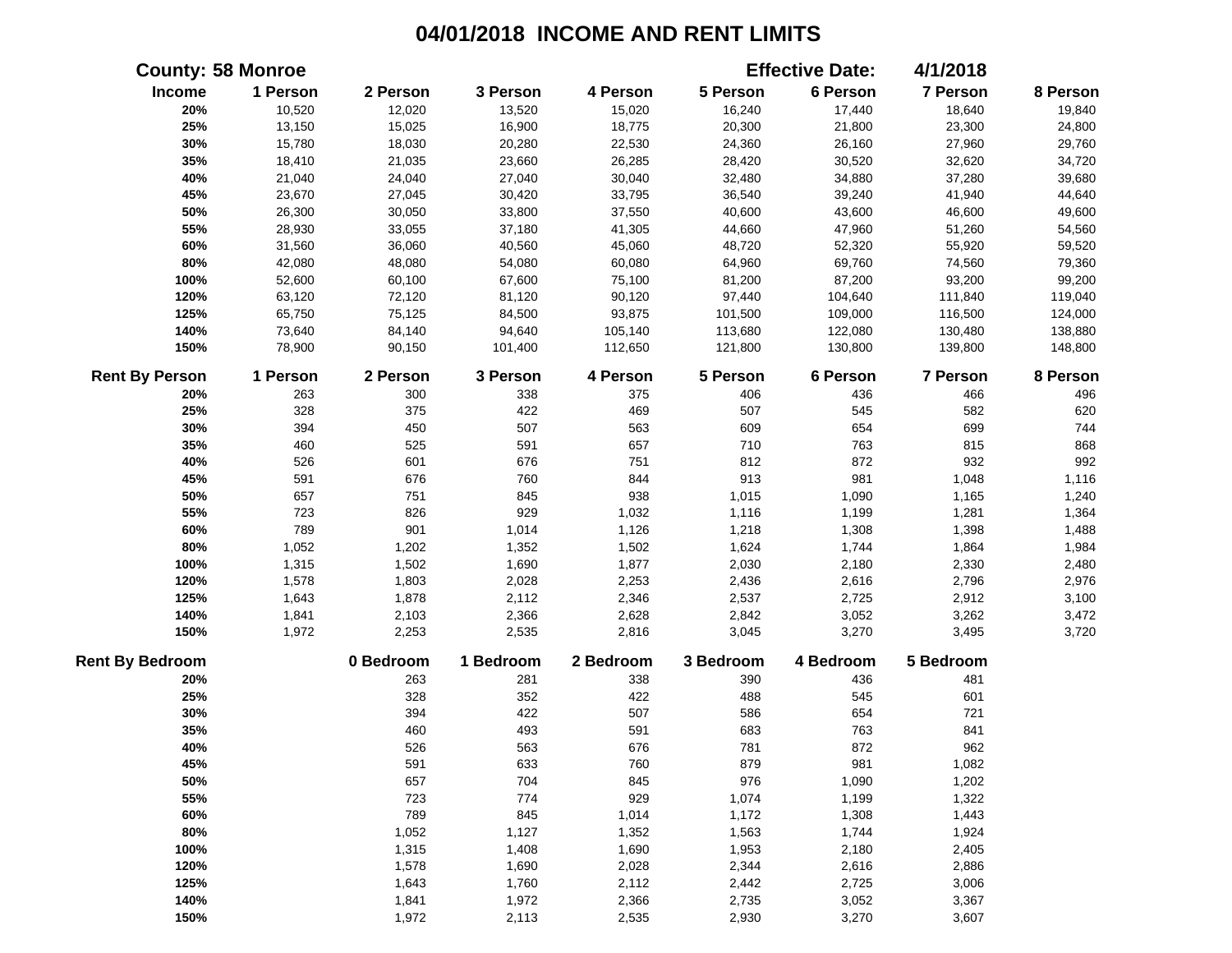|                        | <b>County: 59 Montcalm</b> |           |           |           |           | <b>Effective Date:</b> | 4/1/2018        |          |
|------------------------|----------------------------|-----------|-----------|-----------|-----------|------------------------|-----------------|----------|
| Income                 | 1 Person                   | 2 Person  | 3 Person  | 4 Person  | 5 Person  | 6 Person               | 7 Person        | 8 Person |
| 20%                    | 8,220                      | 9,400     | 10,580    | 11,740    | 12,680    | 13,620                 | 14,560          | 15,500   |
| 25%                    | 10,275                     | 11,750    | 13,225    | 14,675    | 15,850    | 17,025                 | 18,200          | 19,375   |
| 30%                    | 12,330                     | 14,100    | 15,870    | 17,610    | 19,020    | 20,430                 | 21,840          | 23,250   |
| 35%                    | 14,385                     | 16,450    | 18,515    | 20,545    | 22,190    | 23,835                 | 25,480          | 27,125   |
| 40%                    | 16,440                     | 18,800    | 21,160    | 23,480    | 25,360    | 27,240                 | 29,120          | 31,000   |
| 45%                    | 18,495                     | 21,150    | 23,805    | 26,415    | 28,530    | 30,645                 | 32,760          | 34,875   |
| 50%                    | 20,550                     | 23,500    | 26,450    | 29,350    | 31,700    | 34,050                 | 36,400          | 38,750   |
| 55%                    | 22,605                     | 25,850    | 29,095    | 32,285    | 34,870    | 37,455                 | 40,040          | 42,625   |
| 60%                    | 24,660                     | 28,200    | 31,740    | 35,220    | 38,040    | 40,860                 | 43,680          | 46,500   |
| 80%                    | 32,880                     | 37,600    | 42,320    | 46,960    | 50,720    | 54,480                 | 58,240          | 62,000   |
| 100%                   | 41,100                     | 47,000    | 52,900    | 58,700    | 63,400    | 68,100                 | 72,800          | 77,500   |
| 120%                   | 49,320                     | 56,400    | 63,480    | 70,440    | 76,080    | 81,720                 | 87,360          | 93,000   |
| 125%                   | 51,375                     | 58,750    | 66,125    | 73,375    | 79,250    | 85,125                 | 91,000          | 96,875   |
| 140%                   | 57,540                     | 65,800    | 74,060    | 82,180    | 88,760    | 95,340                 | 101,920         | 108,500  |
| 150%                   | 61,650                     | 70,500    | 79,350    | 88,050    | 95,100    | 102,150                | 109,200         | 116,250  |
| <b>Rent By Person</b>  | 1 Person                   | 2 Person  | 3 Person  | 4 Person  | 5 Person  | 6 Person               | <b>7 Person</b> | 8 Person |
| 20%                    | 205                        | 235       | 264       | 293       | 317       | 340                    | 364             | 387      |
| 25%                    | 256                        | 293       | 330       | 366       | 396       | 425                    | 455             | 484      |
| 30%                    | 308                        | 352       | 396       | 440       | 475       | 510                    | 546             | 581      |
| 35%                    | 359                        | 411       | 462       | 513       | 554       | 595                    | 637             | 678      |
| 40%                    | 411                        | 470       | 529       | 587       | 634       | 681                    | 728             | 775      |
| 45%                    | 462                        | 528       | 595       | 660       | 713       | 766                    | 819             | 871      |
| 50%                    | 513                        | 587       | 661       | 733       | 792       | 851                    | 910             | 968      |
| 55%                    | 565                        | 646       | 727       | 807       | 871       | 936                    | 1,001           | 1,065    |
| 60%                    | 616                        | 705       | 793       | 880       | 951       | 1,021                  | 1,092           | 1,162    |
| 80%                    | 822                        | 940       | 1,058     | 1,174     | 1,268     | 1,362                  | 1,456           | 1,550    |
| 100%                   | 1,027                      | 1,175     | 1,322     | 1,467     | 1,585     | 1,702                  | 1,820           | 1,937    |
| 120%                   | 1,233                      | 1,410     | 1,587     | 1,761     | 1,902     | 2,043                  | 2,184           | 2,325    |
| 125%                   | 1,284                      | 1,468     | 1,653     | 1,834     | 1,981     | 2,128                  | 2,275           | 2,421    |
| 140%                   | 1,438                      | 1,645     | 1,851     | 2,054     | 2,219     | 2,383                  | 2,548           | 2,712    |
| 150%                   | 1,541                      | 1,762     | 1,983     | 2,201     | 2,377     | 2,553                  | 2,730           | 2,906    |
| <b>Rent By Bedroom</b> |                            | 0 Bedroom | 1 Bedroom | 2 Bedroom | 3 Bedroom | 4 Bedroom              | 5 Bedroom       |          |
| 20%                    |                            | 205       | 220       | 264       | 305       | 340                    | 375             |          |
| 25%                    |                            | 256       | 275       | 330       | 381       | 425                    | 469             |          |
| 30%                    |                            | 308       | 330       | 396       | 457       | 510                    | 563             |          |
| 35%                    |                            | 359       | 385       | 462       | 534       | 595                    | 657             |          |
| 40%                    |                            | 411       | 440       | 529       | 610       | 681                    | 751             |          |
| 45%                    |                            | 462       | 495       | 595       | 686       | 766                    | 845             |          |
| 50%                    |                            | 513       | 550       | 661       | 763       | 851                    | 939             |          |
| 55%                    |                            | 565       | 605       | 727       | 839       | 936                    | 1,033           |          |
| 60%                    |                            | 616       | 660       | 793       | 915       | 1,021                  | 1,127           |          |
| 80%                    |                            | 822       | 881       | 1,058     | 1,221     | 1,362                  | 1,503           |          |
| 100%                   |                            | 1,027     | 1,101     | 1,322     | 1,526     | 1,702                  | 1,878           |          |
| 120%                   |                            | 1,233     | 1,321     | 1,587     | 1,831     | 2,043                  | 2,254           |          |
| 125%                   |                            | 1,284     | 1,376     | 1,653     | 1,907     | 2,128                  | 2,348           |          |
| 140%                   |                            | 1,438     | 1,541     | 1,851     | 2,136     | 2,383                  | 2,630           |          |
| 150%                   |                            | 1,541     | 1,651     | 1,983     | 2,289     | 2,553                  | 2,818           |          |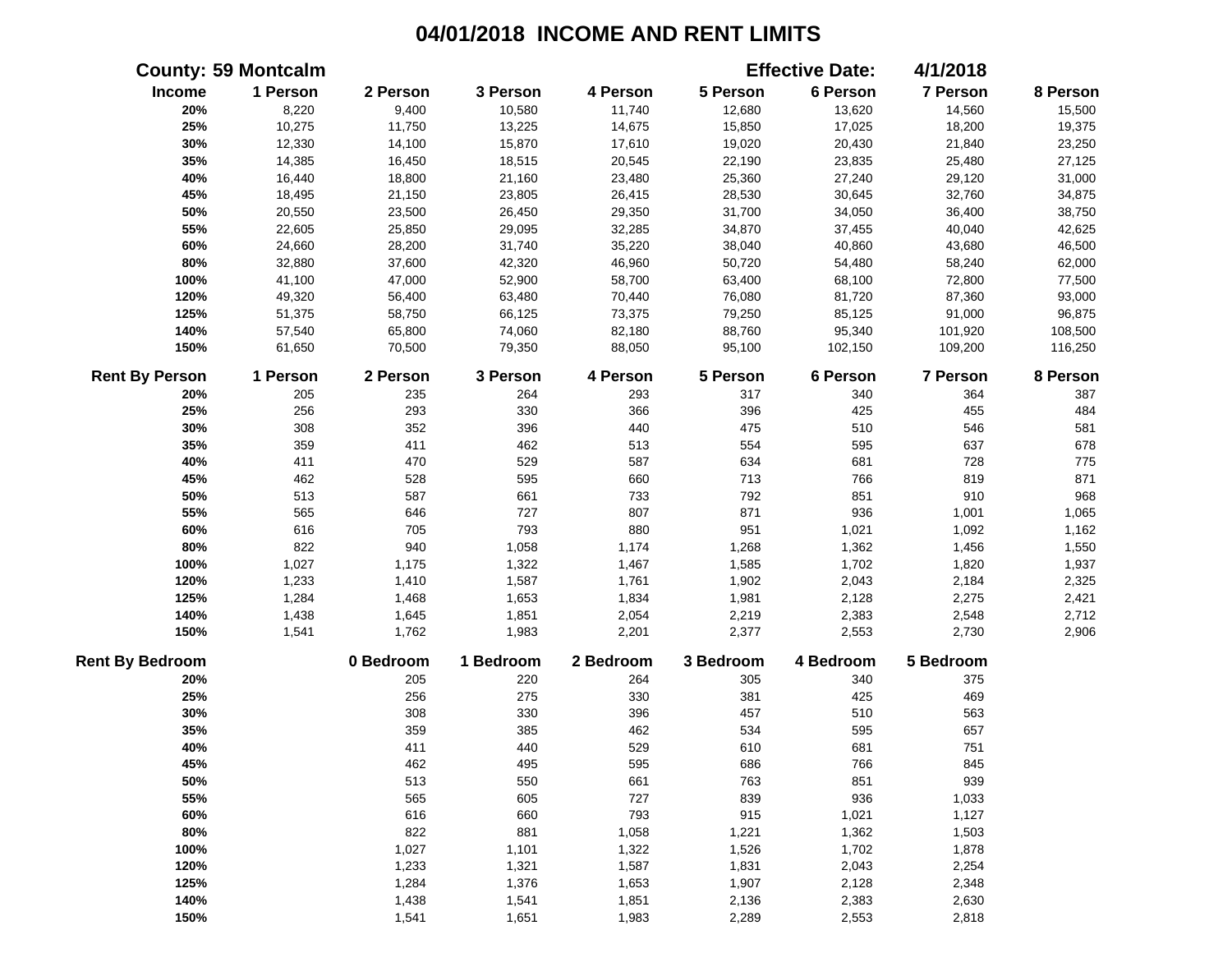|                        | <b>County: 60 Montmorency</b> |           |           |           |           | <b>Effective Date:</b> | 4/1/2018        |          |
|------------------------|-------------------------------|-----------|-----------|-----------|-----------|------------------------|-----------------|----------|
| Income                 | 1 Person                      | 2 Person  | 3 Person  | 4 Person  | 5 Person  | 6 Person               | 7 Person        | 8 Person |
| 20%                    | 8,220                         | 9,400     | 10,580    | 11,740    | 12,680    | 13,620                 | 14,560          | 15,500   |
| 25%                    | 10,275                        | 11,750    | 13,225    | 14,675    | 15,850    | 17,025                 | 18,200          | 19,375   |
| 30%                    | 12,330                        | 14,100    | 15,870    | 17,610    | 19,020    | 20,430                 | 21,840          | 23,250   |
| 35%                    | 14,385                        | 16,450    | 18,515    | 20,545    | 22,190    | 23,835                 | 25,480          | 27,125   |
| 40%                    | 16,440                        | 18,800    | 21,160    | 23,480    | 25,360    | 27,240                 | 29,120          | 31,000   |
| 45%                    | 18,495                        | 21,150    | 23,805    | 26,415    | 28,530    | 30,645                 | 32,760          | 34,875   |
| 50%                    | 20,550                        | 23,500    | 26,450    | 29,350    | 31,700    | 34,050                 | 36,400          | 38,750   |
| 55%                    | 22,605                        | 25,850    | 29,095    | 32,285    | 34,870    | 37,455                 | 40,040          | 42,625   |
| 60%                    | 24,660                        | 28,200    | 31,740    | 35,220    | 38,040    | 40,860                 | 43,680          | 46,500   |
| 80%                    | 32,880                        | 37,600    | 42,320    | 46,960    | 50,720    | 54,480                 | 58,240          | 62,000   |
| 100%                   | 41,100                        | 47,000    | 52,900    | 58,700    | 63,400    | 68,100                 | 72,800          | 77,500   |
| 120%                   | 49,320                        | 56,400    | 63,480    | 70,440    | 76,080    | 81,720                 | 87,360          | 93,000   |
| 125%                   | 51,375                        | 58,750    | 66,125    | 73,375    | 79,250    | 85,125                 | 91,000          | 96,875   |
| 140%                   | 57,540                        | 65,800    | 74,060    | 82,180    | 88,760    | 95,340                 | 101,920         | 108,500  |
| 150%                   | 61,650                        | 70,500    | 79,350    | 88,050    | 95,100    | 102,150                | 109,200         | 116,250  |
| <b>Rent By Person</b>  | 1 Person                      | 2 Person  | 3 Person  | 4 Person  | 5 Person  | 6 Person               | <b>7 Person</b> | 8 Person |
| 20%                    | 205                           | 235       | 264       | 293       | 317       | 340                    | 364             | 387      |
| 25%                    | 256                           | 293       | 330       | 366       | 396       | 425                    | 455             | 484      |
| 30%                    | 308                           | 352       | 396       | 440       | 475       | 510                    | 546             | 581      |
| 35%                    | 359                           | 411       | 462       | 513       | 554       | 595                    | 637             | 678      |
| 40%                    | 411                           | 470       | 529       | 587       | 634       | 681                    | 728             | 775      |
| 45%                    | 462                           | 528       | 595       | 660       | 713       | 766                    | 819             | 871      |
| 50%                    | 513                           | 587       | 661       | 733       | 792       | 851                    | 910             | 968      |
| 55%                    | 565                           | 646       | 727       | 807       | 871       | 936                    | 1,001           | 1,065    |
| 60%                    | 616                           | 705       | 793       | 880       | 951       | 1,021                  | 1,092           | 1,162    |
| 80%                    | 822                           | 940       | 1,058     | 1,174     | 1,268     | 1,362                  | 1,456           | 1,550    |
| 100%                   | 1,027                         | 1,175     | 1,322     | 1,467     | 1,585     | 1,702                  | 1,820           | 1,937    |
| 120%                   | 1,233                         | 1,410     | 1,587     | 1,761     | 1,902     | 2,043                  | 2,184           | 2,325    |
| 125%                   | 1,284                         | 1,468     | 1,653     | 1,834     | 1,981     | 2,128                  | 2,275           | 2,421    |
| 140%                   | 1,438                         | 1,645     | 1,851     | 2,054     | 2,219     | 2,383                  | 2,548           | 2,712    |
| 150%                   | 1,541                         | 1,762     | 1,983     | 2,201     | 2,377     | 2,553                  | 2,730           | 2,906    |
| <b>Rent By Bedroom</b> |                               | 0 Bedroom | 1 Bedroom | 2 Bedroom | 3 Bedroom | 4 Bedroom              | 5 Bedroom       |          |
| 20%                    |                               | 205       | 220       | 264       | 305       | 340                    | 375             |          |
| 25%                    |                               | 256       | 275       | 330       | 381       | 425                    | 469             |          |
| 30%                    |                               | 308       | 330       | 396       | 457       | 510                    | 563             |          |
| 35%                    |                               | 359       | 385       | 462       | 534       | 595                    | 657             |          |
| 40%                    |                               | 411       | 440       | 529       | 610       | 681                    | 751             |          |
| 45%                    |                               | 462       | 495       | 595       | 686       | 766                    | 845             |          |
| 50%                    |                               | 513       | 550       | 661       | 763       | 851                    | 939             |          |
| 55%                    |                               | 565       | 605       | 727       | 839       | 936                    | 1,033           |          |
| 60%                    |                               | 616       | 660       | 793       | 915       | 1,021                  | 1,127           |          |
| 80%                    |                               | 822       | 881       | 1,058     | 1,221     | 1,362                  | 1,503           |          |
| 100%                   |                               | 1,027     | 1,101     | 1,322     | 1,526     | 1,702                  | 1,878           |          |
| 120%                   |                               | 1,233     | 1,321     | 1,587     | 1,831     | 2,043                  | 2,254           |          |
| 125%                   |                               | 1,284     | 1,376     | 1,653     | 1,907     | 2,128                  | 2,348           |          |
| 140%                   |                               | 1,438     | 1,541     | 1,851     | 2,136     | 2,383                  | 2,630           |          |
| 150%                   |                               | 1,541     | 1,651     | 1,983     | 2,289     | 2,553                  | 2,818           |          |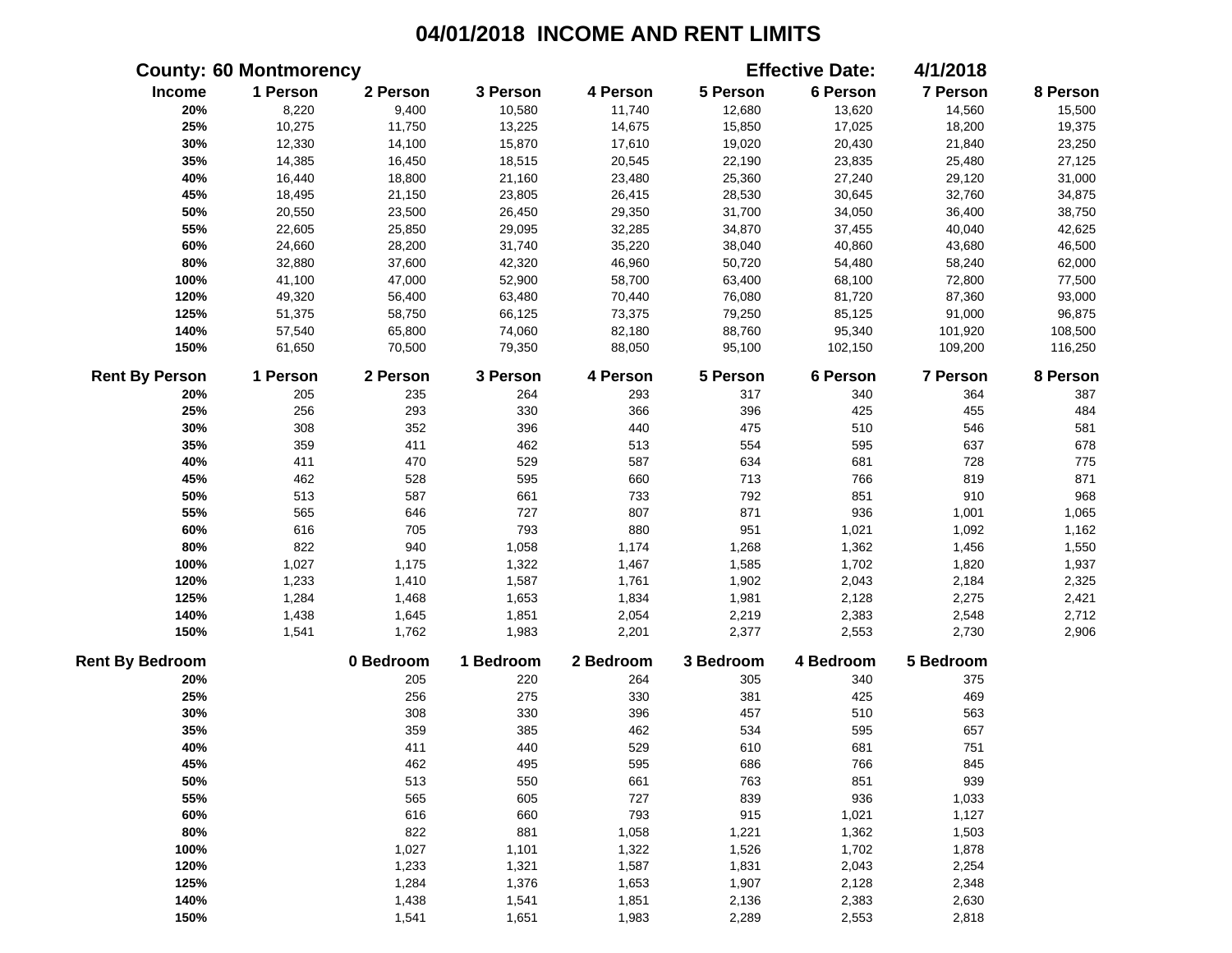|                        | <b>County: 61 Muskegon</b> |           |           |           |           | <b>Effective Date:</b> | 4/1/2018  |          |
|------------------------|----------------------------|-----------|-----------|-----------|-----------|------------------------|-----------|----------|
| Income                 | 1 Person                   | 2 Person  | 3 Person  | 4 Person  | 5 Person  | 6 Person               | 7 Person  | 8 Person |
| 20%                    | 8,320                      | 9,500     | 10,680    | 11,860    | 12,820    | 13,760                 | 14,720    | 15,660   |
| 25%                    | 10,400                     | 11,875    | 13,350    | 14,825    | 16,025    | 17,200                 | 18,400    | 19,575   |
| 30%                    | 12,480                     | 14,250    | 16,020    | 17,790    | 19,230    | 20,640                 | 22,080    | 23,490   |
| 35%                    | 14,560                     | 16,625    | 18,690    | 20,755    | 22,435    | 24,080                 | 25,760    | 27,405   |
| 40%                    | 16,640                     | 19,000    | 21,360    | 23,720    | 25,640    | 27,520                 | 29,440    | 31,320   |
| 45%                    | 18,720                     | 21,375    | 24,030    | 26,685    | 28,845    | 30,960                 | 33,120    | 35,235   |
| 50%                    | 20,800                     | 23,750    | 26,700    | 29,650    | 32,050    | 34,400                 | 36,800    | 39,150   |
| 55%                    | 22,880                     | 26,125    | 29,370    | 32,615    | 35,255    | 37,840                 | 40,480    | 43,065   |
| 60%                    | 24,960                     | 28,500    | 32,040    | 35,580    | 38,460    | 41,280                 | 44,160    | 46,980   |
| 80%                    | 33,280                     | 38,000    | 42,720    | 47,440    | 51,280    | 55,040                 | 58,880    | 62,640   |
| 100%                   | 41,600                     | 47,500    | 53,400    | 59,300    | 64,100    | 68,800                 | 73,600    | 78,300   |
| 120%                   | 49,920                     | 57,000    | 64,080    | 71,160    | 76,920    | 82,560                 | 88,320    | 93,960   |
| 125%                   | 52,000                     | 59,375    | 66,750    | 74,125    | 80,125    | 86,000                 | 92,000    | 97,875   |
| 140%                   | 58,240                     | 66,500    | 74,760    | 83,020    | 89,740    | 96,320                 | 103,040   | 109,620  |
| 150%                   | 62,400                     | 71,250    | 80,100    | 88,950    | 96,150    | 103,200                | 110,400   | 117,450  |
| <b>Rent By Person</b>  | 1 Person                   | 2 Person  | 3 Person  | 4 Person  | 5 Person  | 6 Person               | 7 Person  | 8 Person |
| 20%                    | 208                        | 237       | 267       | 296       | 320       | 344                    | 368       | 391      |
| 25%                    | 260                        | 296       | 333       | 370       | 400       | 430                    | 460       | 489      |
| 30%                    | 312                        | 356       | 400       | 444       | 480       | 516                    | 552       | 587      |
| 35%                    | 364                        | 415       | 467       | 518       | 560       | 602                    | 644       | 685      |
| 40%                    | 416                        | 475       | 534       | 593       | 641       | 688                    | 736       | 783      |
| 45%                    | 468                        | 534       | 600       | 667       | 721       | 774                    | 828       | 880      |
| 50%                    | 520                        | 593       | 667       | 741       | 801       | 860                    | 920       | 978      |
| 55%                    | 572                        | 653       | 734       | 815       | 881       | 946                    | 1,012     | 1,076    |
| 60%                    | 624                        | 712       | 801       | 889       | 961       | 1,032                  | 1,104     | 1,174    |
| 80%                    | 832                        | 950       | 1,068     | 1,186     | 1,282     | 1,376                  | 1,472     | 1,566    |
| 100%                   | 1,040                      | 1,187     | 1,335     | 1,482     | 1,602     | 1,720                  | 1,840     | 1,957    |
| 120%                   | 1,248                      | 1,425     | 1,602     | 1,779     | 1,923     | 2,064                  | 2,208     | 2,349    |
| 125%                   | 1,300                      | 1,484     | 1,668     | 1,853     | 2,003     | 2,150                  | 2,300     | 2,446    |
| 140%                   | 1,456                      | 1,662     | 1,869     | 2,075     | 2,243     | 2,408                  | 2,576     | 2,740    |
| 150%                   | 1,560                      | 1,781     | 2,002     | 2,223     | 2,403     | 2,580                  | 2,760     | 2,936    |
| <b>Rent By Bedroom</b> |                            | 0 Bedroom | 1 Bedroom | 2 Bedroom | 3 Bedroom | 4 Bedroom              | 5 Bedroom |          |
| 20%                    |                            | 208       | 222       | 267       | 308       | 344                    | 379       |          |
| 25%                    |                            | 260       | 278       | 333       | 385       | 430                    | 474       |          |
| 30%                    |                            | 312       | 334       | 400       | 462       | 516                    | 569       |          |
| 35%                    |                            | 364       | 389       | 467       | 539       | 602                    | 664       |          |
| 40%                    |                            | 416       | 445       | 534       | 617       | 688                    | 759       |          |
| 45%                    |                            | 468       | 501       | 600       | 694       | 774                    | 854       |          |
| 50%                    |                            | 520       | 556       | 667       | 771       | 860                    | 949       |          |
| 55%                    |                            | 572       | 612       | 734       | 848       | 946                    | 1,044     |          |
| 60%                    |                            | 624       | 668       | 801       | 925       | 1,032                  | 1,139     |          |
| 80%                    |                            | 832       | 891       | 1,068     | 1,234     | 1,376                  | 1,519     |          |
| 100%                   |                            | 1,040     | 1,113     | 1,335     | 1,542     | 1,720                  | 1,898     |          |
| 120%                   |                            | 1,248     | 1,336     | 1,602     | 1,851     | 2,064                  | 2,278     |          |
| 125%                   |                            | 1,300     | 1,392     | 1,668     | 1,928     | 2,150                  | 2,373     |          |
| 140%                   |                            | 1,456     | 1,559     | 1,869     | 2,159     | 2,408                  | 2,658     |          |
| 150%                   |                            | 1,560     | 1,670     | 2,002     | 2,313     | 2,580                  | 2,848     |          |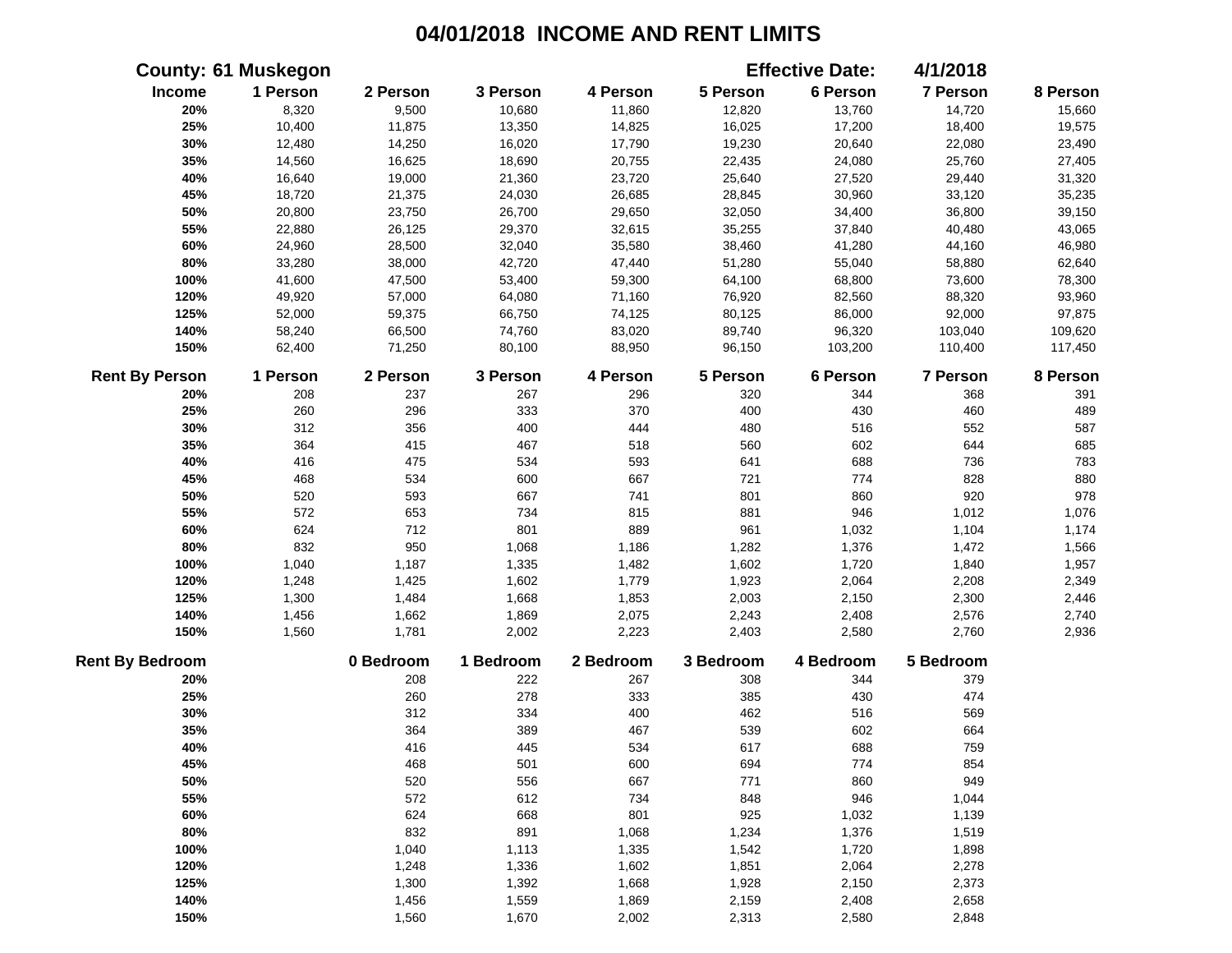|                        | <b>County: 62 Newaygo</b> |           |           |           |           | <b>Effective Date:</b> | 4/1/2018        |          |
|------------------------|---------------------------|-----------|-----------|-----------|-----------|------------------------|-----------------|----------|
| Income                 | 1 Person                  | 2 Person  | 3 Person  | 4 Person  | 5 Person  | 6 Person               | 7 Person        | 8 Person |
| 20%                    | 8,220                     | 9,400     | 10,580    | 11,740    | 12,680    | 13,620                 | 14,560          | 15,500   |
| 25%                    | 10,275                    | 11,750    | 13,225    | 14,675    | 15,850    | 17,025                 | 18,200          | 19,375   |
| 30%                    | 12,330                    | 14,100    | 15,870    | 17,610    | 19,020    | 20,430                 | 21,840          | 23,250   |
| 35%                    | 14,385                    | 16,450    | 18,515    | 20,545    | 22,190    | 23,835                 | 25,480          | 27,125   |
| 40%                    | 16,440                    | 18,800    | 21,160    | 23,480    | 25,360    | 27,240                 | 29,120          | 31,000   |
| 45%                    | 18,495                    | 21,150    | 23,805    | 26,415    | 28,530    | 30,645                 | 32,760          | 34,875   |
| 50%                    | 20,550                    | 23,500    | 26,450    | 29,350    | 31,700    | 34,050                 | 36,400          | 38,750   |
| 55%                    | 22,605                    | 25,850    | 29,095    | 32,285    | 34,870    | 37,455                 | 40,040          | 42,625   |
| 60%                    | 24,660                    | 28,200    | 31,740    | 35,220    | 38,040    | 40,860                 | 43,680          | 46,500   |
| 80%                    | 32,880                    | 37,600    | 42,320    | 46,960    | 50,720    | 54,480                 | 58,240          | 62,000   |
| 100%                   | 41,100                    | 47,000    | 52,900    | 58,700    | 63,400    | 68,100                 | 72,800          | 77,500   |
| 120%                   | 49,320                    | 56,400    | 63,480    | 70,440    | 76,080    | 81,720                 | 87,360          | 93,000   |
| 125%                   | 51,375                    | 58,750    | 66,125    | 73,375    | 79,250    | 85,125                 | 91,000          | 96,875   |
| 140%                   | 57,540                    | 65,800    | 74,060    | 82,180    | 88,760    | 95,340                 | 101,920         | 108,500  |
| 150%                   | 61,650                    | 70,500    | 79,350    | 88,050    | 95,100    | 102,150                | 109,200         | 116,250  |
| <b>Rent By Person</b>  | 1 Person                  | 2 Person  | 3 Person  | 4 Person  | 5 Person  | 6 Person               | <b>7 Person</b> | 8 Person |
| 20%                    | 205                       | 235       | 264       | 293       | 317       | 340                    | 364             | 387      |
| 25%                    | 256                       | 293       | 330       | 366       | 396       | 425                    | 455             | 484      |
| 30%                    | 308                       | 352       | 396       | 440       | 475       | 510                    | 546             | 581      |
| 35%                    | 359                       | 411       | 462       | 513       | 554       | 595                    | 637             | 678      |
| 40%                    | 411                       | 470       | 529       | 587       | 634       | 681                    | 728             | 775      |
| 45%                    | 462                       | 528       | 595       | 660       | 713       | 766                    | 819             | 871      |
| 50%                    | 513                       | 587       | 661       | 733       | 792       | 851                    | 910             | 968      |
| 55%                    | 565                       | 646       | 727       | 807       | 871       | 936                    | 1,001           | 1,065    |
| 60%                    | 616                       | 705       | 793       | 880       | 951       | 1,021                  | 1,092           | 1,162    |
| 80%                    | 822                       | 940       | 1,058     | 1,174     | 1,268     | 1,362                  | 1,456           | 1,550    |
| 100%                   | 1,027                     | 1,175     | 1,322     | 1,467     | 1,585     | 1,702                  | 1,820           | 1,937    |
| 120%                   | 1,233                     | 1,410     | 1,587     | 1,761     | 1,902     | 2,043                  | 2,184           | 2,325    |
| 125%                   | 1,284                     | 1,468     | 1,653     | 1,834     | 1,981     | 2,128                  | 2,275           | 2,421    |
| 140%                   | 1,438                     | 1,645     | 1,851     | 2,054     | 2,219     | 2,383                  | 2,548           | 2,712    |
| 150%                   | 1,541                     | 1,762     | 1,983     | 2,201     | 2,377     | 2,553                  | 2,730           | 2,906    |
| <b>Rent By Bedroom</b> |                           | 0 Bedroom | 1 Bedroom | 2 Bedroom | 3 Bedroom | 4 Bedroom              | 5 Bedroom       |          |
| 20%                    |                           | 205       | 220       | 264       | 305       | 340                    | 375             |          |
| 25%                    |                           | 256       | 275       | 330       | 381       | 425                    | 469             |          |
| 30%                    |                           | 308       | 330       | 396       | 457       | 510                    | 563             |          |
| 35%                    |                           | 359       | 385       | 462       | 534       | 595                    | 657             |          |
| 40%                    |                           | 411       | 440       | 529       | 610       | 681                    | 751             |          |
| 45%                    |                           | 462       | 495       | 595       | 686       | 766                    | 845             |          |
| 50%                    |                           | 513       | 550       | 661       | 763       | 851                    | 939             |          |
| 55%                    |                           | 565       | 605       | 727       | 839       | 936                    | 1,033           |          |
| 60%                    |                           | 616       | 660       | 793       | 915       | 1,021                  | 1,127           |          |
| 80%                    |                           | 822       | 881       | 1,058     | 1,221     | 1,362                  | 1,503           |          |
| 100%                   |                           | 1,027     | 1,101     | 1,322     | 1,526     | 1,702                  | 1,878           |          |
| 120%                   |                           | 1,233     | 1,321     | 1,587     | 1,831     | 2,043                  | 2,254           |          |
| 125%                   |                           | 1,284     | 1,376     | 1,653     | 1,907     | 2,128                  | 2,348           |          |
| 140%                   |                           | 1,438     | 1,541     | 1,851     | 2,136     | 2,383                  | 2,630           |          |
| 150%                   |                           | 1,541     | 1,651     | 1,983     | 2,289     | 2,553                  | 2,818           |          |
|                        |                           |           |           |           |           |                        |                 |          |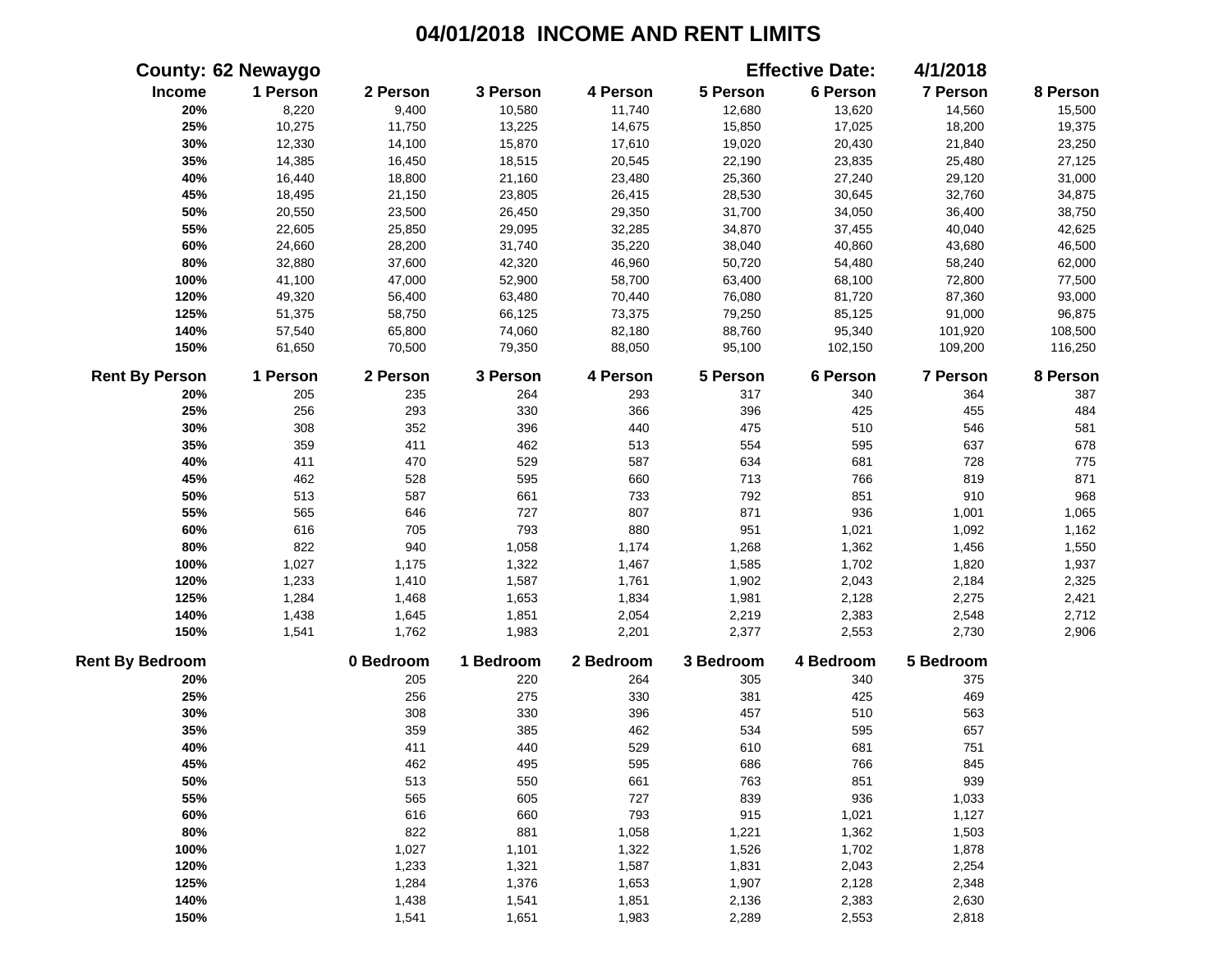|                        | <b>County: 63 Oakland</b> |           |           |           |           | <b>Effective Date:</b> | 4/1/2018  |          |
|------------------------|---------------------------|-----------|-----------|-----------|-----------|------------------------|-----------|----------|
| Income                 | 1 Person                  | 2 Person  | 3 Person  | 4 Person  | 5 Person  | 6 Person               | 7 Person  | 8 Person |
| 20%                    | 9,940                     | 11,360    | 12,780    | 14,180    | 15,320    | 16,460                 | 17,600    | 18,720   |
| 25%                    | 12,425                    | 14,200    | 15,975    | 17,725    | 19,150    | 20,575                 | 22,000    | 23,400   |
| 30%                    | 14,910                    | 17,040    | 19,170    | 21,270    | 22,980    | 24,690                 | 26,400    | 28,080   |
| 35%                    | 17,395                    | 19,880    | 22,365    | 24,815    | 26,810    | 28,805                 | 30,800    | 32,760   |
| 40%                    | 19,880                    | 22,720    | 25,560    | 28,360    | 30,640    | 32,920                 | 35,200    | 37,440   |
| 45%                    | 22,365                    | 25,560    | 28,755    | 31,905    | 34,470    | 37,035                 | 39,600    | 42,120   |
| 50%                    | 24,850                    | 28,400    | 31,950    | 35,450    | 38,300    | 41,150                 | 44,000    | 46,800   |
| 55%                    | 27,335                    | 31,240    | 35,145    | 38,995    | 42,130    | 45,265                 | 48,400    | 51,480   |
| 60%                    | 29,820                    | 34,080    | 38,340    | 42,540    | 45,960    | 49,380                 | 52,800    | 56,160   |
| 80%                    | 39,760                    | 45,440    | 51,120    | 56,720    | 61,280    | 65,840                 | 70,400    | 74,880   |
| 100%                   | 49,700                    | 56,800    | 63,900    | 70,900    | 76,600    | 82,300                 | 88,000    | 93,600   |
| 120%                   | 59,640                    | 68,160    | 76,680    | 85,080    | 91,920    | 98,760                 | 105,600   | 112,320  |
| 125%                   | 62,125                    | 71,000    | 79,875    | 88,625    | 95,750    | 102,875                | 110,000   | 117,000  |
| 140%                   | 69,580                    | 79,520    | 89,460    | 99,260    | 107,240   | 115,220                | 123,200   | 131,040  |
| 150%                   | 74,550                    | 85,200    | 95,850    | 106,350   | 114,900   | 123,450                | 132,000   | 140,400  |
| <b>Rent By Person</b>  | 1 Person                  | 2 Person  | 3 Person  | 4 Person  | 5 Person  | 6 Person               | 7 Person  | 8 Person |
| 20%                    | 248                       | 284       | 319       | 354       | 383       | 411                    | 440       | 468      |
| 25%                    | 310                       | 355       | 399       | 443       | 478       | 514                    | 550       | 585      |
| 30%                    | 372                       | 426       | 479       | 531       | 574       | 617                    | 660       | 702      |
| 35%                    | 434                       | 497       | 559       | 620       | 670       | 720                    | 770       | 819      |
| 40%                    | 497                       | 568       | 639       | 709       | 766       | 823                    | 880       | 936      |
| 45%                    | 559                       | 639       | 718       | 797       | 861       | 925                    | 990       | 1,053    |
| 50%                    | 621                       | 710       | 798       | 886       | 957       | 1,028                  | 1,100     | 1,170    |
| 55%                    | 683                       | 781       | 878       | 974       | 1,053     | 1,131                  | 1,210     | 1,287    |
| 60%                    | 745                       | 852       | 958       | 1,063     | 1,149     | 1,234                  | 1,320     | 1,404    |
| 80%                    | 994                       | 1,136     | 1,278     | 1,418     | 1,532     | 1,646                  | 1,760     | 1,872    |
| 100%                   | 1,242                     | 1,420     | 1,597     | 1,772     | 1,915     | 2,057                  | 2,200     | 2,340    |
| 120%                   | 1,491                     | 1,704     | 1,917     | 2,127     | 2,298     | 2,469                  | 2,640     | 2,808    |
| 125%                   | 1,553                     | 1,775     | 1,996     | 2,215     | 2,393     | 2,571                  | 2,750     | 2,925    |
| 140%                   | 1,739                     | 1,988     | 2,236     | 2,481     | 2,681     | 2,880                  | 3,080     | 3,276    |
| 150%                   | 1,863                     | 2,130     | 2,396     | 2,658     | 2,872     | 3,086                  | 3,300     | 3,510    |
| <b>Rent By Bedroom</b> |                           | 0 Bedroom | 1 Bedroom | 2 Bedroom | 3 Bedroom | 4 Bedroom              | 5 Bedroom |          |
| 20%                    |                           | 248       | 266       | 319       | 368       | 411                    | 454       |          |
| 25%                    |                           | 310       | 332       | 399       | 460       | 514                    | 567       |          |
| 30%                    |                           | 372       | 399       | 479       | 553       | 617                    | 681       |          |
| 35%                    |                           | 434       | 465       | 559       | 645       | 720                    | 794       |          |
| 40%                    |                           | 497       | 532       | 639       | 737       | 823                    | 908       |          |
| 45%                    |                           | 559       | 599       | 718       | 829       | 925                    | 1,021     |          |
| 50%                    |                           | 621       | 665       | 798       | 921       | 1,028                  | 1,135     |          |
| 55%                    |                           | 683       | 732       | 878       | 1,014     | 1,131                  | 1,248     |          |
| 60%                    |                           | 745       | 798       | 958       | 1,106     | 1,234                  | 1,362     |          |
| 80%                    |                           | 994       | 1,065     | 1,278     | 1,475     | 1,646                  | 1,816     |          |
| 100%                   |                           | 1,242     | 1,331     | 1,597     | 1,843     | 2,057                  | 2,270     |          |
| 120%                   |                           | 1,491     | 1,597     | 1,917     | 2,212     | 2,469                  | 2,724     |          |
| 125%                   |                           | 1,553     | 1,664     | 1,996     | 2,304     | 2,571                  | 2,837     |          |
| 140%                   |                           | 1,739     | 1,863     | 2,236     | 2,581     | 2,880                  | 3,178     |          |
| 150%                   |                           | 1,863     | 1,996     | 2,396     | 2,765     | 3,086                  | 3,405     |          |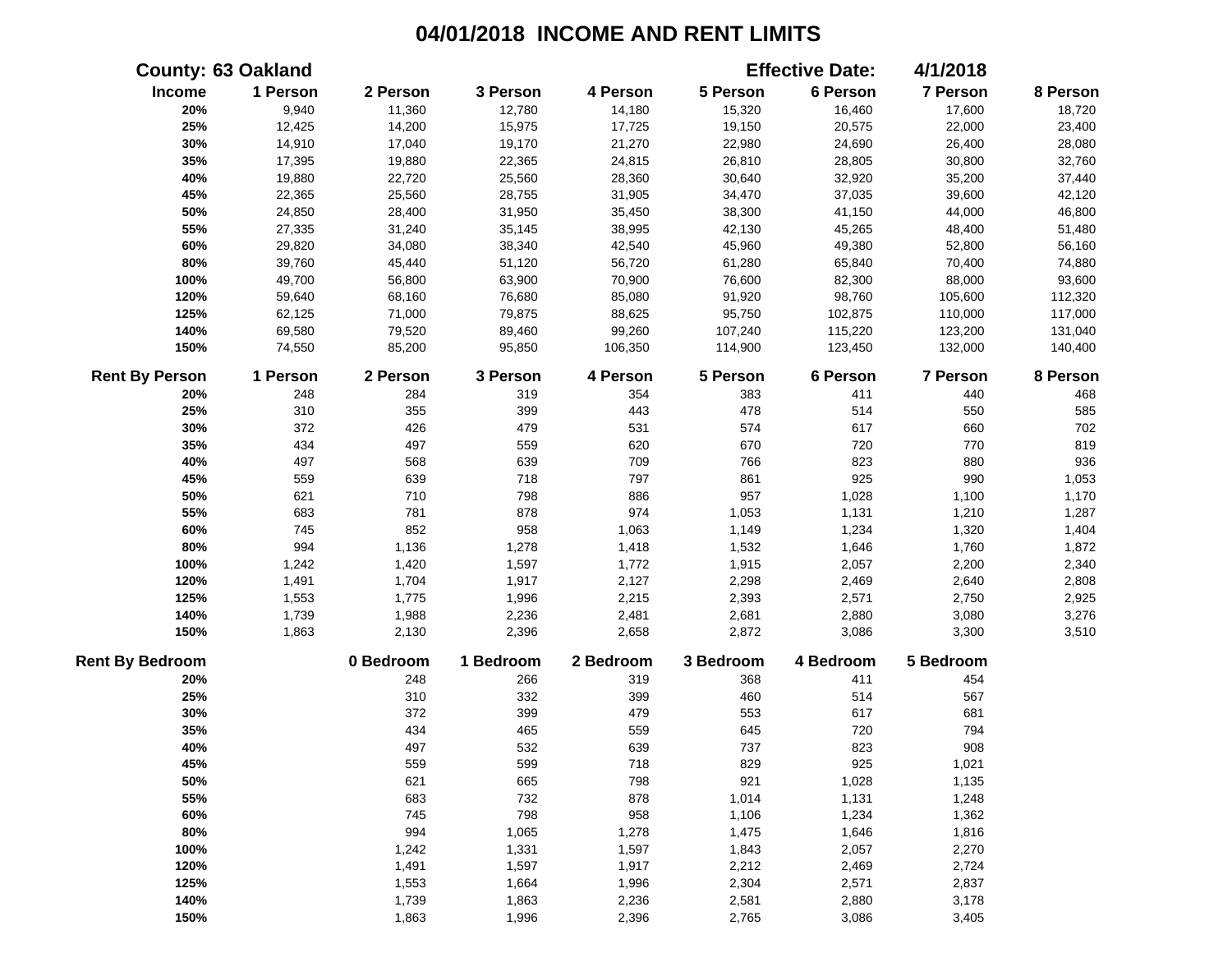|                        | <b>County: 64 Oceana</b> |           |           |           |           | <b>Effective Date:</b> | 4/1/2018        |          |
|------------------------|--------------------------|-----------|-----------|-----------|-----------|------------------------|-----------------|----------|
| Income                 | 1 Person                 | 2 Person  | 3 Person  | 4 Person  | 5 Person  | 6 Person               | 7 Person        | 8 Person |
| 20%                    | 8,220                    | 9,400     | 10,580    | 11,740    | 12,680    | 13,620                 | 14,560          | 15,500   |
| 25%                    | 10,275                   | 11,750    | 13,225    | 14,675    | 15,850    | 17,025                 | 18,200          | 19,375   |
| 30%                    | 12,330                   | 14,100    | 15,870    | 17,610    | 19,020    | 20,430                 | 21,840          | 23,250   |
| 35%                    | 14,385                   | 16,450    | 18,515    | 20,545    | 22,190    | 23,835                 | 25,480          | 27,125   |
| 40%                    | 16,440                   | 18,800    | 21,160    | 23,480    | 25,360    | 27,240                 | 29,120          | 31,000   |
| 45%                    | 18,495                   | 21,150    | 23,805    | 26,415    | 28,530    | 30,645                 | 32,760          | 34,875   |
| 50%                    | 20,550                   | 23,500    | 26,450    | 29,350    | 31,700    | 34,050                 | 36,400          | 38,750   |
| 55%                    | 22,605                   | 25,850    | 29,095    | 32,285    | 34,870    | 37,455                 | 40,040          | 42,625   |
| 60%                    | 24,660                   | 28,200    | 31,740    | 35,220    | 38,040    | 40,860                 | 43,680          | 46,500   |
| 80%                    | 32,880                   | 37,600    | 42,320    | 46,960    | 50,720    | 54,480                 | 58,240          | 62,000   |
| 100%                   | 41,100                   | 47,000    | 52,900    | 58,700    | 63,400    | 68,100                 | 72,800          | 77,500   |
| 120%                   | 49,320                   | 56,400    | 63,480    | 70,440    | 76,080    | 81,720                 | 87,360          | 93,000   |
| 125%                   | 51,375                   | 58,750    | 66,125    | 73,375    | 79,250    | 85,125                 | 91,000          | 96,875   |
| 140%                   | 57,540                   | 65,800    | 74,060    | 82,180    | 88,760    | 95,340                 | 101,920         | 108,500  |
| 150%                   | 61,650                   | 70,500    | 79,350    | 88,050    | 95,100    | 102,150                | 109,200         | 116,250  |
| <b>Rent By Person</b>  | 1 Person                 | 2 Person  | 3 Person  | 4 Person  | 5 Person  | 6 Person               | <b>7 Person</b> | 8 Person |
| 20%                    | 205                      | 235       | 264       | 293       | 317       | 340                    | 364             | 387      |
| 25%                    | 256                      | 293       | 330       | 366       | 396       | 425                    | 455             | 484      |
| 30%                    | 308                      | 352       | 396       | 440       | 475       | 510                    | 546             | 581      |
| 35%                    | 359                      | 411       | 462       | 513       | 554       | 595                    | 637             | 678      |
| 40%                    | 411                      | 470       | 529       | 587       | 634       | 681                    | 728             | 775      |
| 45%                    | 462                      | 528       | 595       | 660       | 713       | 766                    | 819             | 871      |
| 50%                    | 513                      | 587       | 661       | 733       | 792       | 851                    | 910             | 968      |
| 55%                    | 565                      | 646       | 727       | 807       | 871       | 936                    | 1,001           | 1,065    |
| 60%                    | 616                      | 705       | 793       | 880       | 951       | 1,021                  | 1,092           | 1,162    |
| 80%                    | 822                      | 940       | 1,058     | 1,174     | 1,268     | 1,362                  | 1,456           | 1,550    |
| 100%                   | 1,027                    | 1,175     | 1,322     | 1,467     | 1,585     | 1,702                  | 1,820           | 1,937    |
| 120%                   | 1,233                    | 1,410     | 1,587     | 1,761     | 1,902     | 2,043                  | 2,184           | 2,325    |
| 125%                   | 1,284                    | 1,468     | 1,653     | 1,834     | 1,981     | 2,128                  | 2,275           | 2,421    |
| 140%                   | 1,438                    | 1,645     | 1,851     | 2,054     | 2,219     | 2,383                  | 2,548           | 2,712    |
| 150%                   | 1,541                    | 1,762     | 1,983     | 2,201     | 2,377     | 2,553                  | 2,730           | 2,906    |
| <b>Rent By Bedroom</b> |                          | 0 Bedroom | 1 Bedroom | 2 Bedroom | 3 Bedroom | 4 Bedroom              | 5 Bedroom       |          |
| 20%                    |                          | 205       | 220       | 264       | 305       | 340                    | 375             |          |
| 25%                    |                          | 256       | 275       | 330       | 381       | 425                    | 469             |          |
| 30%                    |                          | 308       | 330       | 396       | 457       | 510                    | 563             |          |
| 35%                    |                          | 359       | 385       | 462       | 534       | 595                    | 657             |          |
| 40%                    |                          | 411       | 440       | 529       | 610       | 681                    | 751             |          |
| 45%                    |                          | 462       | 495       | 595       | 686       | 766                    | 845             |          |
| 50%                    |                          | 513       | 550       | 661       | 763       | 851                    | 939             |          |
| 55%                    |                          | 565       | 605       | 727       | 839       | 936                    | 1,033           |          |
| 60%                    |                          | 616       | 660       | 793       | 915       | 1,021                  | 1,127           |          |
| 80%                    |                          | 822       | 881       | 1,058     | 1,221     | 1,362                  | 1,503           |          |
| 100%                   |                          | 1,027     | 1,101     | 1,322     | 1,526     | 1,702                  | 1,878           |          |
| 120%                   |                          | 1,233     | 1,321     | 1,587     | 1,831     | 2,043                  | 2,254           |          |
| 125%                   |                          | 1,284     | 1,376     | 1,653     | 1,907     | 2,128                  | 2,348           |          |
| 140%                   |                          | 1,438     | 1,541     | 1,851     | 2,136     | 2,383                  | 2,630           |          |
| 150%                   |                          | 1,541     | 1,651     | 1,983     | 2,289     | 2,553                  | 2,818           |          |
|                        |                          |           |           |           |           |                        |                 |          |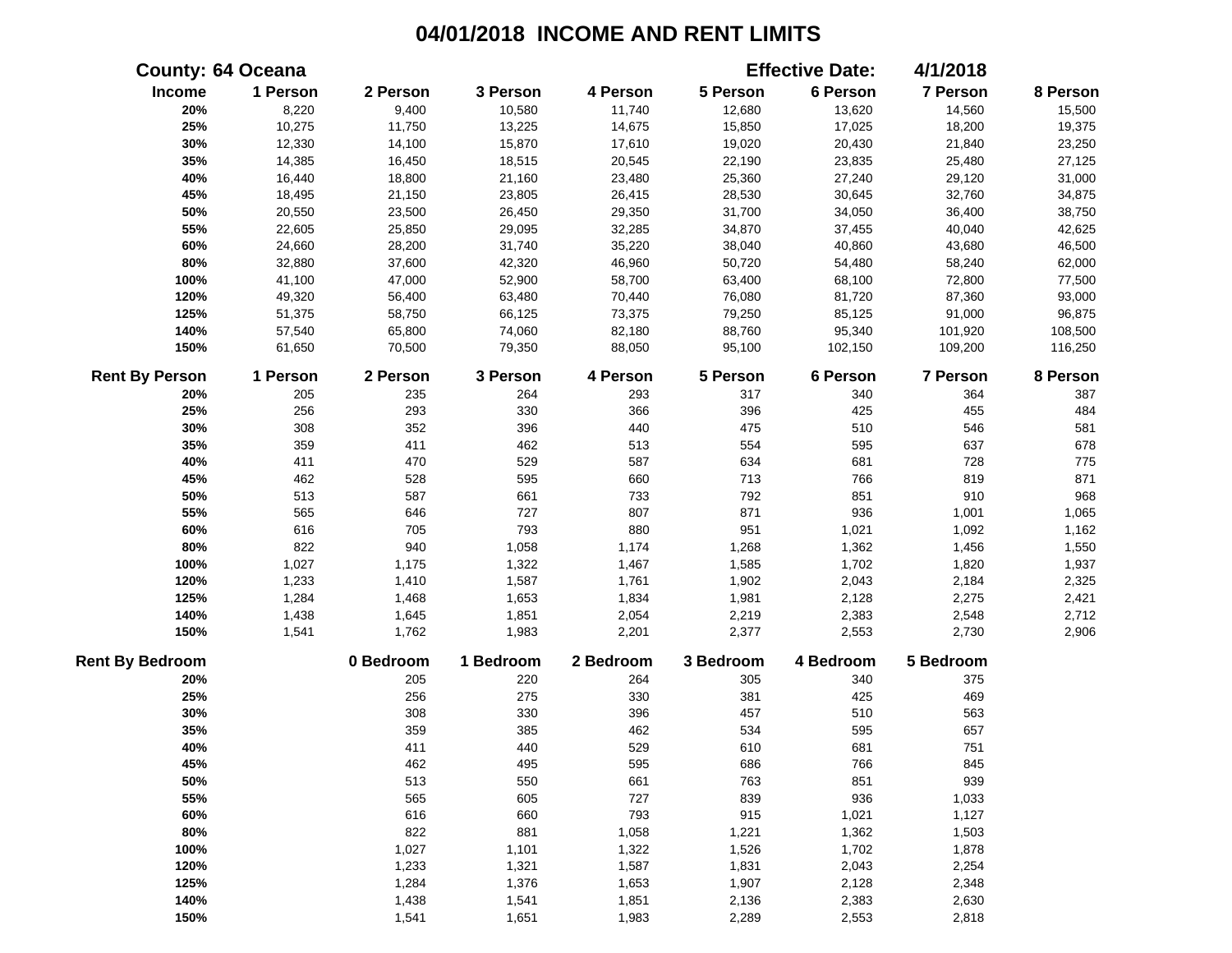|                        | <b>County: 65 Ogemaw</b> |           |           |           |           | <b>Effective Date:</b> | 4/1/2018        |          |
|------------------------|--------------------------|-----------|-----------|-----------|-----------|------------------------|-----------------|----------|
| Income                 | 1 Person                 | 2 Person  | 3 Person  | 4 Person  | 5 Person  | 6 Person               | 7 Person        | 8 Person |
| 20%                    | 8,220                    | 9,400     | 10,580    | 11,740    | 12,680    | 13,620                 | 14,560          | 15,500   |
| 25%                    | 10,275                   | 11,750    | 13,225    | 14,675    | 15,850    | 17,025                 | 18,200          | 19,375   |
| 30%                    | 12,330                   | 14,100    | 15,870    | 17,610    | 19,020    | 20,430                 | 21,840          | 23,250   |
| 35%                    | 14,385                   | 16,450    | 18,515    | 20,545    | 22,190    | 23,835                 | 25,480          | 27,125   |
| 40%                    | 16,440                   | 18,800    | 21,160    | 23,480    | 25,360    | 27,240                 | 29,120          | 31,000   |
| 45%                    | 18,495                   | 21,150    | 23,805    | 26,415    | 28,530    | 30,645                 | 32,760          | 34,875   |
| 50%                    | 20,550                   | 23,500    | 26,450    | 29,350    | 31,700    | 34,050                 | 36,400          | 38,750   |
| 55%                    | 22,605                   | 25,850    | 29,095    | 32,285    | 34,870    | 37,455                 | 40,040          | 42,625   |
| 60%                    | 24,660                   | 28,200    | 31,740    | 35,220    | 38,040    | 40,860                 | 43,680          | 46,500   |
| 80%                    | 32,880                   | 37,600    | 42,320    | 46,960    | 50,720    | 54,480                 | 58,240          | 62,000   |
| 100%                   | 41,100                   | 47,000    | 52,900    | 58,700    | 63,400    | 68,100                 | 72,800          | 77,500   |
| 120%                   | 49,320                   | 56,400    | 63,480    | 70,440    | 76,080    | 81,720                 | 87,360          | 93,000   |
| 125%                   | 51,375                   | 58,750    | 66,125    | 73,375    | 79,250    | 85,125                 | 91,000          | 96,875   |
| 140%                   | 57,540                   | 65,800    | 74,060    | 82,180    | 88,760    | 95,340                 | 101,920         | 108,500  |
| 150%                   | 61,650                   | 70,500    | 79,350    | 88,050    | 95,100    | 102,150                | 109,200         | 116,250  |
| <b>Rent By Person</b>  | 1 Person                 | 2 Person  | 3 Person  | 4 Person  | 5 Person  | 6 Person               | <b>7 Person</b> | 8 Person |
| 20%                    | 205                      | 235       | 264       | 293       | 317       | 340                    | 364             | 387      |
| 25%                    | 256                      | 293       | 330       | 366       | 396       | 425                    | 455             | 484      |
| 30%                    | 308                      | 352       | 396       | 440       | 475       | 510                    | 546             | 581      |
| 35%                    | 359                      | 411       | 462       | 513       | 554       | 595                    | 637             | 678      |
| 40%                    | 411                      | 470       | 529       | 587       | 634       | 681                    | 728             | 775      |
| 45%                    | 462                      | 528       | 595       | 660       | 713       | 766                    | 819             | 871      |
| 50%                    | 513                      | 587       | 661       | 733       | 792       | 851                    | 910             | 968      |
| 55%                    | 565                      | 646       | 727       | 807       | 871       | 936                    | 1,001           | 1,065    |
| 60%                    | 616                      | 705       | 793       | 880       | 951       | 1,021                  | 1,092           | 1,162    |
| 80%                    | 822                      | 940       | 1,058     | 1,174     | 1,268     | 1,362                  | 1,456           | 1,550    |
| 100%                   | 1,027                    | 1,175     | 1,322     | 1,467     | 1,585     | 1,702                  | 1,820           | 1,937    |
| 120%                   | 1,233                    | 1,410     | 1,587     | 1,761     | 1,902     | 2,043                  | 2,184           | 2,325    |
| 125%                   | 1,284                    | 1,468     | 1,653     | 1,834     | 1,981     | 2,128                  | 2,275           | 2,421    |
| 140%                   | 1,438                    | 1,645     | 1,851     | 2,054     | 2,219     | 2,383                  | 2,548           | 2,712    |
| 150%                   | 1,541                    | 1,762     | 1,983     | 2,201     | 2,377     | 2,553                  | 2,730           | 2,906    |
| <b>Rent By Bedroom</b> |                          | 0 Bedroom | 1 Bedroom | 2 Bedroom | 3 Bedroom | 4 Bedroom              | 5 Bedroom       |          |
| 20%                    |                          | 205       | 220       | 264       | 305       | 340                    | 375             |          |
| 25%                    |                          | 256       | 275       | 330       | 381       | 425                    | 469             |          |
| 30%                    |                          | 308       | 330       | 396       | 457       | 510                    | 563             |          |
| 35%                    |                          | 359       | 385       | 462       | 534       | 595                    | 657             |          |
| 40%                    |                          | 411       | 440       | 529       | 610       | 681                    | 751             |          |
| 45%                    |                          | 462       | 495       | 595       | 686       | 766                    | 845             |          |
| 50%                    |                          | 513       | 550       | 661       | 763       | 851                    | 939             |          |
| 55%                    |                          | 565       | 605       | 727       | 839       | 936                    | 1,033           |          |
| 60%                    |                          | 616       | 660       | 793       | 915       | 1,021                  | 1,127           |          |
| 80%                    |                          | 822       | 881       | 1,058     | 1,221     | 1,362                  | 1,503           |          |
| 100%                   |                          | 1,027     | 1,101     | 1,322     | 1,526     | 1,702                  | 1,878           |          |
| 120%                   |                          | 1,233     | 1,321     | 1,587     | 1,831     | 2,043                  | 2,254           |          |
| 125%                   |                          | 1,284     | 1,376     | 1,653     | 1,907     | 2,128                  | 2,348           |          |
| 140%                   |                          | 1,438     | 1,541     | 1,851     | 2,136     | 2,383                  | 2,630           |          |
| 150%                   |                          | 1,541     | 1,651     | 1,983     | 2,289     | 2,553                  | 2,818           |          |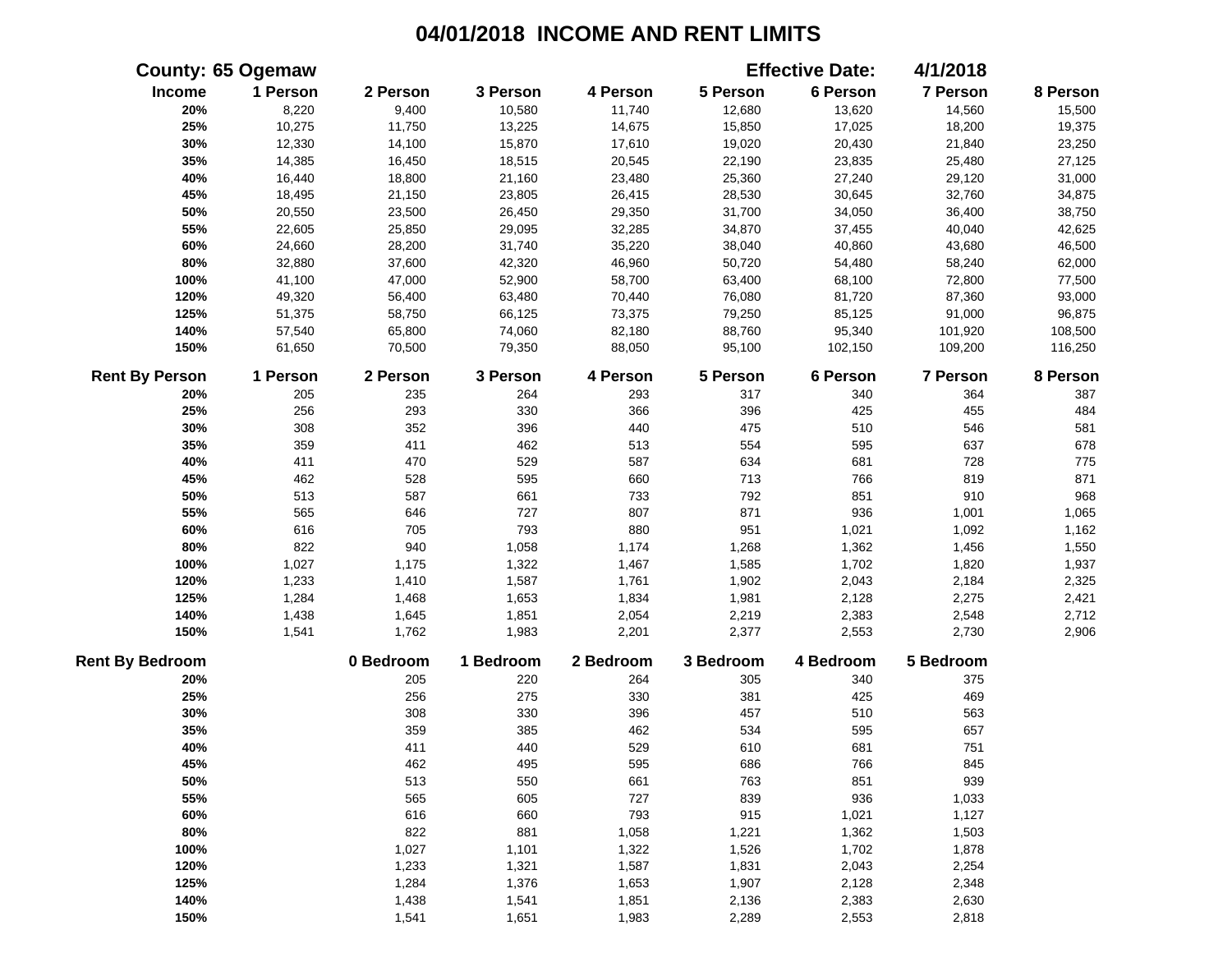|                        | <b>County: 66 Ontonagon</b> |           |           |           |           | <b>Effective Date:</b> | 4/1/2018        |          |
|------------------------|-----------------------------|-----------|-----------|-----------|-----------|------------------------|-----------------|----------|
| Income                 | 1 Person                    | 2 Person  | 3 Person  | 4 Person  | 5 Person  | 6 Person               | 7 Person        | 8 Person |
| 20%                    | 8,220                       | 9,400     | 10,580    | 11,740    | 12,680    | 13,620                 | 14,560          | 15,500   |
| 25%                    | 10,275                      | 11,750    | 13,225    | 14,675    | 15,850    | 17,025                 | 18,200          | 19,375   |
| 30%                    | 12,330                      | 14,100    | 15,870    | 17,610    | 19,020    | 20,430                 | 21,840          | 23,250   |
| 35%                    | 14,385                      | 16,450    | 18,515    | 20,545    | 22,190    | 23,835                 | 25,480          | 27,125   |
| 40%                    | 16,440                      | 18,800    | 21,160    | 23,480    | 25,360    | 27,240                 | 29,120          | 31,000   |
| 45%                    | 18,495                      | 21,150    | 23,805    | 26,415    | 28,530    | 30,645                 | 32,760          | 34,875   |
| 50%                    | 20,550                      | 23,500    | 26,450    | 29,350    | 31,700    | 34,050                 | 36,400          | 38,750   |
| 55%                    | 22,605                      | 25,850    | 29,095    | 32,285    | 34,870    | 37,455                 | 40,040          | 42,625   |
| 60%                    | 24,660                      | 28,200    | 31,740    | 35,220    | 38,040    | 40,860                 | 43,680          | 46,500   |
| 80%                    | 32,880                      | 37,600    | 42,320    | 46,960    | 50,720    | 54,480                 | 58,240          | 62,000   |
| 100%                   | 41,100                      | 47,000    | 52,900    | 58,700    | 63,400    | 68,100                 | 72,800          | 77,500   |
| 120%                   | 49,320                      | 56,400    | 63,480    | 70,440    | 76,080    | 81,720                 | 87,360          | 93,000   |
| 125%                   | 51,375                      | 58,750    | 66,125    | 73,375    | 79,250    | 85,125                 | 91,000          | 96,875   |
| 140%                   | 57,540                      | 65,800    | 74,060    | 82,180    | 88,760    | 95,340                 | 101,920         | 108,500  |
| 150%                   | 61,650                      | 70,500    | 79,350    | 88,050    | 95,100    | 102,150                | 109,200         | 116,250  |
| <b>Rent By Person</b>  | 1 Person                    | 2 Person  | 3 Person  | 4 Person  | 5 Person  | 6 Person               | <b>7 Person</b> | 8 Person |
| 20%                    | 205                         | 235       | 264       | 293       | 317       | 340                    | 364             | 387      |
| 25%                    | 256                         | 293       | 330       | 366       | 396       | 425                    | 455             | 484      |
| 30%                    | 308                         | 352       | 396       | 440       | 475       | 510                    | 546             | 581      |
| 35%                    | 359                         | 411       | 462       | 513       | 554       | 595                    | 637             | 678      |
| 40%                    | 411                         | 470       | 529       | 587       | 634       | 681                    | 728             | 775      |
| 45%                    | 462                         | 528       | 595       | 660       | 713       | 766                    | 819             | 871      |
| 50%                    | 513                         | 587       | 661       | 733       | 792       | 851                    | 910             | 968      |
| 55%                    | 565                         | 646       | 727       | 807       | 871       | 936                    | 1,001           | 1,065    |
| 60%                    | 616                         | 705       | 793       | 880       | 951       | 1,021                  | 1,092           | 1,162    |
| 80%                    | 822                         | 940       | 1,058     | 1,174     | 1,268     | 1,362                  | 1,456           | 1,550    |
| 100%                   | 1,027                       | 1,175     | 1,322     | 1,467     | 1,585     | 1,702                  | 1,820           | 1,937    |
| 120%                   | 1,233                       | 1,410     | 1,587     | 1,761     | 1,902     | 2,043                  | 2,184           | 2,325    |
| 125%                   | 1,284                       | 1,468     | 1,653     | 1,834     | 1,981     | 2,128                  | 2,275           | 2,421    |
| 140%                   | 1,438                       | 1,645     | 1,851     | 2,054     | 2,219     | 2,383                  | 2,548           | 2,712    |
| 150%                   | 1,541                       | 1,762     | 1,983     | 2,201     | 2,377     | 2,553                  | 2,730           | 2,906    |
| <b>Rent By Bedroom</b> |                             | 0 Bedroom | 1 Bedroom | 2 Bedroom | 3 Bedroom | 4 Bedroom              | 5 Bedroom       |          |
| 20%                    |                             | 205       | 220       | 264       | 305       | 340                    | 375             |          |
| 25%                    |                             | 256       | 275       | 330       | 381       | 425                    | 469             |          |
| 30%                    |                             | 308       | 330       | 396       | 457       | 510                    | 563             |          |
| 35%                    |                             | 359       | 385       | 462       | 534       | 595                    | 657             |          |
| 40%                    |                             | 411       | 440       | 529       | 610       | 681                    | 751             |          |
| 45%                    |                             | 462       | 495       | 595       | 686       | 766                    | 845             |          |
| 50%                    |                             | 513       | 550       | 661       | 763       | 851                    | 939             |          |
| 55%                    |                             | 565       | 605       | 727       | 839       | 936                    | 1,033           |          |
| 60%                    |                             | 616       | 660       | 793       | 915       | 1,021                  | 1,127           |          |
| 80%                    |                             | 822       | 881       | 1,058     | 1,221     | 1,362                  | 1,503           |          |
| 100%                   |                             | 1,027     | 1,101     | 1,322     | 1,526     | 1,702                  | 1,878           |          |
| 120%                   |                             | 1,233     | 1,321     | 1,587     | 1,831     | 2,043                  | 2,254           |          |
| 125%                   |                             | 1,284     | 1,376     | 1,653     | 1,907     | 2,128                  | 2,348           |          |
| 140%                   |                             | 1,438     | 1,541     | 1,851     | 2,136     | 2,383                  | 2,630           |          |
| 150%                   |                             | 1,541     | 1,651     | 1,983     | 2,289     | 2,553                  | 2,818           |          |
|                        |                             |           |           |           |           |                        |                 |          |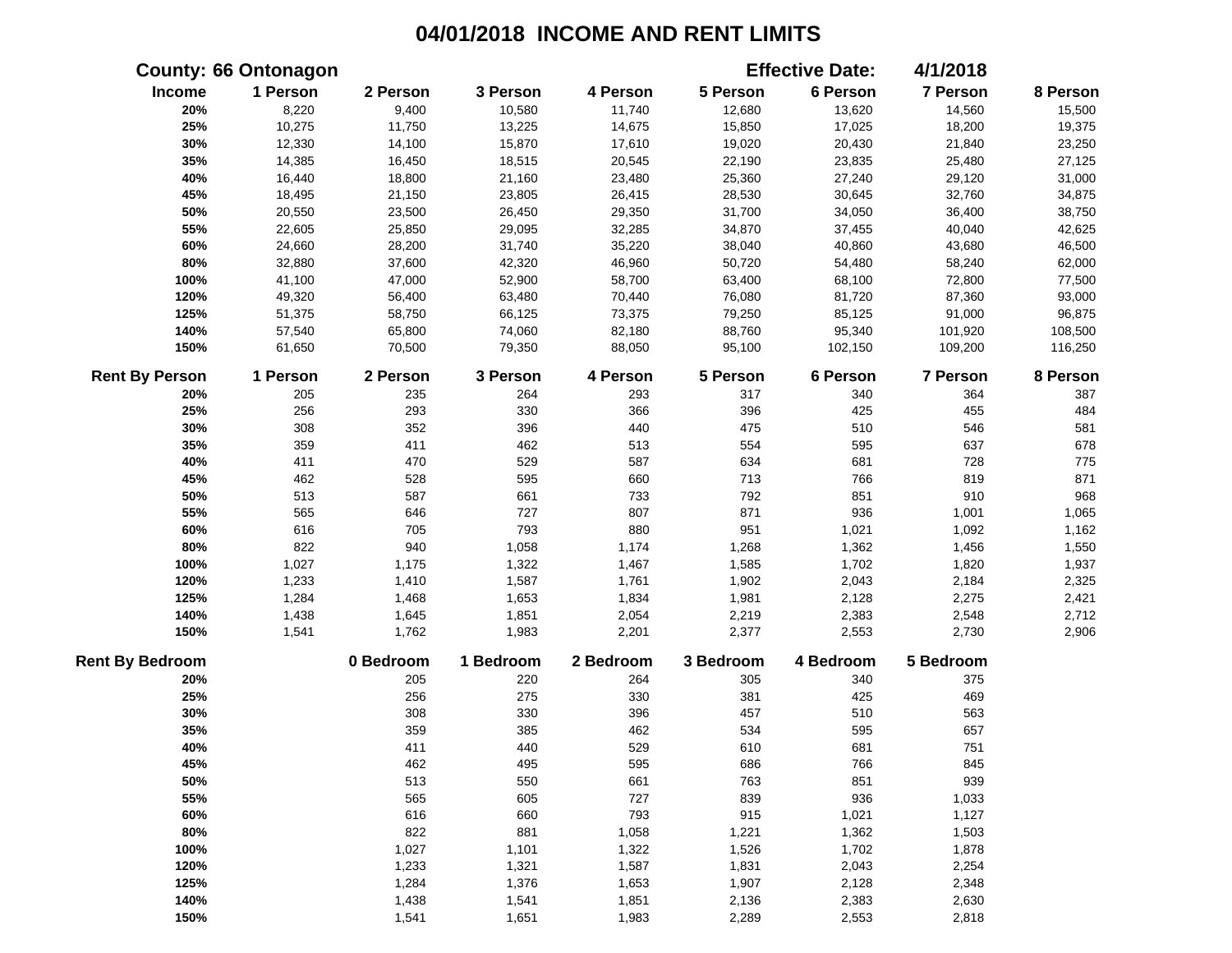|                        | <b>County: 67 Osceola</b> |           |           |           |           | <b>Effective Date:</b> | 4/1/2018  |          |
|------------------------|---------------------------|-----------|-----------|-----------|-----------|------------------------|-----------|----------|
| Income                 | 1 Person                  | 2 Person  | 3 Person  | 4 Person  | 5 Person  | 6 Person               | 7 Person  | 8 Person |
| 20%                    | 8,220                     | 9,400     | 10,580    | 11,740    | 12,680    | 13,620                 | 14,560    | 15,500   |
| 25%                    | 10,275                    | 11,750    | 13,225    | 14,675    | 15,850    | 17,025                 | 18,200    | 19,375   |
| 30%                    | 12,330                    | 14,100    | 15,870    | 17,610    | 19,020    | 20,430                 | 21,840    | 23,250   |
| 35%                    | 14,385                    | 16,450    | 18,515    | 20,545    | 22,190    | 23,835                 | 25,480    | 27,125   |
| 40%                    | 16,440                    | 18,800    | 21,160    | 23,480    | 25,360    | 27,240                 | 29,120    | 31,000   |
| 45%                    | 18,495                    | 21,150    | 23,805    | 26,415    | 28,530    | 30,645                 | 32,760    | 34,875   |
| 50%                    | 20,550                    | 23,500    | 26,450    | 29,350    | 31,700    | 34,050                 | 36,400    | 38,750   |
| 55%                    | 22,605                    | 25,850    | 29,095    | 32,285    | 34,870    | 37,455                 | 40,040    | 42,625   |
| 60%                    | 24,660                    | 28,200    | 31,740    | 35,220    | 38,040    | 40,860                 | 43,680    | 46,500   |
| 80%                    | 32,880                    | 37,600    | 42,320    | 46,960    | 50,720    | 54,480                 | 58,240    | 62,000   |
| 100%                   | 41,100                    | 47,000    | 52,900    | 58,700    | 63,400    | 68,100                 | 72,800    | 77,500   |
| 120%                   | 49,320                    | 56,400    | 63,480    | 70,440    | 76,080    | 81,720                 | 87,360    | 93,000   |
| 125%                   | 51,375                    | 58,750    | 66,125    | 73,375    | 79,250    | 85,125                 | 91,000    | 96,875   |
| 140%                   | 57,540                    | 65,800    | 74,060    | 82,180    | 88,760    | 95,340                 | 101,920   | 108,500  |
| 150%                   | 61,650                    | 70,500    | 79,350    | 88,050    | 95,100    | 102,150                | 109,200   | 116,250  |
| <b>Rent By Person</b>  | 1 Person                  | 2 Person  | 3 Person  | 4 Person  | 5 Person  | 6 Person               | 7 Person  | 8 Person |
| 20%                    | 205                       | 235       | 264       | 293       | 317       | 340                    | 364       | 387      |
| 25%                    | 256                       | 293       | 330       | 366       | 396       | 425                    | 455       | 484      |
| 30%                    | 308                       | 352       | 396       | 440       | 475       | 510                    | 546       | 581      |
| 35%                    | 359                       | 411       | 462       | 513       | 554       | 595                    | 637       | 678      |
| 40%                    | 411                       | 470       | 529       | 587       | 634       | 681                    | 728       | 775      |
| 45%                    | 462                       | 528       | 595       | 660       | 713       | 766                    | 819       | 871      |
| 50%                    | 513                       | 587       | 661       | 733       | 792       | 851                    | 910       | 968      |
| 55%                    | 565                       | 646       | 727       | 807       | 871       | 936                    | 1,001     | 1,065    |
| 60%                    | 616                       | 705       | 793       | 880       | 951       | 1,021                  | 1,092     | 1,162    |
| 80%                    | 822                       | 940       | 1,058     | 1,174     | 1,268     | 1,362                  | 1,456     | 1,550    |
| 100%                   | 1,027                     | 1,175     | 1,322     | 1,467     | 1,585     | 1,702                  | 1,820     | 1,937    |
| 120%                   | 1,233                     | 1,410     | 1,587     | 1,761     | 1,902     | 2,043                  | 2,184     | 2,325    |
| 125%                   | 1,284                     | 1,468     | 1,653     | 1,834     | 1,981     | 2,128                  | 2,275     | 2,421    |
| 140%                   | 1,438                     | 1,645     | 1,851     | 2,054     | 2,219     | 2,383                  | 2,548     | 2,712    |
| 150%                   | 1,541                     | 1,762     | 1,983     | 2,201     | 2,377     | 2,553                  | 2,730     | 2,906    |
| <b>Rent By Bedroom</b> |                           | 0 Bedroom | 1 Bedroom | 2 Bedroom | 3 Bedroom | 4 Bedroom              | 5 Bedroom |          |
| 20%                    |                           | 205       | 220       | 264       | 305       | 340                    | 375       |          |
| 25%                    |                           | 256       | 275       | 330       | 381       | 425                    | 469       |          |
| 30%                    |                           | 308       | 330       | 396       | 457       | 510                    | 563       |          |
| 35%                    |                           | 359       | 385       | 462       | 534       | 595                    | 657       |          |
| 40%                    |                           | 411       | 440       | 529       | 610       | 681                    | 751       |          |
| 45%                    |                           | 462       | 495       | 595       | 686       | 766                    | 845       |          |
| 50%                    |                           | 513       | 550       | 661       | 763       | 851                    | 939       |          |
| 55%                    |                           | 565       | 605       | 727       | 839       | 936                    | 1,033     |          |
| 60%                    |                           | 616       | 660       | 793       | 915       | 1,021                  | 1,127     |          |
| 80%                    |                           | 822       | 881       | 1,058     | 1,221     | 1,362                  | 1,503     |          |
| 100%                   |                           | 1,027     | 1,101     | 1,322     | 1,526     | 1,702                  | 1,878     |          |
| 120%                   |                           | 1,233     | 1,321     | 1,587     | 1,831     | 2,043                  | 2,254     |          |
| 125%                   |                           | 1,284     | 1,376     | 1,653     | 1,907     | 2,128                  | 2,348     |          |
| 140%                   |                           | 1,438     | 1,541     | 1,851     | 2,136     | 2,383                  | 2,630     |          |
| 150%                   |                           | 1,541     | 1,651     | 1,983     | 2,289     | 2,553                  | 2,818     |          |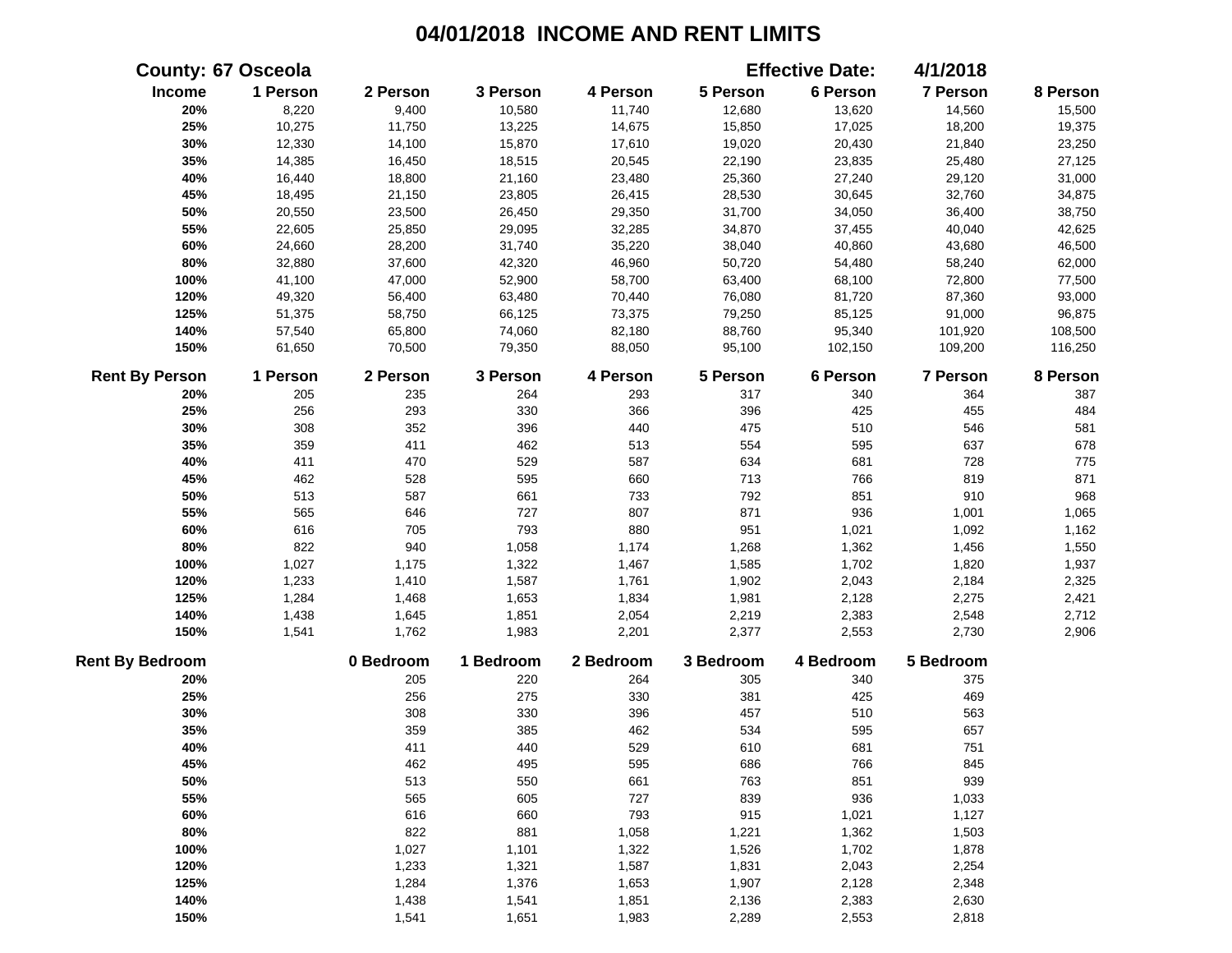|                        | <b>County: 68 Oscoda</b> |           |           |           |           | <b>Effective Date:</b> | 4/1/2018  |          |
|------------------------|--------------------------|-----------|-----------|-----------|-----------|------------------------|-----------|----------|
| Income                 | 1 Person                 | 2 Person  | 3 Person  | 4 Person  | 5 Person  | 6 Person               | 7 Person  | 8 Person |
| 20%                    | 8,220                    | 9,400     | 10,580    | 11,740    | 12,680    | 13,620                 | 14,560    | 15,500   |
| 25%                    | 10,275                   | 11,750    | 13,225    | 14,675    | 15,850    | 17,025                 | 18,200    | 19,375   |
| 30%                    | 12,330                   | 14,100    | 15,870    | 17,610    | 19,020    | 20,430                 | 21,840    | 23,250   |
| 35%                    | 14,385                   | 16,450    | 18,515    | 20,545    | 22,190    | 23,835                 | 25,480    | 27,125   |
| 40%                    | 16,440                   | 18,800    | 21,160    | 23,480    | 25,360    | 27,240                 | 29,120    | 31,000   |
| 45%                    | 18,495                   | 21,150    | 23,805    | 26,415    | 28,530    | 30,645                 | 32,760    | 34,875   |
| 50%                    | 20,550                   | 23,500    | 26,450    | 29,350    | 31,700    | 34,050                 | 36,400    | 38,750   |
| 55%                    | 22,605                   | 25,850    | 29,095    | 32,285    | 34,870    | 37,455                 | 40,040    | 42,625   |
| 60%                    | 24,660                   | 28,200    | 31,740    | 35,220    | 38,040    | 40,860                 | 43,680    | 46,500   |
| 80%                    | 32,880                   | 37,600    | 42,320    | 46,960    | 50,720    | 54,480                 | 58,240    | 62,000   |
| 100%                   | 41,100                   | 47,000    | 52,900    | 58,700    | 63,400    | 68,100                 | 72,800    | 77,500   |
| 120%                   | 49,320                   | 56,400    | 63,480    | 70,440    | 76,080    | 81,720                 | 87,360    | 93,000   |
| 125%                   | 51,375                   | 58,750    | 66,125    | 73,375    | 79,250    | 85,125                 | 91,000    | 96,875   |
| 140%                   | 57,540                   | 65,800    | 74,060    | 82,180    | 88,760    | 95,340                 | 101,920   | 108,500  |
| 150%                   | 61,650                   | 70,500    | 79,350    | 88,050    | 95,100    | 102,150                | 109,200   | 116,250  |
| <b>Rent By Person</b>  | 1 Person                 | 2 Person  | 3 Person  | 4 Person  | 5 Person  | 6 Person               | 7 Person  | 8 Person |
| 20%                    | 205                      | 235       | 264       | 293       | 317       | 340                    | 364       | 387      |
| 25%                    | 256                      | 293       | 330       | 366       | 396       | 425                    | 455       | 484      |
| 30%                    | 308                      | 352       | 396       | 440       | 475       | 510                    | 546       | 581      |
| 35%                    | 359                      | 411       | 462       | 513       | 554       | 595                    | 637       | 678      |
| 40%                    | 411                      | 470       | 529       | 587       | 634       | 681                    | 728       | 775      |
| 45%                    | 462                      | 528       | 595       | 660       | 713       | 766                    | 819       | 871      |
| 50%                    | 513                      | 587       | 661       | 733       | 792       | 851                    | 910       | 968      |
| 55%                    | 565                      | 646       | 727       | 807       | 871       | 936                    | 1,001     | 1,065    |
| 60%                    | 616                      | 705       | 793       | 880       | 951       | 1,021                  | 1,092     | 1,162    |
| 80%                    | 822                      | 940       | 1,058     | 1,174     | 1,268     | 1,362                  | 1,456     | 1,550    |
| 100%                   | 1,027                    | 1,175     | 1,322     | 1,467     | 1,585     | 1,702                  | 1,820     | 1,937    |
| 120%                   | 1,233                    | 1,410     | 1,587     | 1,761     | 1,902     | 2,043                  | 2,184     | 2,325    |
| 125%                   | 1,284                    | 1,468     | 1,653     | 1,834     | 1,981     | 2,128                  | 2,275     | 2,421    |
| 140%                   | 1,438                    | 1,645     | 1,851     | 2,054     | 2,219     | 2,383                  | 2,548     | 2,712    |
| 150%                   | 1,541                    | 1,762     | 1,983     | 2,201     | 2,377     | 2,553                  | 2,730     | 2,906    |
| <b>Rent By Bedroom</b> |                          | 0 Bedroom | 1 Bedroom | 2 Bedroom | 3 Bedroom | 4 Bedroom              | 5 Bedroom |          |
| 20%                    |                          | 205       | 220       | 264       | 305       | 340                    | 375       |          |
| 25%                    |                          | 256       | 275       | 330       | 381       | 425                    | 469       |          |
| 30%                    |                          | 308       | 330       | 396       | 457       | 510                    | 563       |          |
| 35%                    |                          | 359       | 385       | 462       | 534       | 595                    | 657       |          |
| 40%                    |                          | 411       | 440       | 529       | 610       | 681                    | 751       |          |
| 45%                    |                          | 462       | 495       | 595       | 686       | 766                    | 845       |          |
| 50%                    |                          | 513       | 550       | 661       | 763       | 851                    | 939       |          |
| 55%                    |                          | 565       | 605       | 727       | 839       | 936                    | 1,033     |          |
| 60%                    |                          | 616       | 660       | 793       | 915       | 1,021                  | 1,127     |          |
| 80%                    |                          | 822       | 881       | 1,058     | 1,221     | 1,362                  | 1,503     |          |
| 100%                   |                          | 1,027     | 1,101     | 1,322     | 1,526     | 1,702                  | 1,878     |          |
| 120%                   |                          | 1,233     | 1,321     | 1,587     | 1,831     | 2,043                  | 2,254     |          |
| 125%                   |                          | 1,284     | 1,376     | 1,653     | 1,907     | 2,128                  | 2,348     |          |
| 140%                   |                          | 1,438     | 1,541     | 1,851     | 2,136     | 2,383                  | 2,630     |          |
| 150%                   |                          | 1,541     | 1,651     | 1,983     | 2,289     | 2,553                  | 2,818     |          |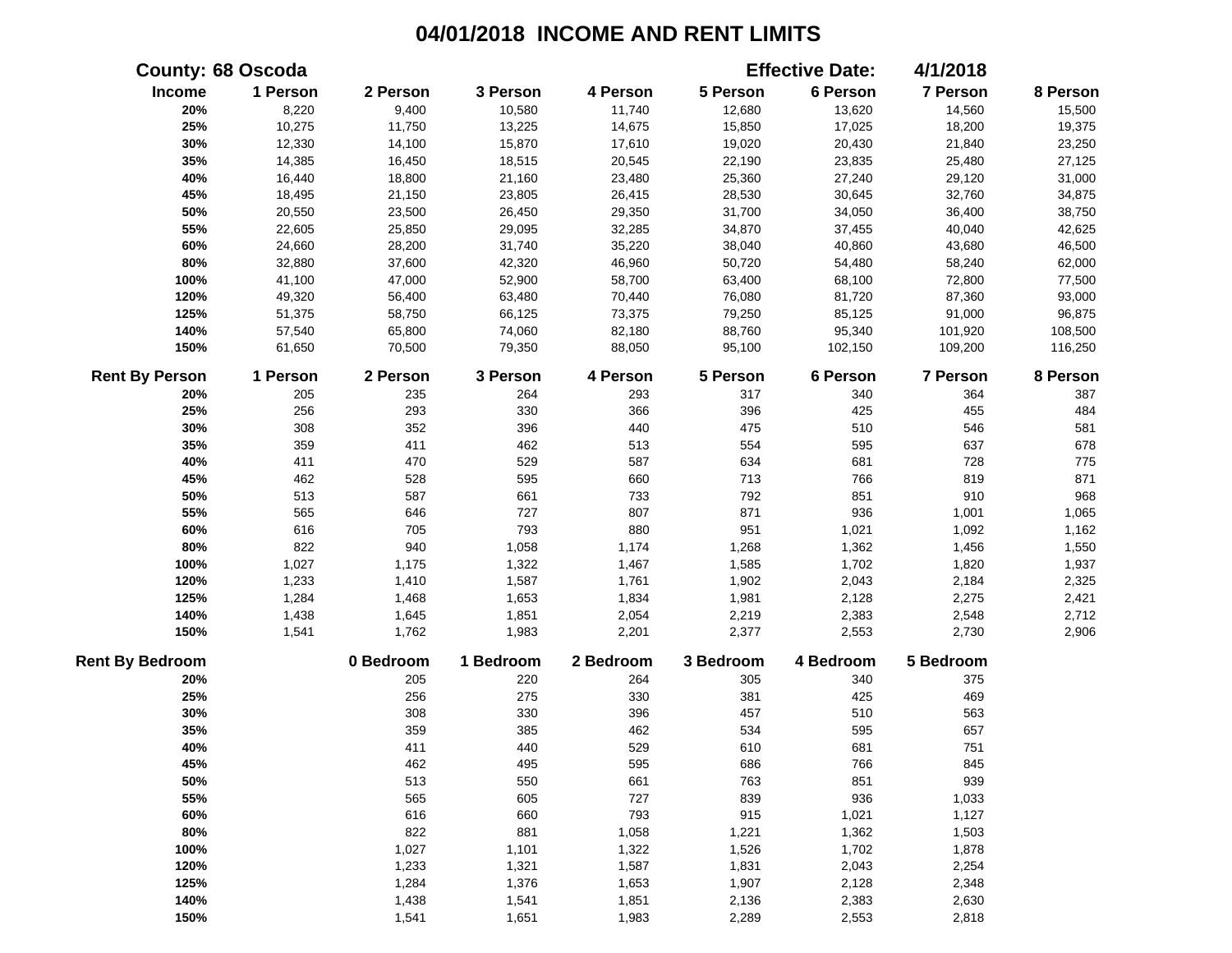|                        | <b>County: 69 Otsego</b> |           |           |           |           | <b>Effective Date:</b> | 4/1/2018        |          |
|------------------------|--------------------------|-----------|-----------|-----------|-----------|------------------------|-----------------|----------|
| Income                 | 1 Person                 | 2 Person  | 3 Person  | 4 Person  | 5 Person  | 6 Person               | 7 Person        | 8 Person |
| 20%                    | 8,500                    | 9,700     | 10,920    | 12,120    | 13,100    | 14,060                 | 15,040          | 16,000   |
| 25%                    | 10,625                   | 12,125    | 13,650    | 15,150    | 16,375    | 17,575                 | 18,800          | 20,000   |
| 30%                    | 12,750                   | 14,550    | 16,380    | 18,180    | 19,650    | 21,090                 | 22,560          | 24,000   |
| 35%                    | 14,875                   | 16,975    | 19,110    | 21,210    | 22,925    | 24,605                 | 26,320          | 28,000   |
| 40%                    | 17,000                   | 19,400    | 21,840    | 24,240    | 26,200    | 28,120                 | 30,080          | 32,000   |
| 45%                    | 19,125                   | 21,825    | 24,570    | 27,270    | 29,475    | 31,635                 | 33,840          | 36,000   |
| 50%                    | 21,250                   | 24,250    | 27,300    | 30,300    | 32,750    | 35,150                 | 37,600          | 40,000   |
| 55%                    | 23,375                   | 26,675    | 30,030    | 33,330    | 36,025    | 38,665                 | 41,360          | 44,000   |
| 60%                    | 25,500                   | 29,100    | 32,760    | 36,360    | 39,300    | 42,180                 | 45,120          | 48,000   |
| 80%                    | 34,000                   | 38,800    | 43,680    | 48,480    | 52,400    | 56,240                 | 60,160          | 64,000   |
| 100%                   | 42,500                   | 48,500    | 54,600    | 60,600    | 65,500    | 70,300                 | 75,200          | 80,000   |
| 120%                   | 51,000                   | 58,200    | 65,520    | 72,720    | 78,600    | 84,360                 | 90,240          | 96,000   |
| 125%                   | 53,125                   | 60,625    | 68,250    | 75,750    | 81,875    | 87,875                 | 94,000          | 100,000  |
| 140%                   | 59,500                   | 67,900    | 76,440    | 84,840    | 91,700    | 98,420                 | 105,280         | 112,000  |
| 150%                   | 63,750                   | 72,750    | 81,900    | 90,900    | 98,250    | 105,450                | 112,800         | 120,000  |
| <b>Rent By Person</b>  | 1 Person                 | 2 Person  | 3 Person  | 4 Person  | 5 Person  | 6 Person               | <b>7 Person</b> | 8 Person |
| 20%                    | 212                      | 242       | 273       | 303       | 327       | 351                    | 376             | 400      |
| 25%                    | 265                      | 303       | 341       | 378       | 409       | 439                    | 470             | 500      |
| 30%                    | 318                      | 363       | 409       | 454       | 491       | 527                    | 564             | 600      |
| 35%                    | 371                      | 424       | 477       | 530       | 573       | 615                    | 658             | 700      |
| 40%                    | 425                      | 485       | 546       | 606       | 655       | 703                    | 752             | 800      |
| 45%                    | 478                      | 545       | 614       | 681       | 736       | 790                    | 846             | 900      |
| 50%                    | 531                      | 606       | 682       | 757       | 818       | 878                    | 940             | 1,000    |
| 55%                    | 584                      | 666       | 750       | 833       | 900       | 966                    | 1,034           | 1,100    |
| 60%                    | 637                      | 727       | 819       | 909       | 982       | 1,054                  | 1,128           | 1,200    |
| 80%                    | 850                      | 970       | 1,092     | 1,212     | 1,310     | 1,406                  | 1,504           | 1,600    |
| 100%                   | 1,062                    | 1,212     | 1,365     | 1,515     | 1,637     | 1,757                  | 1,880           | 2,000    |
| 120%                   | 1,275                    | 1,455     | 1,638     | 1,818     | 1,965     | 2,109                  | 2,256           | 2,400    |
| 125%                   | 1,328                    | 1,515     | 1,706     | 1,893     | 2,046     | 2,196                  | 2,350           | 2,500    |
| 140%                   | 1,487                    | 1,697     | 1,911     | 2,121     | 2,292     | 2,460                  | 2,632           | 2,800    |
| 150%                   | 1,593                    | 1,818     | 2,047     | 2,272     | 2,456     | 2,636                  | 2,820           | 3,000    |
| <b>Rent By Bedroom</b> |                          | 0 Bedroom | 1 Bedroom | 2 Bedroom | 3 Bedroom | 4 Bedroom              | 5 Bedroom       |          |
| 20%                    |                          | 212       | 227       | 273       | 315       | 351                    | 388             |          |
| 25%                    |                          | 265       | 284       | 341       | 394       | 439                    | 485             |          |
| 30%                    |                          | 318       | 341       | 409       | 472       | 527                    | 582             |          |
| 35%                    |                          | 371       | 398       | 477       | 551       | 615                    | 679             |          |
| 40%                    |                          | 425       | 455       | 546       | 630       | 703                    | 776             |          |
| 45%                    |                          | 478       | 511       | 614       | 709       | 790                    | 873             |          |
| 50%                    |                          | 531       | 568       | 682       | 788       | 878                    | 970             |          |
| 55%                    |                          | 584       | 625       | 750       | 866       | 966                    | 1,067           |          |
| 60%                    |                          | 637       | 682       | 819       | 945       | 1,054                  | 1,164           |          |
| 80%                    |                          | 850       | 910       | 1,092     | 1,261     | 1,406                  | 1,552           |          |
| 100%                   |                          | 1,062     | 1,137     | 1,365     | 1,576     | 1,757                  | 1,940           |          |
| 120%                   |                          | 1,275     | 1,365     | 1,638     | 1,891     | 2,109                  | 2,328           |          |
| 125%                   |                          | 1,328     | 1,421     | 1,706     | 1,970     | 2,196                  | 2,425           |          |
| 140%                   |                          | 1,487     | 1,592     | 1,911     | 2,206     | 2,460                  | 2,716           |          |
| 150%                   |                          | 1,593     | 1,706     | 2,047     | 2,364     | 2,636                  | 2,910           |          |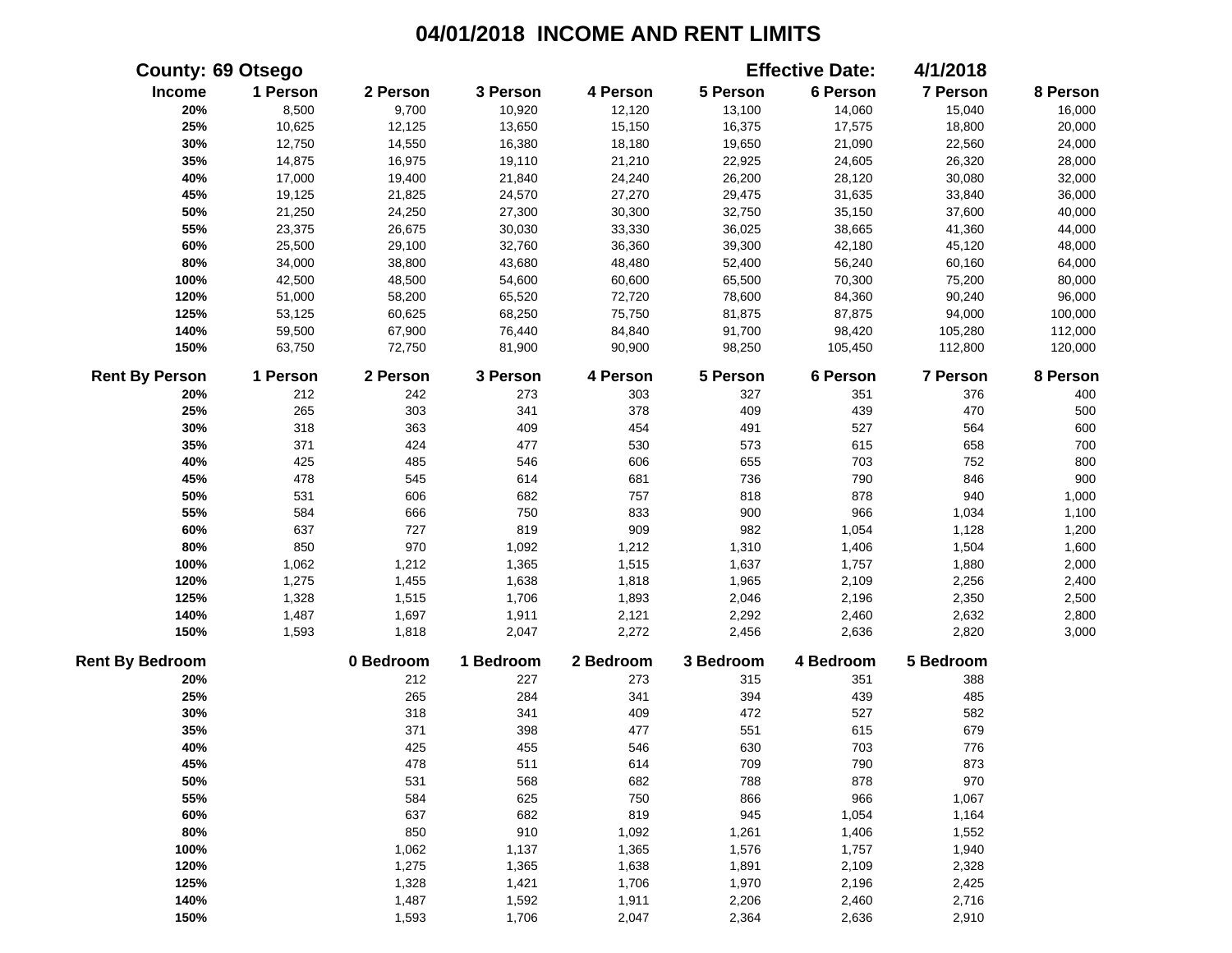|                        | <b>County: 70 Ottawa</b> |           |           |           |           | <b>Effective Date:</b> | 4/1/2018        |          |
|------------------------|--------------------------|-----------|-----------|-----------|-----------|------------------------|-----------------|----------|
| Income                 | 1 Person                 | 2 Person  | 3 Person  | 4 Person  | 5 Person  | 6 Person               | 7 Person        | 8 Person |
| 20%                    | 10,780                   | 12,320    | 13,860    | 15,400    | 16,640    | 17,880                 | 19,100          | 20,340   |
| 25%                    | 13,475                   | 15,400    | 17,325    | 19,250    | 20,800    | 22,350                 | 23,875          | 25,425   |
| 30%                    | 16,170                   | 18,480    | 20,790    | 23,100    | 24,960    | 26,820                 | 28,650          | 30,510   |
| 35%                    | 18,865                   | 21,560    | 24,255    | 26,950    | 29,120    | 31,290                 | 33,425          | 35,595   |
| 40%                    | 21,560                   | 24,640    | 27,720    | 30,800    | 33,280    | 35,760                 | 38,200          | 40,680   |
| 45%                    | 24,255                   | 27,720    | 31,185    | 34,650    | 37,440    | 40,230                 | 42,975          | 45,765   |
| 50%                    | 26,950                   | 30,800    | 34,650    | 38,500    | 41,600    | 44,700                 | 47,750          | 50,850   |
| 55%                    | 29,645                   | 33,880    | 38,115    | 42,350    | 45,760    | 49,170                 | 52,525          | 55,935   |
| 60%                    | 32,340                   | 36,960    | 41,580    | 46,200    | 49,920    | 53,640                 | 57,300          | 61,020   |
| 80%                    | 43,120                   | 49,280    | 55,440    | 61,600    | 66,560    | 71,520                 | 76,400          | 81,360   |
| 100%                   | 53,900                   | 61,600    | 69,300    | 77,000    | 83,200    | 89,400                 | 95,500          | 101,700  |
| 120%                   | 64,680                   | 73,920    | 83,160    | 92,400    | 99,840    | 107,280                | 114,600         | 122,040  |
| 125%                   | 67,375                   | 77,000    | 86,625    | 96,250    | 104,000   | 111,750                | 119,375         | 127,125  |
| 140%                   | 75,460                   | 86,240    | 97,020    | 107,800   | 116,480   | 125,160                | 133,700         | 142,380  |
| 150%                   | 80,850                   | 92,400    | 103,950   | 115,500   | 124,800   | 134,100                | 143,250         | 152,550  |
| <b>Rent By Person</b>  | 1 Person                 | 2 Person  | 3 Person  | 4 Person  | 5 Person  | 6 Person               | <b>7 Person</b> | 8 Person |
| 20%                    | 269                      | 308       | 346       | 385       | 416       | 447                    | 477             | 508      |
| 25%                    | 336                      | 385       | 433       | 481       | 520       | 558                    | 596             | 635      |
| 30%                    | 404                      | 462       | 519       | 577       | 624       | 670                    | 716             | 762      |
| 35%                    | 471                      | 539       | 606       | 673       | 728       | 782                    | 835             | 889      |
| 40%                    | 539                      | 616       | 693       | 770       | 832       | 894                    | 955             | 1,017    |
| 45%                    | 606                      | 693       | 779       | 866       | 936       | 1,005                  | 1,074           | 1,144    |
| 50%                    | 673                      | 770       | 866       | 962       | 1,040     | 1,117                  | 1,193           | 1,271    |
| 55%                    | 741                      | 847       | 952       | 1,058     | 1,144     | 1,229                  | 1,313           | 1,398    |
| 60%                    | 808                      | 924       | 1,039     | 1,155     | 1,248     | 1,341                  | 1,432           | 1,525    |
| 80%                    | 1,078                    | 1,232     | 1,386     | 1,540     | 1,664     | 1,788                  | 1,910           | 2,034    |
| 100%                   | 1,347                    | 1,540     | 1,732     | 1,925     | 2,080     | 2,235                  | 2,387           | 2,542    |
| 120%                   | 1,617                    | 1,848     | 2,079     | 2,310     | 2,496     | 2,682                  | 2,865           | 3,051    |
| 125%                   | 1,684                    | 1,925     | 2,165     | 2,406     | 2,600     | 2,793                  | 2,984           | 3,178    |
| 140%                   | 1,886                    | 2,156     | 2,425     | 2,695     | 2,912     | 3,129                  | 3,342           | 3,559    |
| 150%                   | 2,021                    | 2,310     | 2,598     | 2,887     | 3,120     | 3,352                  | 3,581           | 3,813    |
| <b>Rent By Bedroom</b> |                          | 0 Bedroom | 1 Bedroom | 2 Bedroom | 3 Bedroom | 4 Bedroom              | 5 Bedroom       |          |
| 20%                    |                          | 269       | 288       | 346       | 400       | 447                    | 493             |          |
| 25%                    |                          | 336       | 360       | 433       | 500       | 558                    | 616             |          |
| 30%                    |                          | 404       | 433       | 519       | 600       | 670                    | 739             |          |
| 35%                    |                          | 471       | 505       | 606       | 700       | 782                    | 862             |          |
| 40%                    |                          | 539       | 577       | 693       | 801       | 894                    | 986             |          |
| 45%                    |                          | 606       | 649       | 779       | 901       | 1,005                  | 1,109           |          |
| 50%                    |                          | 673       | 721       | 866       | 1,001     | 1,117                  | 1,232           |          |
| 55%                    |                          | 741       | 794       | 952       | 1,101     | 1,229                  | 1,355           |          |
| 60%                    |                          | 808       | 866       | 1,039     | 1,201     | 1,341                  | 1,479           |          |
| 80%                    |                          | 1,078     | 1,155     | 1,386     | 1,602     | 1,788                  | 1,972           |          |
| 100%                   |                          | 1,347     | 1,443     | 1,732     | 2,002     | 2,235                  | 2,465           |          |
| 120%                   |                          | 1,617     | 1,732     | 2,079     | 2,403     | 2,682                  | 2,958           |          |
| 125%                   |                          | 1,684     | 1,804     | 2,165     | 2,503     | 2,793                  | 3,081           |          |
| 140%                   |                          | 1,886     | 2,021     | 2,425     | 2,803     | 3,129                  | 3,451           |          |
| 150%                   |                          | 2,021     | 2,165     | 2,598     | 3,003     | 3,352                  | 3,697           |          |
|                        |                          |           |           |           |           |                        |                 |          |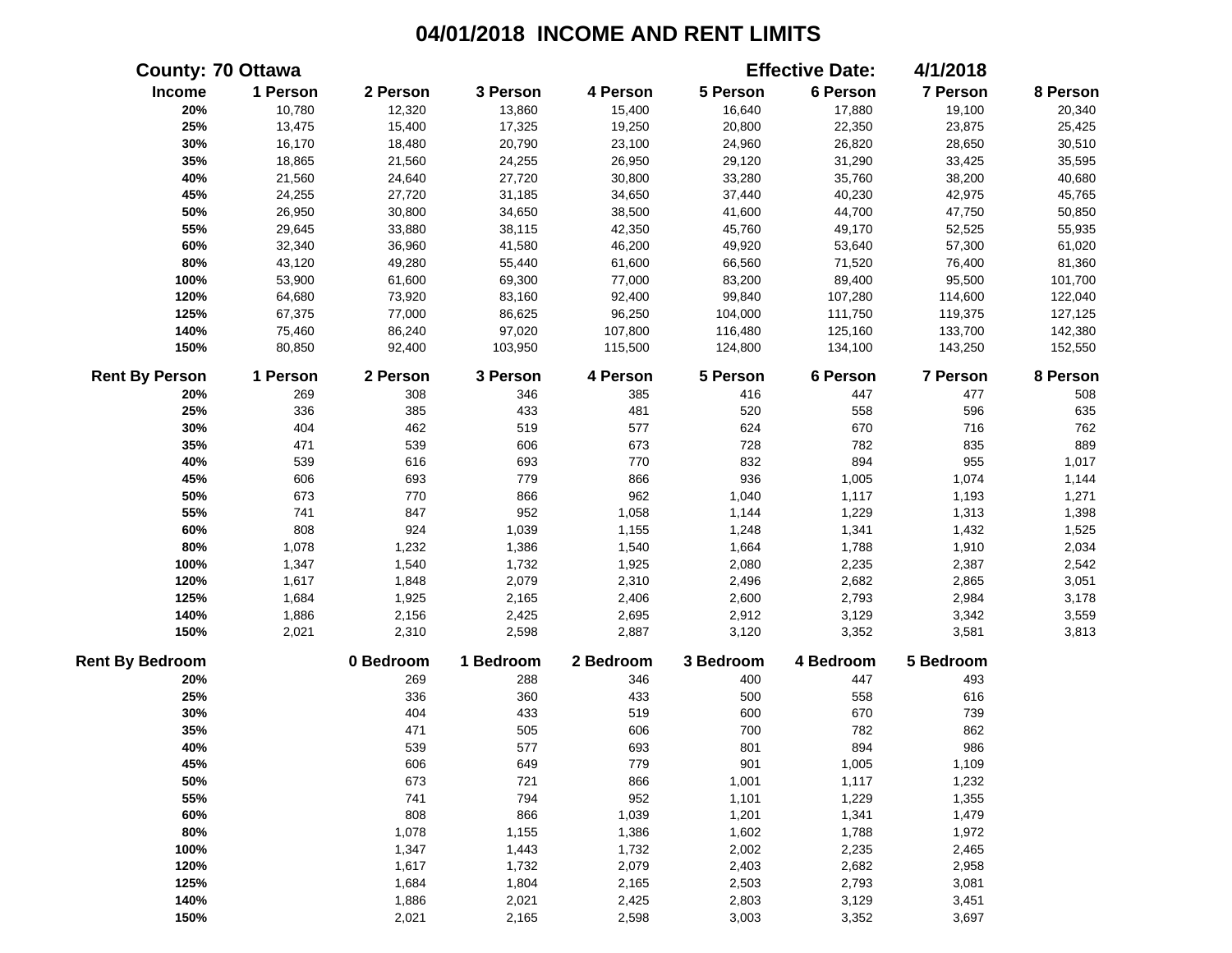|                        | <b>County: 71 Presque Isle</b> |           |           |           |           | <b>Effective Date:</b> | 4/1/2018        |          |
|------------------------|--------------------------------|-----------|-----------|-----------|-----------|------------------------|-----------------|----------|
| Income                 | 1 Person                       | 2 Person  | 3 Person  | 4 Person  | 5 Person  | 6 Person               | 7 Person        | 8 Person |
| 20%                    | 8,220                          | 9,400     | 10,580    | 11,740    | 12,680    | 13,620                 | 14,560          | 15,500   |
| 25%                    | 10,275                         | 11,750    | 13,225    | 14,675    | 15,850    | 17,025                 | 18,200          | 19,375   |
| 30%                    | 12,330                         | 14,100    | 15,870    | 17,610    | 19,020    | 20,430                 | 21,840          | 23,250   |
| 35%                    | 14,385                         | 16,450    | 18,515    | 20,545    | 22,190    | 23,835                 | 25,480          | 27,125   |
| 40%                    | 16,440                         | 18,800    | 21,160    | 23,480    | 25,360    | 27,240                 | 29,120          | 31,000   |
| 45%                    | 18,495                         | 21,150    | 23,805    | 26,415    | 28,530    | 30,645                 | 32,760          | 34,875   |
| 50%                    | 20,550                         | 23,500    | 26,450    | 29,350    | 31,700    | 34,050                 | 36,400          | 38,750   |
| 55%                    | 22,605                         | 25,850    | 29,095    | 32,285    | 34,870    | 37,455                 | 40,040          | 42,625   |
| 60%                    | 24,660                         | 28,200    | 31,740    | 35,220    | 38,040    | 40,860                 | 43,680          | 46,500   |
| 80%                    | 32,880                         | 37,600    | 42,320    | 46,960    | 50,720    | 54,480                 | 58,240          | 62,000   |
| 100%                   | 41,100                         | 47,000    | 52,900    | 58,700    | 63,400    | 68,100                 | 72,800          | 77,500   |
| 120%                   | 49,320                         | 56,400    | 63,480    | 70,440    | 76,080    | 81,720                 | 87,360          | 93,000   |
| 125%                   | 51,375                         | 58,750    | 66,125    | 73,375    | 79,250    | 85,125                 | 91,000          | 96,875   |
| 140%                   | 57,540                         | 65,800    | 74,060    | 82,180    | 88,760    | 95,340                 | 101,920         | 108,500  |
| 150%                   | 61,650                         | 70,500    | 79,350    | 88,050    | 95,100    | 102,150                | 109,200         | 116,250  |
| <b>Rent By Person</b>  | 1 Person                       | 2 Person  | 3 Person  | 4 Person  | 5 Person  | 6 Person               | <b>7 Person</b> | 8 Person |
| 20%                    | 205                            | 235       | 264       | 293       | 317       | 340                    | 364             | 387      |
| 25%                    | 256                            | 293       | 330       | 366       | 396       | 425                    | 455             | 484      |
| 30%                    | 308                            | 352       | 396       | 440       | 475       | 510                    | 546             | 581      |
| 35%                    | 359                            | 411       | 462       | 513       | 554       | 595                    | 637             | 678      |
| 40%                    | 411                            | 470       | 529       | 587       | 634       | 681                    | 728             | 775      |
| 45%                    | 462                            | 528       | 595       | 660       | 713       | 766                    | 819             | 871      |
| 50%                    | 513                            | 587       | 661       | 733       | 792       | 851                    | 910             | 968      |
| 55%                    | 565                            | 646       | 727       | 807       | 871       | 936                    | 1,001           | 1,065    |
| 60%                    | 616                            | 705       | 793       | 880       | 951       | 1,021                  | 1,092           | 1,162    |
| 80%                    | 822                            | 940       | 1,058     | 1,174     | 1,268     | 1,362                  | 1,456           | 1,550    |
| 100%                   | 1,027                          | 1,175     | 1,322     | 1,467     | 1,585     | 1,702                  | 1,820           | 1,937    |
| 120%                   | 1,233                          | 1,410     | 1,587     | 1,761     | 1,902     | 2,043                  | 2,184           | 2,325    |
| 125%                   | 1,284                          | 1,468     | 1,653     | 1,834     | 1,981     | 2,128                  | 2,275           | 2,421    |
| 140%                   | 1,438                          | 1,645     | 1,851     | 2,054     | 2,219     | 2,383                  | 2,548           | 2,712    |
| 150%                   | 1,541                          | 1,762     | 1,983     | 2,201     | 2,377     | 2,553                  | 2,730           | 2,906    |
| <b>Rent By Bedroom</b> |                                | 0 Bedroom | 1 Bedroom | 2 Bedroom | 3 Bedroom | 4 Bedroom              | 5 Bedroom       |          |
| 20%                    |                                | 205       | 220       | 264       | 305       | 340                    | 375             |          |
| 25%                    |                                | 256       | 275       | 330       | 381       | 425                    | 469             |          |
| 30%                    |                                | 308       | 330       | 396       | 457       | 510                    | 563             |          |
| 35%                    |                                | 359       | 385       | 462       | 534       | 595                    | 657             |          |
| 40%                    |                                | 411       | 440       | 529       | 610       | 681                    | 751             |          |
| 45%                    |                                | 462       | 495       | 595       | 686       | 766                    | 845             |          |
| 50%                    |                                | 513       | 550       | 661       | 763       | 851                    | 939             |          |
| 55%                    |                                | 565       | 605       | 727       | 839       | 936                    | 1,033           |          |
| 60%                    |                                | 616       | 660       | 793       | 915       | 1,021                  | 1,127           |          |
| 80%                    |                                | 822       | 881       | 1,058     | 1,221     | 1,362                  | 1,503           |          |
| 100%                   |                                | 1,027     | 1,101     | 1,322     | 1,526     | 1,702                  | 1,878           |          |
| 120%                   |                                | 1,233     | 1,321     | 1,587     | 1,831     | 2,043                  | 2,254           |          |
| 125%                   |                                | 1,284     | 1,376     | 1,653     | 1,907     | 2,128                  | 2,348           |          |
| 140%                   |                                | 1,438     | 1,541     | 1,851     | 2,136     | 2,383                  | 2,630           |          |
| 150%                   |                                | 1,541     | 1,651     | 1,983     | 2,289     | 2,553                  | 2,818           |          |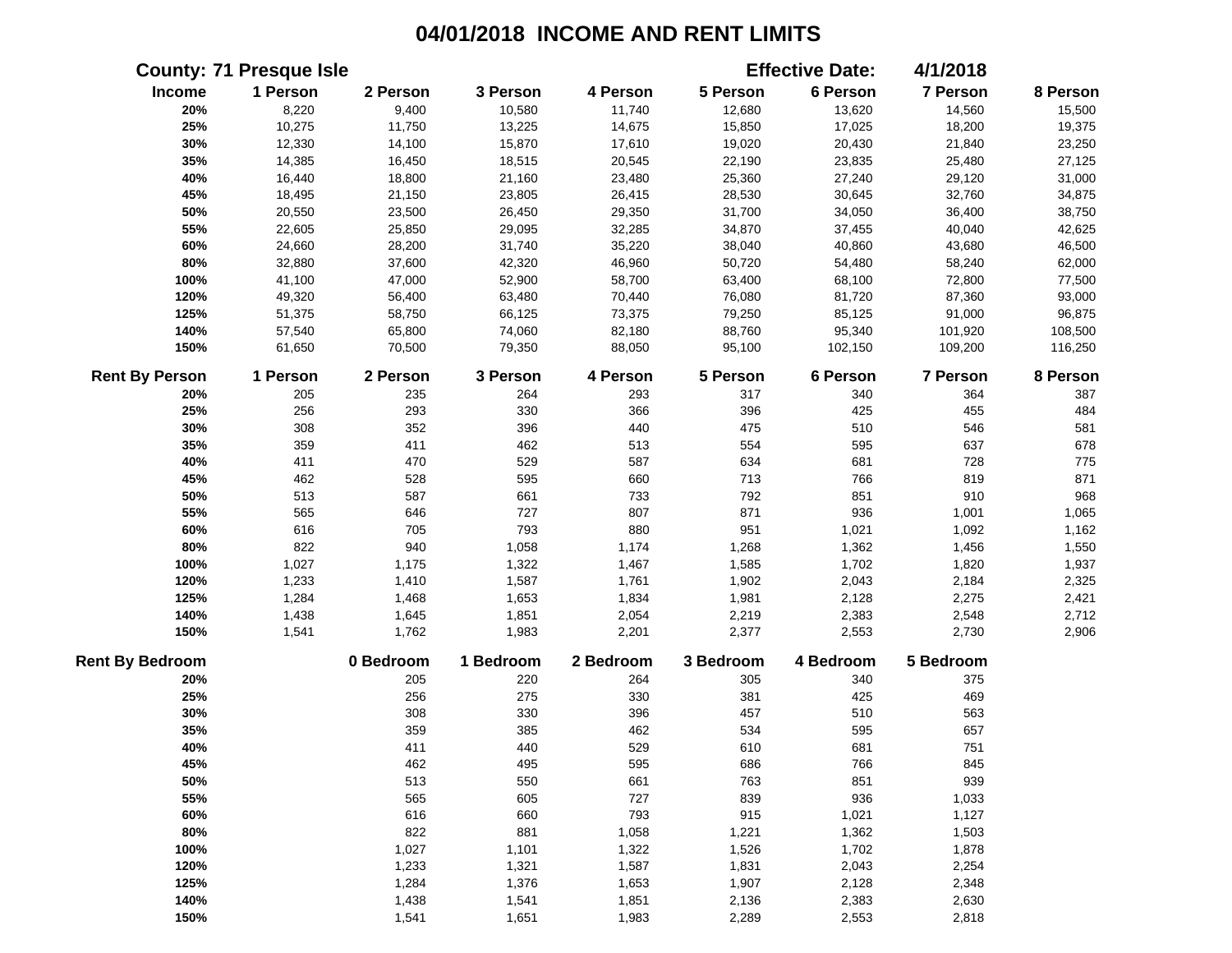|                        | <b>County: 72 Roscommon</b> |           |           |           |           | <b>Effective Date:</b> | 4/1/2018  |          |
|------------------------|-----------------------------|-----------|-----------|-----------|-----------|------------------------|-----------|----------|
| Income                 | 1 Person                    | 2 Person  | 3 Person  | 4 Person  | 5 Person  | 6 Person               | 7 Person  | 8 Person |
| 20%                    | 8,220                       | 9,400     | 10,580    | 11,740    | 12,680    | 13,620                 | 14,560    | 15,500   |
| 25%                    | 10,275                      | 11,750    | 13,225    | 14,675    | 15,850    | 17,025                 | 18,200    | 19,375   |
| 30%                    | 12,330                      | 14,100    | 15,870    | 17,610    | 19,020    | 20,430                 | 21,840    | 23,250   |
| 35%                    | 14,385                      | 16,450    | 18,515    | 20,545    | 22,190    | 23,835                 | 25,480    | 27,125   |
| 40%                    | 16,440                      | 18,800    | 21,160    | 23,480    | 25,360    | 27,240                 | 29,120    | 31,000   |
| 45%                    | 18,495                      | 21,150    | 23,805    | 26,415    | 28,530    | 30,645                 | 32,760    | 34,875   |
| 50%                    | 20,550                      | 23,500    | 26,450    | 29,350    | 31,700    | 34,050                 | 36,400    | 38,750   |
| 55%                    | 22,605                      | 25,850    | 29,095    | 32,285    | 34,870    | 37,455                 | 40,040    | 42,625   |
| 60%                    | 24,660                      | 28,200    | 31,740    | 35,220    | 38,040    | 40,860                 | 43,680    | 46,500   |
| $80\%$                 | 32,880                      | 37,600    | 42,320    | 46,960    | 50,720    | 54,480                 | 58,240    | 62,000   |
| 100%                   | 41,100                      | 47,000    | 52,900    | 58,700    | 63,400    | 68,100                 | 72,800    | 77,500   |
| 120%                   | 49,320                      | 56,400    | 63,480    | 70,440    | 76,080    | 81,720                 | 87,360    | 93,000   |
| 125%                   | 51,375                      | 58,750    | 66,125    | 73,375    | 79,250    | 85,125                 | 91,000    | 96,875   |
| 140%                   | 57,540                      | 65,800    | 74,060    | 82,180    | 88,760    | 95,340                 | 101,920   | 108,500  |
| 150%                   | 61,650                      | 70,500    | 79,350    | 88,050    | 95,100    | 102,150                | 109,200   | 116,250  |
| <b>Rent By Person</b>  | 1 Person                    | 2 Person  | 3 Person  | 4 Person  | 5 Person  | 6 Person               | 7 Person  | 8 Person |
| 20%                    | 205                         | 235       | 264       | 293       | 317       | 340                    | 364       | 387      |
| 25%                    | 256                         | 293       | 330       | 366       | 396       | 425                    | 455       | 484      |
| 30%                    | 308                         | 352       | 396       | 440       | 475       | 510                    | 546       | 581      |
| 35%                    | 359                         | 411       | 462       | 513       | 554       | 595                    | 637       | 678      |
| 40%                    | 411                         | 470       | 529       | 587       | 634       | 681                    | 728       | 775      |
| 45%                    | 462                         | 528       | 595       | 660       | 713       | 766                    | 819       | 871      |
| 50%                    | 513                         | 587       | 661       | 733       | 792       | 851                    | 910       | 968      |
| 55%                    | 565                         | 646       | 727       | 807       | 871       | 936                    | 1,001     | 1,065    |
| 60%                    | 616                         | 705       | 793       | 880       | 951       | 1,021                  | 1,092     | 1,162    |
| 80%                    | 822                         | 940       | 1,058     | 1,174     | 1,268     | 1,362                  | 1,456     | 1,550    |
| 100%                   | 1,027                       | 1,175     | 1,322     | 1,467     | 1,585     | 1,702                  | 1,820     | 1,937    |
| 120%                   | 1,233                       | 1,410     | 1,587     | 1,761     | 1,902     | 2,043                  | 2,184     | 2,325    |
| 125%                   | 1,284                       | 1,468     | 1,653     | 1,834     | 1,981     | 2,128                  | 2,275     | 2,421    |
| 140%                   | 1,438                       | 1,645     | 1,851     | 2,054     | 2,219     | 2,383                  | 2,548     | 2,712    |
| 150%                   | 1,541                       | 1,762     | 1,983     | 2,201     | 2,377     | 2,553                  | 2,730     | 2,906    |
| <b>Rent By Bedroom</b> |                             | 0 Bedroom | 1 Bedroom | 2 Bedroom | 3 Bedroom | 4 Bedroom              | 5 Bedroom |          |
| 20%                    |                             | 205       | 220       | 264       | 305       | 340                    | 375       |          |
| 25%                    |                             | 256       | 275       | 330       | 381       | 425                    | 469       |          |
| 30%                    |                             | 308       | 330       | 396       | 457       | 510                    | 563       |          |
| 35%                    |                             | 359       | 385       | 462       | 534       | 595                    | 657       |          |
| 40%                    |                             | 411       | 440       | 529       | 610       | 681                    | 751       |          |
| 45%                    |                             | 462       | 495       | 595       | 686       | 766                    | 845       |          |
| 50%                    |                             | 513       | 550       | 661       | 763       | 851                    | 939       |          |
| 55%                    |                             | 565       | 605       | 727       | 839       | 936                    | 1,033     |          |
| 60%                    |                             | 616       | 660       | 793       | 915       | 1,021                  | 1,127     |          |
| 80%                    |                             | 822       | 881       | 1,058     | 1,221     | 1,362                  | 1,503     |          |
| 100%                   |                             | 1,027     | 1,101     | 1,322     | 1,526     | 1,702                  | 1,878     |          |
| 120%                   |                             | 1,233     | 1,321     | 1,587     | 1,831     | 2,043                  | 2,254     |          |
| 125%                   |                             | 1,284     | 1,376     | 1,653     | 1,907     | 2,128                  | 2,348     |          |
| 140%                   |                             | 1,438     | 1,541     | 1,851     | 2,136     | 2,383                  | 2,630     |          |
| 150%                   |                             | 1,541     | 1,651     | 1,983     | 2,289     | 2,553                  | 2,818     |          |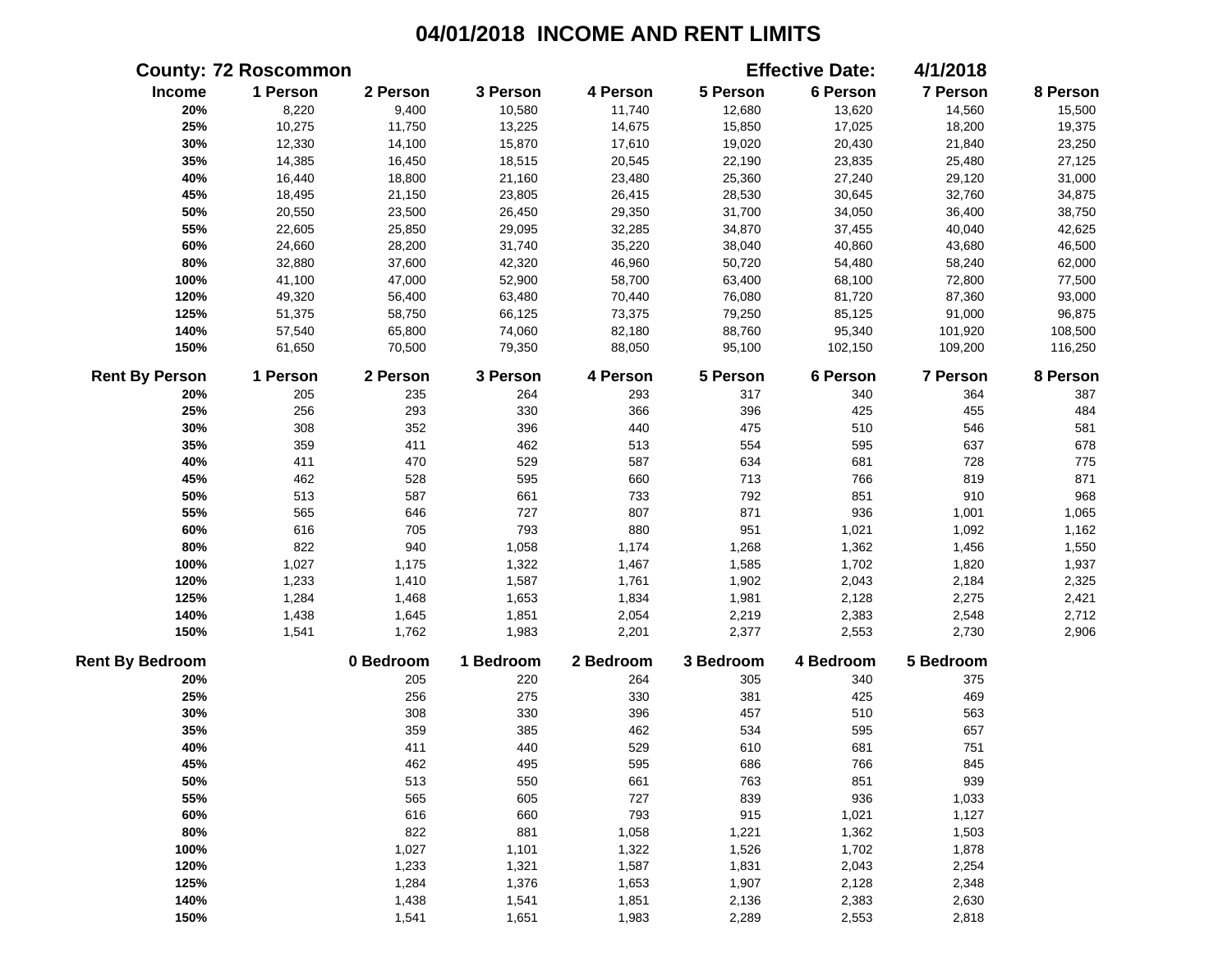|                        | <b>County: 73 Saginaw</b> |           |           |           |           | <b>Effective Date:</b> | 4/1/2018  |          |
|------------------------|---------------------------|-----------|-----------|-----------|-----------|------------------------|-----------|----------|
| Income                 | 1 Person                  | 2 Person  | 3 Person  | 4 Person  | 5 Person  | 6 Person               | 7 Person  | 8 Person |
| 20%                    | 8,220                     | 9,400     | 10,580    | 11,740    | 12,680    | 13,620                 | 14,560    | 15,500   |
| 25%                    | 10,275                    | 11,750    | 13,225    | 14,675    | 15,850    | 17,025                 | 18,200    | 19,375   |
| 30%                    | 12,330                    | 14,100    | 15,870    | 17,610    | 19,020    | 20,430                 | 21,840    | 23,250   |
| 35%                    | 14,385                    | 16,450    | 18,515    | 20,545    | 22,190    | 23,835                 | 25,480    | 27,125   |
| 40%                    | 16,440                    | 18,800    | 21,160    | 23,480    | 25,360    | 27,240                 | 29,120    | 31,000   |
| 45%                    | 18,495                    | 21,150    | 23,805    | 26,415    | 28,530    | 30,645                 | 32,760    | 34,875   |
| 50%                    | 20,550                    | 23,500    | 26,450    | 29,350    | 31,700    | 34,050                 | 36,400    | 38,750   |
| 55%                    | 22,605                    | 25,850    | 29,095    | 32,285    | 34,870    | 37,455                 | 40,040    | 42,625   |
| 60%                    | 24,660                    | 28,200    | 31,740    | 35,220    | 38,040    | 40,860                 | 43,680    | 46,500   |
| 80%                    | 32,880                    | 37,600    | 42,320    | 46,960    | 50,720    | 54,480                 | 58,240    | 62,000   |
| 100%                   | 41,100                    | 47,000    | 52,900    | 58,700    | 63,400    | 68,100                 | 72,800    | 77,500   |
| 120%                   | 49,320                    | 56,400    | 63,480    | 70,440    | 76,080    | 81,720                 | 87,360    | 93,000   |
| 125%                   | 51,375                    | 58,750    | 66,125    | 73,375    | 79,250    | 85,125                 | 91,000    | 96,875   |
| 140%                   | 57,540                    | 65,800    | 74,060    | 82,180    | 88,760    | 95,340                 | 101,920   | 108,500  |
| 150%                   | 61,650                    | 70,500    | 79,350    | 88,050    | 95,100    | 102,150                | 109,200   | 116,250  |
| <b>Rent By Person</b>  | 1 Person                  | 2 Person  | 3 Person  | 4 Person  | 5 Person  | 6 Person               | 7 Person  | 8 Person |
| 20%                    | 205                       | 235       | 264       | 293       | 317       | 340                    | 364       | 387      |
| 25%                    | 256                       | 293       | 330       | 366       | 396       | 425                    | 455       | 484      |
| 30%                    | 308                       | 352       | 396       | 440       | 475       | 510                    | 546       | 581      |
| 35%                    | 359                       | 411       | 462       | 513       | 554       | 595                    | 637       | 678      |
| 40%                    | 411                       | 470       | 529       | 587       | 634       | 681                    | 728       | 775      |
| 45%                    | 462                       | 528       | 595       | 660       | 713       | 766                    | 819       | 871      |
| 50%                    | 513                       | 587       | 661       | 733       | 792       | 851                    | 910       | 968      |
| 55%                    | 565                       | 646       | 727       | 807       | 871       | 936                    | 1,001     | 1,065    |
| 60%                    | 616                       | 705       | 793       | 880       | 951       | 1,021                  | 1,092     | 1,162    |
| 80%                    | 822                       | 940       | 1,058     | 1,174     | 1,268     | 1,362                  | 1,456     | 1,550    |
| 100%                   | 1,027                     | 1,175     | 1,322     | 1,467     | 1,585     | 1,702                  | 1,820     | 1,937    |
| 120%                   | 1,233                     | 1,410     | 1,587     | 1,761     | 1,902     | 2,043                  | 2,184     | 2,325    |
| 125%                   | 1,284                     | 1,468     | 1,653     | 1,834     | 1,981     | 2,128                  | 2,275     | 2,421    |
| 140%                   | 1,438                     | 1,645     | 1,851     | 2,054     | 2,219     | 2,383                  | 2,548     | 2,712    |
| 150%                   | 1,541                     | 1,762     | 1,983     | 2,201     | 2,377     | 2,553                  | 2,730     | 2,906    |
| <b>Rent By Bedroom</b> |                           | 0 Bedroom | 1 Bedroom | 2 Bedroom | 3 Bedroom | 4 Bedroom              | 5 Bedroom |          |
| 20%                    |                           | 205       | 220       | 264       | 305       | 340                    | 375       |          |
| 25%                    |                           | 256       | 275       | 330       | 381       | 425                    | 469       |          |
| 30%                    |                           | 308       | 330       | 396       | 457       | 510                    | 563       |          |
| 35%                    |                           | 359       | 385       | 462       | 534       | 595                    | 657       |          |
| 40%                    |                           | 411       | 440       | 529       | 610       | 681                    | 751       |          |
| 45%                    |                           | 462       | 495       | 595       | 686       | 766                    | 845       |          |
| 50%                    |                           | 513       | 550       | 661       | 763       | 851                    | 939       |          |
| 55%                    |                           | 565       | 605       | 727       | 839       | 936                    | 1,033     |          |
| 60%                    |                           | 616       | 660       | 793       | 915       | 1,021                  | 1,127     |          |
| 80%                    |                           | 822       | 881       | 1,058     | 1,221     | 1,362                  | 1,503     |          |
| 100%                   |                           | 1,027     | 1,101     | 1,322     | 1,526     | 1,702                  | 1,878     |          |
| 120%                   |                           | 1,233     | 1,321     | 1,587     | 1,831     | 2,043                  | 2,254     |          |
| 125%                   |                           | 1,284     | 1,376     | 1,653     | 1,907     | 2,128                  | 2,348     |          |
| 140%                   |                           | 1,438     | 1,541     | 1,851     | 2,136     | 2,383                  | 2,630     |          |
| 150%                   |                           | 1,541     | 1,651     | 1,983     | 2,289     | 2,553                  | 2,818     |          |
|                        |                           |           |           |           |           |                        |           |          |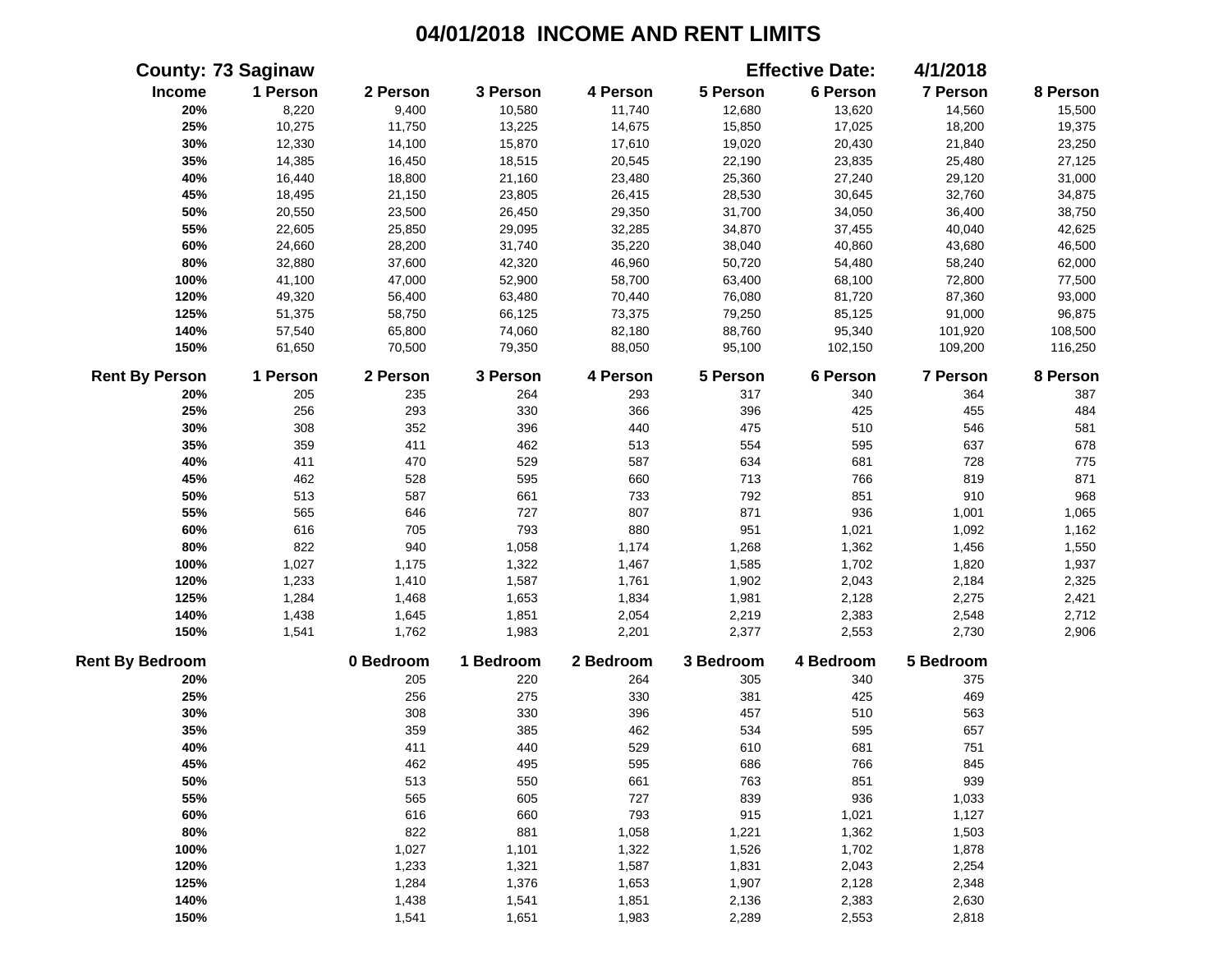|                        | <b>County: 74 St. Clair</b> |           |           |           |           | <b>Effective Date:</b> | 4/1/2018  |          |
|------------------------|-----------------------------|-----------|-----------|-----------|-----------|------------------------|-----------|----------|
| Income                 | 1 Person                    | 2 Person  | 3 Person  | 4 Person  | 5 Person  | 6 Person               | 7 Person  | 8 Person |
| 20%                    | 9,940                       | 11,360    | 12,780    | 14,180    | 15,320    | 16,460                 | 17,600    | 18,720   |
| 25%                    | 12,425                      | 14,200    | 15,975    | 17,725    | 19,150    | 20,575                 | 22,000    | 23,400   |
| 30%                    | 14,910                      | 17,040    | 19,170    | 21,270    | 22,980    | 24,690                 | 26,400    | 28,080   |
| 35%                    | 17,395                      | 19,880    | 22,365    | 24,815    | 26,810    | 28,805                 | 30,800    | 32,760   |
| 40%                    | 19,880                      | 22,720    | 25,560    | 28,360    | 30,640    | 32,920                 | 35,200    | 37,440   |
| 45%                    | 22,365                      | 25,560    | 28,755    | 31,905    | 34,470    | 37,035                 | 39,600    | 42,120   |
| 50%                    | 24,850                      | 28,400    | 31,950    | 35,450    | 38,300    | 41,150                 | 44,000    | 46,800   |
| 55%                    | 27,335                      | 31,240    | 35,145    | 38,995    | 42,130    | 45,265                 | 48,400    | 51,480   |
| 60%                    | 29,820                      | 34,080    | 38,340    | 42,540    | 45,960    | 49,380                 | 52,800    | 56,160   |
| 80%                    | 39,760                      | 45,440    | 51,120    | 56,720    | 61,280    | 65,840                 | 70,400    | 74,880   |
| 100%                   | 49,700                      | 56,800    | 63,900    | 70,900    | 76,600    | 82,300                 | 88,000    | 93,600   |
| 120%                   | 59,640                      | 68,160    | 76,680    | 85,080    | 91,920    | 98,760                 | 105,600   | 112,320  |
| 125%                   | 62,125                      | 71,000    | 79,875    | 88,625    | 95,750    | 102,875                | 110,000   | 117,000  |
| 140%                   | 69,580                      | 79,520    | 89,460    | 99,260    | 107,240   | 115,220                | 123,200   | 131,040  |
| 150%                   | 74,550                      | 85,200    | 95,850    | 106,350   | 114,900   | 123,450                | 132,000   | 140,400  |
| <b>Rent By Person</b>  | 1 Person                    | 2 Person  | 3 Person  | 4 Person  | 5 Person  | 6 Person               | 7 Person  | 8 Person |
| 20%                    | 248                         | 284       | 319       | 354       | 383       | 411                    | 440       | 468      |
| 25%                    | 310                         | 355       | 399       | 443       | 478       | 514                    | 550       | 585      |
| 30%                    | 372                         | 426       | 479       | 531       | 574       | 617                    | 660       | 702      |
| 35%                    | 434                         | 497       | 559       | 620       | 670       | 720                    | 770       | 819      |
| 40%                    | 497                         | 568       | 639       | 709       | 766       | 823                    | 880       | 936      |
| 45%                    | 559                         | 639       | 718       | 797       | 861       | 925                    | 990       | 1,053    |
| 50%                    | 621                         | 710       | 798       | 886       | 957       | 1,028                  | 1,100     | 1,170    |
| 55%                    | 683                         | 781       | 878       | 974       | 1,053     | 1,131                  | 1,210     | 1,287    |
| 60%                    | 745                         | 852       | 958       | 1,063     | 1,149     | 1,234                  | 1,320     | 1,404    |
| 80%                    | 994                         | 1,136     | 1,278     | 1,418     | 1,532     | 1,646                  | 1,760     | 1,872    |
| 100%                   | 1,242                       | 1,420     | 1,597     | 1,772     | 1,915     | 2,057                  | 2,200     | 2,340    |
| 120%                   | 1,491                       | 1,704     | 1,917     | 2,127     | 2,298     | 2,469                  | 2,640     | 2,808    |
| 125%                   | 1,553                       | 1,775     | 1,996     | 2,215     | 2,393     | 2,571                  | 2,750     | 2,925    |
| 140%                   | 1,739                       | 1,988     | 2,236     | 2,481     | 2,681     | 2,880                  | 3,080     | 3,276    |
| 150%                   | 1,863                       | 2,130     | 2,396     | 2,658     | 2,872     | 3,086                  | 3,300     | 3,510    |
| <b>Rent By Bedroom</b> |                             | 0 Bedroom | 1 Bedroom | 2 Bedroom | 3 Bedroom | 4 Bedroom              | 5 Bedroom |          |
| 20%                    |                             | 248       | 266       | 319       | 368       | 411                    | 454       |          |
| 25%                    |                             | 310       | 332       | 399       | 460       | 514                    | 567       |          |
| 30%                    |                             | 372       | 399       | 479       | 553       | 617                    | 681       |          |
| 35%                    |                             | 434       | 465       | 559       | 645       | 720                    | 794       |          |
| 40%                    |                             | 497       | 532       | 639       | 737       | 823                    | 908       |          |
| 45%                    |                             | 559       | 599       | 718       | 829       | 925                    | 1,021     |          |
| 50%                    |                             | 621       | 665       | 798       | 921       | 1,028                  | 1,135     |          |
| 55%                    |                             | 683       | 732       | 878       | 1,014     | 1,131                  | 1,248     |          |
| 60%                    |                             | 745       | 798       | 958       | 1,106     | 1,234                  | 1,362     |          |
| 80%                    |                             | 994       | 1,065     | 1,278     | 1,475     | 1,646                  | 1,816     |          |
| 100%                   |                             | 1,242     | 1,331     | 1,597     | 1,843     | 2,057                  | 2,270     |          |
| 120%                   |                             | 1,491     | 1,597     | 1,917     | 2,212     | 2,469                  | 2,724     |          |
| 125%                   |                             | 1,553     | 1,664     | 1,996     | 2,304     | 2,571                  | 2,837     |          |
| 140%                   |                             | 1,739     | 1,863     | 2,236     | 2,581     | 2,880                  | 3,178     |          |
| 150%                   |                             | 1,863     | 1,996     | 2,396     | 2,765     | 3,086                  | 3,405     |          |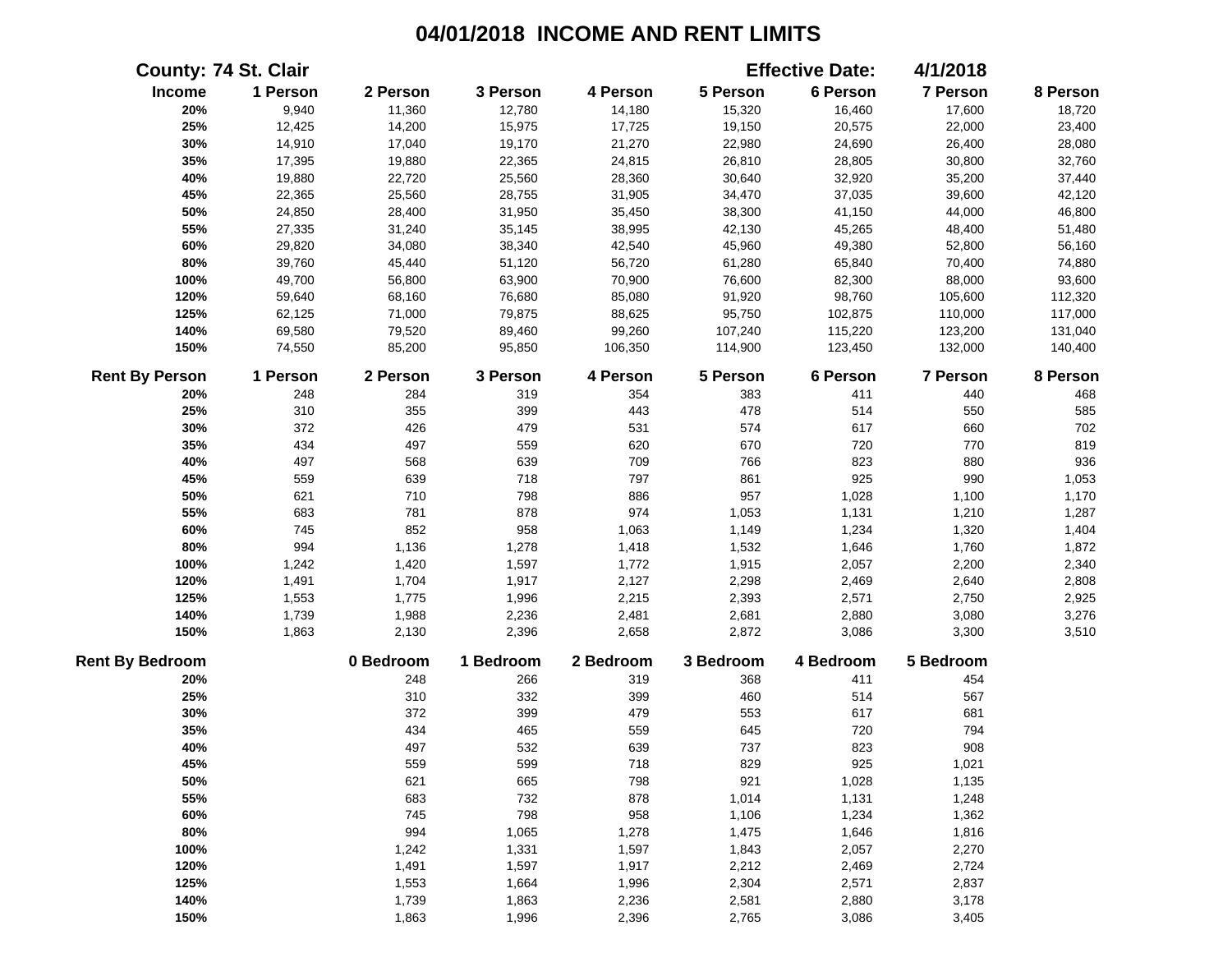|                        | <b>County: 75 St. Joseph</b> |           |           |           |           | <b>Effective Date:</b> | 4/1/2018  |          |
|------------------------|------------------------------|-----------|-----------|-----------|-----------|------------------------|-----------|----------|
| Income                 | 1 Person                     | 2 Person  | 3 Person  | 4 Person  | 5 Person  | 6 Person               | 7 Person  | 8 Person |
| 20%                    | 8,220                        | 9,400     | 10,580    | 11,740    | 12,680    | 13,620                 | 14,560    | 15,500   |
| 25%                    | 10,275                       | 11,750    | 13,225    | 14,675    | 15,850    | 17,025                 | 18,200    | 19,375   |
| 30%                    | 12,330                       | 14,100    | 15,870    | 17,610    | 19,020    | 20,430                 | 21,840    | 23,250   |
| 35%                    | 14,385                       | 16,450    | 18,515    | 20,545    | 22,190    | 23,835                 | 25,480    | 27,125   |
| 40%                    | 16,440                       | 18,800    | 21,160    | 23,480    | 25,360    | 27,240                 | 29,120    | 31,000   |
| 45%                    | 18,495                       | 21,150    | 23,805    | 26,415    | 28,530    | 30,645                 | 32,760    | 34,875   |
| 50%                    | 20,550                       | 23,500    | 26,450    | 29,350    | 31,700    | 34,050                 | 36,400    | 38,750   |
| 55%                    | 22,605                       | 25,850    | 29,095    | 32,285    | 34,870    | 37,455                 | 40,040    | 42,625   |
| 60%                    | 24,660                       | 28,200    | 31,740    | 35,220    | 38,040    | 40,860                 | 43,680    | 46,500   |
| 80%                    | 32,880                       | 37,600    | 42,320    | 46,960    | 50,720    | 54,480                 | 58,240    | 62,000   |
| 100%                   | 41,100                       | 47,000    | 52,900    | 58,700    | 63,400    | 68,100                 | 72,800    | 77,500   |
| 120%                   | 49,320                       | 56,400    | 63,480    | 70,440    | 76,080    | 81,720                 | 87,360    | 93,000   |
| 125%                   | 51,375                       | 58,750    | 66,125    | 73,375    | 79,250    | 85,125                 | 91,000    | 96,875   |
| 140%                   | 57,540                       | 65,800    | 74,060    | 82,180    | 88,760    | 95,340                 | 101,920   | 108,500  |
| 150%                   | 61,650                       | 70,500    | 79,350    | 88,050    | 95,100    | 102,150                | 109,200   | 116,250  |
| <b>Rent By Person</b>  | 1 Person                     | 2 Person  | 3 Person  | 4 Person  | 5 Person  | 6 Person               | 7 Person  | 8 Person |
| 20%                    | 205                          | 235       | 264       | 293       | 317       | 340                    | 364       | 387      |
| 25%                    | 256                          | 293       | 330       | 366       | 396       | 425                    | 455       | 484      |
| 30%                    | 308                          | 352       | 396       | 440       | 475       | 510                    | 546       | 581      |
| 35%                    | 359                          | 411       | 462       | 513       | 554       | 595                    | 637       | 678      |
| 40%                    | 411                          | 470       | 529       | 587       | 634       | 681                    | 728       | 775      |
| 45%                    | 462                          | 528       | 595       | 660       | 713       | 766                    | 819       | 871      |
| 50%                    | 513                          | 587       | 661       | 733       | 792       | 851                    | 910       | 968      |
| 55%                    | 565                          | 646       | 727       | 807       | 871       | 936                    | 1,001     | 1,065    |
| 60%                    | 616                          | 705       | 793       | 880       | 951       | 1,021                  | 1,092     | 1,162    |
| 80%                    | 822                          | 940       | 1,058     | 1,174     | 1,268     | 1,362                  | 1,456     | 1,550    |
| 100%                   | 1,027                        | 1,175     | 1,322     | 1,467     | 1,585     | 1,702                  | 1,820     | 1,937    |
| 120%                   | 1,233                        | 1,410     | 1,587     | 1,761     | 1,902     | 2,043                  | 2,184     | 2,325    |
| 125%                   | 1,284                        | 1,468     | 1,653     | 1,834     | 1,981     | 2,128                  | 2,275     | 2,421    |
| 140%                   | 1,438                        | 1,645     | 1,851     | 2,054     | 2,219     | 2,383                  | 2,548     | 2,712    |
| 150%                   | 1,541                        | 1,762     | 1,983     | 2,201     | 2,377     | 2,553                  | 2,730     | 2,906    |
| <b>Rent By Bedroom</b> |                              | 0 Bedroom | 1 Bedroom | 2 Bedroom | 3 Bedroom | 4 Bedroom              | 5 Bedroom |          |
| 20%                    |                              | 205       | 220       | 264       | 305       | 340                    | 375       |          |
| 25%                    |                              | 256       | 275       | 330       | 381       | 425                    | 469       |          |
| 30%                    |                              | 308       | 330       | 396       | 457       | 510                    | 563       |          |
| 35%                    |                              | 359       | 385       | 462       | 534       | 595                    | 657       |          |
| 40%                    |                              | 411       | 440       | 529       | 610       | 681                    | 751       |          |
| 45%                    |                              | 462       | 495       | 595       | 686       | 766                    | 845       |          |
| 50%                    |                              | 513       | 550       | 661       | 763       | 851                    | 939       |          |
| 55%                    |                              | 565       | 605       | 727       | 839       | 936                    | 1,033     |          |
| 60%                    |                              | 616       | 660       | 793       | 915       | 1,021                  | 1,127     |          |
| 80%                    |                              | 822       | 881       | 1,058     | 1,221     | 1,362                  | 1,503     |          |
| 100%                   |                              | 1,027     | 1,101     | 1,322     | 1,526     | 1,702                  | 1,878     |          |
| 120%                   |                              | 1,233     | 1,321     | 1,587     | 1,831     | 2,043                  | 2,254     |          |
| 125%                   |                              | 1,284     | 1,376     | 1,653     | 1,907     | 2,128                  | 2,348     |          |
| 140%                   |                              | 1,438     | 1,541     | 1,851     | 2,136     | 2,383                  | 2,630     |          |
| 150%                   |                              | 1,541     | 1,651     | 1,983     | 2,289     | 2,553                  | 2,818     |          |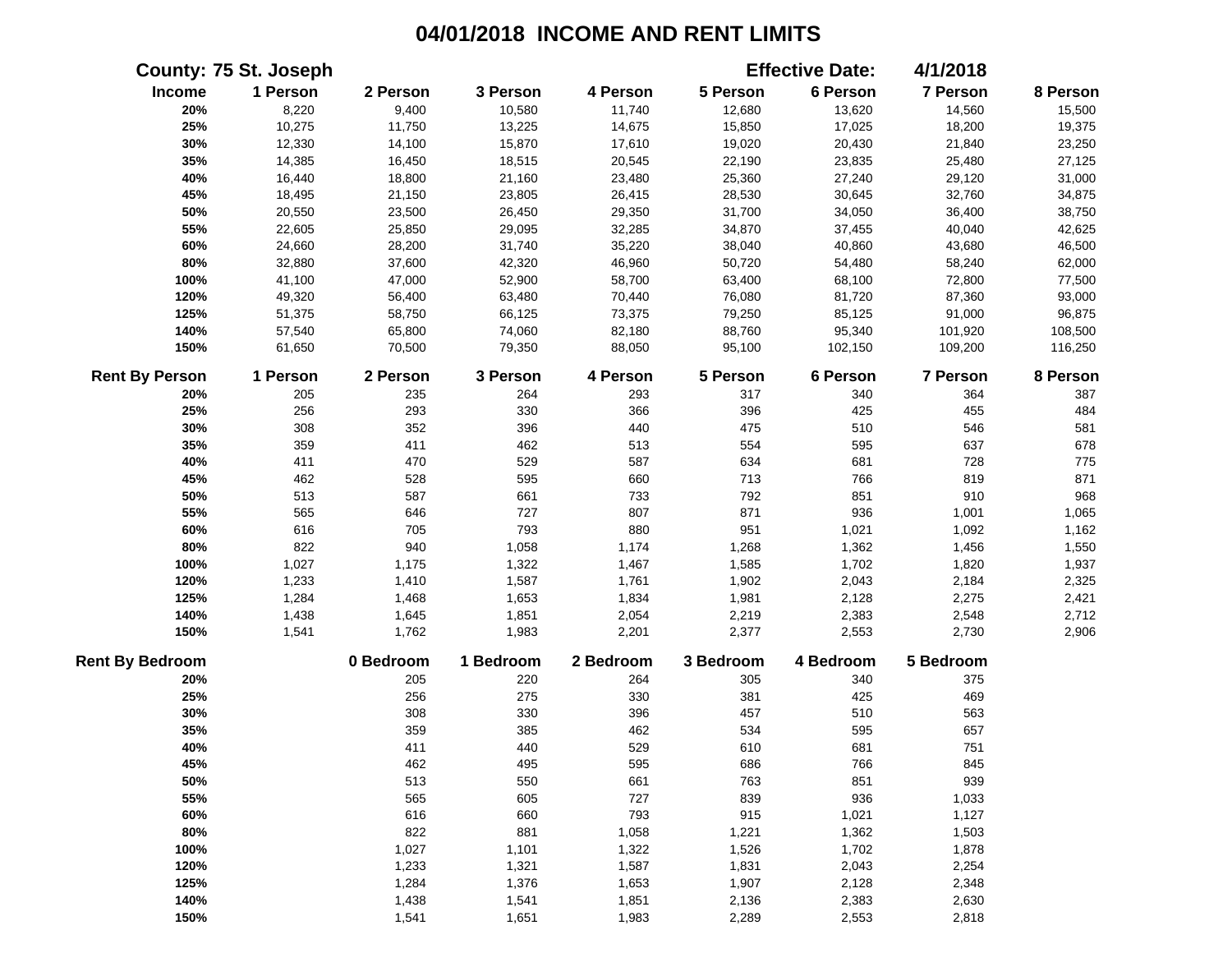|                        | <b>County: 76 Sanilac</b> |           |           |           |           | <b>Effective Date:</b> | 4/1/2018  |          |
|------------------------|---------------------------|-----------|-----------|-----------|-----------|------------------------|-----------|----------|
| Income                 | 1 Person                  | 2 Person  | 3 Person  | 4 Person  | 5 Person  | 6 Person               | 7 Person  | 8 Person |
| 20%                    | 8,220                     | 9,400     | 10,580    | 11,740    | 12,680    | 13,620                 | 14,560    | 15,500   |
| 25%                    | 10,275                    | 11,750    | 13,225    | 14,675    | 15,850    | 17,025                 | 18,200    | 19,375   |
| 30%                    | 12,330                    | 14,100    | 15,870    | 17,610    | 19,020    | 20,430                 | 21,840    | 23,250   |
| 35%                    | 14,385                    | 16,450    | 18,515    | 20,545    | 22,190    | 23,835                 | 25,480    | 27,125   |
| 40%                    | 16,440                    | 18,800    | 21,160    | 23,480    | 25,360    | 27,240                 | 29,120    | 31,000   |
| 45%                    | 18,495                    | 21,150    | 23,805    | 26,415    | 28,530    | 30,645                 | 32,760    | 34,875   |
| 50%                    | 20,550                    | 23,500    | 26,450    | 29,350    | 31,700    | 34,050                 | 36,400    | 38,750   |
| 55%                    | 22,605                    | 25,850    | 29,095    | 32,285    | 34,870    | 37,455                 | 40,040    | 42,625   |
| 60%                    | 24,660                    | 28,200    | 31,740    | 35,220    | 38,040    | 40,860                 | 43,680    | 46,500   |
| 80%                    | 32,880                    | 37,600    | 42,320    | 46,960    | 50,720    | 54,480                 | 58,240    | 62,000   |
| 100%                   | 41,100                    | 47,000    | 52,900    | 58,700    | 63,400    | 68,100                 | 72,800    | 77,500   |
| 120%                   | 49,320                    | 56,400    | 63,480    | 70,440    | 76,080    | 81,720                 | 87,360    | 93,000   |
| 125%                   | 51,375                    | 58,750    | 66,125    | 73,375    | 79,250    | 85,125                 | 91,000    | 96,875   |
| 140%                   | 57,540                    | 65,800    | 74,060    | 82,180    | 88,760    | 95,340                 | 101,920   | 108,500  |
| 150%                   | 61,650                    | 70,500    | 79,350    | 88,050    | 95,100    | 102,150                | 109,200   | 116,250  |
| <b>Rent By Person</b>  | 1 Person                  | 2 Person  | 3 Person  | 4 Person  | 5 Person  | 6 Person               | 7 Person  | 8 Person |
| 20%                    | 205                       | 235       | 264       | 293       | 317       | 340                    | 364       | 387      |
| 25%                    | 256                       | 293       | 330       | 366       | 396       | 425                    | 455       | 484      |
| 30%                    | 308                       | 352       | 396       | 440       | 475       | 510                    | 546       | 581      |
| 35%                    | 359                       | 411       | 462       | 513       | 554       | 595                    | 637       | 678      |
| 40%                    | 411                       | 470       | 529       | 587       | 634       | 681                    | 728       | 775      |
| 45%                    | 462                       | 528       | 595       | 660       | 713       | 766                    | 819       | 871      |
| 50%                    | 513                       | 587       | 661       | 733       | 792       | 851                    | 910       | 968      |
| 55%                    | 565                       | 646       | 727       | 807       | 871       | 936                    | 1,001     | 1,065    |
| 60%                    | 616                       | 705       | 793       | 880       | 951       | 1,021                  | 1,092     | 1,162    |
| 80%                    | 822                       | 940       | 1,058     | 1,174     | 1,268     | 1,362                  | 1,456     | 1,550    |
| 100%                   | 1,027                     | 1,175     | 1,322     | 1,467     | 1,585     | 1,702                  | 1,820     | 1,937    |
| 120%                   | 1,233                     | 1,410     | 1,587     | 1,761     | 1,902     | 2,043                  | 2,184     | 2,325    |
| 125%                   | 1,284                     | 1,468     | 1,653     | 1,834     | 1,981     | 2,128                  | 2,275     | 2,421    |
| 140%                   | 1,438                     | 1,645     | 1,851     | 2,054     | 2,219     | 2,383                  | 2,548     | 2,712    |
| 150%                   | 1,541                     | 1,762     | 1,983     | 2,201     | 2,377     | 2,553                  | 2,730     | 2,906    |
| <b>Rent By Bedroom</b> |                           | 0 Bedroom | 1 Bedroom | 2 Bedroom | 3 Bedroom | 4 Bedroom              | 5 Bedroom |          |
| 20%                    |                           | 205       | 220       | 264       | 305       | 340                    | 375       |          |
| 25%                    |                           | 256       | 275       | 330       | 381       | 425                    | 469       |          |
| 30%                    |                           | 308       | 330       | 396       | 457       | 510                    | 563       |          |
| 35%                    |                           | 359       | 385       | 462       | 534       | 595                    | 657       |          |
| 40%                    |                           | 411       | 440       | 529       | 610       | 681                    | 751       |          |
| 45%                    |                           | 462       | 495       | 595       | 686       | 766                    | 845       |          |
| 50%                    |                           | 513       | 550       | 661       | 763       | 851                    | 939       |          |
| 55%                    |                           | 565       | 605       | 727       | 839       | 936                    | 1,033     |          |
| 60%                    |                           | 616       | 660       | 793       | 915       | 1,021                  | 1,127     |          |
| 80%                    |                           | 822       | 881       | 1,058     | 1,221     | 1,362                  | 1,503     |          |
| 100%                   |                           | 1,027     | 1,101     | 1,322     | 1,526     | 1,702                  | 1,878     |          |
| 120%                   |                           | 1,233     | 1,321     | 1,587     | 1,831     | 2,043                  | 2,254     |          |
| 125%                   |                           | 1,284     | 1,376     | 1,653     | 1,907     | 2,128                  | 2,348     |          |
| 140%                   |                           | 1,438     | 1,541     | 1,851     | 2,136     | 2,383                  | 2,630     |          |
| 150%                   |                           | 1,541     | 1,651     | 1,983     | 2,289     | 2,553                  | 2,818     |          |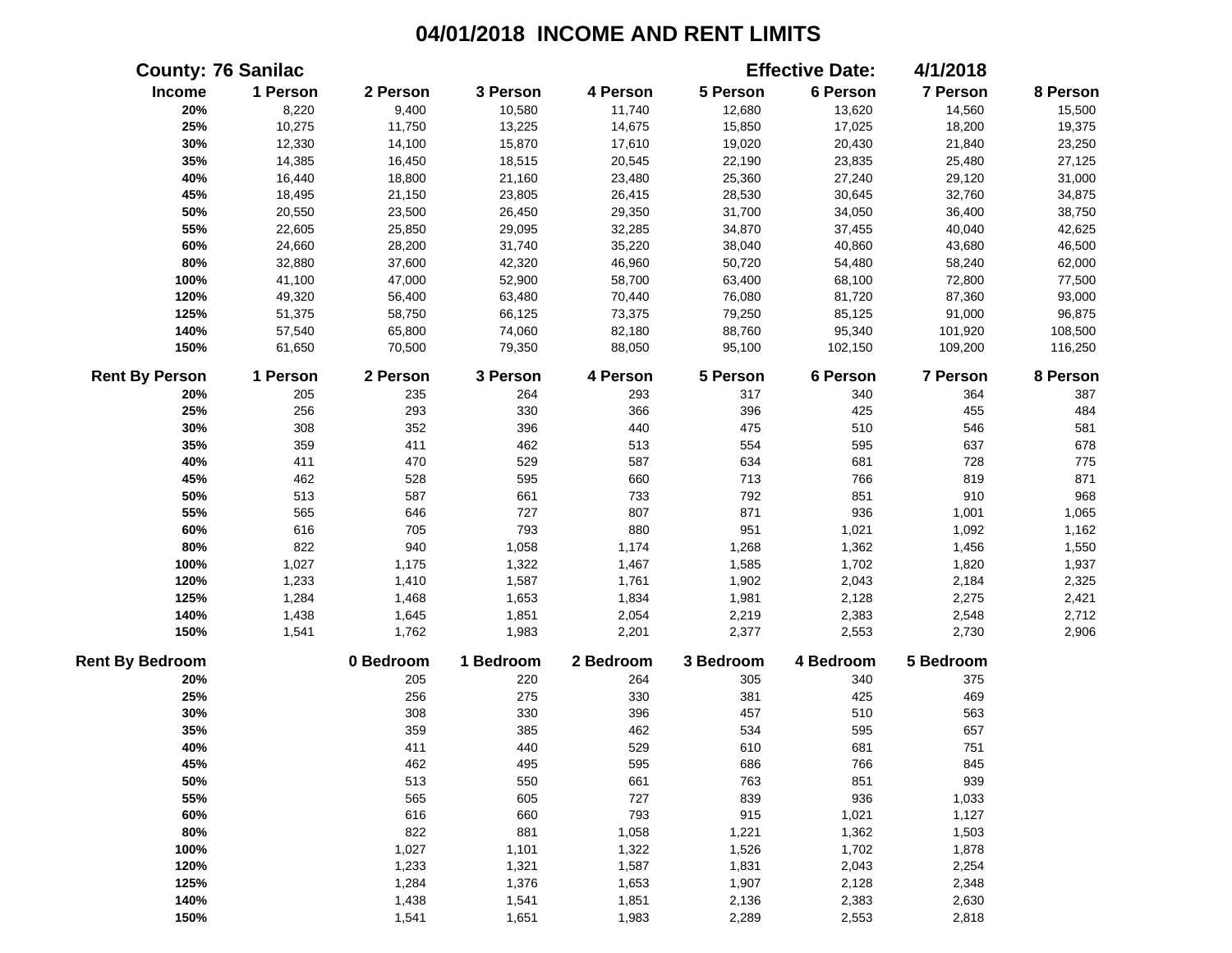|                        | <b>County: 77 Schoolcraft</b> |           |           |           |           | <b>Effective Date:</b> | 4/1/2018        |          |
|------------------------|-------------------------------|-----------|-----------|-----------|-----------|------------------------|-----------------|----------|
| Income                 | 1 Person                      | 2 Person  | 3 Person  | 4 Person  | 5 Person  | 6 Person               | 7 Person        | 8 Person |
| 20%                    | 8,220                         | 9,400     | 10,580    | 11,740    | 12,680    | 13,620                 | 14,560          | 15,500   |
| 25%                    | 10,275                        | 11,750    | 13,225    | 14,675    | 15,850    | 17,025                 | 18,200          | 19,375   |
| 30%                    | 12,330                        | 14,100    | 15,870    | 17,610    | 19,020    | 20,430                 | 21,840          | 23,250   |
| 35%                    | 14,385                        | 16,450    | 18,515    | 20,545    | 22,190    | 23,835                 | 25,480          | 27,125   |
| 40%                    | 16,440                        | 18,800    | 21,160    | 23,480    | 25,360    | 27,240                 | 29,120          | 31,000   |
| 45%                    | 18,495                        | 21,150    | 23,805    | 26,415    | 28,530    | 30,645                 | 32,760          | 34,875   |
| 50%                    | 20,550                        | 23,500    | 26,450    | 29,350    | 31,700    | 34,050                 | 36,400          | 38,750   |
| 55%                    | 22,605                        | 25,850    | 29,095    | 32,285    | 34,870    | 37,455                 | 40,040          | 42,625   |
| 60%                    | 24,660                        | 28,200    | 31,740    | 35,220    | 38,040    | 40,860                 | 43,680          | 46,500   |
| 80%                    | 32,880                        | 37,600    | 42,320    | 46,960    | 50,720    | 54,480                 | 58,240          | 62,000   |
| 100%                   | 41,100                        | 47,000    | 52,900    | 58,700    | 63,400    | 68,100                 | 72,800          | 77,500   |
| 120%                   | 49,320                        | 56,400    | 63,480    | 70,440    | 76,080    | 81,720                 | 87,360          | 93,000   |
| 125%                   | 51,375                        | 58,750    | 66,125    | 73,375    | 79,250    | 85,125                 | 91,000          | 96,875   |
| 140%                   | 57,540                        | 65,800    | 74,060    | 82,180    | 88,760    | 95,340                 | 101,920         | 108,500  |
| 150%                   | 61,650                        | 70,500    | 79,350    | 88,050    | 95,100    | 102,150                | 109,200         | 116,250  |
| <b>Rent By Person</b>  | 1 Person                      | 2 Person  | 3 Person  | 4 Person  | 5 Person  | 6 Person               | <b>7 Person</b> | 8 Person |
| 20%                    | 205                           | 235       | 264       | 293       | 317       | 340                    | 364             | 387      |
| 25%                    | 256                           | 293       | 330       | 366       | 396       | 425                    | 455             | 484      |
| 30%                    | 308                           | 352       | 396       | 440       | 475       | 510                    | 546             | 581      |
| 35%                    | 359                           | 411       | 462       | 513       | 554       | 595                    | 637             | 678      |
| 40%                    | 411                           | 470       | 529       | 587       | 634       | 681                    | 728             | 775      |
| 45%                    | 462                           | 528       | 595       | 660       | 713       | 766                    | 819             | 871      |
| 50%                    | 513                           | 587       | 661       | 733       | 792       | 851                    | 910             | 968      |
| 55%                    | 565                           | 646       | 727       | 807       | 871       | 936                    | 1,001           | 1,065    |
| 60%                    | 616                           | 705       | 793       | 880       | 951       | 1,021                  | 1,092           | 1,162    |
| 80%                    | 822                           | 940       | 1,058     | 1,174     | 1,268     | 1,362                  | 1,456           | 1,550    |
| 100%                   | 1,027                         | 1,175     | 1,322     | 1,467     | 1,585     | 1,702                  | 1,820           | 1,937    |
| 120%                   | 1,233                         | 1,410     | 1,587     | 1,761     | 1,902     | 2,043                  | 2,184           | 2,325    |
| 125%                   | 1,284                         | 1,468     | 1,653     | 1,834     | 1,981     | 2,128                  | 2,275           | 2,421    |
| 140%                   | 1,438                         | 1,645     | 1,851     | 2,054     | 2,219     | 2,383                  | 2,548           | 2,712    |
| 150%                   | 1,541                         | 1,762     | 1,983     | 2,201     | 2,377     | 2,553                  | 2,730           | 2,906    |
| <b>Rent By Bedroom</b> |                               | 0 Bedroom | 1 Bedroom | 2 Bedroom | 3 Bedroom | 4 Bedroom              | 5 Bedroom       |          |
| 20%                    |                               | 205       | 220       | 264       | 305       | 340                    | 375             |          |
| 25%                    |                               | 256       | 275       | 330       | 381       | 425                    | 469             |          |
| 30%                    |                               | 308       | 330       | 396       | 457       | 510                    | 563             |          |
| 35%                    |                               | 359       | 385       | 462       | 534       | 595                    | 657             |          |
| 40%                    |                               | 411       | 440       | 529       | 610       | 681                    | 751             |          |
| 45%                    |                               | 462       | 495       | 595       | 686       | 766                    | 845             |          |
| 50%                    |                               | 513       | 550       | 661       | 763       | 851                    | 939             |          |
| 55%                    |                               | 565       | 605       | 727       | 839       | 936                    | 1,033           |          |
| 60%                    |                               | 616       | 660       | 793       | 915       | 1,021                  | 1,127           |          |
| 80%                    |                               | 822       | 881       | 1,058     | 1,221     | 1,362                  | 1,503           |          |
| 100%                   |                               | 1,027     | 1,101     | 1,322     | 1,526     | 1,702                  | 1,878           |          |
| 120%                   |                               | 1,233     | 1,321     | 1,587     | 1,831     | 2,043                  | 2,254           |          |
| 125%                   |                               | 1,284     | 1,376     | 1,653     | 1,907     | 2,128                  | 2,348           |          |
| 140%                   |                               | 1,438     | 1,541     | 1,851     | 2,136     | 2,383                  | 2,630           |          |
| 150%                   |                               | 1,541     | 1,651     | 1,983     | 2,289     | 2,553                  | 2,818           |          |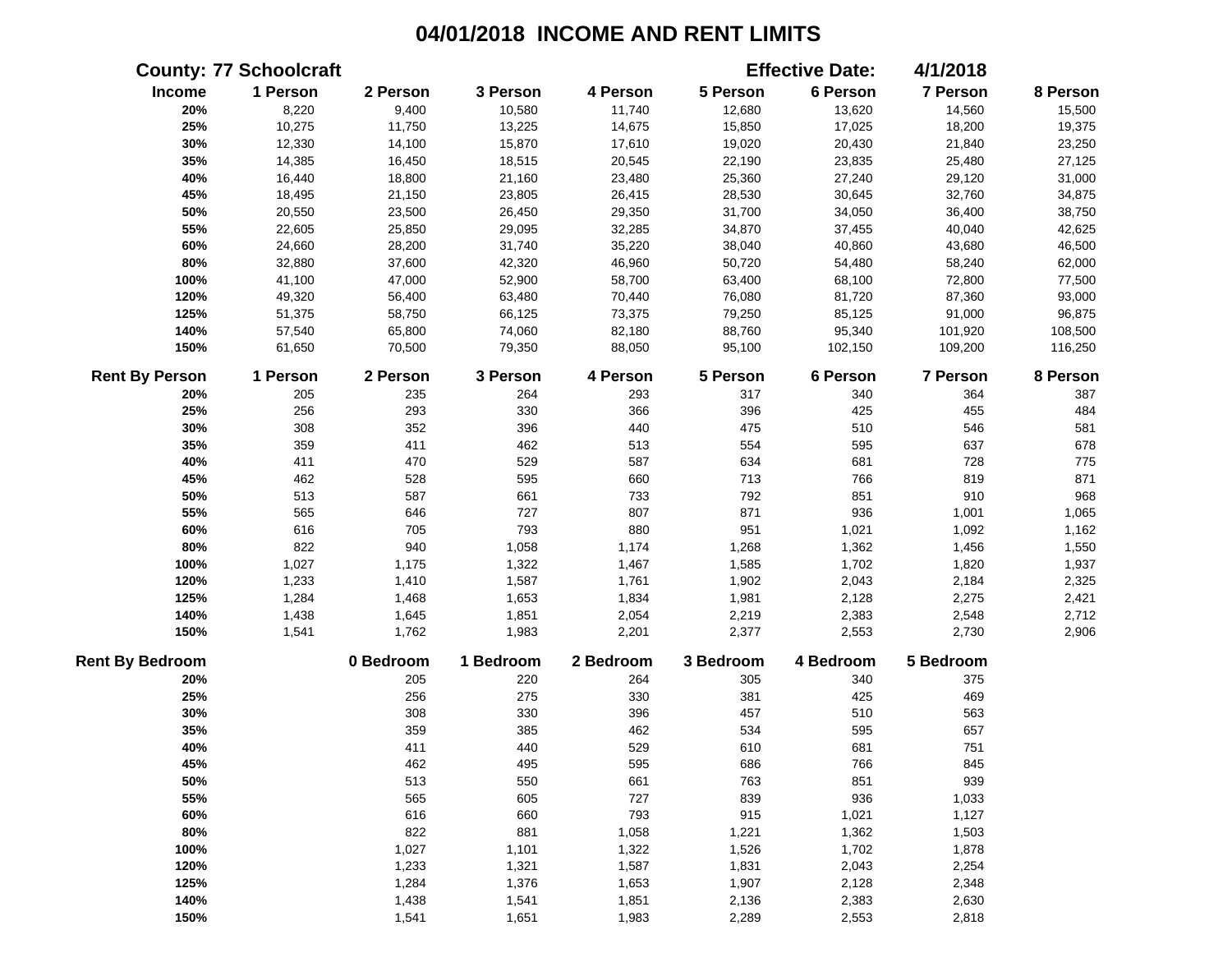|                        | <b>County: 78 Shiawassee</b> |           |           |           |           | <b>Effective Date:</b> | 4/1/2018  |          |
|------------------------|------------------------------|-----------|-----------|-----------|-----------|------------------------|-----------|----------|
| Income                 | 1 Person                     | 2 Person  | 3 Person  | 4 Person  | 5 Person  | 6 Person               | 7 Person  | 8 Person |
| 20%                    | 8,800                        | 10,060    | 11,320    | 12,560    | 13,580    | 14,580                 | 15,580    | 16,580   |
| 25%                    | 11,000                       | 12,575    | 14,150    | 15,700    | 16,975    | 18,225                 | 19,475    | 20,725   |
| 30%                    | 13,200                       | 15,090    | 16,980    | 18,840    | 20,370    | 21,870                 | 23,370    | 24,870   |
| 35%                    | 15,400                       | 17,605    | 19,810    | 21,980    | 23,765    | 25,515                 | 27,265    | 29,015   |
| 40%                    | 17,600                       | 20,120    | 22,640    | 25,120    | 27,160    | 29,160                 | 31,160    | 33,160   |
| 45%                    | 19,800                       | 22,635    | 25,470    | 28,260    | 30,555    | 32,805                 | 35,055    | 37,305   |
| 50%                    | 22,000                       | 25,150    | 28,300    | 31,400    | 33,950    | 36,450                 | 38,950    | 41,450   |
| 55%                    | 24,200                       | 27,665    | 31,130    | 34,540    | 37,345    | 40,095                 | 42,845    | 45,595   |
| 60%                    | 26,400                       | 30,180    | 33,960    | 37,680    | 40,740    | 43,740                 | 46,740    | 49,740   |
| 80%                    | 35,200                       | 40,240    | 45,280    | 50,240    | 54,320    | 58,320                 | 62,320    | 66,320   |
| 100%                   | 44,000                       | 50,300    | 56,600    | 62,800    | 67,900    | 72,900                 | 77,900    | 82,900   |
| 120%                   | 52,800                       | 60,360    | 67,920    | 75,360    | 81,480    | 87,480                 | 93,480    | 99,480   |
| 125%                   | 55,000                       | 62,875    | 70,750    | 78,500    | 84,875    | 91,125                 | 97,375    | 103,625  |
| 140%                   | 61,600                       | 70,420    | 79,240    | 87,920    | 95,060    | 102,060                | 109,060   | 116,060  |
| 150%                   | 66,000                       | 75,450    | 84,900    | 94,200    | 101,850   | 109,350                | 116,850   | 124,350  |
| <b>Rent By Person</b>  | 1 Person                     | 2 Person  | 3 Person  | 4 Person  | 5 Person  | 6 Person               | 7 Person  | 8 Person |
| 20%                    | 220                          | 251       | 283       | 314       | 339       | 364                    | 389       | 414      |
| 25%                    | 275                          | 314       | 353       | 392       | 424       | 455                    | 486       | 518      |
| 30%                    | 330                          | 377       | 424       | 471       | 509       | 546                    | 584       | 621      |
| 35%                    | 385                          | 440       | 495       | 549       | 594       | 637                    | 681       | 725      |
| 40%                    | 440                          | 503       | 566       | 628       | 679       | 729                    | 779       | 829      |
| 45%                    | 495                          | 565       | 636       | 706       | 763       | 820                    | 876       | 932      |
| 50%                    | 550                          | 628       | 707       | 785       | 848       | 911                    | 973       | 1,036    |
| 55%                    | 605                          | 691       | 778       | 863       | 933       | 1,002                  | 1,071     | 1,139    |
| 60%                    | 660                          | 754       | 849       | 942       | 1,018     | 1,093                  | 1,168     | 1,243    |
| 80%                    | 880                          | 1,006     | 1,132     | 1,256     | 1,358     | 1,458                  | 1,558     | 1,658    |
| 100%                   | 1,100                        | 1,257     | 1,415     | 1,570     | 1,697     | 1,822                  | 1,947     | 2,072    |
| 120%                   | 1,320                        | 1,509     | 1,698     | 1,884     | 2,037     | 2,187                  | 2,337     | 2,487    |
| 125%                   | 1,375                        | 1,571     | 1,768     | 1,962     | 2,121     | 2,278                  | 2,434     | 2,590    |
| 140%                   | 1,540                        | 1,760     | 1,981     | 2,198     | 2,376     | 2,551                  | 2,726     | 2,901    |
| 150%                   | 1,650                        | 1,886     | 2,122     | 2,355     | 2,546     | 2,733                  | 2,921     | 3,108    |
| <b>Rent By Bedroom</b> |                              | 0 Bedroom | 1 Bedroom | 2 Bedroom | 3 Bedroom | 4 Bedroom              | 5 Bedroom |          |
| 20%                    |                              | 220       | 235       | 283       | 326       | 364                    | 402       |          |
| 25%                    |                              | 275       | 294       | 353       | 408       | 455                    | 502       |          |
| 30%                    |                              | 330       | 353       | 424       | 490       | 546                    | 603       |          |
| 35%                    |                              | 385       | 412       | 495       | 571       | 637                    | 703       |          |
| 40%                    |                              | 440       | 471       | 566       | 653       | 729                    | 804       |          |
| 45%                    |                              | 495       | 530       | 636       | 735       | 820                    | 904       |          |
| 50%                    |                              | 550       | 589       | 707       | 816       | 911                    | 1,005     |          |
| 55%                    |                              | 605       | 648       | 778       | 898       | 1,002                  | 1,105     |          |
| 60%                    |                              | 660       | 707       | 849       | 980       | 1,093                  | 1,206     |          |
| 80%                    |                              | 880       | 943       | 1,132     | 1,307     | 1,458                  | 1,608     |          |
| 100%                   |                              | 1,100     | 1,178     | 1,415     | 1,633     | 1,822                  | 2,010     |          |
| 120%                   |                              | 1,320     | 1,414     | 1,698     | 1,960     | 2,187                  | 2,412     |          |
| 125%                   |                              | 1,375     | 1,473     | 1,768     | 2,042     | 2,278                  | 2,512     |          |
| 140%                   |                              | 1,540     | 1,650     | 1,981     | 2,287     | 2,551                  | 2,814     |          |
| 150%                   |                              | 1,650     | 1,768     | 2,122     | 2,450     | 2,733                  | 3,015     |          |
|                        |                              |           |           |           |           |                        |           |          |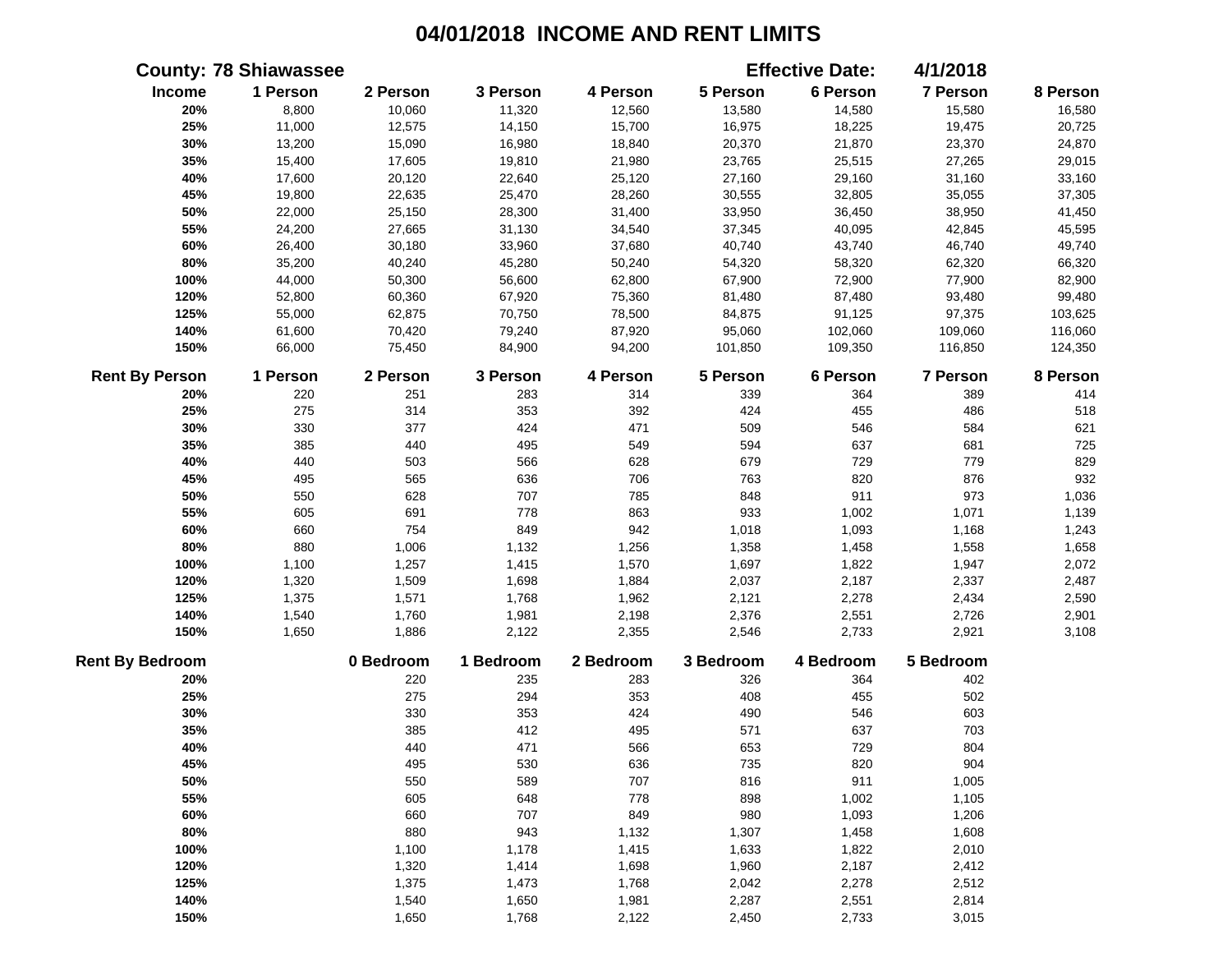|                        | <b>County: 79 Tuscola</b> |           |           |           |           | <b>Effective Date:</b> | 4/1/2018  |          |
|------------------------|---------------------------|-----------|-----------|-----------|-----------|------------------------|-----------|----------|
| Income                 | 1 Person                  | 2 Person  | 3 Person  | 4 Person  | 5 Person  | 6 Person               | 7 Person  | 8 Person |
| 20%                    | 8,220                     | 9,400     | 10,580    | 11,740    | 12,680    | 13,620                 | 14,560    | 15,500   |
| 25%                    | 10,275                    | 11,750    | 13,225    | 14,675    | 15,850    | 17,025                 | 18,200    | 19,375   |
| 30%                    | 12,330                    | 14,100    | 15,870    | 17,610    | 19,020    | 20,430                 | 21,840    | 23,250   |
| 35%                    | 14,385                    | 16,450    | 18,515    | 20,545    | 22,190    | 23,835                 | 25,480    | 27,125   |
| 40%                    | 16,440                    | 18,800    | 21,160    | 23,480    | 25,360    | 27,240                 | 29,120    | 31,000   |
| 45%                    | 18,495                    | 21,150    | 23,805    | 26,415    | 28,530    | 30,645                 | 32,760    | 34,875   |
| 50%                    | 20,550                    | 23,500    | 26,450    | 29,350    | 31,700    | 34,050                 | 36,400    | 38,750   |
| 55%                    | 22,605                    | 25,850    | 29,095    | 32,285    | 34,870    | 37,455                 | 40,040    | 42,625   |
| 60%                    | 24,660                    | 28,200    | 31,740    | 35,220    | 38,040    | 40,860                 | 43,680    | 46,500   |
| 80%                    | 32,880                    | 37,600    | 42,320    | 46,960    | 50,720    | 54,480                 | 58,240    | 62,000   |
| 100%                   | 41,100                    | 47,000    | 52,900    | 58,700    | 63,400    | 68,100                 | 72,800    | 77,500   |
| 120%                   | 49,320                    | 56,400    | 63,480    | 70,440    | 76,080    | 81,720                 | 87,360    | 93,000   |
| 125%                   | 51,375                    | 58,750    | 66,125    | 73,375    | 79,250    | 85,125                 | 91,000    | 96,875   |
| 140%                   | 57,540                    | 65,800    | 74,060    | 82,180    | 88,760    | 95,340                 | 101,920   | 108,500  |
| 150%                   | 61,650                    | 70,500    | 79,350    | 88,050    | 95,100    | 102,150                | 109,200   | 116,250  |
| <b>Rent By Person</b>  | 1 Person                  | 2 Person  | 3 Person  | 4 Person  | 5 Person  | 6 Person               | 7 Person  | 8 Person |
| 20%                    | 205                       | 235       | 264       | 293       | 317       | 340                    | 364       | 387      |
| 25%                    | 256                       | 293       | 330       | 366       | 396       | 425                    | 455       | 484      |
| 30%                    | 308                       | 352       | 396       | 440       | 475       | 510                    | 546       | 581      |
| 35%                    | 359                       | 411       | 462       | 513       | 554       | 595                    | 637       | 678      |
| 40%                    | 411                       | 470       | 529       | 587       | 634       | 681                    | 728       | 775      |
| 45%                    | 462                       | 528       | 595       | 660       | 713       | 766                    | 819       | 871      |
| 50%                    | 513                       | 587       | 661       | 733       | 792       | 851                    | 910       | 968      |
| 55%                    | 565                       | 646       | 727       | 807       | 871       | 936                    | 1,001     | 1,065    |
| 60%                    | 616                       | 705       | 793       | 880       | 951       | 1,021                  | 1,092     | 1,162    |
| 80%                    | 822                       | 940       | 1,058     | 1,174     | 1,268     | 1,362                  | 1,456     | 1,550    |
| 100%                   | 1,027                     | 1,175     | 1,322     | 1,467     | 1,585     | 1,702                  | 1,820     | 1,937    |
| 120%                   | 1,233                     | 1,410     | 1,587     | 1,761     | 1,902     | 2,043                  | 2,184     | 2,325    |
| 125%                   | 1,284                     | 1,468     | 1,653     | 1,834     | 1,981     | 2,128                  | 2,275     | 2,421    |
| 140%                   | 1,438                     | 1,645     | 1,851     | 2,054     | 2,219     | 2,383                  | 2,548     | 2,712    |
| 150%                   | 1,541                     | 1,762     | 1,983     | 2,201     | 2,377     | 2,553                  | 2,730     | 2,906    |
| <b>Rent By Bedroom</b> |                           | 0 Bedroom | 1 Bedroom | 2 Bedroom | 3 Bedroom | 4 Bedroom              | 5 Bedroom |          |
| 20%                    |                           | 205       | 220       | 264       | 305       | 340                    | 375       |          |
| 25%                    |                           | 256       | 275       | 330       | 381       | 425                    | 469       |          |
| 30%                    |                           | 308       | 330       | 396       | 457       | 510                    | 563       |          |
| 35%                    |                           | 359       | 385       | 462       | 534       | 595                    | 657       |          |
| 40%                    |                           | 411       | 440       | 529       | 610       | 681                    | 751       |          |
| 45%                    |                           | 462       | 495       | 595       | 686       | 766                    | 845       |          |
| 50%                    |                           | 513       | 550       | 661       | 763       | 851                    | 939       |          |
| 55%                    |                           | 565       | 605       | 727       | 839       | 936                    | 1,033     |          |
| 60%                    |                           | 616       | 660       | 793       | 915       | 1,021                  | 1,127     |          |
| 80%                    |                           | 822       | 881       | 1,058     | 1,221     | 1,362                  | 1,503     |          |
| 100%                   |                           | 1,027     | 1,101     | 1,322     | 1,526     | 1,702                  | 1,878     |          |
| 120%                   |                           | 1,233     | 1,321     | 1,587     | 1,831     | 2,043                  | 2,254     |          |
| 125%                   |                           | 1,284     | 1,376     | 1,653     | 1,907     | 2,128                  | 2,348     |          |
| 140%                   |                           | 1,438     | 1,541     | 1,851     | 2,136     | 2,383                  | 2,630     |          |
| 150%                   |                           | 1,541     | 1,651     | 1,983     | 2,289     | 2,553                  | 2,818     |          |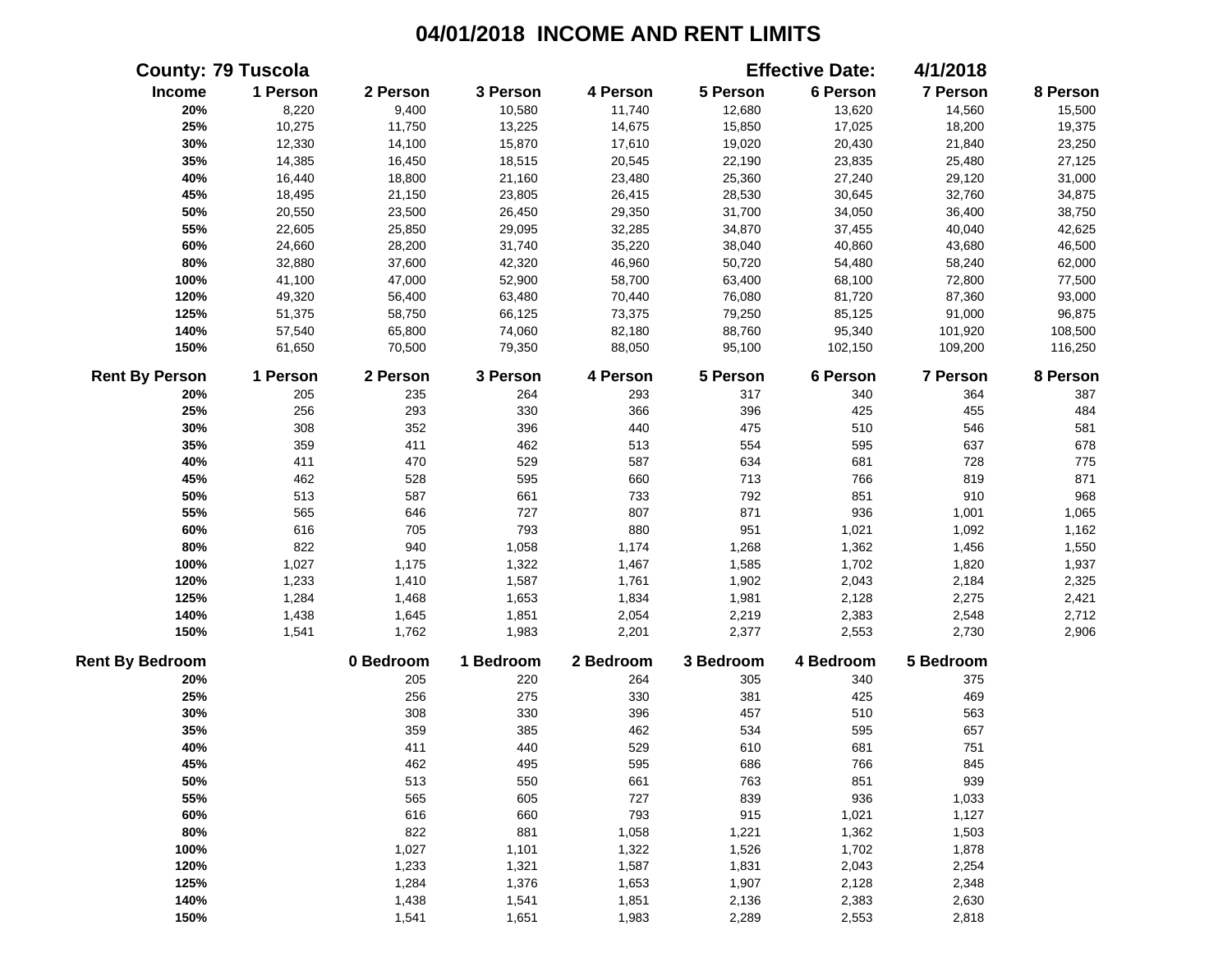|                        | <b>County: 80 Van Buren</b> |           |           |           |           | <b>Effective Date:</b> | 4/1/2018        |          |
|------------------------|-----------------------------|-----------|-----------|-----------|-----------|------------------------|-----------------|----------|
| Income                 | 1 Person                    | 2 Person  | 3 Person  | 4 Person  | 5 Person  | 6 Person               | 7 Person        | 8 Person |
| 20%                    | 9,640                       | 11,020    | 12,400    | 13,760    | 14,880    | 15,980                 | 17,080          | 18,180   |
| 25%                    | 12,050                      | 13,775    | 15,500    | 17,200    | 18,600    | 19,975                 | 21,350          | 22,725   |
| 30%                    | 14,460                      | 16,530    | 18,600    | 20,640    | 22,320    | 23,970                 | 25,620          | 27,270   |
| 35%                    | 16,870                      | 19,285    | 21,700    | 24,080    | 26,040    | 27,965                 | 29,890          | 31,815   |
| 40%                    | 19,280                      | 22,040    | 24,800    | 27,520    | 29,760    | 31,960                 | 34,160          | 36,360   |
| 45%                    | 21,690                      | 24,795    | 27,900    | 30,960    | 33,480    | 35,955                 | 38,430          | 40,905   |
| 50%                    | 24,100                      | 27,550    | 31,000    | 34,400    | 37,200    | 39,950                 | 42,700          | 45,450   |
| 55%                    | 26,510                      | 30,305    | 34,100    | 37,840    | 40,920    | 43,945                 | 46,970          | 49,995   |
| 60%                    | 28,920                      | 33,060    | 37,200    | 41,280    | 44,640    | 47,940                 | 51,240          | 54,540   |
| 80%                    | 38,560                      | 44,080    | 49,600    | 55,040    | 59,520    | 63,920                 | 68,320          | 72,720   |
| 100%                   | 48,200                      | 55,100    | 62,000    | 68,800    | 74,400    | 79,900                 | 85,400          | 90,900   |
| 120%                   | 57,840                      | 66,120    | 74,400    | 82,560    | 89,280    | 95,880                 | 102,480         | 109,080  |
| 125%                   | 60,250                      | 68,875    | 77,500    | 86,000    | 93,000    | 99,875                 | 106,750         | 113,625  |
| 140%                   | 67,480                      | 77,140    | 86,800    | 96,320    | 104,160   | 111,860                | 119,560         | 127,260  |
| 150%                   | 72,300                      | 82,650    | 93,000    | 103,200   | 111,600   | 119,850                | 128,100         | 136,350  |
| <b>Rent By Person</b>  | 1 Person                    | 2 Person  | 3 Person  | 4 Person  | 5 Person  | 6 Person               | <b>7 Person</b> | 8 Person |
| 20%                    | 241                         | 275       | 310       | 344       | 372       | 399                    | 427             | 454      |
| 25%                    | 301                         | 344       | 387       | 430       | 465       | 499                    | 533             | 568      |
| 30%                    | 361                         | 413       | 465       | 516       | 558       | 599                    | 640             | 681      |
| 35%                    | 421                         | 482       | 542       | 602       | 651       | 699                    | 747             | 795      |
| 40%                    | 482                         | 551       | 620       | 688       | 744       | 799                    | 854             | 909      |
| 45%                    | 542                         | 619       | 697       | 774       | 837       | 898                    | 960             | 1,022    |
| 50%                    | 602                         | 688       | 775       | 860       | 930       | 998                    | 1,067           | 1,136    |
| 55%                    | 662                         | 757       | 852       | 946       | 1,023     | 1,098                  | 1,174           | 1,249    |
| 60%                    | 723                         | 826       | 930       | 1,032     | 1,116     | 1,198                  | 1,281           | 1,363    |
| 80%                    | 964                         | 1,102     | 1,240     | 1,376     | 1,488     | 1,598                  | 1,708           | 1,818    |
| 100%                   | 1,205                       | 1,377     | 1,550     | 1,720     | 1,860     | 1,997                  | 2,135           | 2,272    |
| 120%                   | 1,446                       | 1,653     | 1,860     | 2,064     | 2,232     | 2,397                  | 2,562           | 2,727    |
| 125%                   | 1,506                       | 1,721     | 1,937     | 2,150     | 2,325     | 2,496                  | 2,668           | 2,840    |
| 140%                   | 1,687                       | 1,928     | 2,170     | 2,408     | 2,604     | 2,796                  | 2,989           | 3,181    |
| 150%                   | 1,807                       | 2,066     | 2,325     | 2,580     | 2,790     | 2,996                  | 3,202           | 3,408    |
| <b>Rent By Bedroom</b> |                             | 0 Bedroom | 1 Bedroom | 2 Bedroom | 3 Bedroom | 4 Bedroom              | 5 Bedroom       |          |
| 20%                    |                             | 241       | 258       | 310       | 358       | 399                    | 440             |          |
| 25%                    |                             | 301       | 322       | 387       | 447       | 499                    | 550             |          |
| 30%                    |                             | 361       | 387       | 465       | 537       | 599                    | 661             |          |
| 35%                    |                             | 421       | 451       | 542       | 626       | 699                    | 771             |          |
| 40%                    |                             | 482       | 516       | 620       | 716       | 799                    | 881             |          |
| 45%                    |                             | 542       | 581       | 697       | 805       | 898                    | 991             |          |
| 50%                    |                             | 602       | 645       | 775       | 895       | 998                    | 1,101           |          |
| 55%                    |                             | 662       | 710       | 852       | 984       | 1,098                  | 1,212           |          |
| 60%                    |                             | 723       | 774       | 930       | 1,074     | 1,198                  | 1,322           |          |
| 80%                    |                             | 964       | 1,033     | 1,240     | 1,432     | 1,598                  | 1,763           |          |
| 100%                   |                             | 1,205     | 1,291     | 1,550     | 1,790     | 1,997                  | 2,203           |          |
| 120%                   |                             | 1,446     | 1,549     | 1,860     | 2,148     | 2,397                  | 2,644           |          |
| 125%                   |                             | 1,506     | 1,614     | 1,937     | 2,237     | 2,496                  | 2,754           |          |
| 140%                   |                             | 1,687     | 1,807     | 2,170     | 2,506     | 2,796                  | 3,085           |          |
| 150%                   |                             | 1,807     | 1,936     | 2,325     | 2,685     | 2,996                  | 3,305           |          |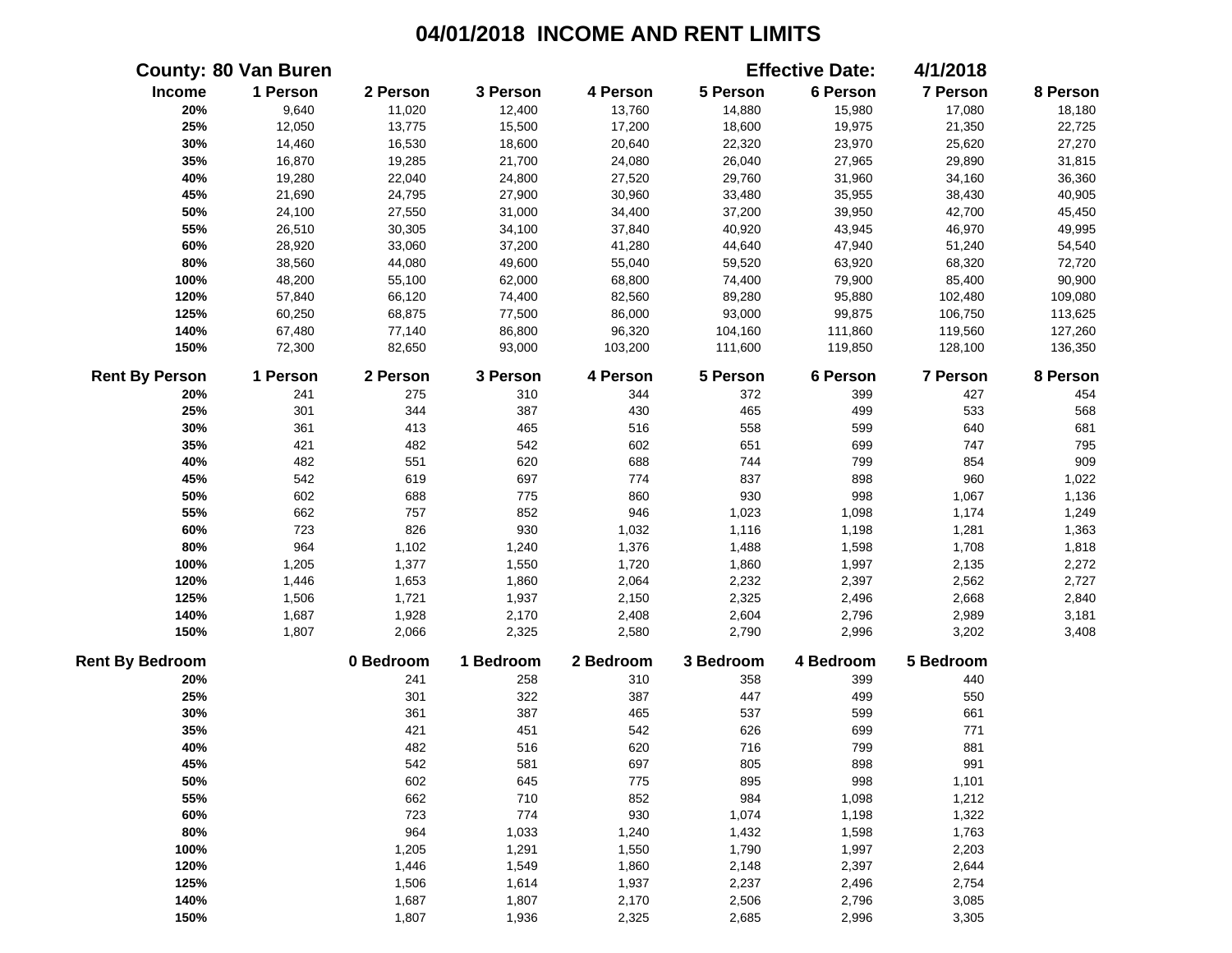|                        | <b>County: 81 Washtenaw</b> |           |           |           |           | <b>Effective Date:</b> | 4/1/2018  |          |
|------------------------|-----------------------------|-----------|-----------|-----------|-----------|------------------------|-----------|----------|
| Income                 | 1 Person                    | 2 Person  | 3 Person  | 4 Person  | 5 Person  | 6 Person               | 7 Person  | 8 Person |
| 20%                    | 13,020                      | 14,880    | 16,740    | 18,580    | 20,080    | 21,560                 | 23,040    | 24,540   |
| 25%                    | 16,275                      | 18,600    | 20,925    | 23,225    | 25,100    | 26,950                 | 28,800    | 30,675   |
| 30%                    | 19,530                      | 22,320    | 25,110    | 27,870    | 30,120    | 32,340                 | 34,560    | 36,810   |
| 35%                    | 22,785                      | 26,040    | 29,295    | 32,515    | 35,140    | 37,730                 | 40,320    | 42,945   |
| 40%                    | 26,040                      | 29,760    | 33,480    | 37,160    | 40,160    | 43,120                 | 46,080    | 49,080   |
| 45%                    | 29,295                      | 33,480    | 37,665    | 41,805    | 45,180    | 48,510                 | 51,840    | 55,215   |
| 50%                    | 32,550                      | 37,200    | 41,850    | 46,450    | 50,200    | 53,900                 | 57,600    | 61,350   |
| 55%                    | 35,805                      | 40,920    | 46,035    | 51,095    | 55,220    | 59,290                 | 63,360    | 67,485   |
| 60%                    | 39,060                      | 44,640    | 50,220    | 55,740    | 60,240    | 64,680                 | 69,120    | 73,620   |
| 80%                    | 52,080                      | 59,520    | 66,960    | 74,320    | 80,320    | 86,240                 | 92,160    | 98,160   |
| 100%                   | 65,100                      | 74,400    | 83,700    | 92,900    | 100,400   | 107,800                | 115,200   | 122,700  |
| 120%                   | 78,120                      | 89,280    | 100,440   | 111,480   | 120,480   | 129,360                | 138,240   | 147,240  |
| 125%                   | 81,375                      | 93,000    | 104,625   | 116,125   | 125,500   | 134,750                | 144,000   | 153,375  |
| 140%                   | 91,140                      | 104,160   | 117,180   | 130,060   | 140,560   | 150,920                | 161,280   | 171,780  |
| 150%                   | 97,650                      | 111,600   | 125,550   | 139,350   | 150,600   | 161,700                | 172,800   | 184,050  |
| <b>Rent By Person</b>  | 1 Person                    | 2 Person  | 3 Person  | 4 Person  | 5 Person  | 6 Person               | 7 Person  | 8 Person |
| 20%                    | 325                         | 372       | 418       | 464       | 502       | 539                    | 576       | 613      |
| 25%                    | 406                         | 465       | 523       | 580       | 627       | 673                    | 720       | 766      |
| 30%                    | 488                         | 558       | 627       | 696       | 753       | 808                    | 864       | 920      |
| 35%                    | 569                         | 651       | 732       | 812       | 878       | 943                    | 1,008     | 1,073    |
| 40%                    | 651                         | 744       | 837       | 929       | 1,004     | 1,078                  | 1,152     | 1,227    |
| 45%                    | 732                         | 837       | 941       | 1,045     | 1,129     | 1,212                  | 1,296     | 1,380    |
| 50%                    | 813                         | 930       | 1,046     | 1,161     | 1,255     | 1,347                  | 1,440     | 1,533    |
| 55%                    | 895                         | 1,023     | 1,150     | 1,277     | 1,380     | 1,482                  | 1,584     | 1,687    |
| 60%                    | 976                         | 1,116     | 1,255     | 1,393     | 1,506     | 1,617                  | 1,728     | 1,840    |
| 80%                    | 1,302                       | 1,488     | 1,674     | 1,858     | 2,008     | 2,156                  | 2,304     | 2,454    |
| 100%                   | 1,627                       | 1,860     | 2,092     | 2,322     | 2,510     | 2,695                  | 2,880     | 3,067    |
| 120%                   | 1,953                       | 2,232     | 2,511     | 2,787     | 3,012     | 3,234                  | 3,456     | 3,681    |
| 125%                   | 2,034                       | 2,325     | 2,615     | 2,903     | 3,137     | 3,368                  | 3,600     | 3,834    |
| 140%                   | 2,278                       | 2,604     | 2,929     | 3,251     | 3,514     | 3,773                  | 4,032     | 4,294    |
| 150%                   | 2,441                       | 2,790     | 3,138     | 3,483     | 3,765     | 4,042                  | 4,320     | 4,601    |
| <b>Rent By Bedroom</b> |                             | 0 Bedroom | 1 Bedroom | 2 Bedroom | 3 Bedroom | 4 Bedroom              | 5 Bedroom |          |
| 20%                    |                             | 325       | 348       | 418       | 483       | 539                    | 594       |          |
| 25%                    |                             | 406       | 435       | 523       | 604       | 673                    | 743       |          |
| 30%                    |                             | 488       | 523       | 627       | 724       | 808                    | 892       |          |
| 35%                    |                             | 569       | 610       | 732       | 845       | 943                    | 1,040     |          |
| 40%                    |                             | 651       | 697       | 837       | 966       | 1,078                  | 1,189     |          |
| 45%                    |                             | 732       | 784       | 941       | 1,087     | 1,212                  | 1,338     |          |
| 50%                    |                             | 813       | 871       | 1,046     | 1,208     | 1,347                  | 1,486     |          |
| 55%                    |                             | 895       | 959       | 1,150     | 1,328     | 1,482                  | 1,635     |          |
| 60%                    |                             | 976       | 1,046     | 1,255     | 1,449     | 1,617                  | 1,784     |          |
| 80%                    |                             | 1,302     | 1,395     | 1,674     | 1,933     | 2,156                  | 2,379     |          |
| 100%                   |                             | 1,627     | 1,743     | 2,092     | 2,416     | 2,695                  | 2,973     |          |
| 120%                   |                             | 1,953     | 2,092     | 2,511     | 2,899     | 3,234                  | 3,568     |          |
| 125%                   |                             | 2,034     | 2,179     | 2,615     | 3,020     | 3,368                  | 3,717     |          |
| 140%                   |                             | 2,278     | 2,441     | 2,929     | 3,382     | 3,773                  | 4,163     |          |
| 150%                   |                             | 2,441     | 2,615     | 3,138     | 3,624     | 4,042                  | 4,460     |          |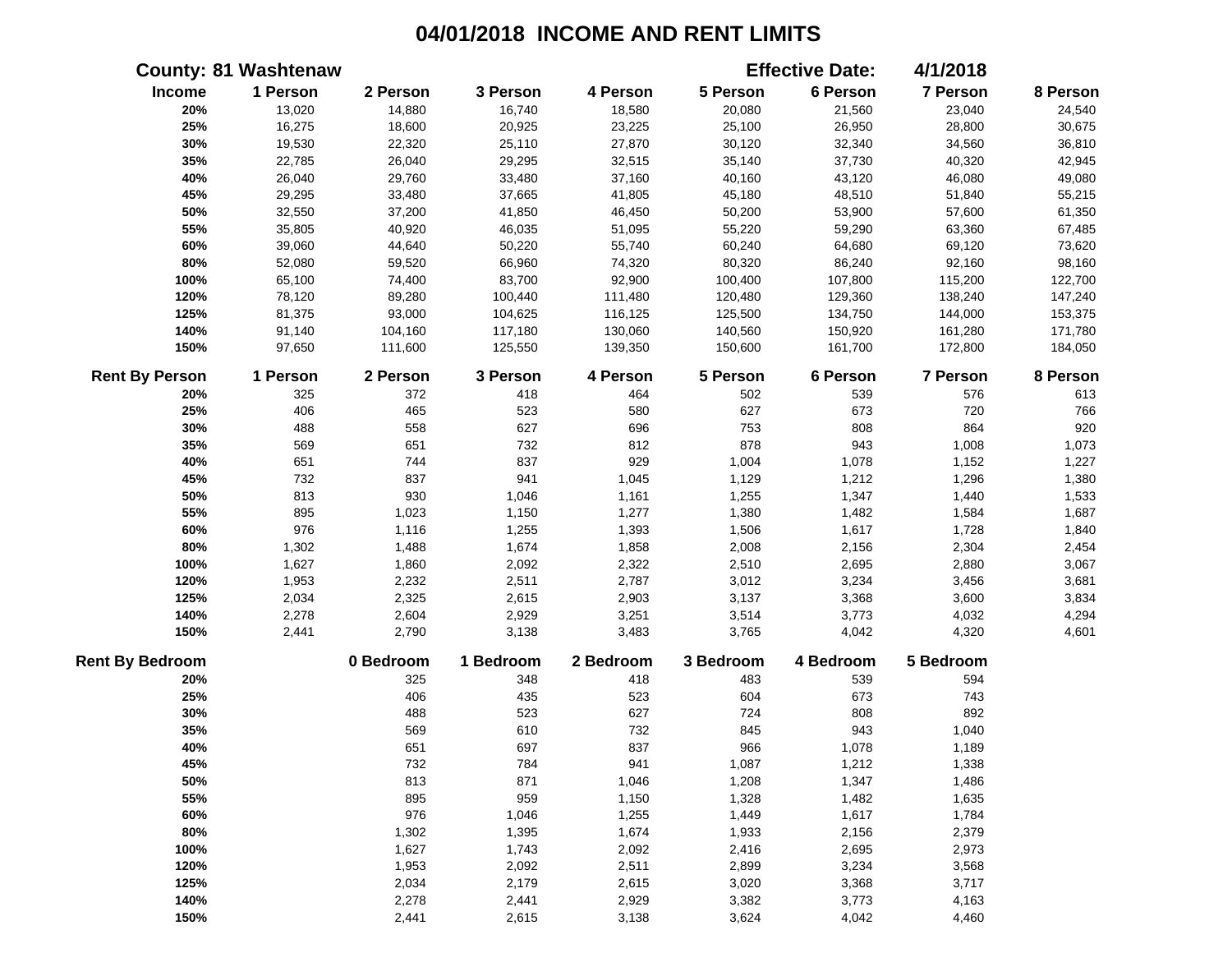|                        | <b>County: 82 Wayne</b> |           |           |           |           | <b>Effective Date:</b> | 4/1/2018  |          |
|------------------------|-------------------------|-----------|-----------|-----------|-----------|------------------------|-----------|----------|
| Income                 | 1 Person                | 2 Person  | 3 Person  | 4 Person  | 5 Person  | 6 Person               | 7 Person  | 8 Person |
| 20%                    | 9,940                   | 11,360    | 12,780    | 14,180    | 15,320    | 16,460                 | 17,600    | 18,720   |
| 25%                    | 12,425                  | 14,200    | 15,975    | 17,725    | 19,150    | 20,575                 | 22,000    | 23,400   |
| 30%                    | 14,910                  | 17,040    | 19,170    | 21,270    | 22,980    | 24,690                 | 26,400    | 28,080   |
| 35%                    | 17,395                  | 19,880    | 22,365    | 24,815    | 26,810    | 28,805                 | 30,800    | 32,760   |
| 40%                    | 19,880                  | 22,720    | 25,560    | 28,360    | 30,640    | 32,920                 | 35,200    | 37,440   |
| 45%                    | 22,365                  | 25,560    | 28,755    | 31,905    | 34,470    | 37,035                 | 39,600    | 42,120   |
| 50%                    | 24,850                  | 28,400    | 31,950    | 35,450    | 38,300    | 41,150                 | 44,000    | 46,800   |
| 55%                    | 27,335                  | 31,240    | 35,145    | 38,995    | 42,130    | 45,265                 | 48,400    | 51,480   |
| 60%                    | 29,820                  | 34,080    | 38,340    | 42,540    | 45,960    | 49,380                 | 52,800    | 56,160   |
| 80%                    | 39,760                  | 45,440    | 51,120    | 56,720    | 61,280    | 65,840                 | 70,400    | 74,880   |
| 100%                   | 49,700                  | 56,800    | 63,900    | 70,900    | 76,600    | 82,300                 | 88,000    | 93,600   |
| 120%                   | 59,640                  | 68,160    | 76,680    | 85,080    | 91,920    | 98,760                 | 105,600   | 112,320  |
| 125%                   | 62,125                  | 71,000    | 79,875    | 88,625    | 95,750    | 102,875                | 110,000   | 117,000  |
| 140%                   | 69,580                  | 79,520    | 89,460    | 99,260    | 107,240   | 115,220                | 123,200   | 131,040  |
| 150%                   | 74,550                  | 85,200    | 95,850    | 106,350   | 114,900   | 123,450                | 132,000   | 140,400  |
| <b>Rent By Person</b>  | 1 Person                | 2 Person  | 3 Person  | 4 Person  | 5 Person  | 6 Person               | 7 Person  | 8 Person |
| 20%                    | 248                     | 284       | 319       | 354       | 383       | 411                    | 440       | 468      |
| 25%                    | 310                     | 355       | 399       | 443       | 478       | 514                    | 550       | 585      |
| 30%                    | 372                     | 426       | 479       | 531       | 574       | 617                    | 660       | 702      |
| 35%                    | 434                     | 497       | 559       | 620       | 670       | 720                    | 770       | 819      |
| 40%                    | 497                     | 568       | 639       | 709       | 766       | 823                    | 880       | 936      |
| 45%                    | 559                     | 639       | 718       | 797       | 861       | 925                    | 990       | 1,053    |
| 50%                    | 621                     | 710       | 798       | 886       | 957       | 1,028                  | 1,100     | 1,170    |
| 55%                    | 683                     | 781       | 878       | 974       | 1,053     | 1,131                  | 1,210     | 1,287    |
| 60%                    | 745                     | 852       | 958       | 1,063     | 1,149     | 1,234                  | 1,320     | 1,404    |
| 80%                    | 994                     | 1,136     | 1,278     | 1,418     | 1,532     | 1,646                  | 1,760     | 1,872    |
| 100%                   | 1,242                   | 1,420     | 1,597     | 1,772     | 1,915     | 2,057                  | 2,200     | 2,340    |
| 120%                   | 1,491                   | 1,704     | 1,917     | 2,127     | 2,298     | 2,469                  | 2,640     | 2,808    |
| 125%                   | 1,553                   | 1,775     | 1,996     | 2,215     | 2,393     | 2,571                  | 2,750     | 2,925    |
| 140%                   | 1,739                   | 1,988     | 2,236     | 2,481     | 2,681     | 2,880                  | 3,080     | 3,276    |
| 150%                   | 1,863                   | 2,130     | 2,396     | 2,658     | 2,872     | 3,086                  | 3,300     | 3,510    |
| <b>Rent By Bedroom</b> |                         | 0 Bedroom | 1 Bedroom | 2 Bedroom | 3 Bedroom | 4 Bedroom              | 5 Bedroom |          |
| 20%                    |                         | 248       | 266       | 319       | 368       | 411                    | 454       |          |
| 25%                    |                         | 310       | 332       | 399       | 460       | 514                    | 567       |          |
| 30%                    |                         | 372       | 399       | 479       | 553       | 617                    | 681       |          |
| 35%                    |                         | 434       | 465       | 559       | 645       | 720                    | 794       |          |
| 40%                    |                         | 497       | 532       | 639       | 737       | 823                    | 908       |          |
| 45%                    |                         | 559       | 599       | 718       | 829       | 925                    | 1,021     |          |
| 50%                    |                         | 621       | 665       | 798       | 921       | 1,028                  | 1,135     |          |
| 55%                    |                         | 683       | 732       | 878       | 1,014     | 1,131                  | 1,248     |          |
| 60%                    |                         | 745       | 798       | 958       | 1,106     | 1,234                  | 1,362     |          |
| 80%                    |                         | 994       | 1,065     | 1,278     | 1,475     | 1,646                  | 1,816     |          |
| 100%                   |                         | 1,242     | 1,331     | 1,597     | 1,843     | 2,057                  | 2,270     |          |
| 120%                   |                         | 1,491     | 1,597     | 1,917     | 2,212     | 2,469                  | 2,724     |          |
| 125%                   |                         | 1,553     | 1,664     | 1,996     | 2,304     | 2,571                  | 2,837     |          |
| 140%                   |                         | 1,739     | 1,863     | 2,236     | 2,581     | 2,880                  | 3,178     |          |
| 150%                   |                         | 1,863     | 1,996     | 2,396     | 2,765     | 3,086                  | 3,405     |          |